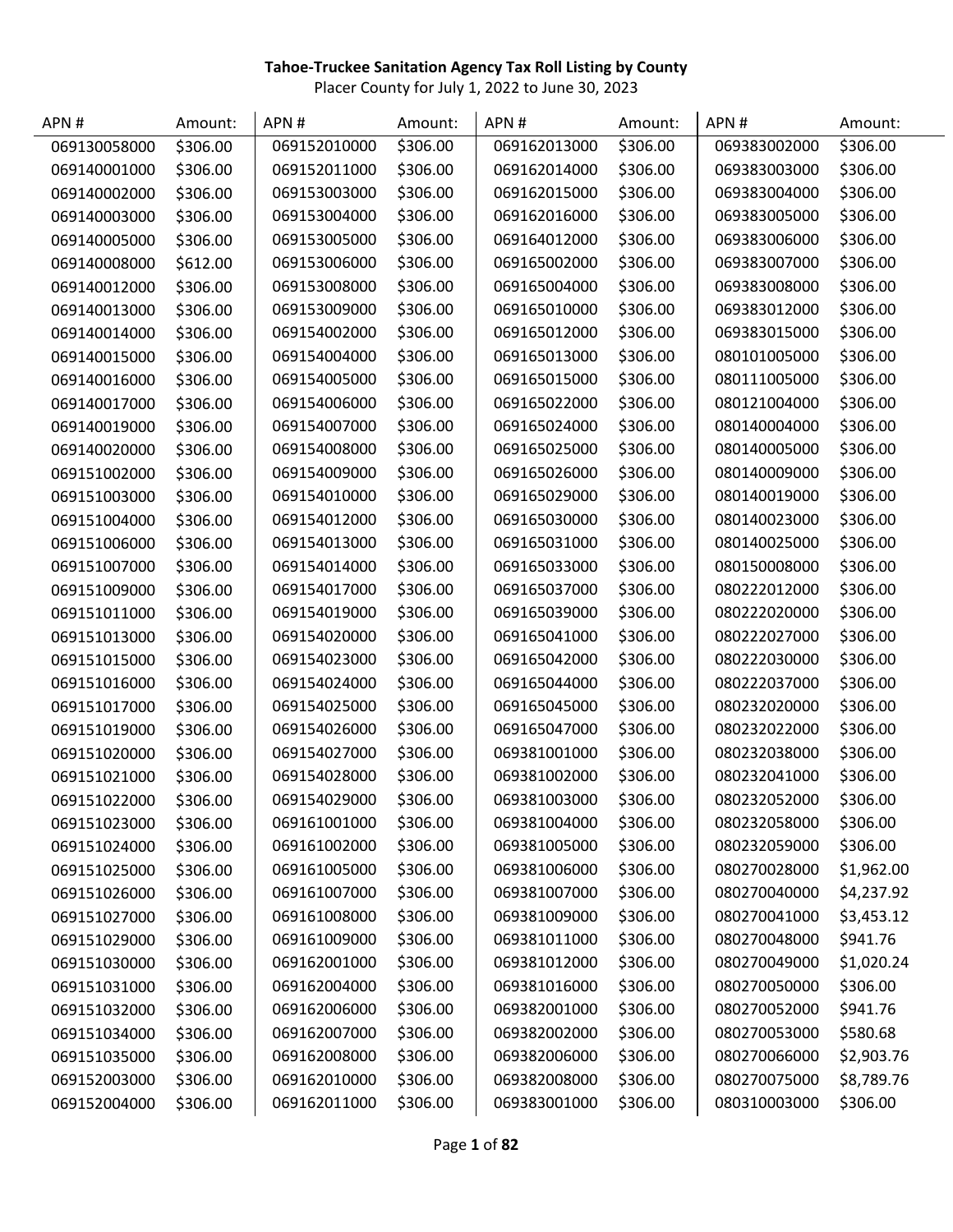| APN#         | Amount:    | APN#         | Amount:  | APN #        | Amount:  | APN#         | Amount:  |
|--------------|------------|--------------|----------|--------------|----------|--------------|----------|
| 080310004000 | \$306.00   | 080400010000 | \$156.96 | 083042018000 | \$306.00 | 083061051000 | \$306.00 |
| 080310005000 | \$306.00   | 083031015000 | \$306.00 | 083042019000 | \$306.00 | 083061056000 | \$306.00 |
| 080310006000 | \$306.00   | 083031016000 | \$306.00 | 083042020000 | \$306.00 | 083061057000 | \$306.00 |
| 080310007000 | \$306.00   | 083031018000 | \$306.00 | 083042021000 | \$306.00 | 083061058000 | \$306.00 |
| 080310008000 | \$306.00   | 083031021000 | \$306.00 | 083042022000 | \$306.00 | 083061061000 | \$306.00 |
| 080310009000 | \$306.00   | 083032001000 | \$306.00 | 083043001000 | \$306.00 | 083061062000 | \$306.00 |
| 080310010000 | \$306.00   | 083032004000 | \$306.00 | 083043002000 | \$306.00 | 083061064000 | \$306.00 |
| 080310018000 | \$306.00   | 083032005000 | \$306.00 | 083043005000 | \$306.00 | 083061066000 | \$306.00 |
| 080310019000 | \$306.00   | 083032006000 | \$306.00 | 083043006000 | \$612.00 | 083061072000 | \$306.00 |
| 080310020000 | \$306.00   | 083032007000 | \$306.00 | 083043007000 | \$306.00 | 083061073000 | \$306.00 |
| 080310021000 | \$306.00   | 083032014000 | \$306.00 | 083051003000 | \$306.00 | 083061074000 | \$306.00 |
| 080310024000 | \$306.00   | 083032016000 | \$306.00 | 083051007000 | \$306.00 | 083061076000 | \$306.00 |
| 080310025000 | \$306.00   | 083032019000 | \$306.00 | 083051011000 | \$306.00 | 083061082000 | \$306.00 |
| 080310026000 | \$306.00   | 083032020000 | \$306.00 | 083051012000 | \$306.00 | 083062002000 | \$306.00 |
| 080310027000 | \$306.00   | 083032021000 | \$306.00 | 083051016000 | \$306.00 | 083062008000 | \$612.00 |
| 080310028000 | \$306.00   | 083032024000 | \$306.00 | 083051017000 | \$306.00 | 083062009000 | \$306.00 |
| 080310029000 | \$306.00   | 083032025000 | \$306.00 | 083051023000 | \$306.00 | 083062010000 | \$306.00 |
| 080310030000 | \$306.00   | 083032026000 | \$306.00 | 083051025000 | \$306.00 | 083062013000 | \$306.00 |
| 080310042000 | \$306.00   | 083032028000 | \$306.00 | 083051026000 | \$306.00 | 083062014000 | \$306.00 |
| 080370005000 | \$306.00   | 083032030000 | \$306.00 | 083051028000 | \$306.00 | 083062015000 | \$306.00 |
| 080370006000 | \$306.00   | 083032033000 | \$306.00 | 083061005000 | \$306.00 | 083062017000 | \$306.00 |
| 080370007000 | \$306.00   | 083032034000 | \$306.00 | 083061011000 | \$306.00 | 083062018000 | \$612.00 |
| 080370008000 | \$306.00   | 083032039000 | \$306.00 | 083061012000 | \$306.00 | 083062019000 | \$306.00 |
| 080370009000 | \$306.00   | 083032040000 | \$306.00 | 083061015000 | \$306.00 | 083062020000 | \$306.00 |
| 080370010000 | \$306.00   | 083033003000 | \$306.00 | 083061016000 | \$306.00 | 083062022000 | \$306.00 |
| 080370011000 | \$306.00   | 083033004000 | \$306.00 | 083061018000 | \$306.00 | 083062024000 | \$612.00 |
| 080370012000 | \$306.00   | 083033005000 | \$306.00 | 083061022000 | \$306.00 | 083062026000 | \$306.00 |
| 080370016000 | \$306.00   | 083033006000 | \$306.00 | 083061027000 | \$306.00 | 083062028000 | \$306.00 |
| 080390005000 | \$306.00   | 083033007000 | \$612.00 | 083061028000 | \$306.00 | 083062030000 | \$306.00 |
| 080390008000 | \$612.00   | 083033011000 | \$306.00 | 083061029000 | \$306.00 | 083062031000 | \$306.00 |
| 080390015000 | \$306.00   | 083033016000 | \$306.00 | 083061030000 | \$306.00 | 083062033000 | \$306.00 |
| 080390016000 | \$306.00   | 083041004000 | \$306.00 | 083061032000 | \$306.00 | 083062035000 | \$306.00 |
| 080390025000 | \$306.00   | 083041006000 | \$306.00 | 083061034000 | \$306.00 | 083062036000 | \$306.00 |
| 080390031000 | \$306.00   | 083041008000 | \$306.00 | 083061035000 | \$306.00 | 083062037000 | \$306.00 |
| 080390033000 | \$306.00   | 083041009000 | \$306.00 | 083061038000 | \$306.00 | 083062041000 | \$306.00 |
| 080400001000 | \$156.96   | 083041010000 | \$306.00 | 083061039000 | \$306.00 | 083062042000 | \$306.00 |
| 080400002000 | \$156.96   | 083041011000 | \$306.00 | 083061040000 | \$306.00 | 083062045000 | \$612.00 |
| 080400003000 | \$1,161.24 | 083041013000 | \$306.00 | 083061041000 | \$306.00 | 083062051000 | \$306.00 |
| 080400004000 | \$196.20   | 083042011000 | \$306.00 | 083061043000 | \$306.00 | 083063004000 | \$306.00 |
| 080400006000 | \$156.96   | 083042012000 | \$306.00 | 083061044000 | \$612.00 | 083063008000 | \$306.00 |
| 080400008000 | \$156.96   | 083042014000 | \$306.00 | 083061045000 | \$306.00 | 083063009000 | \$306.00 |
| 080400009000 | \$156.96   | 083042016000 | \$306.00 | 083061049000 | \$306.00 | 083063011000 | \$306.00 |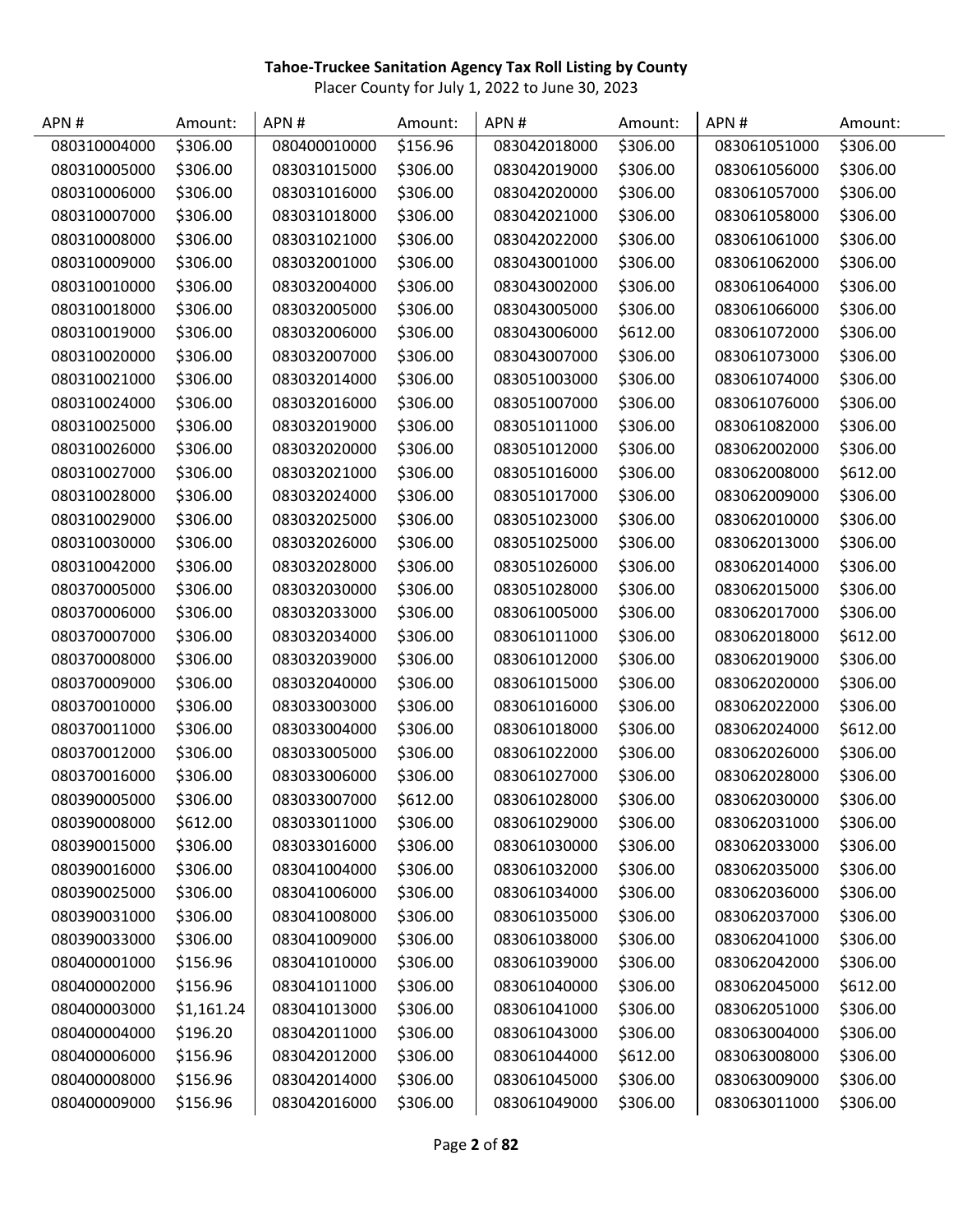| APN#         | Amount:  | APN#         | Amount:  | APN#         | Amount:  | APN#         | Amount:    |
|--------------|----------|--------------|----------|--------------|----------|--------------|------------|
| 083063012000 | \$306.00 | 083073020000 | \$306.00 | 083077002000 | \$306.00 | 083085016000 | \$612.00   |
| 083063013000 | \$306.00 | 083073021000 | \$306.00 | 083077003000 | \$306.00 | 083085017000 | \$306.00   |
| 083063014000 | \$306.00 | 083074008000 | \$306.00 | 083077004000 | \$306.00 | 083085019000 | \$306.00   |
| 083063016000 | \$306.00 | 083074010000 | \$306.00 | 083077009000 | \$306.00 | 083085020000 | \$1,224.00 |
| 083063017000 | \$306.00 | 083074011000 | \$306.00 | 083077015000 | \$306.00 | 083085021000 | \$306.00   |
| 083063018000 | \$306.00 | 083074012000 | \$306.00 | 083077017000 | \$306.00 | 083085022000 | \$306.00   |
| 083063019000 | \$306.00 | 083074014000 | \$306.00 | 083077018000 | \$306.00 | 083085023000 | \$612.00   |
| 083063020000 | \$306.00 | 083074015000 | \$306.00 | 083077019000 | \$306.00 | 083085024000 | \$306.00   |
| 083063021000 | \$306.00 | 083074016000 | \$306.00 | 083077020000 | \$306.00 | 083085025000 | \$306.00   |
| 083063022000 | \$306.00 | 083074017000 | \$306.00 | 083077021000 | \$306.00 | 083085026000 | \$306.00   |
| 083063023000 | \$306.00 | 083074018000 | \$306.00 | 083077022000 | \$306.00 | 083085027000 | \$306.00   |
| 083071003000 | \$306.00 | 083074019000 | \$306.00 | 083077023000 | \$306.00 | 083085028000 | \$612.00   |
| 083071004000 | \$306.00 | 083075002000 | \$306.00 | 083077024000 | \$306.00 | 083085029000 | \$306.00   |
| 083071005000 | \$306.00 | 083075004000 | \$306.00 | 083078001000 | \$306.00 | 083085031000 | \$306.00   |
| 083071012000 | \$306.00 | 083075009000 | \$306.00 | 083078004000 | \$306.00 | 083085033000 | \$306.00   |
| 083071014000 | \$306.00 | 083075013000 | \$306.00 | 083078005000 | \$306.00 | 083085036000 | \$306.00   |
| 083071015000 | \$306.00 | 083075014000 | \$306.00 | 083078010000 | \$306.00 | 083085037000 | \$306.00   |
| 083071019000 | \$306.00 | 083075015000 | \$306.00 | 083083001000 | \$306.00 | 083085038000 | \$306.00   |
| 083071021000 | \$306.00 | 083075016000 | \$306.00 | 083083002000 | \$306.00 | 083085039000 | \$306.00   |
| 083071022000 | \$306.00 | 083075017000 | \$306.00 | 083083003000 | \$306.00 | 083085042000 | \$306.00   |
| 083071024000 | \$306.00 | 083075024000 | \$306.00 | 083084002000 | \$306.00 | 083091001000 | \$306.00   |
| 083071025000 | \$306.00 | 083075025000 | \$306.00 | 083084003000 | \$306.00 | 083091003000 | \$306.00   |
| 083071035000 | \$306.00 | 083075028000 | \$306.00 | 083084004000 | \$306.00 | 083091004000 | \$306.00   |
| 083071037000 | \$306.00 | 083075029000 | \$306.00 | 083084005000 | \$306.00 | 083091005000 | \$306.00   |
| 083071038000 | \$306.00 | 083075030000 | \$306.00 | 083084006000 | \$306.00 | 083091006000 | \$306.00   |
| 083071040000 | \$462.96 | 083075031000 | \$306.00 | 083084007000 | \$306.00 | 083091007000 | \$306.00   |
| 083072001000 | \$306.00 | 083075032000 | \$306.00 | 083084008000 | \$306.00 | 083091008000 | \$306.00   |
| 083072002000 | \$306.00 | 083075033000 | \$306.00 | 083084009000 | \$306.00 | 083091009000 | \$306.00   |
| 083072004000 | \$306.00 | 083075034000 | \$306.00 | 083084012000 | \$612.00 | 083091010000 | \$306.00   |
| 083072005000 | \$306.00 | 083075035000 | \$306.00 | 083084014000 | \$306.00 | 083091012000 | \$306.00   |
| 083073004000 | \$306.00 | 083075037000 | \$306.00 | 083084015000 | \$306.00 | 083091014000 | \$612.00   |
| 083073007000 | \$306.00 | 083076002000 | \$306.00 | 083084016000 | \$306.00 | 083091016000 | \$306.00   |
| 083073008000 | \$306.00 | 083076003000 | \$306.00 | 083085002000 | \$306.00 | 083091018000 | \$612.00   |
| 083073009000 | \$306.00 | 083076004000 | \$306.00 | 083085003000 | \$306.00 | 083091019000 | \$306.00   |
| 083073010000 | \$306.00 | 083076005000 | \$306.00 | 083085004000 | \$306.00 | 083091023000 | \$306.00   |
| 083073011000 | \$306.00 | 083076006000 | \$306.00 | 083085005000 | \$306.00 | 083091024000 | \$306.00   |
| 083073012000 | \$306.00 | 083076008000 | \$306.00 | 083085008000 | \$306.00 | 083091025000 | \$612.00   |
| 083073013000 | \$306.00 | 083076009000 | \$306.00 | 083085011000 | \$306.00 | 083091026000 | \$612.00   |
| 083073015000 | \$306.00 | 083076011000 | \$306.00 | 083085012000 | \$306.00 | 083092001000 | \$306.00   |
| 083073016000 | \$306.00 | 083076013000 | \$306.00 | 083085013000 | \$306.00 | 083092002000 | \$306.00   |
| 083073018000 | \$306.00 | 083076014000 | \$306.00 | 083085014000 | \$306.00 | 083092003000 | \$306.00   |
| 083073019000 | \$306.00 | 083076015000 | \$306.00 | 083085015000 | \$306.00 | 083092004000 | \$306.00   |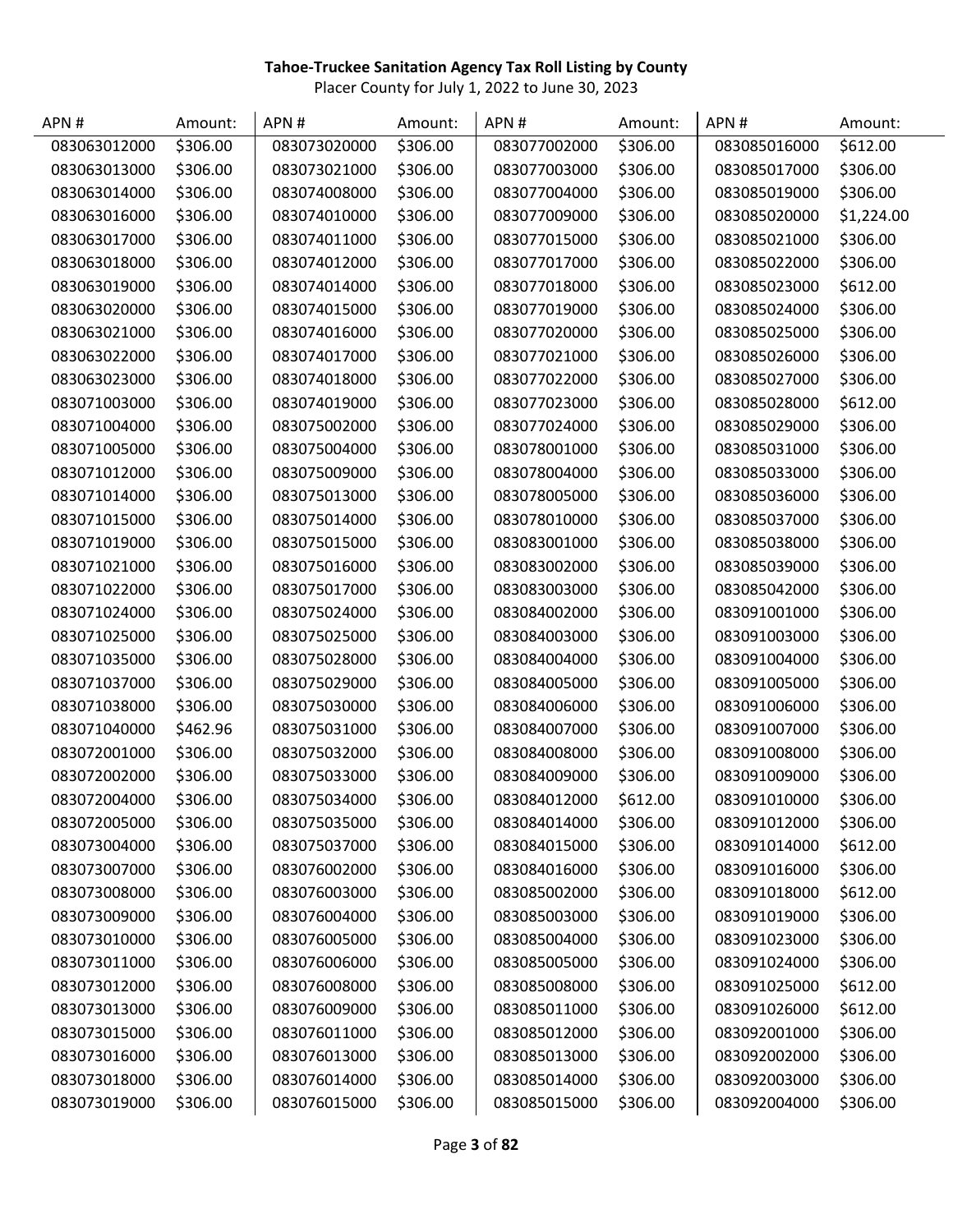| APN#         | Amount:  | APN#         | Amount:    | APN #        | Amount:  | APN#         | Amount:  |
|--------------|----------|--------------|------------|--------------|----------|--------------|----------|
| 083092005000 | \$306.00 | 083102002000 | \$306.00   | 083108005000 | \$235.44 | 083152004000 | \$612.00 |
| 083092006000 | \$306.00 | 083102003000 | \$306.00   | 083108011000 | \$549.36 | 083152005000 | \$306.00 |
| 083092007000 | \$306.00 | 083102005000 | \$306.00   | 083108012000 | \$612.00 | 083152006000 | \$306.00 |
| 083092008000 | \$306.00 | 083102008000 | \$306.00   | 083109002000 | \$306.00 | 083152007000 | \$306.00 |
| 083092010000 | \$306.00 | 083102010000 | \$306.00   | 083109006000 | \$306.00 | 083152008000 | \$306.00 |
| 083092011000 | \$306.00 | 083102011000 | \$306.00   | 083109007000 | \$306.00 | 083153002000 | \$306.00 |
| 083092012000 | \$306.00 | 083102012000 | \$306.00   | 083109010000 | \$306.00 | 083153004000 | \$306.00 |
| 083092015000 | \$306.00 | 083102013000 | \$306.00   | 083110020000 | \$306.00 | 083153007000 | \$306.00 |
| 083093001000 | \$306.00 | 083102015000 | \$306.00   | 083110024000 | \$306.00 | 083153010000 | \$612.00 |
| 083093003000 | \$306.00 | 083102016000 | \$306.00   | 083110027000 | \$306.00 | 083153014000 | \$612.00 |
| 083093004000 | \$306.00 | 083102018000 | \$306.00   | 083120026000 | \$306.00 | 083153016000 | \$306.00 |
| 083093005000 | \$306.00 | 083102019000 | \$306.00   | 083120028000 | \$306.00 | 083153017000 | \$306.00 |
| 083093009000 | \$306.00 | 083102020000 | \$306.00   | 083120031000 | \$306.00 | 083153018000 | \$306.00 |
| 083093010000 | \$306.00 | 083103001000 | \$306.00   | 083120033000 | \$306.00 | 083161003000 | \$306.00 |
| 083094001000 | \$306.00 | 083104001000 | \$306.00   | 083130008000 | \$306.00 | 083161005000 | \$306.00 |
| 083094002000 | \$306.00 | 083104002000 | \$306.00   | 083130010000 | \$306.00 | 083161006000 | \$306.00 |
| 083094003000 | \$306.00 | 083104004000 | \$306.00   | 083130037000 | \$306.00 | 083161009000 | \$306.00 |
| 083095001000 | \$306.00 | 083104005000 | \$306.00   | 083130043000 | \$306.00 | 083161013000 | \$306.00 |
| 083095004000 | \$306.00 | 083104006000 | \$306.00   | 083130047000 | \$306.00 | 083161014000 | \$306.00 |
| 083095005000 | \$306.00 | 083104008000 | \$306.00   | 083143002000 | \$306.00 | 083161015000 | \$306.00 |
| 083096001000 | \$306.00 | 083104009000 | \$306.00   | 083143005000 | \$612.00 | 083161018000 | \$306.00 |
| 083096003000 | \$306.00 | 083104010000 | \$306.00   | 083143006000 | \$306.00 | 083161019000 | \$306.00 |
| 083096005000 | \$306.00 | 083104011000 | \$306.00   | 083143008000 | \$306.00 | 083162001000 | \$459.00 |
| 083096006000 | \$612.00 | 083104012000 | \$306.00   | 083143013000 | \$306.00 | 083162003000 | \$306.00 |
| 083096007000 | \$306.00 | 083104014000 | \$306.00   | 083143014000 | \$306.00 | 083162012000 | \$306.00 |
| 083096008000 | \$306.00 | 083104015000 | \$306.00   | 083143015000 | \$306.00 | 083162013000 | \$306.00 |
| 083096009000 | \$306.00 | 083105002000 | \$306.00   | 083143018000 | \$306.00 | 083162014000 | \$306.00 |
| 083096010000 | \$306.00 | 083105004000 | \$306.00   | 083143020000 | \$306.00 | 083162015000 | \$306.00 |
| 083096011000 | \$306.00 | 083105006000 | \$306.00   | 083143021000 | \$306.00 | 083162016000 | \$306.00 |
| 083101005000 | \$306.00 | 083105007000 | \$306.00   | 083151002000 | \$306.00 | 083162018000 | \$306.00 |
| 083101006000 | \$306.00 | 083105008000 | \$306.00   | 083151004000 | \$306.00 | 083162019000 | \$306.00 |
| 083101007000 | \$306.00 | 083105010000 | \$306.00   | 083151009000 | \$306.00 | 083162020000 | \$306.00 |
| 083101008000 | \$306.00 | 083105011000 | \$306.00   | 083151010000 | \$306.00 | 083162022000 | \$612.00 |
| 083101009000 | \$306.00 | 083105012000 | \$306.00   | 083151012000 | \$306.00 | 083162023000 | \$306.00 |
| 083101010000 | \$306.00 | 083105013000 | \$306.00   | 083151016000 | \$306.00 | 083162025000 | \$306.00 |
| 083101011000 | \$306.00 | 083105014000 | \$306.00   | 083151017000 | \$306.00 | 083162026000 | \$612.00 |
| 083101013000 | \$306.00 | 083106003000 | \$3,465.24 | 083151022000 | \$306.00 | 083162027000 | \$306.00 |
| 083101014000 | \$306.00 | 083107002000 | \$306.00   | 083151025000 | \$306.00 | 083162030000 | \$612.00 |
| 083101015000 | \$306.00 | 083107009000 | \$4,772.40 | 083151026000 | \$306.00 | 083162031000 | \$612.00 |
| 083101016000 | \$306.00 | 083108002000 | \$306.00   | 083151028000 | \$306.00 | 083162032000 | \$306.00 |
| 083101017000 | \$306.00 | 083108003000 | \$306.00   | 083151029000 | \$306.00 | 083162035000 | \$306.00 |
| 083102001000 | \$306.00 | 083108004000 | \$1,272.00 | 083151030000 | \$306.00 | 083162036000 | \$306.00 |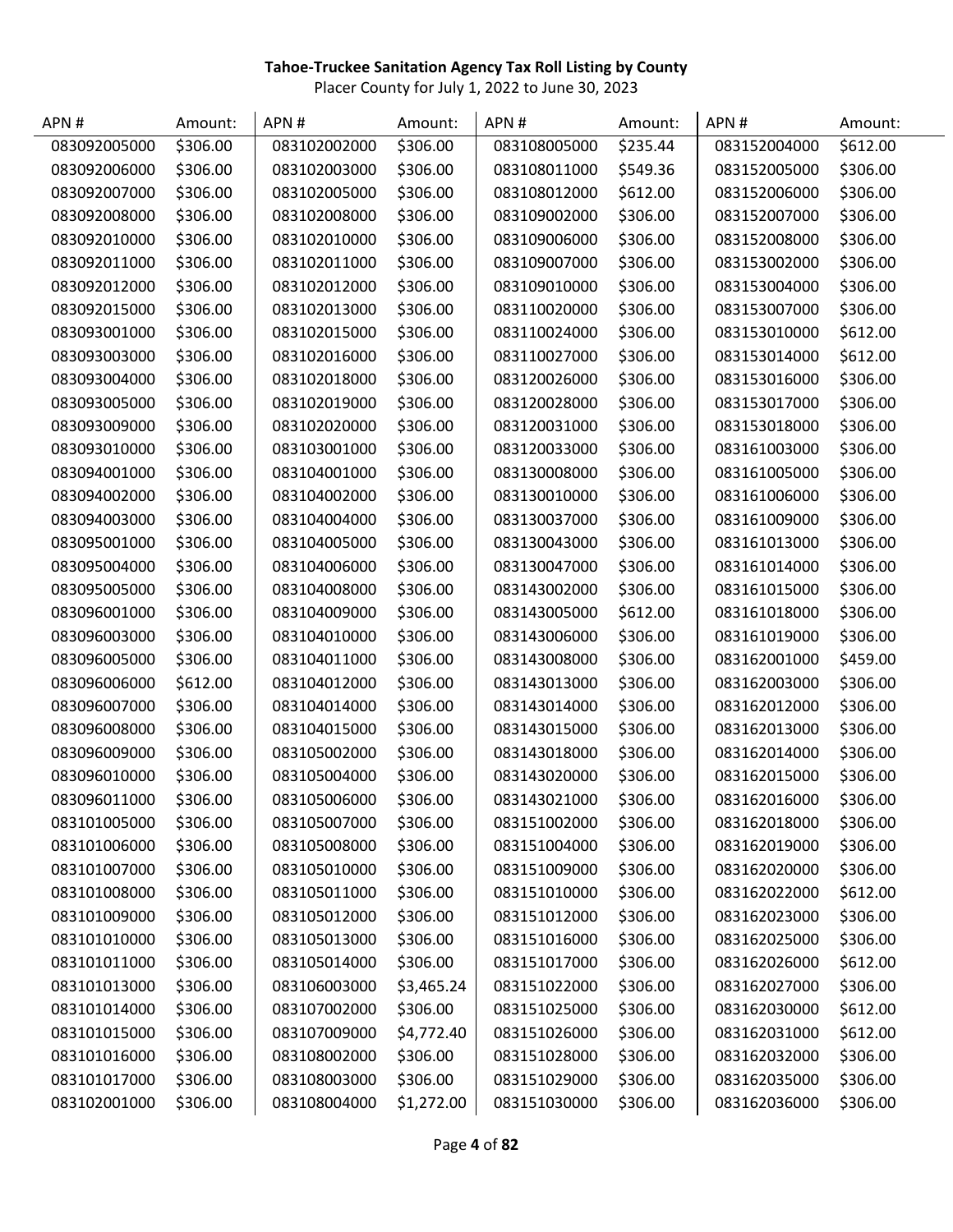| APN#         | Amount:  | APN#         | Amount:  | APN#         | Amount:  | APN#         | Amount:  |
|--------------|----------|--------------|----------|--------------|----------|--------------|----------|
| 083162037000 | \$306.00 | 083192002000 | \$306.00 | 083230031000 | \$306.00 | 083253017000 | \$306.00 |
| 083162038000 | \$306.00 | 083192003000 | \$306.00 | 083230034000 | \$306.00 | 083254001000 | \$306.00 |
| 083172004000 | \$306.00 | 083192007000 | \$306.00 | 083230038000 | \$306.00 | 083254002000 | \$306.00 |
| 083172009000 | \$612.00 | 083192011000 | \$306.00 | 083230044000 | \$306.00 | 083254004000 | \$306.00 |
| 083172010000 | \$306.00 | 083192012000 | \$306.00 | 083230045000 | \$306.00 | 083254005000 | \$306.00 |
| 083172011000 | \$306.00 | 083194004000 | \$306.00 | 083230052000 | \$306.00 | 083254008000 | \$306.00 |
| 083172012000 | \$306.00 | 083194008000 | \$306.00 | 083230055000 | \$306.00 | 083254011000 | \$306.00 |
| 083172013000 | \$612.00 | 083194013000 | \$306.00 | 083230069000 | \$306.00 | 083254012000 | \$306.00 |
| 083172014000 | \$306.00 | 083194014000 | \$306.00 | 083230071000 | \$306.00 | 083254014000 | \$306.00 |
| 083181002000 | \$306.00 | 083195002000 | \$306.00 | 083230078000 | \$306.00 | 083254015000 | \$306.00 |
| 083181010000 | \$306.00 | 083195003000 | \$306.00 | 083241001000 | \$306.00 | 083254017000 | \$306.00 |
| 083181011000 | \$306.00 | 083195004000 | \$306.00 | 083242001000 | \$306.00 | 083254018000 | \$306.00 |
| 083181012000 | \$306.00 | 083195006000 | \$306.00 | 083242002000 | \$306.00 | 083254019000 | \$612.00 |
| 083181013000 | \$306.00 | 083195014000 | \$306.00 | 083242003000 | \$306.00 | 083254020000 | \$306.00 |
| 083181014000 | \$306.00 | 083195015000 | \$306.00 | 083243001000 | \$306.00 | 083254021000 | \$306.00 |
| 083181016000 | \$306.00 | 083201001000 | \$612.00 | 083244001000 | \$306.00 | 083261001000 | \$306.00 |
| 083181017000 | \$306.00 | 083201002000 | \$306.00 | 083244003000 | \$306.00 | 083261002000 | \$306.00 |
| 083181018000 | \$306.00 | 083201003000 | \$612.00 | 083244004000 | \$306.00 | 083261003000 | \$306.00 |
| 083181019000 | \$306.00 | 083202011000 | \$306.00 | 083244005000 | \$306.00 | 083261011000 | \$306.00 |
| 083181020000 | \$306.00 | 083202013000 | \$612.00 | 083244006000 | \$306.00 | 083261012000 | \$306.00 |
| 083181021000 | \$306.00 | 083202014000 | \$306.00 | 083244007000 | \$306.00 | 083262001000 | \$306.00 |
| 083181022000 | \$306.00 | 083202016000 | \$306.00 | 083244008000 | \$306.00 | 083262002000 | \$306.00 |
| 083182004000 | \$306.00 | 083202017000 | \$306.00 | 083251002000 | \$306.00 | 083262004000 | \$306.00 |
| 083182005000 | \$306.00 | 083202018000 | \$612.00 | 083251003000 | \$306.00 | 083262009000 | \$306.00 |
| 083182006000 | \$306.00 | 083210001000 | \$306.00 | 083251004000 | \$306.00 | 083262010000 | \$306.00 |
| 083182007000 | \$306.00 | 083210003000 | \$306.00 | 083251005000 | \$306.00 | 083262011000 | \$306.00 |
| 083182010000 | \$306.00 | 083210005000 | \$306.00 | 083251007000 | \$306.00 | 083262012000 | \$306.00 |
| 083182011000 | \$306.00 | 083210007000 | \$306.00 | 083251008000 | \$306.00 | 083263002000 | \$306.00 |
| 083182012000 | \$306.00 | 083210008000 | \$306.00 | 083251009000 | \$306.00 | 083263003000 | \$306.00 |
| 083182013000 | \$612.00 | 083210009000 | \$306.00 | 083252002000 | \$306.00 | 083263004000 | \$306.00 |
| 083183003000 | \$612.00 | 083210010000 | \$306.00 | 083252003000 | \$306.00 | 083263011000 | \$306.00 |
| 083183004000 | \$612.00 | 083210011000 | \$306.00 | 083252004000 | \$306.00 | 083270004000 | \$306.00 |
| 083183005000 | \$306.00 | 083210012000 | \$306.00 | 083252005000 | \$306.00 | 083281001000 | \$306.00 |
| 083183006000 | \$306.00 | 083210013000 | \$306.00 | 083252009000 | \$306.00 | 083281002000 | \$306.00 |
| 083183007000 | \$306.00 | 083210015000 | \$306.00 | 083252010000 | \$306.00 | 083281003000 | \$306.00 |
| 083191003000 | \$306.00 | 083210016000 | \$306.00 | 083252011000 | \$306.00 | 083281004000 | \$306.00 |
| 083191004000 | \$306.00 | 083210017000 | \$306.00 | 083253001000 | \$306.00 | 083281005000 | \$306.00 |
| 083191005000 | \$306.00 | 083210019000 | \$306.00 | 083253006000 | \$306.00 | 083281007000 | \$306.00 |
| 083191006000 | \$306.00 | 083210021000 | \$306.00 | 083253007000 | \$306.00 | 083281008000 | \$306.00 |
| 083191009000 | \$306.00 | 083230002000 | \$306.00 | 083253009000 | \$306.00 | 083281009000 | \$306.00 |
| 083191010000 | \$612.00 | 083230016000 | \$306.00 | 083253010000 | \$306.00 | 083281010000 | \$306.00 |
| 083192001000 | \$306.00 | 083230018000 | \$306.00 | 083253016000 | \$306.00 | 083282001000 | \$306.00 |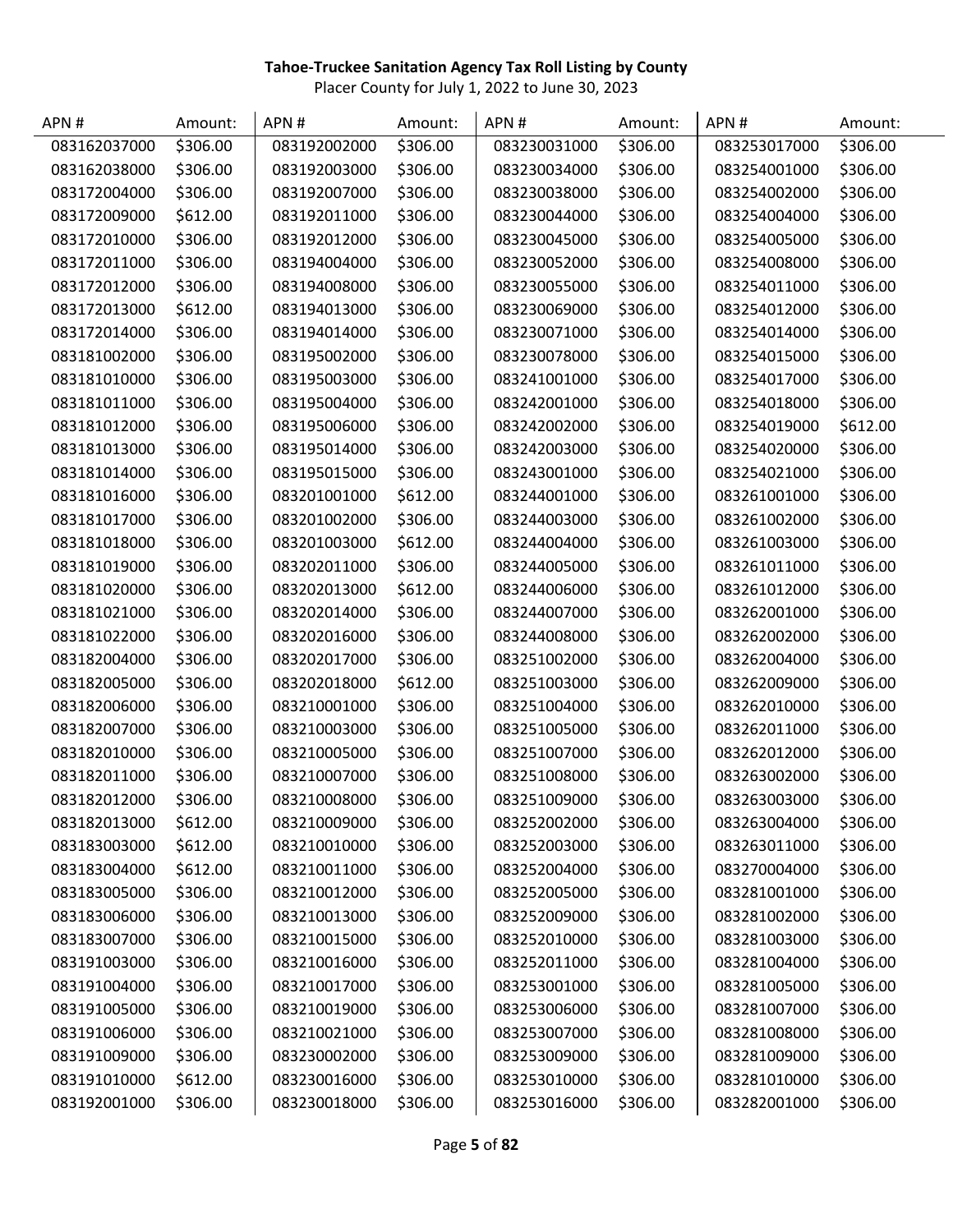| APN#         | Amount:  | APN#         | Amount:  | APN#         | Amount:  | APN#         | Amount:  |
|--------------|----------|--------------|----------|--------------|----------|--------------|----------|
| 083282002000 | \$306.00 | 083300017000 | \$306.00 | 083310021000 | \$306.00 | 083330014000 | \$306.00 |
| 083282003000 | \$306.00 | 083300018000 | \$306.00 | 083310022000 | \$306.00 | 083330017000 | \$306.00 |
| 083282004000 | \$306.00 | 083300019000 | \$306.00 | 083310023000 | \$306.00 | 083330018000 | \$306.00 |
| 083282005000 | \$306.00 | 083300020000 | \$306.00 | 083310024000 | \$306.00 | 083330019000 | \$306.00 |
| 083282006000 | \$306.00 | 083300021000 | \$306.00 | 083310025000 | \$306.00 | 083330020000 | \$306.00 |
| 083282008000 | \$306.00 | 083300022000 | \$306.00 | 083310026000 | \$306.00 | 083330022000 | \$306.00 |
| 083282009000 | \$306.00 | 083300023000 | \$306.00 | 083310027000 | \$306.00 | 083330023000 | \$306.00 |
| 083282010000 | \$306.00 | 083300024000 | \$306.00 | 083310028000 | \$306.00 | 083330024000 | \$306.00 |
| 083283001000 | \$306.00 | 083300028000 | \$306.00 | 083310029000 | \$306.00 | 083330025000 | \$306.00 |
| 083283002000 | \$306.00 | 083300029000 | \$306.00 | 083310030000 | \$306.00 | 083330026000 | \$306.00 |
| 083283003000 | \$306.00 | 083300030000 | \$306.00 | 083310031000 | \$306.00 | 083330027000 | \$306.00 |
| 083283006000 | \$306.00 | 083300031000 | \$306.00 | 083310032000 | \$306.00 | 083330029000 | \$306.00 |
| 083283007000 | \$306.00 | 083300034000 | \$306.00 | 083310033000 | \$306.00 | 083330030000 | \$306.00 |
| 083283008000 | \$306.00 | 083300035000 | \$306.00 | 083310034000 | \$306.00 | 083330031000 | \$306.00 |
| 083283009000 | \$306.00 | 083300036000 | \$306.00 | 083310036000 | \$306.00 | 083330033000 | \$306.00 |
| 083283010000 | \$306.00 | 083300038000 | \$306.00 | 083310037000 | \$306.00 | 083330034000 | \$306.00 |
| 083283011000 | \$306.00 | 083300044000 | \$306.00 | 083310041000 | \$306.00 | 083330035000 | \$306.00 |
| 083283012000 | \$306.00 | 083300045000 | \$306.00 | 083320003000 | \$306.00 | 083330036000 | \$306.00 |
| 083290001000 | \$306.00 | 083300046000 | \$306.00 | 083320004000 | \$306.00 | 083330037000 | \$306.00 |
| 083290003000 | \$306.00 | 083300048000 | \$306.00 | 083320005000 | \$306.00 | 083340001000 | \$306.00 |
| 083290004000 | \$306.00 | 083300052000 | \$306.00 | 083320006000 | \$306.00 | 083340004000 | \$306.00 |
| 083290005000 | \$306.00 | 083300053000 | \$306.00 | 083320007000 | \$306.00 | 083340005000 | \$306.00 |
| 083290007000 | \$306.00 | 083300054000 | \$306.00 | 083320008000 | \$306.00 | 083340006000 | \$306.00 |
| 083290009000 | \$306.00 | 083310001000 | \$306.00 | 083320009000 | \$306.00 | 083340008000 | \$306.00 |
| 083290011000 | \$306.00 | 083310003000 | \$306.00 | 083320010000 | \$306.00 | 083340009000 | \$306.00 |
| 083290012000 | \$306.00 | 083310004000 | \$306.00 | 083320011000 | \$306.00 | 083340010000 | \$306.00 |
| 083290013000 | \$306.00 | 083310005000 | \$306.00 | 083320012000 | \$306.00 | 083340011000 | \$306.00 |
| 083290016000 | \$306.00 | 083310006000 | \$306.00 | 083320013000 | \$306.00 | 083340012000 | \$306.00 |
| 083290020000 | \$306.00 | 083310007000 | \$306.00 | 083320015000 | \$306.00 | 083340013000 | \$306.00 |
| 083300002000 | \$306.00 | 083310008000 | \$306.00 | 083320016000 | \$306.00 | 083340014000 | \$306.00 |
| 083300004000 | \$306.00 | 083310009000 | \$306.00 | 083320018000 | \$306.00 | 083340015000 | \$306.00 |
| 083300005000 | \$306.00 | 083310010000 | \$306.00 | 083320020000 | \$306.00 | 083340016000 | \$306.00 |
| 083300006000 | \$306.00 | 083310011000 | \$306.00 | 083320021000 | \$306.00 | 083340017000 | \$306.00 |
| 083300007000 | \$306.00 | 083310012000 | \$306.00 | 083320022000 | \$306.00 | 083340018000 | \$306.00 |
| 083300008000 | \$306.00 | 083310013000 | \$306.00 | 083330001000 | \$306.00 | 083340019000 | \$306.00 |
| 083300009000 | \$306.00 | 083310014000 | \$306.00 | 083330003000 | \$306.00 | 083340020000 | \$306.00 |
| 083300010000 | \$306.00 | 083310015000 | \$306.00 | 083330006000 | \$306.00 | 083340021000 | \$306.00 |
| 083300011000 | \$306.00 | 083310016000 | \$306.00 | 083330007000 | \$306.00 | 083340025000 | \$306.00 |
| 083300012000 | \$306.00 | 083310017000 | \$306.00 | 083330008000 | \$306.00 | 083340027000 | \$306.00 |
| 083300013000 | \$306.00 | 083310018000 | \$306.00 | 083330009000 | \$306.00 | 083340028000 | \$306.00 |
| 083300014000 | \$306.00 | 083310019000 | \$306.00 | 083330010000 | \$612.00 | 083340029000 | \$306.00 |
| 083300016000 | \$306.00 | 083310020000 | \$306.00 | 083330013000 | \$306.00 | 083340030000 | \$306.00 |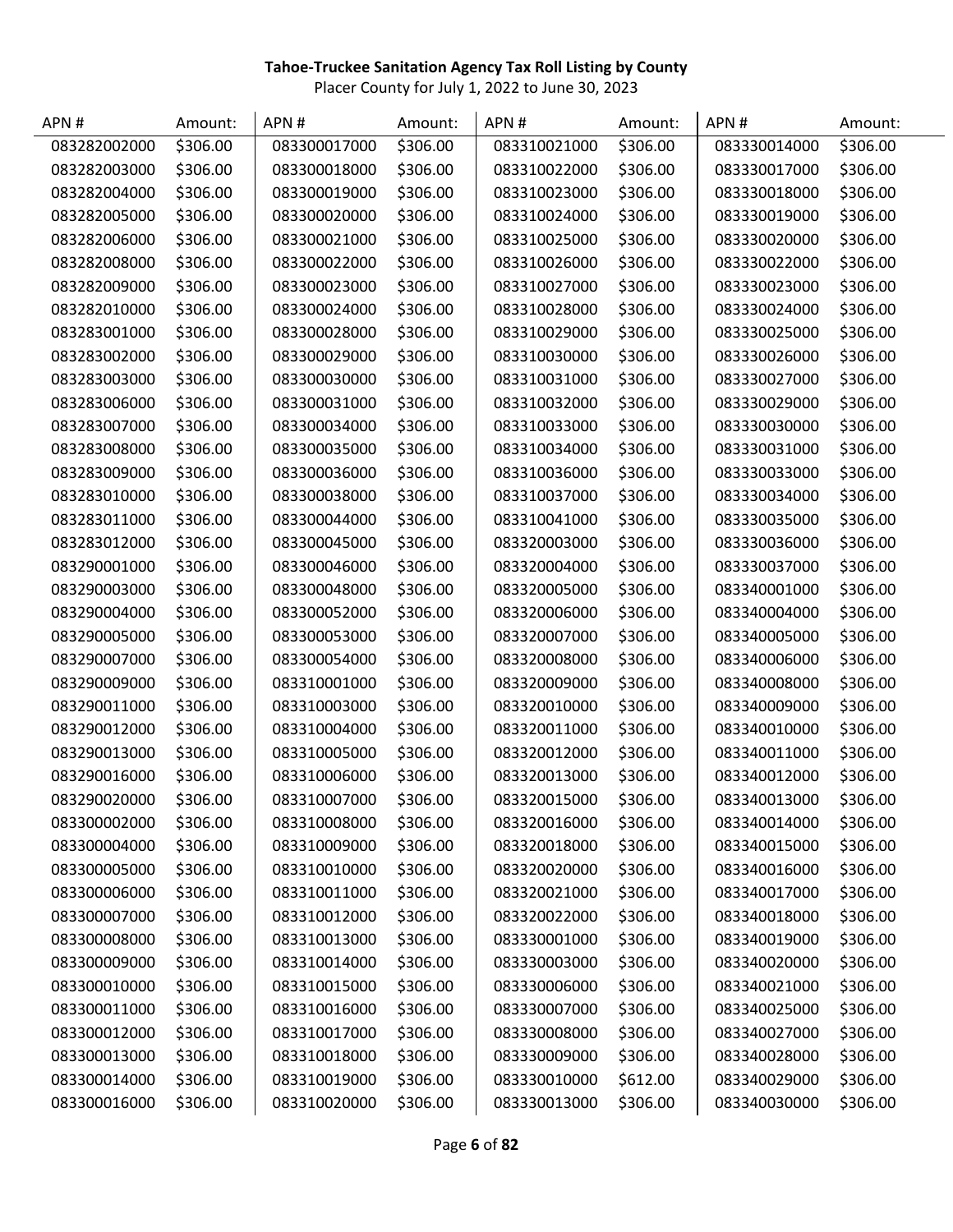| APN#         | Amount:  | APN#         | Amount:  | APN#         | Amount:  | APN#         | Amount:  |
|--------------|----------|--------------|----------|--------------|----------|--------------|----------|
| 083350001000 | \$306.00 | 083360010000 | \$306.00 | 083380009000 | \$306.00 | 083400042000 | \$306.00 |
| 083350002000 | \$306.00 | 083360011000 | \$306.00 | 083380010000 | \$306.00 | 083410002000 | \$306.00 |
| 083350003000 | \$306.00 | 083360012000 | \$306.00 | 083380015000 | \$306.00 | 083410006000 | \$306.00 |
| 083350004000 | \$306.00 | 083360013000 | \$306.00 | 083380016000 | \$306.00 | 083410020000 | \$306.00 |
| 083350006000 | \$306.00 | 083360014000 | \$306.00 | 083380017000 | \$306.00 | 083410021000 | \$306.00 |
| 083350007000 | \$306.00 | 083360015000 | \$306.00 | 083380019000 | \$306.00 | 083410022000 | \$306.00 |
| 083350008000 | \$306.00 | 083360016000 | \$306.00 | 083380021000 | \$306.00 | 083410023000 | \$306.00 |
| 083350009000 | \$306.00 | 083360018000 | \$306.00 | 083380022000 | \$306.00 | 083410024000 | \$306.00 |
| 083350010000 | \$306.00 | 083360019000 | \$306.00 | 083380023000 | \$306.00 | 083410025000 | \$306.00 |
| 083350012000 | \$306.00 | 083360020000 | \$306.00 | 083380024000 | \$306.00 | 083410029000 | \$306.00 |
| 083350013000 | \$306.00 | 083360021000 | \$306.00 | 083380025000 | \$306.00 | 083420001000 | \$306.00 |
| 083350014000 | \$306.00 | 083360023000 | \$306.00 | 083380026000 | \$306.00 | 083420002000 | \$306.00 |
| 083350015000 | \$306.00 | 083360024000 | \$306.00 | 083380027000 | \$306.00 | 083420005000 | \$306.00 |
| 083350016000 | \$306.00 | 083360025000 | \$306.00 | 083380028000 | \$306.00 | 083420008000 | \$306.00 |
| 083350017000 | \$306.00 | 083360026000 | \$306.00 | 083380031000 | \$306.00 | 083420009000 | \$306.00 |
| 083350018000 | \$306.00 | 083360027000 | \$306.00 | 083380032000 | \$306.00 | 083420010000 | \$306.00 |
| 083350019000 | \$306.00 | 083360028000 | \$306.00 | 083380033000 | \$306.00 | 083420011000 | \$306.00 |
| 083350020000 | \$306.00 | 083360029000 | \$306.00 | 083380035000 | \$306.00 | 083420014000 | \$306.00 |
| 083350022000 | \$306.00 | 083360030000 | \$306.00 | 083380036000 | \$306.00 | 083420015000 | \$306.00 |
| 083350023000 | \$306.00 | 083360031000 | \$306.00 | 083380038000 | \$306.00 | 083420016000 | \$306.00 |
| 083350024000 | \$306.00 | 083360032000 | \$306.00 | 083390004000 | \$306.00 | 083420025000 | \$306.00 |
| 083350025000 | \$306.00 | 083360033000 | \$306.00 | 083390006000 | \$306.00 | 083420027000 | \$306.00 |
| 083350028000 | \$306.00 | 083360034000 | \$306.00 | 083390007000 | \$306.00 | 083420028000 | \$306.00 |
| 083350030000 | \$306.00 | 083360036000 | \$306.00 | 083390008000 | \$306.00 | 083420029000 | \$306.00 |
| 083350031000 | \$306.00 | 083360041000 | \$306.00 | 083390009000 | \$306.00 | 083420030000 | \$306.00 |
| 083350032000 | \$306.00 | 083360042000 | \$306.00 | 083390010000 | \$306.00 | 083420031000 | \$306.00 |
| 083350033000 | \$306.00 | 083360043000 | \$306.00 | 083390012000 | \$306.00 | 083420033000 | \$306.00 |
| 083350035000 | \$306.00 | 083360044000 | \$306.00 | 083390018000 | \$306.00 | 083420035000 | \$306.00 |
| 083350037000 | \$306.00 | 083360045000 | \$612.00 | 083390019000 | \$306.00 | 083420037000 | \$306.00 |
| 083350038000 | \$306.00 | 083360046000 | \$612.00 | 083390027000 | \$306.00 | 083420039000 | \$306.00 |
| 083350039000 | \$306.00 | 083370009000 | \$306.00 | 083390047000 | \$306.00 | 083430001000 | \$306.00 |
| 083350040000 | \$306.00 | 083370010000 | \$306.00 | 083390050000 | \$306.00 | 083430006000 | \$306.00 |
| 083350041000 | \$306.00 | 083370011000 | \$306.00 | 083400002000 | \$306.00 | 083430009000 | \$306.00 |
| 083350042000 | \$306.00 | 083370012000 | \$306.00 | 083400013000 | \$306.00 | 083430011000 | \$306.00 |
| 083350043000 | \$306.00 | 083370013000 | \$306.00 | 083400014000 | \$306.00 | 083430013000 | \$306.00 |
| 083350044000 | \$306.00 | 083370014000 | \$306.00 | 083400015000 | \$306.00 | 083430027000 | \$306.00 |
| 083350045000 | \$306.00 | 083370015000 | \$306.00 | 083400019000 | \$306.00 | 083430033000 | \$306.00 |
| 083350046000 | \$306.00 | 083370016000 | \$306.00 | 083400025000 | \$306.00 | 083430034000 | \$306.00 |
| 083360002000 | \$306.00 | 083370018000 | \$306.00 | 083400027000 | \$306.00 | 083430036000 | \$306.00 |
| 083360003000 | \$306.00 | 083380002000 | \$306.00 | 083400028000 | \$306.00 | 083430039000 | \$306.00 |
| 083360004000 | \$306.00 | 083380003000 | \$306.00 | 083400035000 | \$306.00 | 083430040000 | \$306.00 |
| 083360006000 | \$306.00 | 083380006000 | \$306.00 | 083400040000 | \$306.00 | 083430044000 | \$306.00 |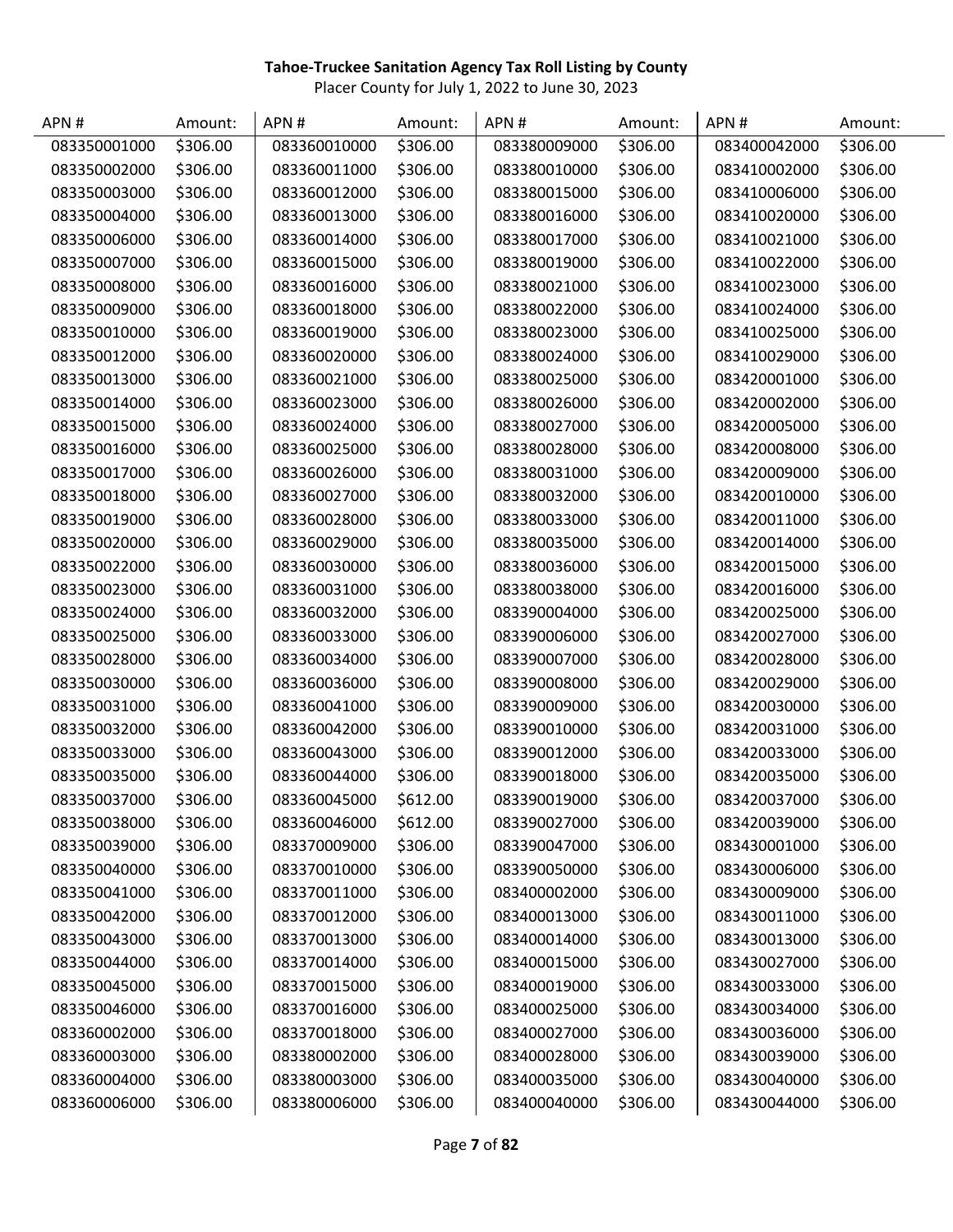| APN#         | Amount:  | APN#         | Amount:  | APN#         | Amount:  | APN#         | Amount:  |
|--------------|----------|--------------|----------|--------------|----------|--------------|----------|
| 083430049000 | \$306.00 | 083480004000 | \$306.00 | 083490032000 | \$306.00 | 084042003000 | \$306.00 |
| 083430050000 | \$306.00 | 083480006000 | \$306.00 | 083490035000 | \$306.00 | 084042005000 | \$306.00 |
| 083430051000 | \$306.00 | 083480008000 | \$306.00 | 083500003000 | \$306.00 | 084042019000 | \$306.00 |
| 083430052000 | \$306.00 | 083480009000 | \$306.00 | 083500004000 | \$306.00 | 084042020000 | \$306.00 |
| 083430054000 | \$306.00 | 083480010000 | \$306.00 | 083500005000 | \$306.00 | 084042036000 | \$306.00 |
| 083430055000 | \$306.00 | 083480013000 | \$306.00 | 083500006000 | \$306.00 | 084043003000 | \$306.00 |
| 083440003000 | \$306.00 | 083480014000 | \$306.00 | 083500007000 | \$306.00 | 084043004000 | \$306.00 |
| 083440005000 | \$306.00 | 083480015000 | \$306.00 | 083500008000 | \$306.00 | 084043006000 | \$306.00 |
| 083440013000 | \$306.00 | 083480018000 | \$306.00 | 083500009000 | \$306.00 | 084043008000 | \$306.00 |
| 083440015000 | \$306.00 | 083480019000 | \$306.00 | 083500010000 | \$306.00 | 084043012000 | \$306.00 |
| 083440024000 | \$306.00 | 083480023000 | \$306.00 | 083500011000 | \$306.00 | 084043014000 | \$306.00 |
| 083440026000 | \$306.00 | 083480024000 | \$306.00 | 083500012000 | \$306.00 | 084043015000 | \$306.00 |
| 083440030000 | \$306.00 | 083480025000 | \$306.00 | 083500014000 | \$306.00 | 084043016000 | \$306.00 |
| 083440032000 | \$306.00 | 083480026000 | \$306.00 | 083500015000 | \$306.00 | 084043021000 | \$306.00 |
| 083440033000 | \$306.00 | 083480027000 | \$306.00 | 083500016000 | \$306.00 | 084043022000 | \$306.00 |
| 083440037000 | \$306.00 | 083480028000 | \$306.00 | 083500017000 | \$306.00 | 084051002000 | \$306.00 |
| 083440039000 | \$306.00 | 083490001000 | \$306.00 | 083500018000 | \$306.00 | 084051008000 | \$306.00 |
| 083440040000 | \$306.00 | 083490002000 | \$306.00 | 083500019000 | \$306.00 | 084051009000 | \$306.00 |
| 083440041000 | \$306.00 | 083490003000 | \$306.00 | 083500020000 | \$306.00 | 084051011000 | \$306.00 |
| 083440046000 | \$306.00 | 083490004000 | \$306.00 | 083500021000 | \$306.00 | 084051014000 | \$306.00 |
| 083440053000 | \$306.00 | 083490005000 | \$306.00 | 084010007000 | \$306.00 | 084051016000 | \$306.00 |
| 083450003000 | \$306.00 | 083490006000 | \$306.00 | 084024005000 | \$306.00 | 084051017000 | \$306.00 |
| 083450004000 | \$306.00 | 083490007000 | \$306.00 | 084024007000 | \$306.00 | 084051018000 | \$306.00 |
| 083450008000 | \$306.00 | 083490008000 | \$306.00 | 084024009000 | \$306.00 | 084051020000 | \$459.00 |
| 083450010000 | \$306.00 | 083490009000 | \$306.00 | 084024018000 | \$306.00 | 084051023000 | \$306.00 |
| 083450017000 | \$306.00 | 083490010000 | \$306.00 | 084025002000 | \$306.00 | 084051024000 | \$306.00 |
| 083450021000 | \$306.00 | 083490011000 | \$306.00 | 084025007000 | \$306.00 | 084051025000 | \$306.00 |
| 083450025000 | \$306.00 | 083490012000 | \$306.00 | 084025008000 | \$306.00 | 084051026000 | \$306.00 |
| 083450028000 | \$306.00 | 083490013000 | \$306.00 | 084025012000 | \$306.00 | 084051027000 | \$306.00 |
| 083450032000 | \$306.00 | 083490014000 | \$306.00 | 084025014000 | \$306.00 | 084051028000 | \$306.00 |
| 083450035000 | \$306.00 | 083490015000 | \$306.00 | 084025015000 | \$306.00 | 084052002000 | \$306.00 |
| 083450040000 | \$306.00 | 083490018000 | \$306.00 | 084025016000 | \$306.00 | 084052005000 | \$306.00 |
| 083460022000 | \$306.00 | 083490019000 | \$306.00 | 084025017000 | \$306.00 | 084052012000 | \$306.00 |
| 083460023000 | \$306.00 | 083490020000 | \$306.00 | 084025018000 | \$306.00 | 084052013000 | \$306.00 |
| 083460024000 | \$306.00 | 083490022000 | \$306.00 | 084032009000 | \$306.00 | 084060001000 | \$306.00 |
| 083460025000 | \$306.00 | 083490024000 | \$306.00 | 084033002000 | \$306.00 | 084060002000 | \$306.00 |
| 083460026000 | \$306.00 | 083490025000 | \$306.00 | 084033004000 | \$306.00 | 084060005000 | \$306.00 |
| 083460027000 | \$306.00 | 083490026000 | \$306.00 | 084033010000 | \$306.00 | 084060006000 | \$306.00 |
| 083470026000 | \$306.00 | 083490027000 | \$306.00 | 084033014000 | \$306.00 | 084060008000 | \$306.00 |
| 083470027000 | \$306.00 | 083490028000 | \$306.00 | 084033015000 | \$306.00 | 084060009000 | \$306.00 |
| 083470028000 | \$306.00 | 083490030000 | \$306.00 | 084033016000 | \$306.00 | 084060010000 | \$306.00 |
| 083480002000 | \$306.00 | 083490031000 | \$306.00 | 084033017000 | \$306.00 | 084060011000 | \$306.00 |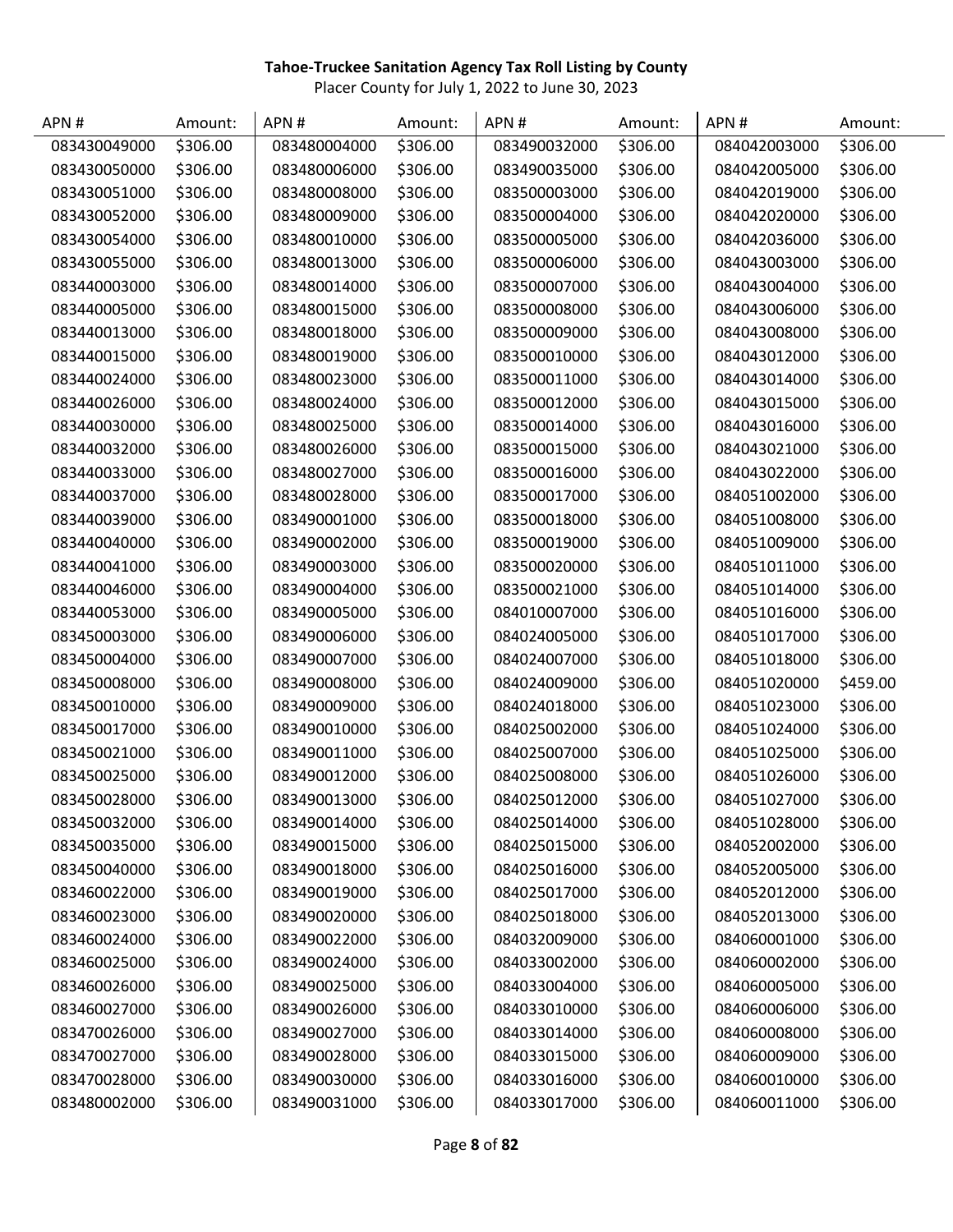| APN#         | Amount:  | APN#         | Amount:  | APN#         | Amount:  | APN#         | Amount:    |
|--------------|----------|--------------|----------|--------------|----------|--------------|------------|
| 084071002000 | \$306.00 | 084081003000 | \$306.00 | 084091008000 | \$306.00 | 084101005000 | \$306.00   |
| 084071005000 | \$306.00 | 084081004000 | \$306.00 | 084091009000 | \$306.00 | 084101007000 | \$306.00   |
| 084071008000 | \$306.00 | 084081006000 | \$306.00 | 084091010000 | \$306.00 | 084101008000 | \$306.00   |
| 084071011000 | \$306.00 | 084081009000 | \$306.00 | 084091011000 | \$306.00 | 084101009000 | \$306.00   |
| 084071012000 | \$306.00 | 084081012000 | \$306.00 | 084091012000 | \$612.00 | 084101010000 | \$306.00   |
| 084071013000 | \$306.00 | 084081014000 | \$306.00 | 084091014000 | \$306.00 | 084101012000 | \$306.00   |
| 084071014000 | \$306.00 | 084081015000 | \$306.00 | 084091019000 | \$306.00 | 084101013000 | \$306.00   |
| 084072002000 | \$306.00 | 084081017000 | \$306.00 | 084092001000 | \$306.00 | 084101015000 | \$306.00   |
| 084072003000 | \$306.00 | 084081019000 | \$306.00 | 084092002000 | \$306.00 | 084101016000 | \$306.00   |
| 084072005000 | \$306.00 | 084081020000 | \$306.00 | 084092003000 | \$306.00 | 084101017000 | \$306.00   |
| 084072006000 | \$306.00 | 084081021000 | \$306.00 | 084092005000 | \$612.00 | 084102001000 | \$306.00   |
| 084072007000 | \$306.00 | 084081022000 | \$306.00 | 084092006000 | \$306.00 | 084102002000 | \$306.00   |
| 084072008000 | \$306.00 | 084081023000 | \$306.00 | 084092011000 | \$306.00 | 084102004000 | \$306.00   |
| 084072009000 | \$306.00 | 084081025000 | \$306.00 | 084092012000 | \$306.00 | 084102005000 | \$306.00   |
| 084072011000 | \$306.00 | 084081026000 | \$306.00 | 084092014000 | \$306.00 | 084102006000 | \$306.00   |
| 084072012000 | \$306.00 | 084081027000 | \$306.00 | 084092019000 | \$306.00 | 084102007000 | \$306.00   |
| 084072014000 | \$306.00 | 084081028000 | \$306.00 | 084092020000 | \$306.00 | 084102008000 | \$306.00   |
| 084072015000 | \$306.00 | 084081030000 | \$306.00 | 084092021000 | \$306.00 | 084102009000 | \$306.00   |
| 084073001000 | \$306.00 | 084081031000 | \$306.00 | 084092022000 | \$306.00 | 084103001000 | \$306.00   |
| 084073002000 | \$306.00 | 084081032000 | \$306.00 | 084092023000 | \$306.00 | 084103002000 | \$306.00   |
| 084073003000 | \$306.00 | 084081035000 | \$306.00 | 084092024000 | \$306.00 | 084103003000 | \$306.00   |
| 084073004000 | \$306.00 | 084082001000 | \$306.00 | 084092025000 | \$306.00 | 084103004000 | \$306.00   |
| 084073006000 | \$153.00 | 084082003000 | \$306.00 | 084092028000 | \$306.00 | 084103007000 | \$306.00   |
| 084073007000 | \$306.00 | 084082004000 | \$306.00 | 084092029000 | \$306.00 | 084103009000 | \$306.00   |
| 084073008000 | \$306.00 | 084082006000 | \$306.00 | 084092031000 | \$306.00 | 084103011000 | \$306.00   |
| 084073009000 | \$306.00 | 084082007000 | \$306.00 | 084092032000 | \$306.00 | 084103012000 | \$306.00   |
| 084073010000 | \$306.00 | 084082008000 | \$306.00 | 084092033000 | \$306.00 | 084103015000 | \$306.00   |
| 084073013000 | \$306.00 | 084082009000 | \$306.00 | 084092037000 | \$612.00 | 084103016000 | \$306.00   |
| 084073014000 | \$306.00 | 084082010000 | \$306.00 | 084092040000 | \$306.00 | 084103017000 | \$306.00   |
| 084073015000 | \$306.00 | 084082011000 | \$306.00 | 084092042000 | \$306.00 | 084103019000 | \$306.00   |
| 084073016000 | \$306.00 | 084082013000 | \$306.00 | 084092043000 | \$306.00 | 084103020000 | \$306.00   |
| 084074001000 | \$306.00 | 084082014000 | \$306.00 | 084093001000 | \$306.00 | 084103023000 | \$306.00   |
| 084074002000 | \$612.00 | 084082015000 | \$306.00 | 084093002000 | \$306.00 | 084103024000 | \$306.00   |
| 084074003000 | \$306.00 | 084083001000 | \$306.00 | 084093003000 | \$306.00 | 084103025000 | \$306.00   |
| 084074006000 | \$306.00 | 084083004000 | \$306.00 | 084093004000 | \$306.00 | 084103026000 | \$306.00   |
| 084074007000 | \$306.00 | 084083007000 | \$306.00 | 084093005000 | \$306.00 | 084110003000 | \$2,558.16 |
| 084074008000 | \$306.00 | 084091002000 | \$612.00 | 084093007000 | \$306.00 | 084110005000 | \$306.00   |
| 084074009000 | \$306.00 | 084091003000 | \$306.00 | 084093008000 | \$306.00 | 084110008000 | \$612.00   |
| 084074010000 | \$306.00 | 084091004000 | \$306.00 | 084093009000 | \$306.00 | 084110010000 | \$612.00   |
| 084074011000 | \$306.00 | 084091005000 | \$306.00 | 084093010000 | \$306.00 | 084110016000 | \$306.00   |
| 084074012000 | \$306.00 | 084091006000 | \$306.00 | 084093011000 | \$306.00 | 084110018000 | \$627.84   |
| 084080001000 | \$306.00 | 084091007000 | \$306.00 | 084101004000 | \$306.00 | 084110019000 | \$612.00   |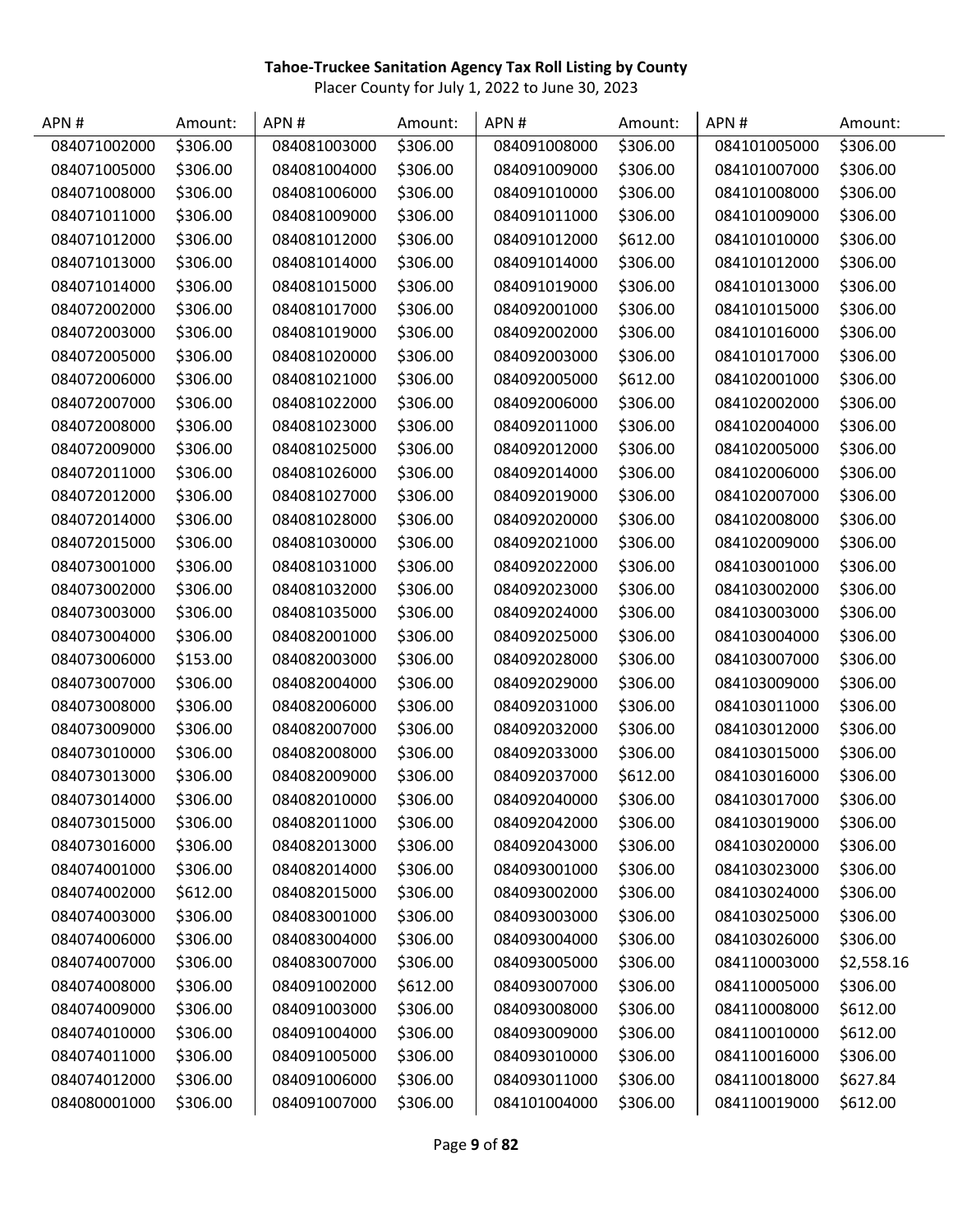| APN#         | Amount:     | APN#         | Amount:  | APN#         | Amount:  | APN#         | Amount:  |
|--------------|-------------|--------------|----------|--------------|----------|--------------|----------|
| 084110020000 | \$306.00    | 084151013000 | \$306.00 | 084191004000 | \$765.00 | 084220020000 | \$306.00 |
| 084110021000 | \$1,187.16  | 084151014000 | \$306.00 | 084192001000 | \$612.00 | 084220022000 | \$612.00 |
| 084110026000 | \$306.00    | 084151015000 | \$306.00 | 084211003000 | \$306.00 | 084231002000 | \$306.00 |
| 084110027000 | \$612.00    | 084151021000 | \$306.00 | 084211006000 | \$306.00 | 084231004000 | \$306.00 |
| 084121002000 | \$459.00    | 084151022000 | \$306.00 | 084211007000 | \$306.00 | 084231005000 | \$306.00 |
| 084121006000 | \$306.00    | 084151024000 | \$306.00 | 084212001000 | \$306.00 | 084231006000 | \$306.00 |
| 084121007000 | \$612.00    | 084151026000 | \$306.00 | 084212002000 | \$306.00 | 084231007000 | \$306.00 |
| 084121008000 | \$612.00    | 084151027000 | \$306.00 | 084212003000 | \$306.00 | 084231008000 | \$306.00 |
| 084121009000 | \$612.00    | 084151029000 | \$612.00 | 084212005000 | \$306.00 | 084232001000 | \$306.00 |
| 084121012000 | \$918.00    | 084151030000 | \$306.00 | 084212007000 | \$306.00 | 084232002000 | \$306.00 |
| 084121013000 | \$612.00    | 084152001000 | \$306.00 | 084212008000 | \$306.00 | 084232003000 | \$306.00 |
| 084131002000 | \$306.00    | 084152003000 | \$306.00 | 084213001000 | \$306.00 | 084232004000 | \$306.00 |
| 084131003000 | \$306.00    | 084152004000 | \$306.00 | 084213002000 | \$306.00 | 084232005000 | \$306.00 |
| 084131004000 | \$306.00    | 084152005000 | \$306.00 | 084213003000 | \$306.00 | 084232006000 | \$306.00 |
| 084131005000 | \$306.00    | 084152008000 | \$541.44 | 084213004000 | \$306.00 | 084232007000 | \$306.00 |
| 084131006000 | \$306.00    | 084152010000 | \$306.00 | 084213005000 | \$306.00 | 084232008000 | \$306.00 |
| 084131007000 | \$306.00    | 084152012000 | \$306.00 | 084213006000 | \$306.00 | 084232010000 | \$306.00 |
| 084131008000 | \$306.00    | 084152013000 | \$306.00 | 084213007000 | \$306.00 | 084233001000 | \$306.00 |
| 084132001000 | \$306.00    | 084152014000 | \$306.00 | 084213008000 | \$306.00 | 084233002000 | \$306.00 |
| 084132002000 | \$306.00    | 084152015000 | \$306.00 | 084213009000 | \$306.00 | 084233003000 | \$306.00 |
| 084132003000 | \$612.00    | 084152016000 | \$306.00 | 084213011000 | \$306.00 | 084233008000 | \$306.00 |
| 084132004000 | \$459.00    | 084152017000 | \$306.00 | 084213012000 | \$306.00 | 084233010000 | \$306.00 |
| 084132005000 | \$612.00    | 084153001000 | \$306.00 | 084213013000 | \$306.00 | 084233011000 | \$306.00 |
| 084132006000 | \$306.00    | 084153006000 | \$306.00 | 084213016000 | \$306.00 | 084233012000 | \$306.00 |
| 084132012000 | \$612.00    | 084153007000 | \$306.00 | 084213017000 | \$306.00 | 084233013000 | \$306.00 |
| 084132014000 | \$306.00    | 084154001000 | \$612.00 | 084213018000 | \$306.00 | 084233014000 | \$306.00 |
| 084140005000 | \$306.00    | 084154002000 | \$612.00 | 084213020000 | \$306.00 | 084233016000 | \$306.00 |
| 084140006000 | \$306.00    | 084154003000 | \$918.00 | 084214001000 | \$306.00 | 084233017000 | \$306.00 |
| 084140007000 | \$306.00    | 084154008000 | \$306.00 | 084220002000 | \$306.00 | 085020043000 | \$306.00 |
| 084140008000 | \$306.00    | 084154009000 | \$306.00 | 084220005000 | \$306.00 | 085020062000 | \$306.00 |
| 084140012000 | \$612.00    | 084160004000 | \$918.00 | 084220006000 | \$306.00 | 085020071000 | \$306.00 |
| 084140013000 | \$3,978.00  | 084160006000 | \$306.00 | 084220009000 | \$306.00 | 085020092000 | \$306.00 |
| 084140021000 | \$306.00    | 084172001000 | \$612.00 | 084220010000 | \$306.00 | 085030001000 | \$306.00 |
| 084140022000 | \$306.00    | 084172002000 | \$918.00 | 084220011000 | \$306.00 | 085030004000 | \$918.00 |
| 084140023000 | \$306.00    | 084172006000 | \$306.00 | 084220012000 | \$306.00 | 085030006000 | \$306.00 |
| 084140024000 | \$918.00    | 084172007000 | \$612.00 | 084220013000 | \$306.00 | 085030007000 | \$306.00 |
| 084140025000 | \$612.00    | 084181001000 | \$306.00 | 084220014000 | \$306.00 | 085030009000 | \$306.00 |
| 084140027000 | \$588.60    | 084181002000 | \$306.00 | 084220015000 | \$306.00 | 085030010000 | \$306.00 |
| 084140028000 | \$16,916.88 | 084182001000 | \$612.00 | 084220016000 | \$306.00 | 085030011000 | \$306.00 |
| 084151003000 | \$306.00    | 084182002000 | \$918.00 | 084220017000 | \$306.00 | 085030012000 | \$306.00 |
| 084151011000 | \$612.00    | 084182003000 | \$612.00 | 084220018000 | \$306.00 | 085030013000 | \$306.00 |
| 084151012000 | \$306.00    | 084191003000 | \$918.00 | 084220019000 | \$306.00 | 085030014000 | \$306.00 |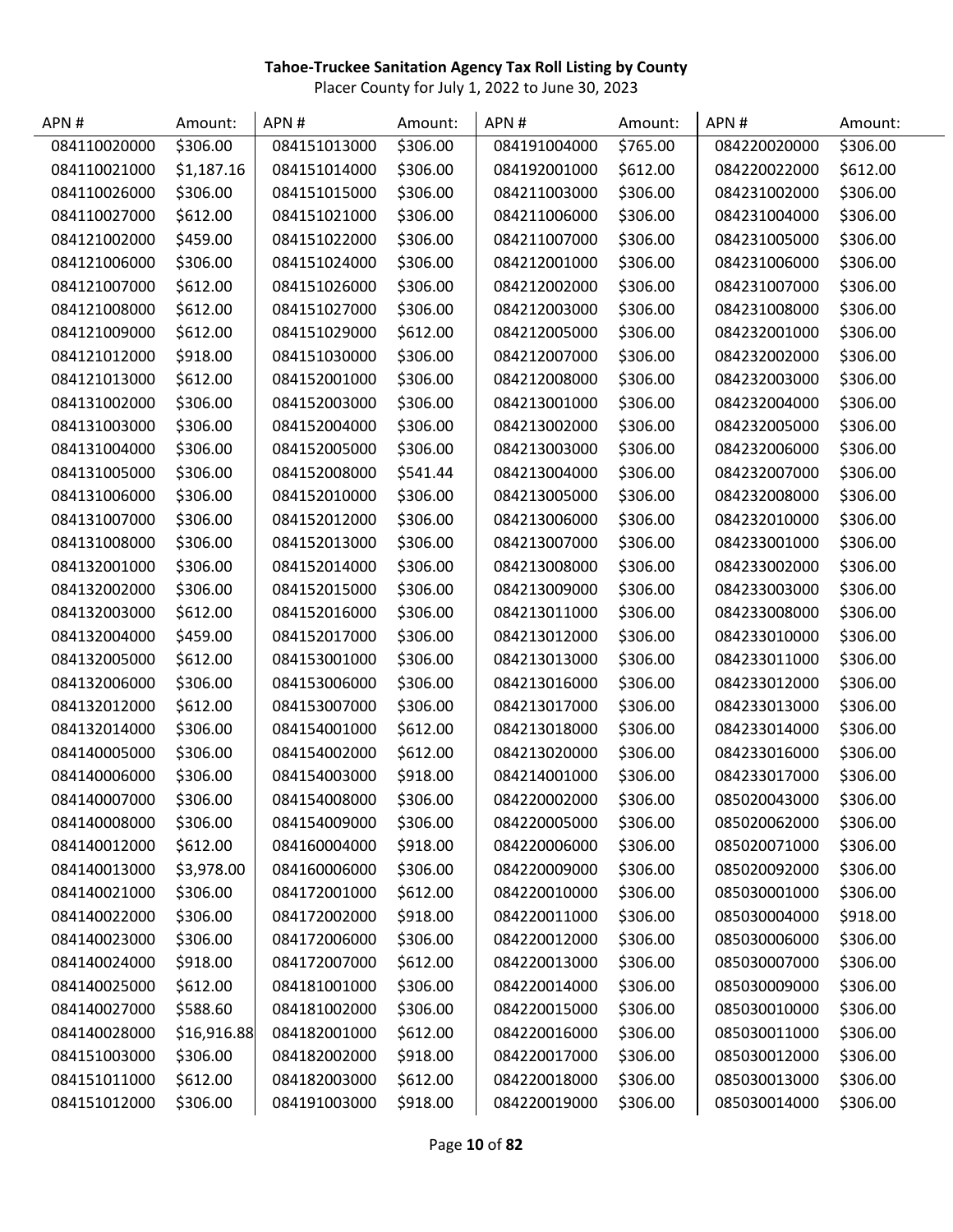| APN#         | Amount:  | APN#         | Amount:  | APN#         | Amount:  | APN#         | Amount:  |
|--------------|----------|--------------|----------|--------------|----------|--------------|----------|
| 085030015000 | \$306.00 | 085083004000 | \$306.00 | 085142014000 | \$306.00 | 085154009000 | \$306.00 |
| 085040001000 | \$306.00 | 085083016000 | \$306.00 | 085142015000 | \$306.00 | 085154010000 | \$306.00 |
| 085040024000 | \$306.00 | 085083017000 | \$306.00 | 085142016000 | \$306.00 | 085161004000 | \$306.00 |
| 085040025000 | \$306.00 | 085083018000 | \$306.00 | 085142017000 | \$306.00 | 085161006000 | \$306.00 |
| 085040026000 | \$306.00 | 085083021000 | \$306.00 | 085142018000 | \$306.00 | 085161007000 | \$306.00 |
| 085040027000 | \$306.00 | 085083022000 | \$306.00 | 085142019000 | \$306.00 | 085161008000 | \$306.00 |
| 085040028000 | \$306.00 | 085084011000 | \$306.00 | 085142020000 | \$306.00 | 085161009000 | \$306.00 |
| 085040031000 | \$306.00 | 085092001000 | \$612.00 | 085142021000 | \$306.00 | 085161011000 | \$306.00 |
| 085040032000 | \$306.00 | 085093007000 | \$306.00 | 085142022000 | \$306.00 | 085161012000 | \$306.00 |
| 085040033000 | \$306.00 | 085094002000 | \$306.00 | 085142023000 | \$306.00 | 085161013000 | \$306.00 |
| 085040034000 | \$306.00 | 085094005000 | \$306.00 | 085151001000 | \$306.00 | 085161014000 | \$306.00 |
| 085040035000 | \$306.00 | 085094006000 | \$306.00 | 085151002000 | \$306.00 | 085162003000 | \$306.00 |
| 085040036000 | \$306.00 | 085095001000 | \$306.00 | 085151003000 | \$306.00 | 085162004000 | \$306.00 |
| 085040037000 | \$306.00 | 085095002000 | \$306.00 | 085151005000 | \$306.00 | 085162005000 | \$306.00 |
| 085040038000 | \$306.00 | 085095006000 | \$306.00 | 085151007000 | \$306.00 | 085162006000 | \$306.00 |
| 085050016000 | \$306.00 | 085095009000 | \$306.00 | 085151010000 | \$306.00 | 085162007000 | \$306.00 |
| 085050018000 | \$612.00 | 085095010000 | \$306.00 | 085151011000 | \$306.00 | 085162008000 | \$306.00 |
| 085050021000 | \$306.00 | 085103001000 | \$306.00 | 085151012000 | \$306.00 | 085162010000 | \$306.00 |
| 085050023000 | \$306.00 | 085104002000 | \$306.00 | 085152002000 | \$306.00 | 085162011000 | \$306.00 |
| 085050024000 | \$306.00 | 085104006000 | \$306.00 | 085152004000 | \$306.00 | 085162012000 | \$306.00 |
| 085050032000 | \$306.00 | 085104007000 | \$306.00 | 085152006000 | \$306.00 | 085162013000 | \$306.00 |
| 085050033000 | \$612.00 | 085104008000 | \$306.00 | 085152010000 | \$306.00 | 085162014000 | \$306.00 |
| 085050034000 | \$306.00 | 085104010000 | \$306.00 | 085152013000 | \$306.00 | 085173004000 | \$306.00 |
| 085050038000 | \$306.00 | 085105002000 | \$306.00 | 085152015000 | \$306.00 | 085173013000 | \$306.00 |
| 085050045000 | \$306.00 | 085105003000 | \$306.00 | 085152016000 | \$306.00 | 085173015000 | \$306.00 |
| 085071001000 | \$306.00 | 085105004000 | \$612.00 | 085153004000 | \$306.00 | 085173016000 | \$306.00 |
| 085071003000 | \$306.00 | 085105009000 | \$306.00 | 085153005000 | \$306.00 | 085175005000 | \$306.00 |
| 085072007000 | \$306.00 | 085105011000 | \$306.00 | 085153006000 | \$306.00 | 085175007000 | \$306.00 |
| 085072010000 | \$306.00 | 085105012000 | \$306.00 | 085153008000 | \$306.00 | 085175008000 | \$306.00 |
| 085073004000 | \$306.00 | 085105013000 | \$306.00 | 085153010000 | \$306.00 | 085175012000 | \$306.00 |
| 085073005000 | \$306.00 | 085105017000 | \$306.00 | 085153011000 | \$306.00 | 085175013000 | \$306.00 |
| 085073006000 | \$306.00 | 085105019000 | \$306.00 | 085153012000 | \$306.00 | 085175016000 | \$306.00 |
| 085073009000 | \$306.00 | 085141001000 | \$306.00 | 085153015000 | \$306.00 | 085175017000 | \$306.00 |
| 085073015000 | \$306.00 | 085141004000 | \$306.00 | 085153017000 | \$306.00 | 085175018000 | \$306.00 |
| 085081004000 | \$306.00 | 085141008000 | \$306.00 | 085153018000 | \$306.00 | 085175020000 | \$306.00 |
| 085081020000 | \$306.00 | 085141010000 | \$306.00 | 085153020000 | \$306.00 | 085176001000 | \$306.00 |
| 085081022000 | \$306.00 | 085141013000 | \$306.00 | 085154001000 | \$306.00 | 085176004000 | \$306.00 |
| 085081023000 | \$306.00 | 085142001000 | \$306.00 | 085154003000 | \$306.00 | 085177001000 | \$306.00 |
| 085081024000 | \$306.00 | 085142004000 | \$306.00 | 085154004000 | \$306.00 | 085177002000 | \$612.00 |
| 085081025000 | \$306.00 | 085142006000 | \$306.00 | 085154006000 | \$306.00 | 085177007000 | \$306.00 |
| 085082001000 | \$306.00 | 085142007000 | \$306.00 | 085154007000 | \$612.00 | 085177010000 | \$306.00 |
| 085083003000 | \$306.00 | 085142008000 | \$306.00 | 085154008000 | \$306.00 | 085177011000 | \$306.00 |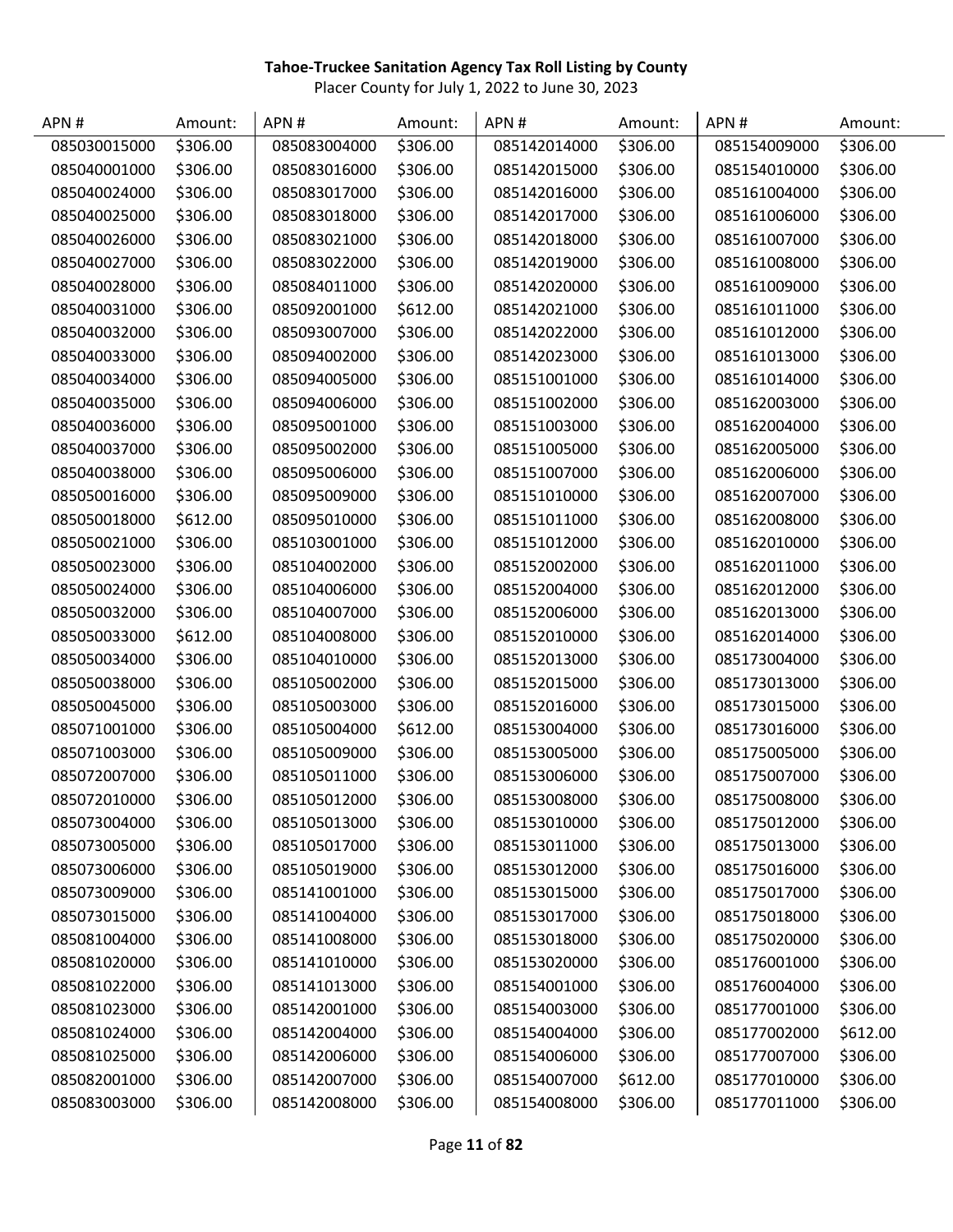| APN#         | Amount:  | APN#         | Amount:  | APN#         | Amount:    | APN#         | Amount:  |
|--------------|----------|--------------|----------|--------------|------------|--------------|----------|
| 085177013000 | \$306.00 | 085213003000 | \$306.00 | 085231011000 | \$1,012.32 | 085252010000 | \$306.00 |
| 085180001000 | \$306.00 | 085213004000 | \$306.00 | 085231012000 | \$306.00   | 085260003000 | \$306.00 |
| 085180002000 | \$612.00 | 085213008000 | \$306.00 | 085231013000 | \$306.00   | 085260004000 | \$306.00 |
| 085180003000 | \$306.00 | 085213013000 | \$306.00 | 085241002000 | \$306.00   | 085260009000 | \$306.00 |
| 085180004000 | \$612.00 | 085213014000 | \$306.00 | 085241003000 | \$306.00   | 085260032000 | \$306.00 |
| 085180007000 | \$612.00 | 085213015000 | \$306.00 | 085241004000 | \$306.00   | 085260033000 | \$306.00 |
| 085180008000 | \$306.00 | 085213017000 | \$306.00 | 085241005000 | \$306.00   | 085260034000 | \$306.00 |
| 085180009000 | \$306.00 | 085213018000 | \$306.00 | 085241007000 | \$306.00   | 085260035000 | \$306.00 |
| 085180010000 | \$306.00 | 085213020000 | \$306.00 | 085241008000 | \$306.00   | 085260036000 | \$306.00 |
| 085180015000 | \$306.00 | 085214001000 | \$306.00 | 085241009000 | \$306.00   | 085260037000 | \$306.00 |
| 085180017000 | \$306.00 | 085215002000 | \$306.00 | 085241010000 | \$306.00   | 085260038000 | \$306.00 |
| 085180018000 | \$306.00 | 085215006000 | \$306.00 | 085241011000 | \$306.00   | 085270002000 | \$306.00 |
| 085190001000 | \$612.00 | 085215012000 | \$306.00 | 085241012000 | \$306.00   | 085270003000 | \$306.00 |
| 085190002000 | \$612.00 | 085215013000 | \$306.00 | 085242003000 | \$306.00   | 085270004000 | \$306.00 |
| 085190003000 | \$306.00 | 085215014000 | \$306.00 | 085242005000 | \$306.00   | 085270005000 | \$306.00 |
| 085190004000 | \$306.00 | 085216006000 | \$306.00 | 085242007000 | \$612.00   | 085270006000 | \$306.00 |
| 085190005000 | \$306.00 | 085216010000 | \$306.00 | 085242008000 | \$612.00   | 085270007000 | \$306.00 |
| 085190007000 | \$306.00 | 085216012000 | \$306.00 | 085242009000 | \$306.00   | 085270008000 | \$306.00 |
| 085190009000 | \$306.00 | 085216016000 | \$306.00 | 085242015000 | \$306.00   | 085270009000 | \$306.00 |
| 085190010000 | \$306.00 | 085217007000 | \$306.00 | 085242017000 | \$306.00   | 085270010000 | \$306.00 |
| 085190011000 | \$306.00 | 085217009000 | \$306.00 | 085242018000 | \$306.00   | 085270011000 | \$306.00 |
| 085201002000 | \$306.00 | 085217011000 | \$306.00 | 085250003000 | \$306.00   | 085270012000 | \$306.00 |
| 085201003000 | \$306.00 | 085217012000 | \$306.00 | 085250007000 | \$306.00   | 085270013000 | \$306.00 |
| 085201008000 | \$306.00 | 085217013000 | \$306.00 | 085250008000 | \$306.00   | 085280042000 | \$306.00 |
| 085201017000 | \$306.00 | 085217015000 | \$306.00 | 085251001000 | \$306.00   | 085280043000 | \$306.00 |
| 085201021000 | \$612.00 | 085217019000 | \$306.00 | 085251002000 | \$612.00   | 085280045000 | \$306.00 |
| 085201022000 | \$306.00 | 085221001000 | \$306.00 | 085251004000 | \$306.00   | 085280046000 | \$306.00 |
| 085202007000 | \$918.00 | 085221002000 | \$306.00 | 085251008000 | \$306.00   | 085280047000 | \$306.00 |
| 085202008000 | \$306.00 | 085221003000 | \$306.00 | 085251009000 | \$306.00   | 085280048000 | \$306.00 |
| 085202009000 | \$306.00 | 085221005000 | \$306.00 | 085251010000 | \$612.00   | 085280064000 | \$306.00 |
| 085202010000 | \$306.00 | 085221006000 | \$306.00 | 085251011000 | \$306.00   | 085280065000 | \$306.00 |
| 085202011000 | \$306.00 | 085221007000 | \$306.00 | 085251012000 | \$306.00   | 085280066000 | \$306.00 |
| 085211004000 | \$306.00 | 085221008000 | \$306.00 | 085251014000 | \$306.00   | 085280074000 | \$306.00 |
| 085211006000 | \$306.00 | 085221009000 | \$306.00 | 085251015000 | \$306.00   | 085290002000 | \$306.00 |
| 085211008000 | \$306.00 | 085222008000 | \$612.00 | 085251017000 | \$306.00   | 085290003000 | \$306.00 |
| 085211010000 | \$306.00 | 085222011000 | \$306.00 | 085252001000 | \$306.00   | 085290004000 | \$306.00 |
| 085211012000 | \$306.00 | 085222013000 | \$306.00 | 085252002000 | \$306.00   | 085290005000 | \$306.00 |
| 085211015000 | \$306.00 | 085222014000 | \$306.00 | 085252004000 | \$306.00   | 085290006000 | \$306.00 |
| 085211016000 | \$306.00 | 085231002000 | \$306.00 | 085252005000 | \$306.00   | 085290007000 | \$306.00 |
| 085211017000 | \$306.00 | 085231004000 | \$306.00 | 085252007000 | \$306.00   | 085290010000 | \$306.00 |
| 085212001000 | \$306.00 | 085231008000 | \$306.00 | 085252008000 | \$306.00   | 085290011000 | \$306.00 |
| 085213002000 | \$306.00 | 085231010000 | \$306.00 | 085252009000 | \$306.00   | 085290013000 | \$306.00 |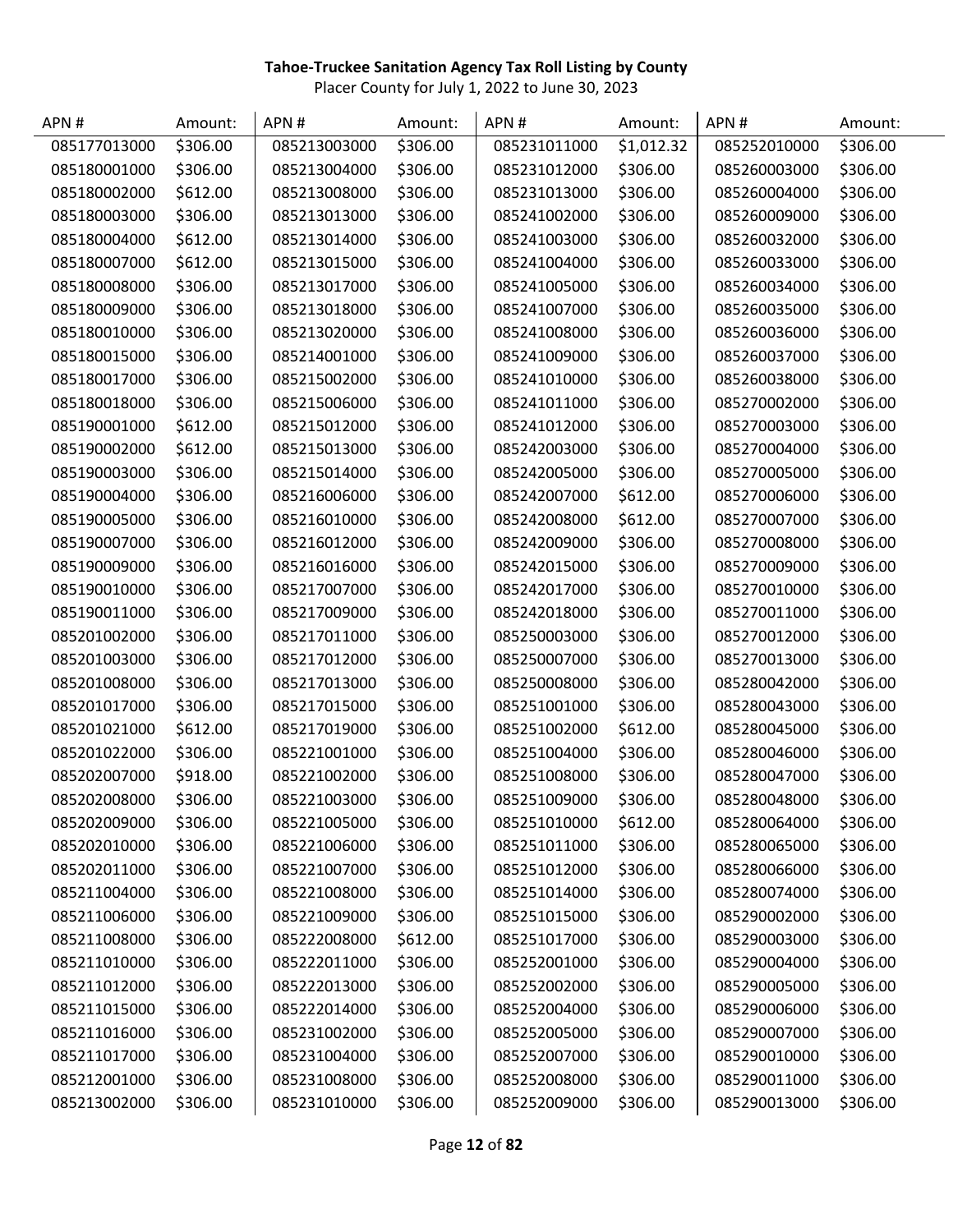| APN#         | Amount:  | APN#         | Amount:  | APN#         | Amount:  | APN#         | Amount:    |
|--------------|----------|--------------|----------|--------------|----------|--------------|------------|
| 085290014000 | \$306.00 | 085321013000 | \$306.00 | 085341012000 | \$306.00 | 090041013000 | \$306.00   |
| 085290016000 | \$306.00 | 085321014000 | \$306.00 | 085341014000 | \$306.00 | 090041014000 | \$306.00   |
| 085290018000 | \$306.00 | 085321015000 | \$306.00 | 085341015000 | \$306.00 | 090041015000 | \$306.00   |
| 085290019000 | \$306.00 | 085321018000 | \$306.00 | 085342001000 | \$306.00 | 090041016000 | \$306.00   |
| 085290020000 | \$306.00 | 085321019000 | \$306.00 | 085342003000 | \$306.00 | 090041020000 | \$306.00   |
| 085290021000 | \$306.00 | 085321020000 | \$306.00 | 085342004000 | \$306.00 | 090041021000 | \$306.00   |
| 085290022000 | \$306.00 | 085321022000 | \$306.00 | 085342005000 | \$306.00 | 090041022000 | \$306.00   |
| 085290023000 | \$306.00 | 085322001000 | \$306.00 | 085342006000 | \$306.00 | 090041024000 | \$306.00   |
| 085301001000 | \$306.00 | 085322002000 | \$306.00 | 085342007000 | \$306.00 | 090041025000 | \$306.00   |
| 085301004000 | \$306.00 | 085322003000 | \$306.00 | 085342008000 | \$306.00 | 090041028000 | \$351.60   |
| 085301005000 | \$306.00 | 085322004000 | \$306.00 | 085342009000 | \$306.00 | 090041032000 | \$306.00   |
| 085302001000 | \$306.00 | 085322005000 | \$306.00 | 085342010000 | \$306.00 | 090041037000 | \$306.00   |
| 085302002000 | \$306.00 | 085322006000 | \$306.00 | 085342011000 | \$306.00 | 090042002000 | \$353.16   |
| 085302003000 | \$306.00 | 085322007000 | \$306.00 | 085342012000 | \$306.00 | 090044020000 | \$306.00   |
| 085302004000 | \$306.00 | 085322008000 | \$306.00 | 085342013000 | \$306.00 | 090044022000 | \$156.96   |
| 085302005000 | \$306.00 | 085323002000 | \$306.00 | 085343001000 | \$306.00 | 090046002000 | \$1,231.92 |
| 085302006000 | \$306.00 | 085323004000 | \$306.00 | 085343002000 | \$306.00 | 090046026000 | \$306.00   |
| 085302007000 | \$306.00 | 085323005000 | \$306.00 | 085343003000 | \$306.00 | 090046027000 | \$306.00   |
| 085302008000 | \$306.00 | 085325002000 | \$306.00 | 085343004000 | \$306.00 | 090046028000 | \$306.00   |
| 085303001000 | \$306.00 | 085325004000 | \$306.00 | 085343005000 | \$306.00 | 090046029000 | \$306.00   |
| 085303002000 | \$306.00 | 085326001000 | \$306.00 | 085343006000 | \$306.00 | 090046031000 | \$306.00   |
| 085303003000 | \$306.00 | 085326002000 | \$306.00 | 085343008000 | \$306.00 | 090046032000 | \$619.92   |
| 085303004000 | \$306.00 | 085326003000 | \$306.00 | 085343009000 | \$306.00 | 090046035000 | \$580.68   |
| 085303005000 | \$306.00 | 085326005000 | \$306.00 | 085343010000 | \$306.00 | 090046041000 | \$510.12   |
| 085303006000 | \$306.00 | 085327001000 | \$306.00 | 085343011000 | \$306.00 | 090046043000 | \$306.00   |
| 085303007000 | \$306.00 | 085327002000 | \$306.00 | 085343021000 | \$306.00 | 090053002000 | \$306.00   |
| 085303008000 | \$306.00 | 085330001000 | \$306.00 | 085343022000 | \$306.00 | 090053007000 | \$306.00   |
| 085304001000 | \$306.00 | 085330004000 | \$306.00 | 085343025000 | \$306.00 | 090053014000 | \$612.00   |
| 085304002000 | \$306.00 | 085330006000 | \$306.00 | 085350012000 | \$306.00 | 090053015000 | \$306.00   |
| 085304003000 | \$306.00 | 085330009000 | \$306.00 | 085350013000 | \$306.00 | 090053018000 | \$306.00   |
| 085304004000 | \$306.00 | 085330010000 | \$306.00 | 085350014000 | \$306.00 | 090053022000 | \$306.00   |
| 085310002000 | \$612.00 | 085330011000 | \$306.00 | 085350015000 | \$306.00 | 090053026000 | \$612.00   |
| 085310005000 | \$306.00 | 085330013000 | \$306.00 | 085350016000 | \$306.00 | 090053027000 | \$306.00   |
| 085310006000 | \$306.00 | 085330014000 | \$306.00 | 085350017000 | \$306.00 | 090053030000 | \$306.00   |
| 085321001000 | \$306.00 | 085330016000 | \$306.00 | 090030035000 | \$306.00 | 090053031000 | \$306.00   |
| 085321002000 | \$306.00 | 085330017000 | \$306.00 | 090030041000 | \$306.00 | 090053032000 | \$306.00   |
| 085321003000 | \$306.00 | 085341001000 | \$306.00 | 090030043000 | \$306.00 | 090053033000 | \$306.00   |
| 085321005000 | \$306.00 | 085341003000 | \$306.00 | 090030045000 | \$306.00 | 090053034000 | \$612.00   |
| 085321007000 | \$306.00 | 085341005000 | \$612.00 | 090030046000 | \$306.00 | 090053035000 | \$306.00   |
| 085321008000 | \$306.00 | 085341007000 | \$306.00 | 090041001000 | \$306.00 | 090053037000 | \$306.00   |
| 085321011000 | \$306.00 | 085341008000 | \$306.00 | 090041002000 | \$351.60 | 090053038000 | \$306.00   |
| 085321012000 | \$306.00 | 085341009000 | \$306.00 | 090041005000 | \$351.60 | 090053039000 | \$306.00   |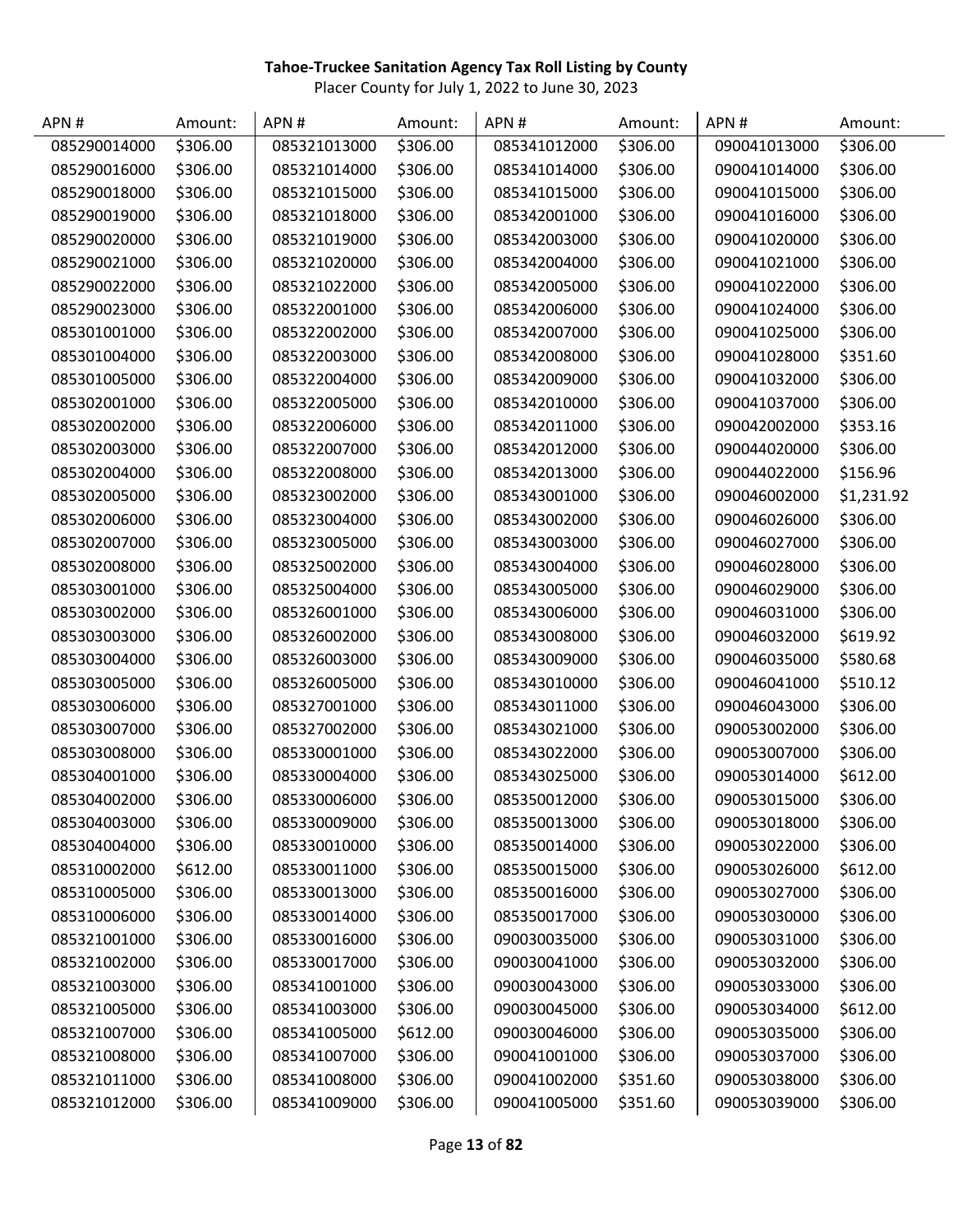| APN#         | Amount:  | APN#         | Amount:    | APN#         | Amount:    | APN#         | Amount:    |
|--------------|----------|--------------|------------|--------------|------------|--------------|------------|
| 090055002000 | \$306.00 | 090063004000 | \$306.00   | 090065003000 | \$306.00   | 090067026000 | \$306.00   |
| 090055004000 | \$306.00 | 090063008000 | \$306.00   | 090065004000 | \$918.00   | 090067027000 | \$306.00   |
| 090055012000 | \$306.00 | 090063009000 | \$306.00   | 090065008000 | \$306.00   | 090067028000 | \$1,224.00 |
| 090055020000 | \$306.00 | 090063010000 | \$1,530.00 | 090065010000 | \$1,836.00 | 090067029000 | \$1,224.00 |
| 090055021000 | \$306.00 | 090063013000 | \$306.00   | 090065011000 | \$1,224.00 | 090067030000 | \$306.00   |
| 090055022000 | \$306.00 | 090063015000 | \$306.00   | 090065015000 | \$612.00   | 090067032000 | \$306.00   |
| 090055023000 | \$306.00 | 090063016000 | \$306.00   | 090065019000 | \$918.00   | 090071003000 | \$1,224.00 |
| 090055024000 | \$306.00 | 090063017000 | \$306.00   | 090065020000 | \$306.00   | 090071005000 | \$2,601.00 |
| 090055025000 | \$306.00 | 090063020000 | \$612.00   | 090065022000 | \$306.00   | 090071017000 | \$1,676.88 |
| 090055026000 | \$306.00 | 090063021000 | \$306.00   | 090065024000 | \$306.00   | 090071018000 | \$918.00   |
| 090055027000 | \$306.00 | 090063023000 | \$612.00   | 090065030000 | \$306.00   | 090071019000 | \$2,490.00 |
| 090055029000 | \$306.00 | 090063024000 | \$918.00   | 090065031000 | \$306.00   | 090071021000 | \$911.88   |
| 090055030000 | \$306.00 | 090063026000 | \$306.00   | 090065034000 | \$706.32   | 090071023000 | \$6,532.20 |
| 090055031000 | \$306.00 | 090063027000 | \$306.00   | 090065035000 | \$306.00   | 090071028000 | \$612.00   |
| 090055032000 | \$306.00 | 090063029000 | \$306.00   | 090065036000 | \$306.00   | 090071030000 | \$902.52   |
| 090055033000 | \$306.00 | 090063030000 | \$306.00   | 090065037000 | \$306.00   | 090071033000 | \$2,377.44 |
| 090055034000 | \$306.00 | 090063031000 | \$306.00   | 090066003000 | \$918.00   | 090071035000 | \$1,726.56 |
| 090055035000 | \$306.00 | 090063032000 | \$306.00   | 090066004000 | \$1,224.00 | 090071036000 | \$726.96   |
| 090055037000 | \$612.00 | 090063033000 | \$306.00   | 090066005000 | \$306.00   | 090072001000 | \$306.00   |
| 090056004000 | \$306.00 | 090063034000 | \$306.00   | 090066007000 | \$306.00   | 090072002000 | \$2,754.00 |
| 090056005000 | \$306.00 | 090063036000 | \$1,224.00 | 090066008000 | \$1,224.00 | 090072003000 | \$721.08   |
| 090056010000 | \$306.00 | 090064001000 | \$612.00   | 090066010000 | \$306.00   | 090072004000 | \$659.16   |
| 090056013000 | \$306.00 | 090064002000 | \$306.00   | 090066011000 | \$1,836.00 | 090072006000 | \$5,836.20 |
| 090056018000 | \$306.00 | 090064005000 | \$306.00   | 090066012000 | \$612.00   | 090072016000 | \$306.00   |
| 090056021000 | \$306.00 | 090064006000 | \$306.00   | 090066015000 | \$306.00   | 090072017000 | \$392.40   |
| 090056022000 | \$306.00 | 090064007000 | \$612.00   | 090066017000 | \$612.00   | 090072019000 | \$306.00   |
| 090056023000 | \$306.00 | 090064010000 | \$306.00   | 090066018000 | \$918.00   | 090072024000 | \$1,459.20 |
| 090056025000 | \$306.00 | 090064011000 | \$306.00   | 090066019000 | \$306.00   | 090072027000 | \$7,155.60 |
| 090056029000 | \$306.00 | 090064014000 | \$306.00   | 090066020000 | \$306.00   | 090072028000 | \$5,720.28 |
| 090056030000 | \$306.00 | 090064016000 | \$306.00   | 090066021000 | \$612.00   | 090072029000 | \$1,887.00 |
| 090056031000 | \$306.00 | 090064018000 | \$306.00   | 090066022000 | \$306.00   | 090072030000 | \$4,364.40 |
| 090056032000 | \$306.00 | 090064019000 | \$306.00   | 090066024000 | \$306.00   | 090072031000 | \$306.00   |
| 090056034000 | \$306.00 | 090064020000 | \$306.00   | 090066025000 | \$306.00   | 090072032000 | \$306.00   |
| 090056037000 | \$306.00 | 090064022000 | \$306.00   | 090066026000 | \$306.00   | 090072033000 | \$306.00   |
| 090056038000 | \$306.00 | 090064023000 | \$918.00   | 090067004000 | \$306.00   | 090072034000 | \$306.00   |
| 090056039000 | \$306.00 | 090064024000 | \$306.00   | 090067014000 | \$306.00   | 090072035000 | \$306.00   |
| 090056040000 | \$306.00 | 090064026000 | \$306.00   | 090067016000 | \$612.00   | 090072036000 | \$306.00   |
| 090056041000 | \$306.00 | 090064029000 | \$588.60   | 090067017000 | \$2,142.00 | 090072037000 | \$306.00   |
| 090056042000 | \$306.00 | 090064030000 | \$306.00   | 090067018000 | \$306.00   | 090072038000 | \$306.00   |
| 090056043000 | \$306.00 | 090064034000 | \$306.00   | 090067020000 | \$306.00   | 090072039000 | \$306.00   |
| 090056044000 | \$306.00 | 090064035000 | \$306.00   | 090067021000 | \$1,224.00 | 090072040000 | \$306.00   |
| 090061005000 | \$306.00 | 090064037000 | \$3,978.00 | 090067025000 | \$306.00   | 090073003000 | \$306.00   |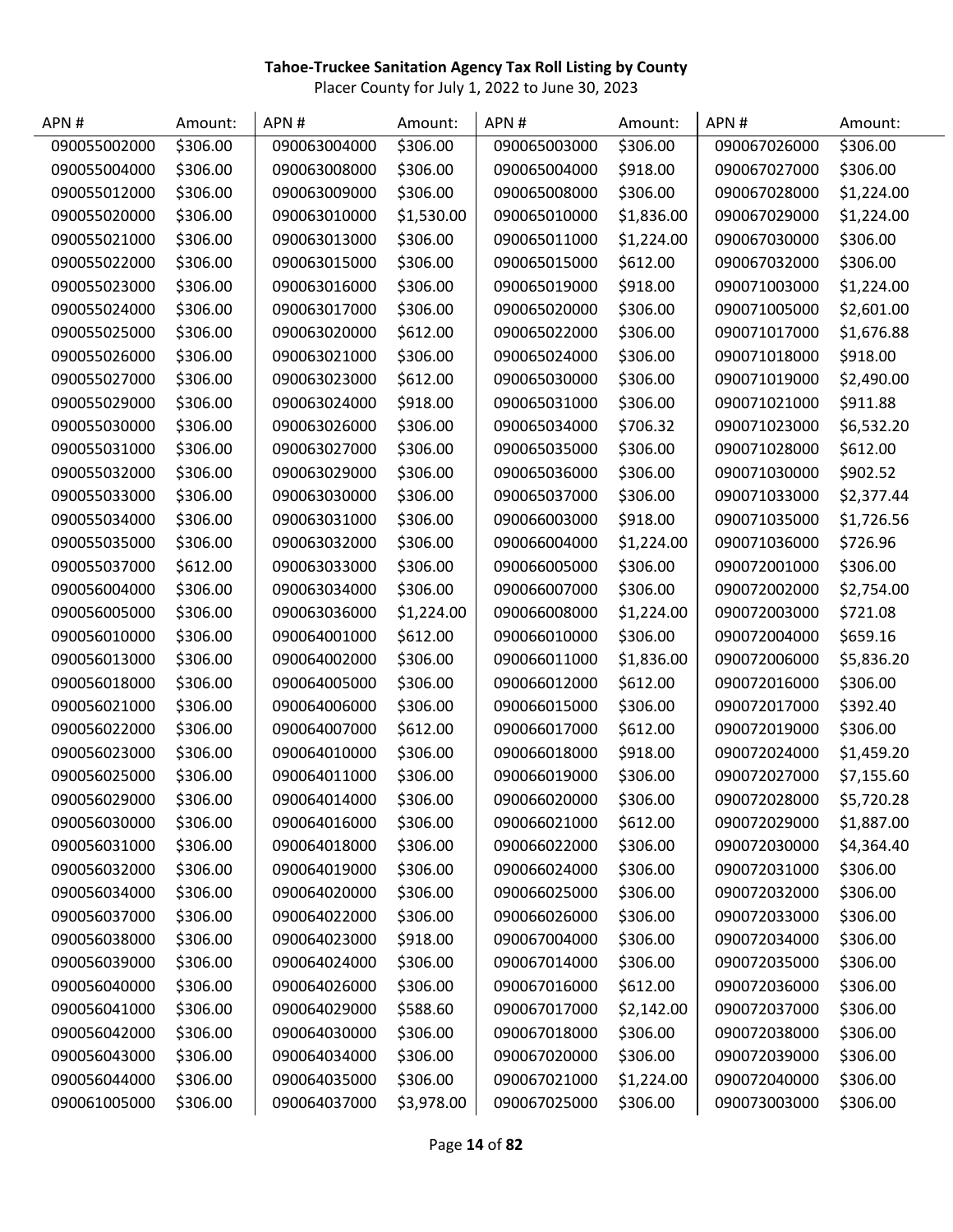| APN#         | Amount:    | APN#         | Amount:    | APN#         | Amount:  | APN#         | Amount:    |
|--------------|------------|--------------|------------|--------------|----------|--------------|------------|
| 090073004000 | \$306.00   | 090092051000 | \$353.16   | 090102037000 | \$612.00 | 090104041000 | \$306.00   |
| 090073007000 | \$1,682.64 | 090093014000 | \$510.12   | 090102041000 | \$306.00 | 090104042000 | \$306.00   |
| 090073016000 | \$306.00   | 090093019000 | \$306.00   | 090102042000 | \$306.00 | 090104044000 | \$306.00   |
| 090073017000 | \$306.00   | 090093020000 | \$306.00   | 090102043000 | \$306.00 | 090104045000 | \$306.00   |
| 090073021000 | \$306.00   | 090093021000 | \$156.96   | 090102044000 | \$306.00 | 090104046000 | \$306.00   |
| 090074001000 | \$1,020.24 | 090093022000 | \$2,511.36 | 090103002000 | \$306.00 | 090111002000 | \$306.00   |
| 090074004000 | \$306.00   | 090094002000 | \$306.00   | 090103005000 | \$306.00 | 090111003000 | \$306.00   |
| 090074005000 | \$306.00   | 090094012000 | \$612.00   | 090103006000 | \$306.00 | 090111004000 | \$306.00   |
| 090074006000 | \$306.00   | 090094027000 | \$196.20   | 090103007000 | \$306.00 | 090111005000 | \$306.00   |
| 090074008000 | \$2,451.96 | 090101003000 | \$306.00   | 090103010000 | \$306.00 | 090111008000 | \$612.00   |
| 090074012000 | \$306.00   | 090101004000 | \$306.00   | 090103012000 | \$306.00 | 090111009000 | \$306.00   |
| 090074014000 | \$306.00   | 090101005000 | \$306.00   | 090103016000 | \$306.00 | 090111010000 | \$306.00   |
| 090074023000 | \$3,672.00 | 090101006000 | \$306.00   | 090103019000 | \$306.00 | 090111011000 | \$306.00   |
| 090074026000 | \$5,205.96 | 090101008000 | \$306.00   | 090103020000 | \$306.00 | 090111012000 | \$612.00   |
| 090075001000 | \$306.00   | 090101009000 | \$306.00   | 090103023000 | \$306.00 | 090111019000 | \$306.00   |
| 090075002000 | \$306.00   | 090101013000 | \$306.00   | 090103024000 | \$306.00 | 090111020000 | \$306.00   |
| 090075010000 | \$541.44   | 090101024000 | \$306.00   | 090103027000 | \$306.00 | 090111022000 | \$306.00   |
| 090075014000 | \$1,443.96 | 090101025000 | \$306.00   | 090103029000 | \$306.00 | 090111024000 | \$306.00   |
| 090075016000 | \$313.92   | 090101026000 | \$306.00   | 090103032000 | \$306.00 | 090111025000 | \$306.00   |
| 090075017000 | \$1,137.96 | 090101027000 | \$306.00   | 090103033000 | \$306.00 | 090111027000 | \$306.00   |
| 090075018000 | \$3,095.40 | 090101028000 | \$306.00   | 090103034000 | \$306.00 | 090111028000 | \$306.00   |
| 090075019000 | \$612.00   | 090101029000 | \$306.00   | 090103035000 | \$306.00 | 090111031000 | \$306.00   |
| 090075025000 | \$1,218.72 | 090101030000 | \$306.00   | 090103043000 | \$306.00 | 090111033000 | \$306.00   |
| 090075026000 | \$156.96   | 090101031000 | \$306.00   | 090103044000 | \$306.00 | 090111034000 | \$306.00   |
| 090080001000 | \$4,932.96 | 090101032000 | \$306.00   | 090103045000 | \$306.00 | 090111035000 | \$306.00   |
| 090091022000 | \$847.44   | 090101033000 | \$306.00   | 090104003000 | \$306.00 | 090111037000 | \$306.00   |
| 090091025000 | \$894.60   | 090101036000 | \$306.00   | 090104005000 | \$306.00 | 090111040000 | \$306.00   |
| 090091028000 | \$306.00   | 090102001000 | \$306.00   | 090104007000 | \$306.00 | 090111042000 | \$306.00   |
| 090091034000 | \$306.00   | 090102003000 | \$306.00   | 090104008000 | \$306.00 | 090112007000 | \$306.00   |
| 090091035000 | \$1,537.92 | 090102005000 | \$306.00   | 090104015000 | \$306.00 | 090112008000 | \$306.00   |
| 090091036000 | \$196.20   | 090102014000 | \$2,142.00 | 090104017000 | \$306.00 | 090112009000 | \$306.00   |
| 090092004000 | \$306.00   | 090102015000 | \$306.00   | 090104019000 | \$306.00 | 090112010000 | \$612.00   |
| 090092006000 | \$502.20   | 090102016000 | \$306.00   | 090104021000 | \$306.00 | 090112013000 | \$306.00   |
| 090092009000 | \$306.00   | 090102022000 | \$306.00   | 090104023000 | \$306.00 | 090112018000 | \$306.00   |
| 090092011000 | \$306.00   | 090102023000 | \$306.00   | 090104025000 | \$306.00 | 090112019000 | \$306.00   |
| 090092012000 | \$612.00   | 090102028000 | \$306.00   | 090104026000 | \$612.00 | 090112020000 | \$306.00   |
| 090092024000 | \$306.00   | 090102029000 | \$306.00   | 090104031000 | \$306.00 | 090112022000 | \$306.00   |
| 090092029000 | \$612.00   | 090102031000 | \$306.00   | 090104032000 | \$306.00 | 090112023000 | \$612.00   |
| 090092033000 | \$392.40   | 090102033000 | \$306.00   | 090104033000 | \$306.00 | 090112025000 | \$306.00   |
| 090092045000 | \$235.44   | 090102034000 | \$306.00   | 090104035000 | \$306.00 | 090112026000 | \$1,224.00 |
| 090092049000 | \$1,874.52 | 090102035000 | \$306.00   | 090104038000 | \$306.00 | 090112033000 | \$306.00   |
| 090092050000 | \$1,357.56 | 090102036000 | \$306.00   | 090104039000 | \$306.00 | 090112035000 | \$612.00   |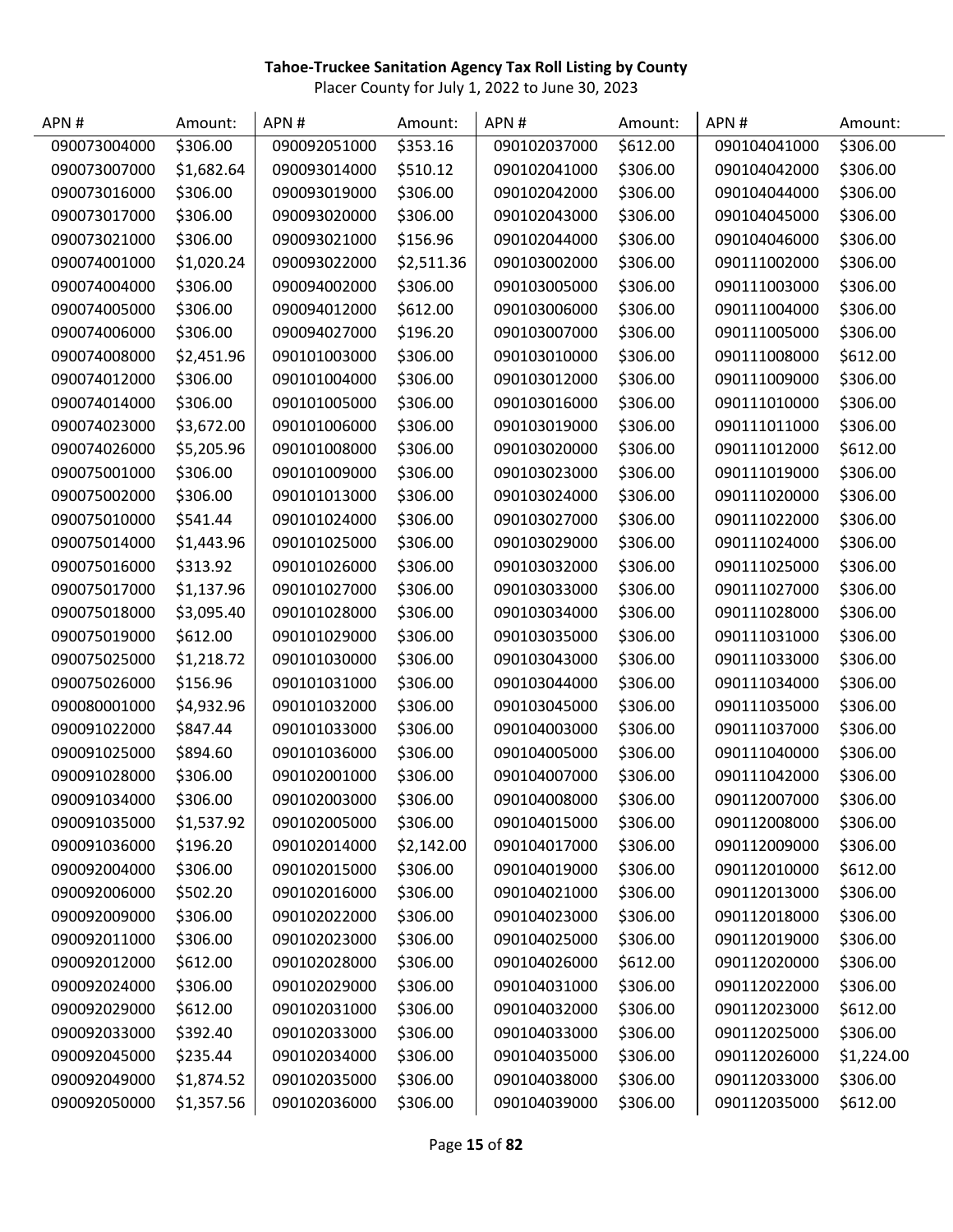| APN#         | Amount:    | APN#         | Amount:    | APN#         | Amount:    | APN#         | Amount:    |
|--------------|------------|--------------|------------|--------------|------------|--------------|------------|
| 090112036000 | \$612.00   | 090114026000 | \$306.00   | 090116013000 | \$612.00   | 090122039000 | \$1,530.00 |
| 090112039000 | \$306.00   | 090114028000 | \$306.00   | 090116014000 | \$306.00   | 090122040000 | \$706.32   |
| 090112040000 | \$306.00   | 090114030000 | \$306.00   | 090116020000 | \$918.00   | 090123006000 | \$6,006.96 |
| 090112042000 | \$306.00   | 090114031000 | \$306.00   | 090116021000 | \$306.00   | 090123008000 | \$2,196.36 |
| 090112043000 | \$306.00   | 090114032000 | \$306.00   | 090116026000 | \$306.00   | 090123009000 | \$1,004.40 |
| 090112044000 | \$306.00   | 090114033000 | \$306.00   | 090116027000 | \$918.00   | 090123010000 | \$659.16   |
| 090112045000 | \$306.00   | 090114034000 | \$306.00   | 090116030000 | \$306.00   | 090123015000 | \$1,247.76 |
| 090112046000 | \$612.00   | 090114035000 | \$306.00   | 090116033000 | \$306.00   | 090123016000 | \$973.08   |
| 090112047000 | \$306.00   | 090114036000 | \$306.00   | 090116034000 | \$306.00   | 090123017000 | \$306.00   |
| 090113003000 | \$1,255.68 | 090114037000 | \$306.00   | 090116035000 | \$306.00   | 090123018000 | \$1,564.80 |
| 090113004000 | \$306.00   | 090114038000 | \$306.00   | 090116036000 | \$306.00   | 090123022000 | \$918.00   |
| 090113005000 | \$306.00   | 090114039000 | \$306.00   | 090116037000 | \$306.00   | 090123024000 | \$274.68   |
| 090113006000 | \$612.00   | 090115003000 | \$306.00   | 090116038000 | \$306.00   | 090123026000 | \$1,416.00 |
| 090113007000 | \$306.00   | 090115017000 | \$306.00   | 090116039000 | \$306.00   | 090123027000 | \$1,256.52 |
| 090113008000 | \$306.00   | 090115019000 | \$306.00   | 090116046000 | \$306.00   | 090123028000 | \$470.88   |
| 090113010000 | \$1,836.00 | 090115021000 | \$306.00   | 090116047000 | \$306.00   | 090123031000 | \$1,999.80 |
| 090113011000 | \$306.00   | 090115024000 | \$306.00   | 090116048000 | \$306.00   | 090124005000 | \$306.00   |
| 090113012000 | \$306.00   | 090115028000 | \$1,224.00 | 090116053000 | \$612.00   | 090124013000 | \$306.00   |
| 090113018000 | \$306.00   | 090115029000 | \$306.00   | 090116054000 | \$612.00   | 090124014000 | \$1,224.00 |
| 090113019000 | \$306.00   | 090115030000 | \$306.00   | 090121002000 | \$2,448.00 | 090124019000 | \$1,074.96 |
| 090113020000 | \$306.00   | 090115031000 | \$306.00   | 090121003000 | \$306.00   | 090124024000 | \$2,142.00 |
| 090113021000 | \$306.00   | 090115032000 | \$306.00   | 090121004000 | \$612.00   | 090124025000 | \$306.00   |
| 090113024000 | \$306.00   | 090115033000 | \$306.00   | 090121005000 | \$306.00   | 090124028000 | \$306.00   |
| 090113027000 | \$918.00   | 090115036000 | \$306.00   | 090121006000 | \$306.00   | 090124031000 | \$306.00   |
| 090113028000 | \$612.00   | 090115037000 | \$306.00   | 090121007000 | \$306.00   | 090124032000 | \$306.00   |
| 090113029000 | \$306.00   | 090115039000 | \$306.00   | 090121009000 | \$306.00   | 090124033000 | \$306.00   |
| 090113031000 | \$306.00   | 090115042000 | \$1,530.00 | 090121012000 | \$918.00   | 090124034000 | \$306.00   |
| 090113033000 | \$306.00   | 090115043000 | \$1,530.00 | 090121016000 | \$306.00   | 090124035000 | \$306.00   |
| 090113034000 | \$306.00   | 090115045000 | \$918.00   | 090121017000 | \$306.00   | 090124036000 | \$306.00   |
| 090113036000 | \$306.00   | 090115046000 | \$612.00   | 090121019000 | \$1,927.80 | 090124037000 | \$306.00   |
| 090113037000 | \$306.00   | 090115047000 | \$306.00   | 090121021000 | \$306.00   | 090124038000 | \$306.00   |
| 090114001000 | \$306.00   | 090115048000 | \$306.00   | 090121022000 | \$306.00   | 090124039000 | \$306.00   |
| 090114003000 | \$306.00   | 090115050000 | \$612.00   | 090121023000 | \$3,213.00 | 090124040000 | \$306.00   |
| 090114004000 | \$306.00   | 090115051000 | \$306.00   | 090122001000 | \$734.16   | 090124041000 | \$918.00   |
| 090114005000 | \$306.00   | 090115052000 | \$306.00   | 090122002000 | \$3,672.00 | 090124042000 | \$612.00   |
| 090114006000 | \$306.00   | 090115056000 | \$306.00   | 090122004000 | \$306.00   | 090124043000 | \$306.00   |
| 090114007000 | \$306.00   | 090115057000 | \$306.00   | 090122005000 | \$306.00   | 090124044000 | \$612.00   |
| 090114012000 | \$306.00   | 090115058000 | \$612.00   | 090122010000 | \$816.12   | 090124045000 | \$306.00   |
| 090114013000 | \$612.00   | 090115059000 | \$918.00   | 090122014000 | \$1,836.00 | 090124046000 | \$1,836.00 |
| 090114014000 | \$306.00   | 090116002000 | \$1,224.00 | 090122017000 | \$274.68   | 090125003000 | \$306.00   |
| 090114022000 | \$306.00   | 090116006000 | \$1,168.92 | 090122021000 | \$1,836.00 | 090125004000 | \$306.00   |
| 090114025000 | \$306.00   | 090116011000 | \$306.00   | 090122038000 | \$1,495.68 | 090125008000 | \$1,224.00 |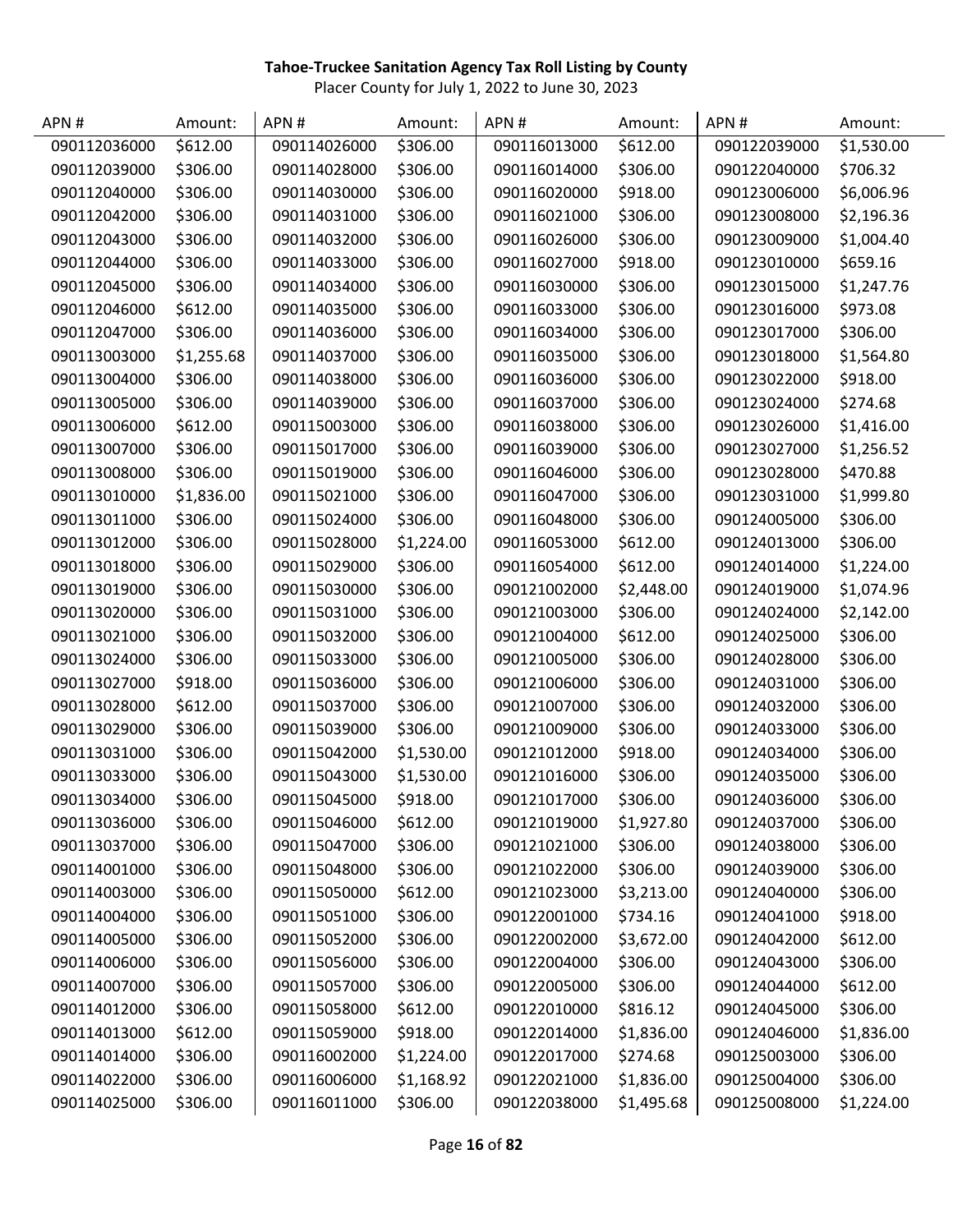| APN#         | Amount:    | APN#         | Amount:    | APN#         | Amount:  | APN#         | Amount:  |
|--------------|------------|--------------|------------|--------------|----------|--------------|----------|
| 090125011000 | \$612.00   | 090134048000 | \$1,127.28 | 090151032000 | \$306.00 | 090161025000 | \$306.00 |
| 090125012000 | \$306.00   | 090134057000 | \$306.00   | 090151033000 | \$918.00 | 090161028000 | \$306.00 |
| 090125014000 | \$306.00   | 090134058000 | \$306.00   | 090151034000 | \$306.00 | 090161030000 | \$306.00 |
| 090125015000 | \$306.00   | 090134059000 | \$306.00   | 090151038000 | \$306.00 | 090161031000 | \$306.00 |
| 090125016000 | \$612.00   | 090134060000 | \$306.00   | 090151041000 | \$612.00 | 090161032000 | \$306.00 |
| 090125017000 | \$306.00   | 090134061000 | \$2,736.00 | 090152004000 | \$306.00 | 090161033000 | \$306.00 |
| 090125018000 | \$306.00   | 090141003000 | \$306.00   | 090152009000 | \$306.00 | 090161035000 | \$306.00 |
| 090125019000 | \$306.00   | 090141004000 | \$306.00   | 090152012000 | \$306.00 | 090161036000 | \$306.00 |
| 090125024000 | \$2,448.00 | 090141005000 | \$306.00   | 090152013000 | \$306.00 | 090161037000 | \$306.00 |
| 090125027000 | \$306.00   | 090141006000 | \$306.00   | 090152016000 | \$306.00 | 090161039000 | \$306.00 |
| 090125031000 | \$306.00   | 090141007000 | \$306.00   | 090152017000 | \$306.00 | 090161041000 | \$306.00 |
| 090125032000 | \$306.00   | 090141009000 | \$612.00   | 090152035000 | \$306.00 | 090161044000 | \$306.00 |
| 090125033000 | \$306.00   | 090141012000 | \$612.00   | 090152036000 | \$306.00 | 090161047000 | \$306.00 |
| 090125035000 | \$1,224.00 | 090141013000 | \$612.00   | 090152043000 | \$306.00 | 090161048000 | \$306.00 |
| 090126005000 | \$306.00   | 090141014000 | \$306.00   | 090152048000 | \$306.00 | 090161049000 | \$306.00 |
| 090126006000 | \$306.00   | 090141018000 | \$306.00   | 090152050000 | \$306.00 | 090162001000 | \$306.00 |
| 090126007000 | \$306.00   | 090141019000 | \$612.00   | 090152051000 | \$306.00 | 090162005000 | \$306.00 |
| 090126026000 | \$3,672.00 | 090141020000 | \$306.00   | 090152052000 | \$306.00 | 090162010000 | \$306.00 |
| 090126031000 | \$306.00   | 090141022000 | \$306.00   | 090152054000 | \$306.00 | 090162022000 | \$306.00 |
| 090126032000 | \$612.00   | 090141027000 | \$306.00   | 090152055000 | \$306.00 | 090162023000 | \$306.00 |
| 090126033000 | \$306.00   | 090141030000 | \$306.00   | 090152056000 | \$306.00 | 090162028000 | \$306.00 |
| 090126035000 | \$306.00   | 090141031000 | \$306.00   | 090152057000 | \$306.00 | 090162029000 | \$306.00 |
| 090126036000 | \$306.00   | 090141032000 | \$306.00   | 090152058000 | \$306.00 | 090162034000 | \$306.00 |
| 090126037000 | \$306.00   | 090141034000 | \$306.00   | 090152059000 | \$306.00 | 090162035000 | \$306.00 |
| 090126038000 | \$306.00   | 090141035000 | \$306.00   | 090152060000 | \$306.00 | 090162039000 | \$306.00 |
| 090133012000 | \$549.36   | 090141036000 | \$306.00   | 090153003000 | \$306.00 | 090162040000 | \$306.00 |
| 090134002000 | \$1,726.20 | 090141037000 | \$612.00   | 090153004000 | \$306.00 | 090162041000 | \$306.00 |
| 090134005000 | \$698.40   | 090141040000 | \$306.00   | 090153007000 | \$306.00 | 090162044000 | \$306.00 |
| 090134006000 | \$561.60   | 090142001000 | \$4,704.12 | 090153009000 | \$306.00 | 090162045000 | \$306.00 |
| 090134011000 | \$634.80   | 090142007000 | \$6,112.92 | 090154005000 | \$306.00 | 090163005000 | \$306.00 |
| 090134012000 | \$306.00   | 090142008000 | \$306.00   | 090154006000 | \$306.00 | 090163012000 | \$306.00 |
| 090134013000 | \$306.00   | 090142009000 | \$612.00   | 090154008000 | \$306.00 | 090163016000 | \$306.00 |
| 090134014000 | \$612.00   | 090142010000 | \$306.00   | 090154010000 | \$306.00 | 090163018000 | \$306.00 |
| 090134017000 | \$459.00   | 090142023000 | \$4,632.72 | 090154012000 | \$306.00 | 090163019000 | \$306.00 |
| 090134018000 | \$306.00   | 090142024000 | \$549.36   | 090154013000 | \$306.00 | 090163021000 | \$306.00 |
| 090134020000 | \$306.00   | 090142025000 | \$956.40   | 090154014000 | \$306.00 | 090163023000 | \$306.00 |
| 090134023000 | \$612.00   | 090142026000 | \$1,921.92 | 090154015000 | \$306.00 | 090163024000 | \$306.00 |
| 090134024000 | \$768.96   | 090151027000 | \$306.00   | 090154016000 | \$306.00 | 090163025000 | \$306.00 |
| 090134037000 | \$306.00   | 090151028000 | \$306.00   | 090161001000 | \$306.00 | 090163026000 | \$306.00 |
| 090134043000 | \$588.60   | 090151029000 | \$612.00   | 090161011000 | \$306.00 | 090163028000 | \$306.00 |
| 090134045000 | \$1,530.00 | 090151030000 | \$918.00   | 090161013000 | \$306.00 | 090163031000 | \$306.00 |
| 090134047000 | \$1,224.00 | 090151031000 | \$306.00   | 090161020000 | \$306.00 | 090163035000 | \$306.00 |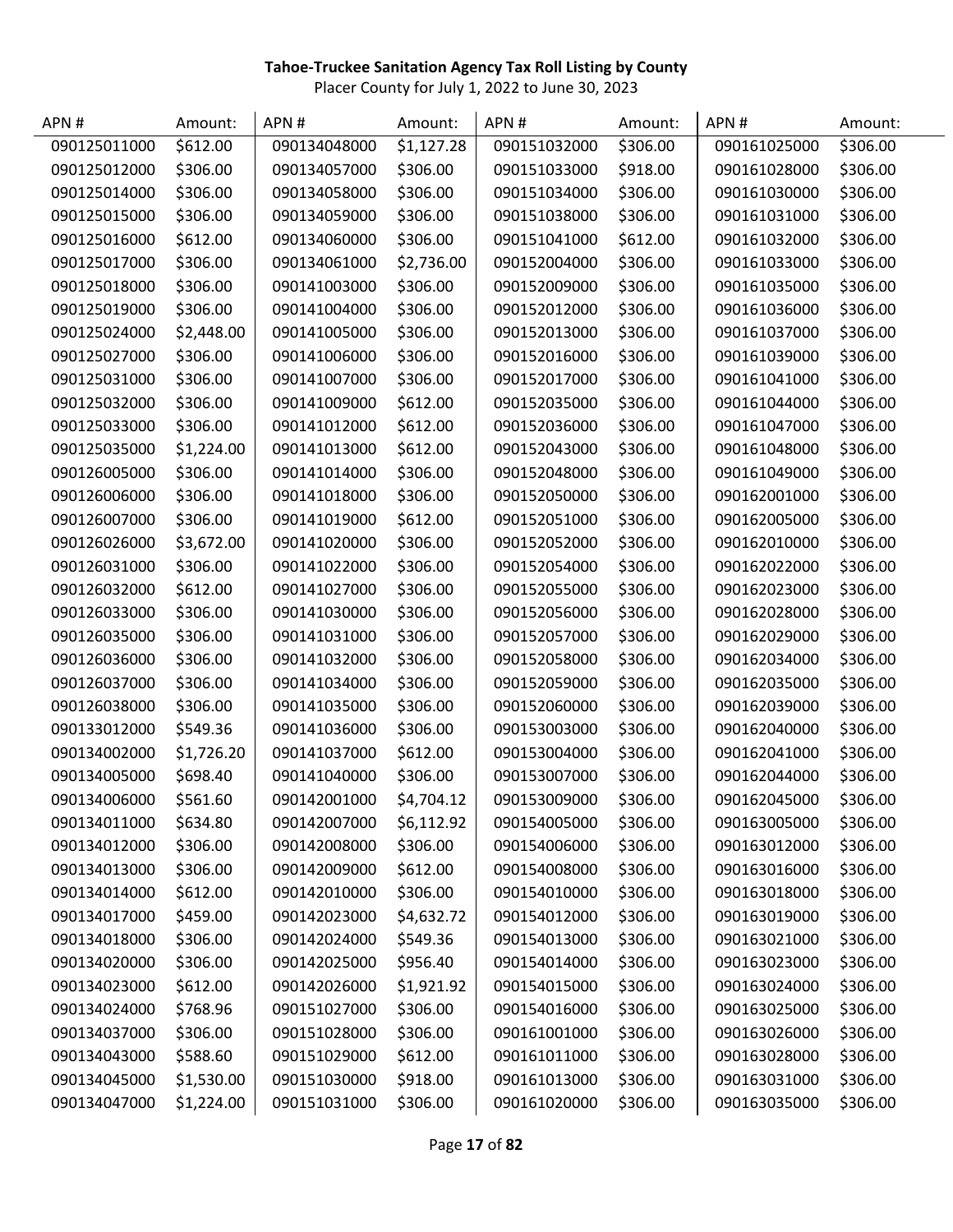| APN#         | Amount:  | APN#         | Amount:    | APN#         | Amount:    | APN#         | Amount:     |
|--------------|----------|--------------|------------|--------------|------------|--------------|-------------|
| 090164004000 | \$306.00 | 090174021000 | \$306.00   | 090181042000 | \$306.00   | 090182024000 | \$612.00    |
| 090164005000 | \$306.00 | 090174022000 | \$306.00   | 090181043000 | \$306.00   | 090182032000 | \$306.00    |
| 090164006000 | \$306.00 | 090174023000 | \$306.00   | 090181047000 | \$612.00   | 090182034000 | \$612.00    |
| 090164007000 | \$306.00 | 090174024000 | \$306.00   | 090181050000 | \$306.00   | 090182036000 | \$306.00    |
| 090164008000 | \$306.00 | 090174025000 | \$306.00   | 090181051000 | \$306.00   | 090182037000 | \$306.00    |
| 090164010000 | \$306.00 | 090174026000 | \$918.00   | 090181052000 | \$306.00   | 090182038000 | \$14,019.24 |
| 090164011000 | \$306.00 | 090174033000 | \$612.00   | 090181056000 | \$306.00   | 090182039000 | \$306.00    |
| 090164013000 | \$306.00 | 090174034000 | \$306.00   | 090181057000 | \$612.00   | 090182040000 | \$306.00    |
| 090164019000 | \$306.00 | 090174035000 | \$306.00   | 090181058000 | \$1,224.00 | 090182041000 | \$306.00    |
| 090172003000 | \$306.00 | 090174036000 | \$306.00   | 090181060000 | \$306.00   | 090182042000 | \$306.00    |
| 090172004000 | \$306.00 | 090174037000 | \$306.00   | 090181067000 | \$306.00   | 090182043000 | \$306.00    |
| 090172006000 | \$306.00 | 090174038000 | \$306.00   | 090181068000 | \$306.00   | 090182044000 | \$306.00    |
| 090172012000 | \$306.00 | 090174039000 | \$306.00   | 090181069000 | \$306.00   | 090182045000 | \$306.00    |
| 090172013000 | \$306.00 | 090174044000 | \$306.00   | 090181070000 | \$612.00   | 090191002000 | \$306.00    |
| 090172016000 | \$306.00 | 090174052000 | \$612.00   | 090181073000 | \$2,754.00 | 090191004000 | \$306.00    |
| 090172018000 | \$306.00 | 090174053000 | \$612.00   | 090181075000 | \$306.00   | 090191005000 | \$612.00    |
| 090172019000 | \$306.00 | 090174054000 | \$612.00   | 090181076000 | \$306.00   | 090191006000 | \$306.00    |
| 090172026000 | \$306.00 | 090174055000 | \$306.00   | 090181077000 | \$306.00   | 090191007000 | \$306.00    |
| 090172028000 | \$306.00 | 090174056000 | \$306.00   | 090181078000 | \$306.00   | 090191010000 | \$306.00    |
| 090172036000 | \$306.00 | 090174057000 | \$306.00   | 090181079000 | \$306.00   | 090191015000 | \$306.00    |
| 090172040000 | \$306.00 | 090174058000 | \$306.00   | 090181080000 | \$306.00   | 090191016000 | \$306.00    |
| 090172043000 | \$306.00 | 090174059000 | \$306.00   | 090181081000 | \$306.00   | 090191017000 | \$306.00    |
| 090172049000 | \$306.00 | 090174062000 | \$306.00   | 090181082000 | \$306.00   | 090191018000 | \$306.00    |
| 090172050000 | \$306.00 | 090174063000 | \$1,224.00 | 090181083000 | \$306.00   | 090191022000 | \$1,530.00  |
| 090172051000 | \$306.00 | 090174064000 | \$1,224.00 | 090181084000 | \$306.00   | 090191023000 | \$918.00    |
| 090172052000 | \$306.00 | 090174065000 | \$306.00   | 090181085000 | \$306.00   | 090191026000 | \$306.00    |
| 090173005000 | \$306.00 | 090174066000 | \$306.00   | 090181086000 | \$306.00   | 090191027000 | \$156.96    |
| 090173008000 | \$306.00 | 090174067000 | \$306.00   | 090181089000 | \$306.00   | 090191028000 | \$306.00    |
| 090173012000 | \$306.00 | 090174068000 | \$306.00   | 090181093000 | \$306.00   | 090191029000 | \$306.00    |
| 090173013000 | \$306.00 | 090174069000 | \$306.00   | 090181094000 | \$306.00   | 090191030000 | \$612.00    |
| 090174001000 | \$306.00 | 090174070000 | \$306.00   | 090181095000 | \$306.00   | 090191031000 | \$612.00    |
| 090174002000 | \$306.00 | 090181008000 | \$612.00   | 090181096000 | \$306.00   | 090191032000 | \$306.00    |
| 090174003000 | \$306.00 | 090181009000 | \$306.00   | 090182001000 | \$306.00   | 090191033000 | \$306.00    |
| 090174004000 | \$306.00 | 090181013000 | \$306.00   | 090182006000 | \$1,530.00 | 090191034000 | \$918.00    |
| 090174006000 | \$306.00 | 090181014000 | \$306.00   | 090182012000 | \$1,224.00 | 090191035000 | \$612.00    |
| 090174007000 | \$306.00 | 090181015000 | \$306.00   | 090182013000 | \$1,530.00 | 090191041000 | \$918.00    |
| 090174008000 | \$306.00 | 090181016000 | \$306.00   | 090182014000 | \$1,530.00 | 090191042000 | \$306.00    |
| 090174011000 | \$612.00 | 090181019000 | \$1,836.00 | 090182015000 | \$306.00   | 090191049000 | \$306.00    |
| 090174012000 | \$306.00 | 090181021000 | \$306.00   | 090182016000 | \$306.00   | 090191050000 | \$306.00    |
| 090174014000 | \$612.00 | 090181022000 | \$306.00   | 090182017000 | \$306.00   | 090191051000 | \$306.00    |
| 090174016000 | \$306.00 | 090181032000 | \$306.00   | 090182018000 | \$612.00   | 090191052000 | \$306.00    |
| 090174018000 | \$306.00 | 090181038000 | \$918.00   | 090182022000 | \$306.00   | 090192001000 | \$413.04    |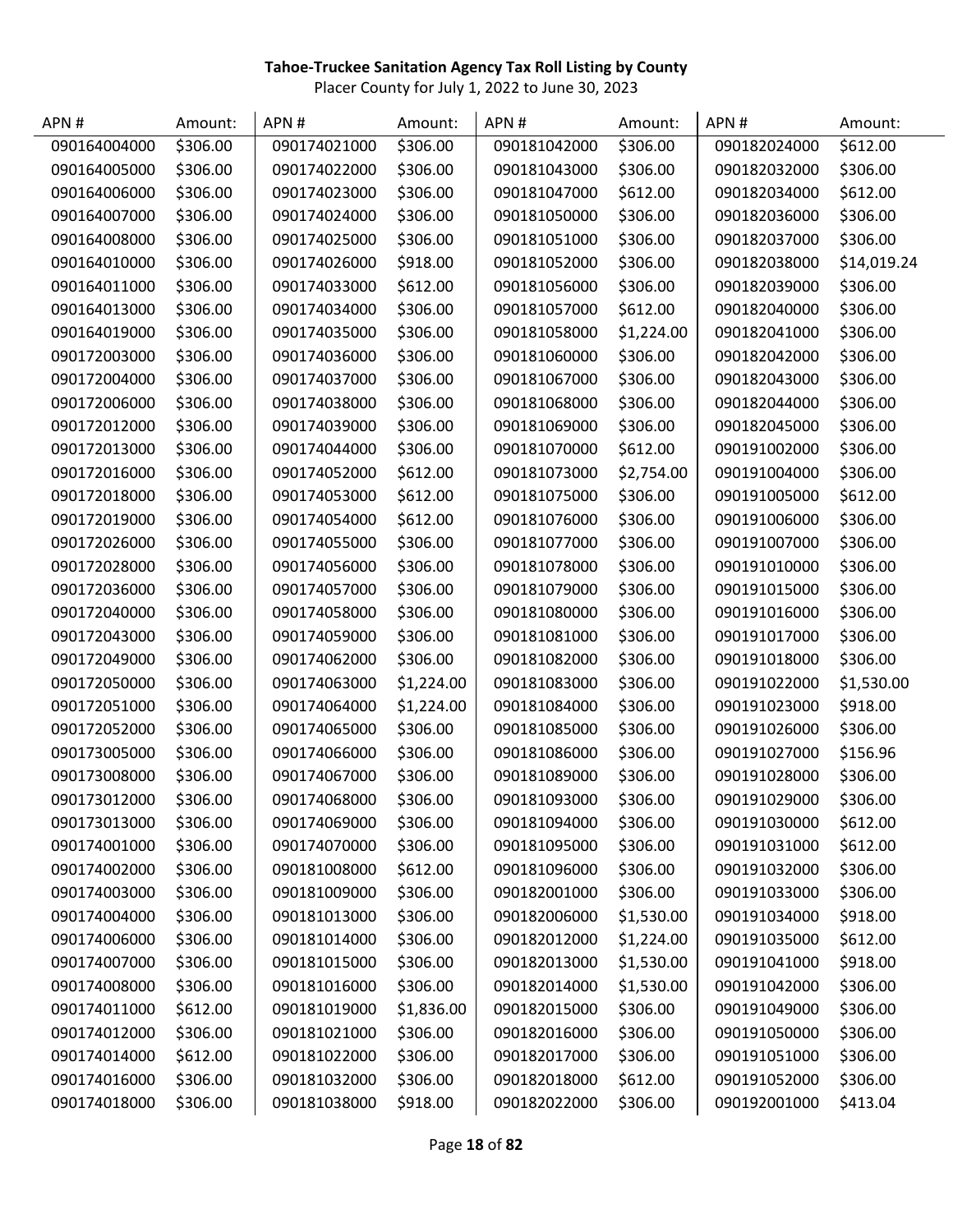| APN#         | Amount:    | APN#         | Amount:     | APN#         | Amount:    | APN#         | Amount:  |
|--------------|------------|--------------|-------------|--------------|------------|--------------|----------|
| 090192002000 | \$2,107.44 | 090212024000 | \$306.00    | 090223041000 | \$306.00   | 090232022000 | \$306.00 |
| 090192003000 | \$306.00   | 090212027000 | \$306.00    | 090223043000 | \$306.00   | 090232023000 | \$306.00 |
| 090192004000 | \$1,830.00 | 090212030000 | \$306.00    | 090223046000 | \$306.00   | 090232027000 | \$612.00 |
| 090192008000 | \$306.00   | 090212037000 | \$306.00    | 090224001000 | \$306.00   | 090232028000 | \$306.00 |
| 090192031000 | \$156.96   | 090212039000 | \$306.00    | 090224003000 | \$306.00   | 090232030000 | \$306.00 |
| 090192037000 | \$530.76   | 090212040000 | \$306.00    | 090224006000 | \$306.00   | 090232034000 | \$306.00 |
| 090192038000 | \$1,224.00 | 090212041000 | \$306.00    | 090224007000 | \$306.00   | 090233002000 | \$306.00 |
| 090192043000 | \$918.00   | 090213003000 | \$306.00    | 090224009000 | \$306.00   | 090233007000 | \$306.00 |
| 090192053000 | \$7,661.16 | 090213008000 | \$306.00    | 090224010000 | \$306.00   | 090233011000 | \$306.00 |
| 090192054000 | \$306.00   | 090213010000 | \$306.00    | 090224011000 | \$306.00   | 090233013000 | \$306.00 |
| 090192056000 | \$6,949.32 | 090213023000 | \$306.00    | 090225002000 | \$306.00   | 090233014000 | \$306.00 |
| 090192057000 | \$3,776.40 | 090213024000 | \$306.00    | 090225007000 | \$306.00   | 090233016000 | \$612.00 |
| 090192061000 | \$2,184.84 | 090221002000 | \$4,590.00  | 090225011000 | \$306.00   | 090233020000 | \$306.00 |
| 090201002000 | \$306.00   | 090221010000 | \$306.00    | 090225014000 | \$306.00   | 090233033000 | \$306.00 |
| 090201003000 | \$306.00   | 090221011000 | \$306.00    | 090225015000 | \$306.00   | 090233034000 | \$306.00 |
| 090201005000 | \$306.00   | 090221019000 | \$306.00    | 090225016000 | \$306.00   | 090233035000 | \$306.00 |
| 090201006000 | \$306.00   | 090221025000 | \$306.00    | 090231007000 | \$306.00   | 090233036000 | \$306.00 |
| 090201007000 | \$306.00   | 090222012000 | \$1,527.96  | 090231010000 | \$306.00   | 090234002000 | \$306.00 |
| 090201024000 | \$306.00   | 090222019000 | \$918.00    | 090231011000 | \$306.00   | 090234005000 | \$306.00 |
| 090201034000 | \$306.00   | 090222026000 | \$306.00    | 090231014000 | \$306.00   | 090234006000 | \$306.00 |
| 090202002000 | \$306.00   | 090222039000 | \$306.00    | 090231015000 | \$306.00   | 090234009000 | \$306.00 |
| 090202009000 | \$306.00   | 090222043000 | \$306.00    | 090231024000 | \$306.00   | 090234012000 | \$306.00 |
| 090202015000 | \$306.00   | 090222046000 | \$306.00    | 090231029000 | \$306.00   | 090241001000 | \$306.00 |
| 090202016000 | \$306.00   | 090222047000 | \$306.00    | 090231030000 | \$306.00   | 090241002000 | \$306.00 |
| 090202017000 | \$306.00   | 090222048000 | \$306.00    | 090231031000 | \$612.00   | 090241003000 | \$306.00 |
| 090202018000 | \$306.00   | 090222049000 | \$306.00    | 090231037000 | \$306.00   | 090241005000 | \$306.00 |
| 090202019000 | \$306.00   | 090222050000 | \$14,202.00 | 090231038000 | \$306.00   | 090241006000 | \$306.00 |
| 090202021000 | \$306.00   | 090222051000 | \$2,142.00  | 090231039000 | \$306.00   | 090241008000 | \$306.00 |
| 090202022000 | \$306.00   | 090222061000 | \$306.00    | 090231047000 | \$306.00   | 090242003000 | \$306.00 |
| 090202023000 | \$306.00   | 090223002000 | \$306.00    | 090231048000 | \$306.00   | 090242004000 | \$306.00 |
| 090202037000 | \$306.00   | 090223009000 | \$306.00    | 090231049000 | \$306.00   | 090242005000 | \$306.00 |
| 090202038000 | \$306.00   | 090223010000 | \$306.00    | 090231050000 | \$306.00   | 090243003000 | \$306.00 |
| 090202039000 | \$306.00   | 090223012000 | \$306.00    | 090231052000 | \$306.00   | 090243006000 | \$306.00 |
| 090211009000 | \$306.00   | 090223017000 | \$306.00    | 090232001000 | \$1,224.00 | 090243007000 | \$306.00 |
| 090211021000 | \$306.00   | 090223023000 | \$306.00    | 090232003000 | \$306.00   | 090243010000 | \$306.00 |
| 090211022000 | \$306.00   | 090223025000 | \$612.00    | 090232007000 | \$306.00   | 090243011000 | \$306.00 |
| 090211023000 | \$306.00   | 090223027000 | \$306.00    | 090232008000 | \$306.00   | 090243014000 | \$612.00 |
| 090211024000 | \$306.00   | 090223028000 | \$306.00    | 090232013000 | \$306.00   | 090243015000 | \$306.00 |
| 090211035000 | \$306.00   | 090223032000 | \$306.00    | 090232014000 | \$612.00   | 090243016000 | \$306.00 |
| 090211038000 | \$306.00   | 090223033000 | \$306.00    | 090232015000 | \$918.00   | 090243017000 | \$306.00 |
| 090212001000 | \$306.00   | 090223034000 | \$306.00    | 090232016000 | \$306.00   | 090250027000 | \$306.00 |
| 090212022000 | \$306.00   | 090223036000 | \$306.00    | 090232020000 | \$612.00   | 090250030000 | \$306.00 |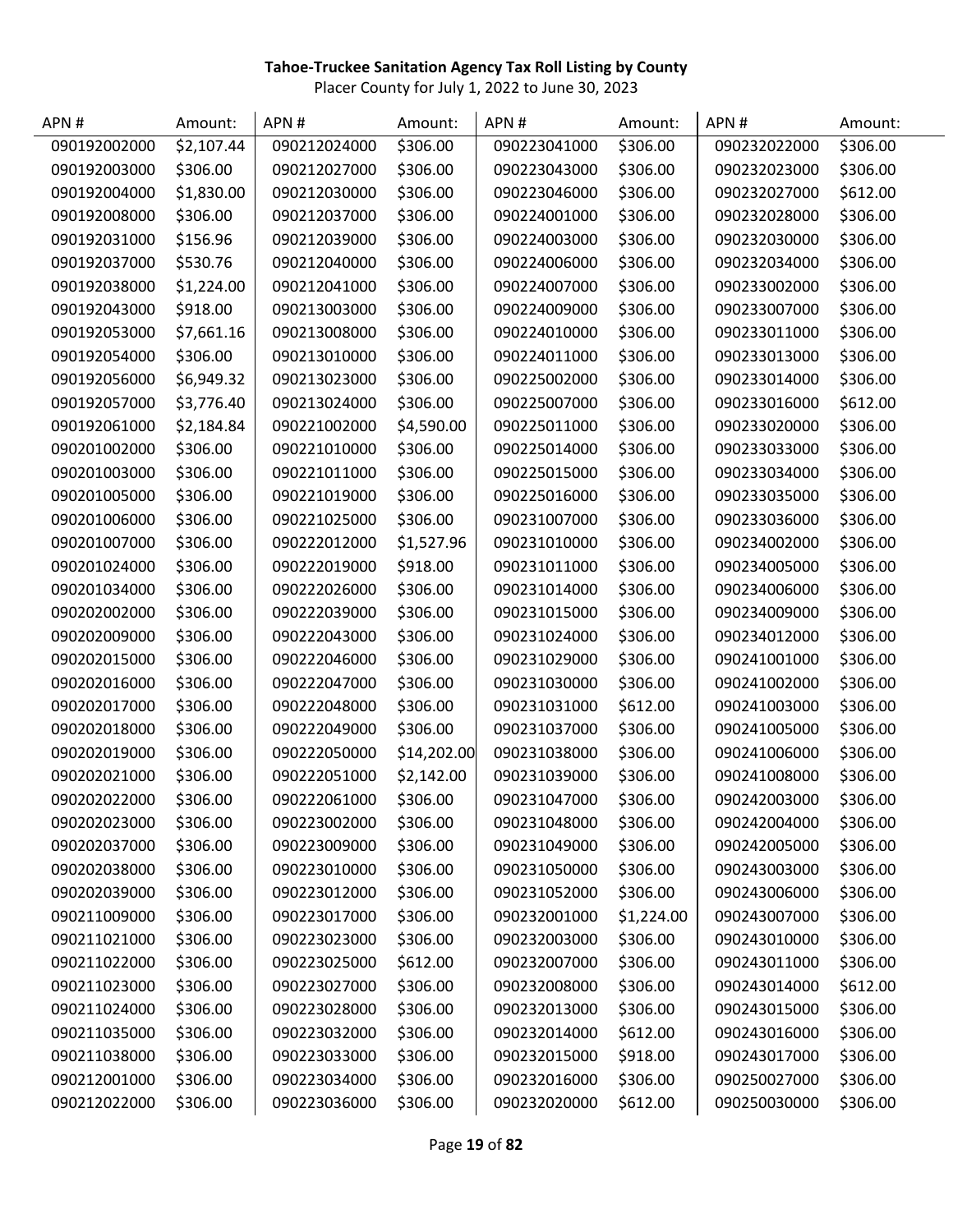| APN#         | Amount:  | APN#         | Amount:    | APN#         | Amount:     | APN#         | Amount:  |
|--------------|----------|--------------|------------|--------------|-------------|--------------|----------|
| 090250033000 | \$153.00 | 090272006000 | \$306.00   | 090294016000 | \$306.00    | 090311009000 | \$306.00 |
| 090250038000 | \$306.00 | 090272009000 | \$306.00   | 090294017000 | \$306.00    | 090311012000 | \$306.00 |
| 090250039000 | \$306.00 | 090272010000 | \$306.00   | 090294018000 | \$306.00    | 090311015000 | \$306.00 |
| 090250040000 | \$306.00 | 090272011000 | \$306.00   | 090294019000 | \$306.00    | 090311030000 | \$306.00 |
| 090250041000 | \$306.00 | 090272012000 | \$306.00   | 090301001000 | \$306.00    | 090311031000 | \$612.00 |
| 090250043000 | \$306.00 | 090272013000 | \$306.00   | 090301002000 | \$612.00    | 090311032000 | \$306.00 |
| 090250046000 | \$306.00 | 090272014000 | \$306.00   | 090301004000 | \$306.00    | 090311033000 | \$306.00 |
| 090250047000 | \$306.00 | 090272015000 | \$306.00   | 090301005000 | \$306.00    | 090311034000 | \$306.00 |
| 090250048000 | \$306.00 | 090272016000 | \$306.00   | 090301006000 | \$306.00    | 090311035000 | \$306.00 |
| 090250050000 | \$306.00 | 090272023000 | \$306.00   | 090302001000 | \$612.00    | 090315009000 | \$612.00 |
| 090250051000 | \$306.00 | 090273001000 | \$306.00   | 090302004000 | \$306.00    | 090315010000 | \$306.00 |
| 090250053000 | \$306.00 | 090273003000 | \$306.00   | 090302005000 | \$306.00    | 090315011000 | \$306.00 |
| 090250054000 | \$306.00 | 090273004000 | \$306.00   | 090302006000 | \$306.00    | 090315013000 | \$306.00 |
| 090250055000 | \$306.00 | 090273007000 | \$306.00   | 090303001000 | \$306.00    | 090315019000 | \$306.00 |
| 090250058000 | \$306.00 | 090273008000 | \$306.00   | 090303002000 | \$306.00    | 090315024000 | \$306.00 |
| 090261013000 | \$306.00 | 090273009000 | \$306.00   | 090303003000 | \$306.00    | 090315027000 | \$306.00 |
| 090261016000 | \$306.00 | 090273010000 | \$306.00   | 090303004000 | \$306.00    | 090315028000 | \$306.00 |
| 090261017000 | \$612.00 | 090273011000 | \$306.00   | 090303007000 | \$306.00    | 090320001000 | \$306.00 |
| 090261034000 | \$306.00 | 090274003000 | \$306.00   | 090303008000 | \$306.00    | 090321002000 | \$306.00 |
| 090261035000 | \$306.00 | 090274004000 | \$306.00   | 090303009000 | \$306.00    | 090321003000 | \$306.00 |
| 090262002000 | \$918.00 | 090282004000 | \$306.00   | 090303010000 | \$306.00    | 090321006510 | \$306.00 |
| 090262003000 | \$306.00 | 090282010000 | \$306.00   | 090303011000 | \$306.00    | 090321006520 | \$306.00 |
| 090262004000 | \$306.00 | 090282013000 | \$306.00   | 090303014000 | \$306.00    | 090321010000 | \$306.00 |
| 090262008000 | \$306.00 | 090282016000 | \$306.00   | 090303015000 | \$306.00    | 090321020000 | \$612.00 |
| 090262009000 | \$306.00 | 090282017000 | \$306.00   | 090304001000 | \$306.00    | 090321022000 | \$306.00 |
| 090262010000 | \$612.00 | 090282020000 | \$765.00   | 090304009000 | \$918.00    | 090321023000 | \$306.00 |
| 090262011000 | \$306.00 | 090282030000 | \$306.00   | 090304012000 | \$16,326.48 | 090322001000 | \$612.00 |
| 090262012000 | \$306.00 | 090282031000 | \$918.00   | 090304014000 | \$306.00    | 090323001000 | \$306.00 |
| 090262014000 | \$306.00 | 090291007000 | \$306.00   | 090304019000 | \$313.92    | 090324002000 | \$306.00 |
| 090262015000 | \$306.00 | 090291008000 | \$306.00   | 090304021000 | \$353.16    | 090324003000 | \$306.00 |
| 090262016000 | \$306.00 | 090291009000 | \$306.00   | 090305001000 | \$612.00    | 090324004000 | \$306.00 |
| 090263005000 | \$306.00 | 090292001000 | \$306.00   | 090305002000 | \$306.00    | 090330001000 | \$306.00 |
| 090263006000 | \$306.00 | 090292006000 | \$306.00   | 090305003000 | \$306.00    | 090330002000 | \$306.00 |
| 090264005000 | \$612.00 | 090292007000 | \$306.00   | 090305004000 | \$612.00    | 090330003000 | \$306.00 |
| 090264006000 | \$306.00 | 090292009000 | \$306.00   | 090305009000 | \$306.00    | 090330004000 | \$306.00 |
| 090264007000 | \$306.00 | 090292013000 | \$306.00   | 090305012000 | \$306.00    | 090330005000 | \$306.00 |
| 090264008000 | \$306.00 | 090294007000 | \$306.00   | 090306001000 | \$489.60    | 090330006000 | \$306.00 |
| 090271003000 | \$306.00 | 090294008000 | \$1,428.00 | 090311001000 | \$306.00    | 090330007000 | \$306.00 |
| 090271004000 | \$306.00 | 090294009000 | \$306.00   | 090311004000 | \$306.00    | 090330008000 | \$306.00 |
| 090271005000 | \$306.00 | 090294013000 | \$306.00   | 090311005000 | \$306.00    | 090330009000 | \$306.00 |
| 090271007000 | \$306.00 | 090294014000 | \$306.00   | 090311006000 | \$306.00    | 090330010000 | \$306.00 |
| 090272004000 | \$306.00 | 090294015000 | \$306.00   | 090311007000 | \$306.00    | 090330011000 | \$306.00 |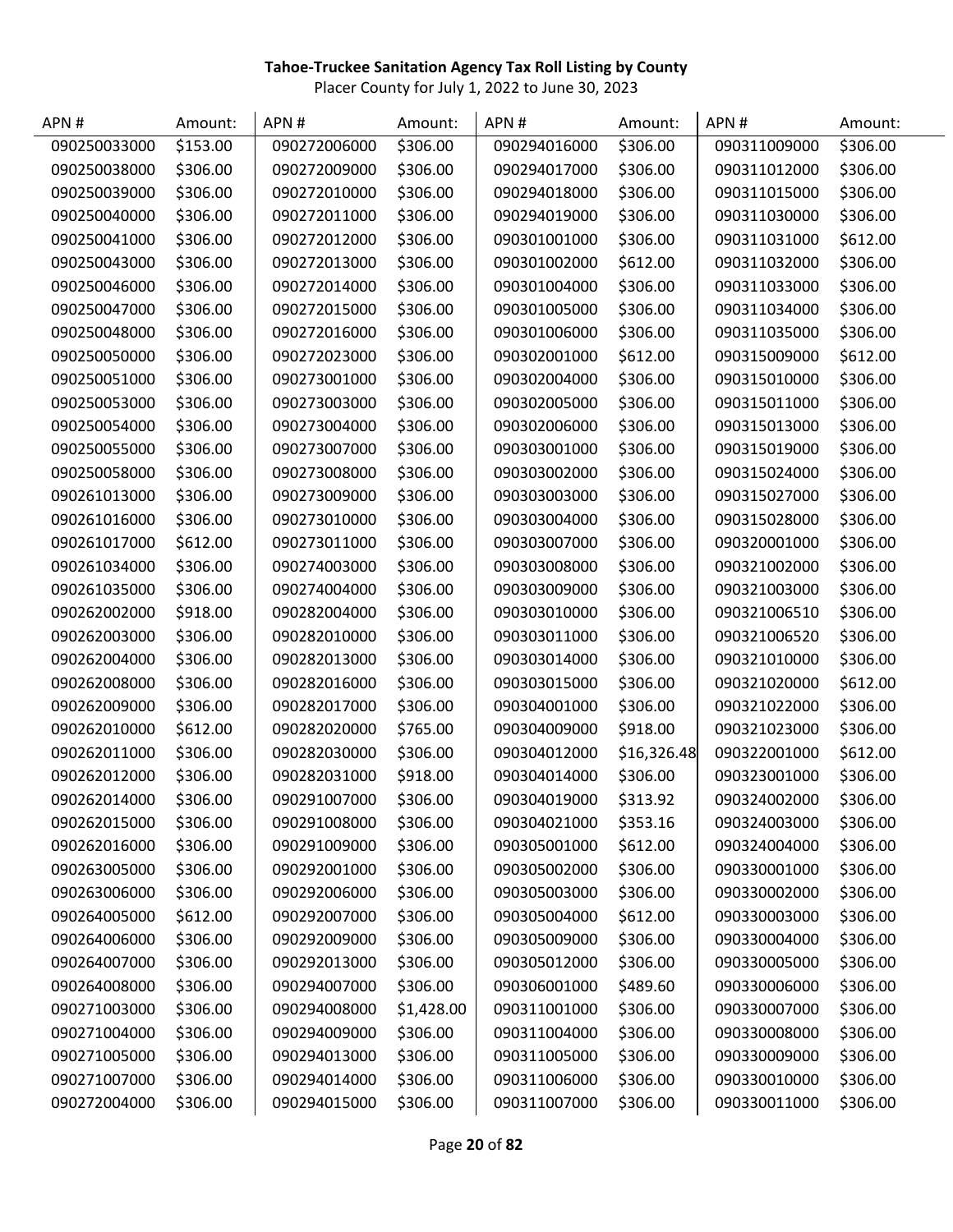| APN#         | Amount:  | APN#         | Amount:  | APN #        | Amount:  | APN#         | Amount:  |
|--------------|----------|--------------|----------|--------------|----------|--------------|----------|
| 090330012000 | \$306.00 | 090380021520 | \$306.00 | 090400025000 | \$306.00 | 091152014000 | \$306.00 |
| 090330013000 | \$306.00 | 090380022510 | \$306.00 | 090400026000 | \$306.00 | 091152015000 | \$306.00 |
| 090330014000 | \$306.00 | 090380022520 | \$306.00 | 090400027000 | \$306.00 | 091152016000 | \$306.00 |
| 090330015000 | \$306.00 | 090380023510 | \$306.00 | 090400029000 | \$306.00 | 091152017000 | \$306.00 |
| 090330016000 | \$306.00 | 090380023520 | \$306.00 | 090400030000 | \$306.00 | 091153003000 | \$306.00 |
| 090330017000 | \$306.00 | 090380024510 | \$306.00 | 090400031000 | \$306.00 | 091153004000 | \$306.00 |
| 090330018000 | \$306.00 | 090380024520 | \$306.00 | 090400032000 | \$306.00 | 091153005000 | \$306.00 |
| 090330019000 | \$306.00 | 090380025510 | \$306.00 | 090410002000 | \$306.00 | 091153006000 | \$306.00 |
| 090330020000 | \$306.00 | 090380025520 | \$306.00 | 090410003000 | \$306.00 | 091161001000 | \$306.00 |
| 090330021000 | \$306.00 | 090380026510 | \$306.00 | 090410004000 | \$306.00 | 091162002000 | \$306.00 |
| 090330022000 | \$306.00 | 090380026520 | \$306.00 | 090410005000 | \$306.00 | 091162005000 | \$306.00 |
| 090330030000 | \$306.00 | 090380027510 | \$306.00 | 090410006000 | \$306.00 | 091162006000 | \$306.00 |
| 090330033000 | \$306.00 | 090380027520 | \$306.00 | 090410007000 | \$306.00 | 091162007000 | \$306.00 |
| 090380001000 | \$306.00 | 090380028510 | \$306.00 | 090410008000 | \$306.00 | 091162008000 | \$306.00 |
| 090380002000 | \$306.00 | 090380028520 | \$306.00 | 090410009000 | \$306.00 | 091163001000 | \$306.00 |
| 090380003000 | \$306.00 | 090390001000 | \$306.00 | 090410010000 | \$306.00 | 091163002000 | \$306.00 |
| 090380004000 | \$306.00 | 090390002000 | \$306.00 | 090420004000 | \$306.00 | 091163004000 | \$306.00 |
| 090380005000 | \$306.00 | 090390003000 | \$306.00 | 090420006000 | \$306.00 | 091163005000 | \$306.00 |
| 090380006000 | \$306.00 | 090390004000 | \$306.00 | 090420008000 | \$306.00 | 091163006000 | \$306.00 |
| 090380007000 | \$306.00 | 090390008000 | \$306.00 | 090420010000 | \$306.00 | 091163007000 | \$306.00 |
| 090380008000 | \$306.00 | 090390009000 | \$306.00 | 090420012000 | \$306.00 | 091163008000 | \$306.00 |
| 090380011510 | \$306.00 | 090390010000 | \$306.00 | 091020011000 | \$612.00 | 091163009000 | \$306.00 |
| 090380011520 | \$306.00 | 090390011000 | \$306.00 | 091020012000 | \$306.00 | 091163010000 | \$306.00 |
| 090380012510 | \$306.00 | 090400001000 | \$306.00 | 091020016000 | \$306.00 | 091163011000 | \$306.00 |
| 090380012520 | \$306.00 | 090400002000 | \$306.00 | 091030018000 | \$612.00 | 091163013000 | \$306.00 |
| 090380013510 | \$306.00 | 090400004000 | \$306.00 | 091060011000 | \$306.00 | 091163014000 | \$306.00 |
| 090380013520 | \$306.00 | 090400005000 | \$306.00 | 091070010000 | \$306.00 | 091164003000 | \$306.00 |
| 090380014510 | \$306.00 | 090400006000 | \$306.00 | 091070020000 | \$306.00 | 091164005000 | \$306.00 |
| 090380014520 | \$306.00 | 090400007000 | \$306.00 | 091070022000 | \$306.00 | 091164006000 | \$306.00 |
| 090380015510 | \$306.00 | 090400009000 | \$306.00 | 091140010000 | \$306.00 | 091164007000 | \$306.00 |
| 090380015520 | \$306.00 | 090400010000 | \$306.00 | 091140011000 | \$612.00 | 091164008000 | \$306.00 |
| 090380016510 | \$306.00 | 090400011000 | \$306.00 | 091151002000 | \$306.00 | 091164009000 | \$306.00 |
| 090380016520 | \$306.00 | 090400012000 | \$306.00 | 091151004000 | \$306.00 | 091164011000 | \$306.00 |
| 090380017510 | \$306.00 | 090400014000 | \$306.00 | 091151005000 | \$306.00 | 091164014000 | \$306.00 |
| 090380017520 | \$306.00 | 090400015000 | \$306.00 | 091151006000 | \$306.00 | 091164016000 | \$306.00 |
| 090380018510 | \$306.00 | 090400016000 | \$306.00 | 091151007000 | \$306.00 | 091164017000 | \$306.00 |
| 090380018520 | \$306.00 | 090400017000 | \$306.00 | 091151008000 | \$306.00 | 091164018000 | \$306.00 |
| 090380019510 | \$306.00 | 090400019000 | \$306.00 | 091152001000 | \$306.00 | 091164019000 | \$306.00 |
| 090380019520 | \$306.00 | 090400020000 | \$306.00 | 091152005000 | \$306.00 | 091164020000 | \$306.00 |
| 090380020510 | \$306.00 | 090400021000 | \$306.00 | 091152006000 | \$306.00 | 091164021000 | \$306.00 |
| 090380020520 | \$306.00 | 090400022000 | \$306.00 | 091152008000 | \$306.00 | 091165001000 | \$306.00 |
| 090380021510 | \$306.00 | 090400024000 | \$306.00 | 091152012000 | \$306.00 | 091165002000 | \$306.00 |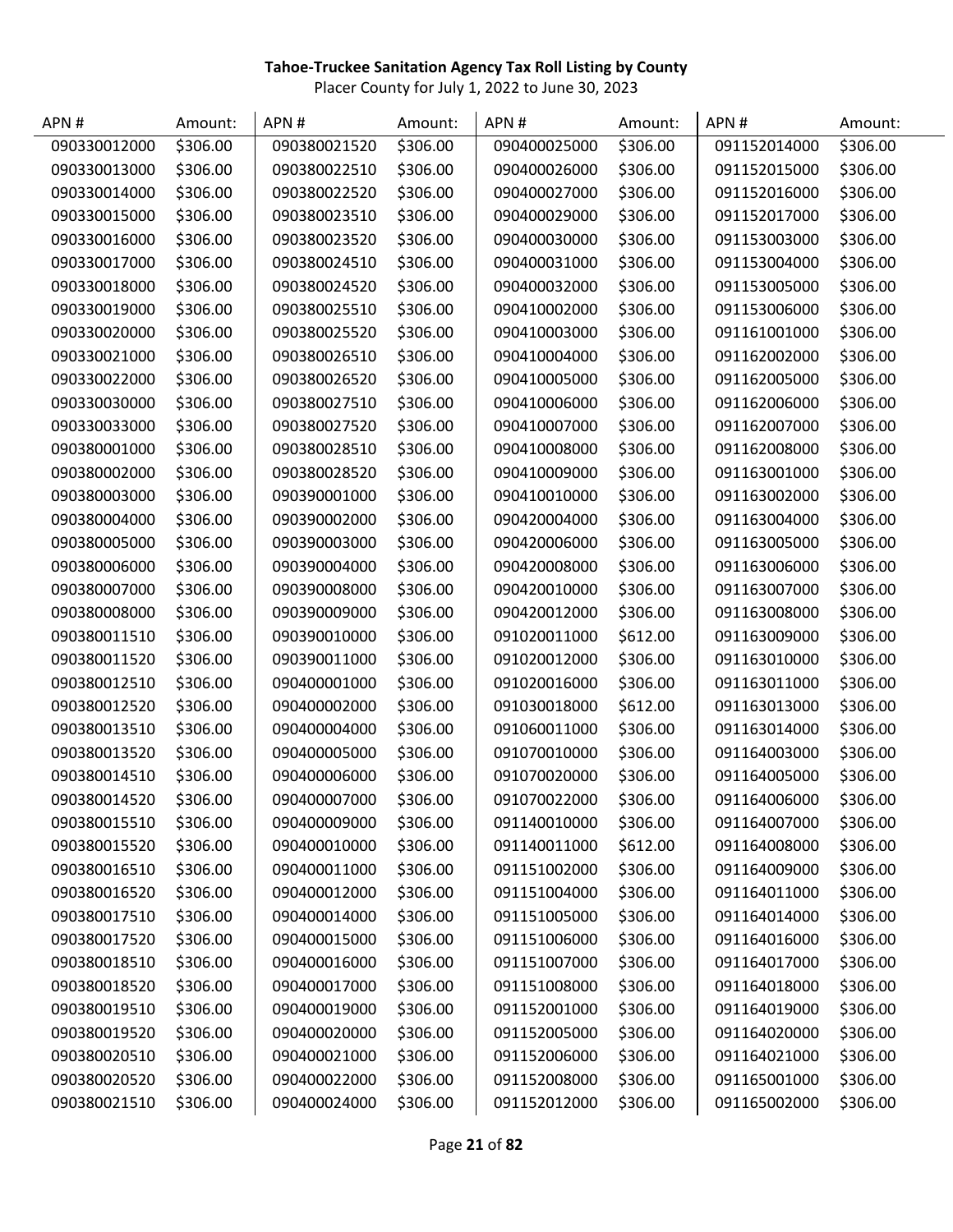| APN#         | Amount:    | APN#         | Amount:  | APN#         | Amount:  | APN#         | Amount:  |
|--------------|------------|--------------|----------|--------------|----------|--------------|----------|
| 091165003000 | \$306.00   | 091182004000 | \$306.00 | 091190011000 | \$306.00 | 091210006000 | \$306.00 |
| 091165004000 | \$306.00   | 091182005000 | \$306.00 | 091190012000 | \$306.00 | 091210007000 | \$306.00 |
| 091165006000 | \$306.00   | 091183001000 | \$306.00 | 091190013000 | \$306.00 | 091210008000 | \$306.00 |
| 091165007000 | \$306.00   | 091183002000 | \$306.00 | 091190015000 | \$306.00 | 091210009000 | \$306.00 |
| 091165009000 | \$306.00   | 091183003000 | \$306.00 | 091190016000 | \$306.00 | 091210010000 | \$306.00 |
| 091171006000 | \$306.00   | 091183004000 | \$306.00 | 091190019000 | \$306.00 | 091210011000 | \$306.00 |
| 091171007000 | \$306.00   | 091183005000 | \$306.00 | 091190020000 | \$306.00 | 091210012000 | \$306.00 |
| 091171009000 | \$306.00   | 091183006000 | \$306.00 | 091190021000 | \$306.00 | 091210013000 | \$306.00 |
| 091171012000 | \$306.00   | 091183009000 | \$306.00 | 091190022000 | \$306.00 | 091210014000 | \$306.00 |
| 091171014000 | \$306.00   | 091184001000 | \$306.00 | 091190023000 | \$306.00 | 091210015000 | \$306.00 |
| 091171015000 | \$306.00   | 091184002000 | \$306.00 | 091190025000 | \$306.00 | 091210016000 | \$306.00 |
| 091171016000 | \$306.00   | 091184003000 | \$306.00 | 091190026000 | \$306.00 | 091210017000 | \$306.00 |
| 091172001000 | \$306.00   | 091184005000 | \$306.00 | 091190027000 | \$306.00 | 091210018000 | \$306.00 |
| 091172002000 | \$306.00   | 091184006000 | \$306.00 | 091190030000 | \$306.00 | 091210019000 | \$306.00 |
| 091172003000 | \$306.00   | 091184007000 | \$306.00 | 091190031000 | \$306.00 | 091210020000 | \$306.00 |
| 091172004000 | \$306.00   | 091184008000 | \$306.00 | 091190032000 | \$306.00 | 091210021000 | \$306.00 |
| 091172005000 | \$306.00   | 091184009000 | \$306.00 | 091190033000 | \$306.00 | 091210022000 | \$306.00 |
| 091172006000 | \$306.00   | 091185001000 | \$306.00 | 091200001000 | \$306.00 | 091210023000 | \$306.00 |
| 091172007000 | \$306.00   | 091185002000 | \$306.00 | 091200002000 | \$306.00 | 091210024000 | \$306.00 |
| 091172008000 | \$306.00   | 091185003000 | \$306.00 | 091200003000 | \$306.00 | 091210025000 | \$306.00 |
| 091172014000 | \$306.00   | 091185004000 | \$306.00 | 091200004000 | \$306.00 | 091210026000 | \$306.00 |
| 091172016000 | \$306.00   | 091185005000 | \$306.00 | 091200006000 | \$306.00 | 091210027000 | \$306.00 |
| 091172017000 | \$306.00   | 091185006000 | \$306.00 | 091200007000 | \$306.00 | 091210028000 | \$306.00 |
| 091172019000 | \$306.00   | 091186001000 | \$306.00 | 091200008000 | \$306.00 | 091210029000 | \$306.00 |
| 091173001000 | \$306.00   | 091186004000 | \$306.00 | 091200009000 | \$306.00 | 091210030000 | \$306.00 |
| 091173002000 | \$306.00   | 091186005000 | \$306.00 | 091200010000 | \$306.00 | 091210031000 | \$306.00 |
| 091173003000 | \$306.00   | 091186006000 | \$306.00 | 091200011000 | \$306.00 | 091210032000 | \$306.00 |
| 091173004000 | \$306.00   | 091186007000 | \$306.00 | 091200012000 | \$306.00 | 091210033000 | \$306.00 |
| 091174001000 | \$306.00   | 091186008000 | \$306.00 | 091200013000 | \$306.00 | 091210034000 | \$306.00 |
| 091174002000 | \$306.00   | 091186009000 | \$306.00 | 091200014000 | \$306.00 | 091210035000 | \$306.00 |
| 091174003000 | \$306.00   | 091186010000 | \$306.00 | 091200015000 | \$306.00 | 091220001000 | \$306.00 |
| 091174004000 | \$1,377.00 | 091186015000 | \$306.00 | 091200016000 | \$306.00 | 091220002000 | \$306.00 |
| 091174005000 | \$459.00   | 091186016000 | \$306.00 | 091200017000 | \$306.00 | 091220003000 | \$306.00 |
| 091174006000 | \$612.00   | 091190001000 | \$306.00 | 091200018000 | \$306.00 | 091220004000 | \$306.00 |
| 091174007000 | \$306.00   | 091190002000 | \$306.00 | 091200019000 | \$306.00 | 091220006000 | \$306.00 |
| 091181001000 | \$306.00   | 091190003000 | \$306.00 | 091200021000 | \$306.00 | 091220008000 | \$306.00 |
| 091181002000 | \$306.00   | 091190005000 | \$306.00 | 091200022000 | \$306.00 | 091220009000 | \$306.00 |
| 091181003000 | \$306.00   | 091190006000 | \$306.00 | 091200023000 | \$306.00 | 091220010000 | \$306.00 |
| 091181004000 | \$306.00   | 091190007000 | \$306.00 | 091210001000 | \$306.00 | 091220011000 | \$306.00 |
| 091182001000 | \$306.00   | 091190008000 | \$306.00 | 091210003000 | \$306.00 | 091220012000 | \$306.00 |
| 091182002000 | \$306.00   | 091190009000 | \$306.00 | 091210004000 | \$306.00 | 091220013000 | \$306.00 |
| 091182003000 | \$306.00   | 091190010000 | \$306.00 | 091210005000 | \$306.00 | 091220014000 | \$306.00 |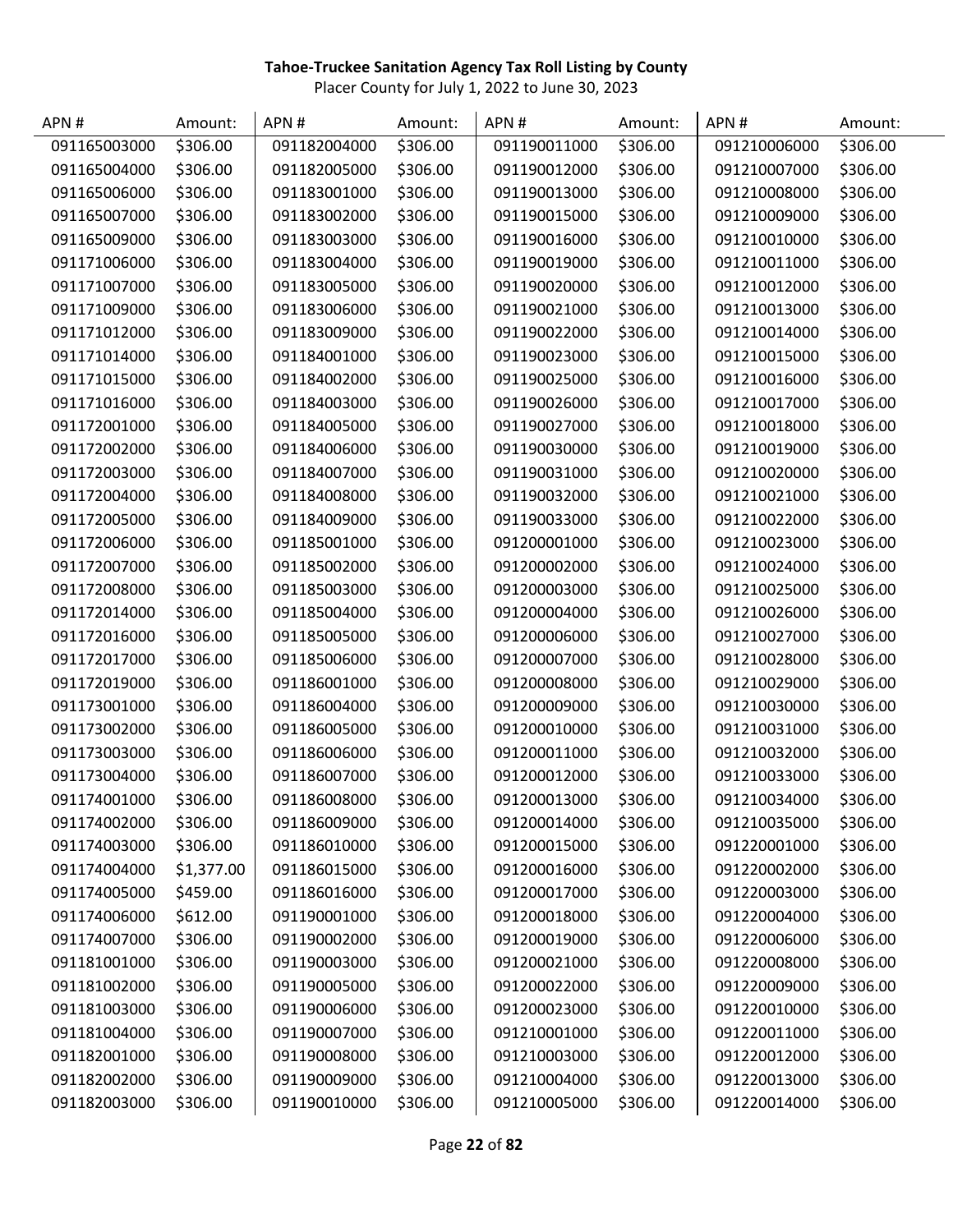| APN#         | Amount:  | APN#         | Amount:  | APN#         | Amount:  | APN#         | Amount:  |
|--------------|----------|--------------|----------|--------------|----------|--------------|----------|
| 091220015000 | \$306.00 | 092021016000 | \$306.00 | 092031018000 | \$306.00 | 092051008000 | \$306.00 |
| 091220017000 | \$306.00 | 092021017000 | \$306.00 | 092031019000 | \$306.00 | 092051009000 | \$306.00 |
| 091220018000 | \$306.00 | 092021019000 | \$306.00 | 092031020000 | \$306.00 | 092052001000 | \$306.00 |
| 091220019000 | \$306.00 | 092021020000 | \$306.00 | 092031021000 | \$306.00 | 092052002000 | \$306.00 |
| 091220020000 | \$306.00 | 092021021000 | \$306.00 | 092031023000 | \$306.00 | 092052003000 | \$306.00 |
| 091220022000 | \$306.00 | 092022001000 | \$306.00 | 092031024000 | \$306.00 | 092052004000 | \$306.00 |
| 091220024000 | \$306.00 | 092022002000 | \$306.00 | 092031026000 | \$306.00 | 092052005000 | \$306.00 |
| 091220025000 | \$306.00 | 092022003000 | \$306.00 | 092031027000 | \$306.00 | 092052006000 | \$306.00 |
| 091220026000 | \$306.00 | 092022004000 | \$306.00 | 092031028000 | \$306.00 | 092052007000 | \$306.00 |
| 091220027000 | \$306.00 | 092022005000 | \$306.00 | 092031031000 | \$306.00 | 092052008000 | \$306.00 |
| 091230001000 | \$306.00 | 092022006000 | \$306.00 | 092031032000 | \$306.00 | 092052009000 | \$306.00 |
| 091230004000 | \$306.00 | 092022007000 | \$306.00 | 092031033000 | \$306.00 | 092052024000 | \$306.00 |
| 091230006000 | \$306.00 | 092022008000 | \$306.00 | 092031034000 | \$306.00 | 092053002000 | \$306.00 |
| 091230007000 | \$306.00 | 092023001000 | \$306.00 | 092031035000 | \$306.00 | 092053004000 | \$306.00 |
| 091230009000 | \$306.00 | 092023002000 | \$306.00 | 092032001000 | \$306.00 | 092053005000 | \$306.00 |
| 091230011000 | \$306.00 | 092023003000 | \$306.00 | 092032002000 | \$306.00 | 092053006000 | \$306.00 |
| 091230012000 | \$306.00 | 092023004000 | \$306.00 | 092032003000 | \$306.00 | 092053008000 | \$306.00 |
| 091230013000 | \$306.00 | 092023005000 | \$306.00 | 092032004000 | \$306.00 | 092053009000 | \$306.00 |
| 091230014000 | \$306.00 | 092023006000 | \$306.00 | 092032005000 | \$306.00 | 092053010000 | \$306.00 |
| 091230015000 | \$306.00 | 092023007000 | \$306.00 | 092032006000 | \$306.00 | 092053012000 | \$306.00 |
| 091230016000 | \$306.00 | 092023008000 | \$306.00 | 092032007000 | \$306.00 | 092053013000 | \$306.00 |
| 091230017000 | \$306.00 | 092024001000 | \$306.00 | 092032008000 | \$306.00 | 092053014000 | \$306.00 |
| 091230018000 | \$306.00 | 092024002000 | \$306.00 | 092032009000 | \$306.00 | 092053015000 | \$306.00 |
| 091230019000 | \$306.00 | 092024003000 | \$306.00 | 092032010000 | \$306.00 | 092053017000 | \$306.00 |
| 091230020000 | \$306.00 | 092024004000 | \$306.00 | 092032011000 | \$306.00 | 092053018000 | \$306.00 |
| 091230021000 | \$306.00 | 092025001000 | \$306.00 | 092032013000 | \$306.00 | 092053020000 | \$306.00 |
| 092010025000 | \$306.00 | 092025002000 | \$306.00 | 092032014000 | \$306.00 | 092060001000 | \$306.00 |
| 092010029000 | \$306.00 | 092026001000 | \$306.00 | 092034001000 | \$306.00 | 092060003000 | \$306.00 |
| 092021001000 | \$306.00 | 092027001000 | \$306.00 | 092034002000 | \$306.00 | 092060004000 | \$306.00 |
| 092021002000 | \$306.00 | 092027002000 | \$306.00 | 092034003000 | \$306.00 | 092060005000 | \$306.00 |
| 092021003000 | \$306.00 | 092031001000 | \$306.00 | 092034006000 | \$306.00 | 092060007000 | \$306.00 |
| 092021004000 | \$306.00 | 092031002000 | \$306.00 | 092040001000 | \$306.00 | 092060010000 | \$306.00 |
| 092021005000 | \$306.00 | 092031003000 | \$306.00 | 092040002000 | \$306.00 | 092060011000 | \$306.00 |
| 092021006000 | \$306.00 | 092031004000 | \$306.00 | 092040003000 | \$306.00 | 092060012000 | \$612.00 |
| 092021008000 | \$306.00 | 092031005000 | \$306.00 | 092040007000 | \$306.00 | 092060013000 | \$306.00 |
| 092021009000 | \$306.00 | 092031007000 | \$306.00 | 092040008000 | \$306.00 | 092060014000 | \$306.00 |
| 092021010000 | \$306.00 | 092031008000 | \$306.00 | 092040016000 | \$306.00 | 092071001000 | \$306.00 |
| 092021011000 | \$306.00 | 092031009000 | \$306.00 | 092051003000 | \$306.00 | 092072002000 | \$306.00 |
| 092021012000 | \$306.00 | 092031010000 | \$306.00 | 092051004000 | \$306.00 | 092072003000 | \$306.00 |
| 092021013000 | \$306.00 | 092031011000 | \$306.00 | 092051005000 | \$306.00 | 092072005000 | \$306.00 |
| 092021014000 | \$306.00 | 092031012000 | \$306.00 | 092051006000 | \$306.00 | 092072006000 | \$306.00 |
| 092021015000 | \$306.00 | 092031014000 | \$306.00 | 092051007000 | \$306.00 | 092072012000 | \$306.00 |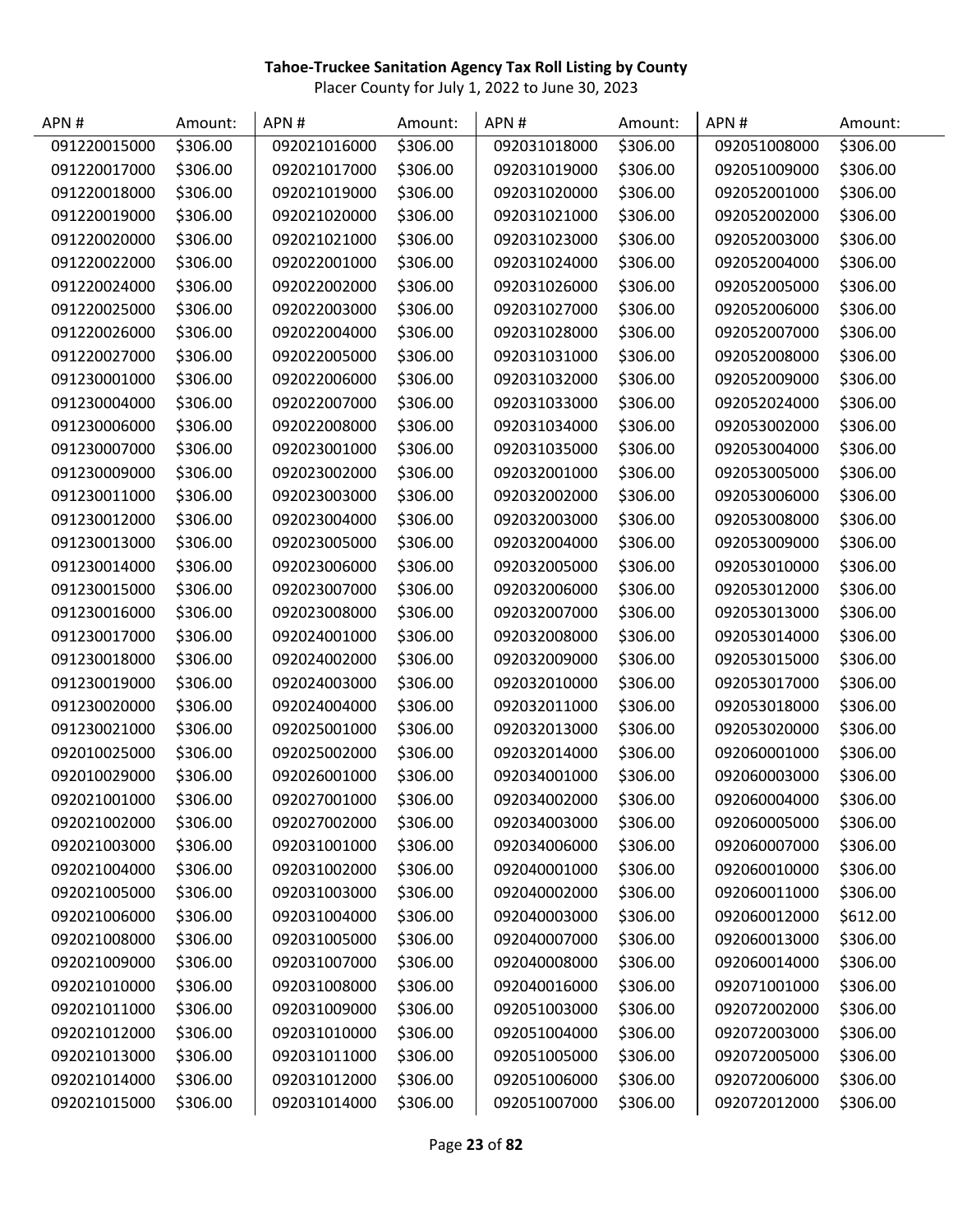| APN#         | Amount:  | APN#         | Amount:  | APN#         | Amount:  | APN#         | Amount:  |
|--------------|----------|--------------|----------|--------------|----------|--------------|----------|
| 092073001000 | \$306.00 | 092082014000 | \$306.00 | 092085016000 | \$306.00 | 092100016000 | \$306.00 |
| 092073002000 | \$306.00 | 092082015000 | \$306.00 | 092090002000 | \$306.00 | 092100018000 | \$306.00 |
| 092073003000 | \$306.00 | 092082016000 | \$306.00 | 092090003000 | \$306.00 | 092100020000 | \$612.00 |
| 092073004000 | \$306.00 | 092082017000 | \$306.00 | 092090004000 | \$306.00 | 092100021000 | \$306.00 |
| 092073005000 | \$306.00 | 092083001000 | \$306.00 | 092090006000 | \$306.00 | 092100022000 | \$306.00 |
| 092073006000 | \$306.00 | 092083002000 | \$306.00 | 092090007000 | \$306.00 | 092100023000 | \$306.00 |
| 092073007000 | \$306.00 | 092083003000 | \$306.00 | 092090009000 | \$306.00 | 092100024000 | \$306.00 |
| 092073008000 | \$306.00 | 092083005000 | \$306.00 | 092090015000 | \$306.00 | 092100029000 | \$306.00 |
| 092073012000 | \$306.00 | 092083006000 | \$306.00 | 092090016000 | \$306.00 | 092110003000 | \$306.00 |
| 092073013000 | \$306.00 | 092083007000 | \$306.00 | 092090017000 | \$306.00 | 092110005000 | \$306.00 |
| 092073014000 | \$306.00 | 092083008000 | \$306.00 | 092090019000 | \$306.00 | 092110006000 | \$306.00 |
| 092073015000 | \$306.00 | 092083009000 | \$306.00 | 092090020000 | \$306.00 | 092110007000 | \$306.00 |
| 092073017000 | \$306.00 | 092083010000 | \$306.00 | 092090021000 | \$306.00 | 092110009000 | \$306.00 |
| 092074004000 | \$306.00 | 092083012000 | \$306.00 | 092090023000 | \$306.00 | 092110011000 | \$306.00 |
| 092074006000 | \$306.00 | 092083013000 | \$306.00 | 092090026000 | \$306.00 | 092110013000 | \$306.00 |
| 092074007000 | \$306.00 | 092083014000 | \$306.00 | 092090027000 | \$306.00 | 092110014000 | \$306.00 |
| 092075001000 | \$306.00 | 092083016000 | \$306.00 | 092090028000 | \$306.00 | 092110015000 | \$306.00 |
| 092075002000 | \$306.00 | 092083017000 | \$306.00 | 092090030000 | \$306.00 | 092110019000 | \$306.00 |
| 092075003000 | \$306.00 | 092083018000 | \$306.00 | 092090035000 | \$306.00 | 092110022000 | \$306.00 |
| 092075004000 | \$306.00 | 092083020000 | \$306.00 | 092090037000 | \$306.00 | 092110023000 | \$306.00 |
| 092075005000 | \$306.00 | 092084001000 | \$306.00 | 092090038000 | \$306.00 | 092110024000 | \$306.00 |
| 092075006000 | \$306.00 | 092084002000 | \$306.00 | 092090040000 | \$306.00 | 092110025000 | \$306.00 |
| 092075007000 | \$306.00 | 092084003000 | \$306.00 | 092090041000 | \$306.00 | 092110026000 | \$306.00 |
| 092075008000 | \$306.00 | 092084004000 | \$306.00 | 092090042000 | \$306.00 | 092110028000 | \$306.00 |
| 092076001000 | \$306.00 | 092084006000 | \$306.00 | 092090043000 | \$306.00 | 092110029000 | \$306.00 |
| 092076002000 | \$306.00 | 092084007000 | \$156.96 | 092090045000 | \$306.00 | 092110030000 | \$306.00 |
| 092076004000 | \$306.00 | 092084008000 | \$306.00 | 092090048000 | \$306.00 | 092110031000 | \$306.00 |
| 092076005000 | \$306.00 | 092084009000 | \$306.00 | 092090049000 | \$306.00 | 092110032000 | \$612.00 |
| 092076006000 | \$306.00 | 092084011000 | \$306.00 | 092090055000 | \$306.00 | 092110034000 | \$612.00 |
| 092077001000 | \$306.00 | 092084012000 | \$306.00 | 092090056000 | \$306.00 | 092110035000 | \$306.00 |
| 092081001000 | \$306.00 | 092085001000 | \$306.00 | 092090059000 | \$306.00 | 092110036000 | \$306.00 |
| 092081002000 | \$306.00 | 092085002000 | \$306.00 | 092090060000 | \$306.00 | 092110037000 | \$306.00 |
| 092082001000 | \$306.00 | 092085003000 | \$306.00 | 092090061000 | \$306.00 | 092110038000 | \$306.00 |
| 092082002000 | \$306.00 | 092085004000 | \$306.00 | 092100001000 | \$612.00 | 092110040000 | \$306.00 |
| 092082003000 | \$306.00 | 092085005000 | \$306.00 | 092100003000 | \$306.00 | 092110041000 | \$306.00 |
| 092082004000 | \$306.00 | 092085006000 | \$306.00 | 092100004000 | \$612.00 | 092110042000 | \$306.00 |
| 092082005000 | \$306.00 | 092085007000 | \$306.00 | 092100005000 | \$306.00 | 092110048000 | \$306.00 |
| 092082006000 | \$306.00 | 092085008000 | \$306.00 | 092100009000 | \$306.00 | 092110049000 | \$306.00 |
| 092082009000 | \$306.00 | 092085010000 | \$306.00 | 092100010000 | \$306.00 | 092110051000 | \$306.00 |
| 092082011000 | \$306.00 | 092085012000 | \$306.00 | 092100011000 | \$306.00 | 092120001000 | \$306.00 |
| 092082012000 | \$306.00 | 092085014000 | \$306.00 | 092100013000 | \$306.00 | 092120003000 | \$306.00 |
| 092082013000 | \$306.00 | 092085015000 | \$306.00 | 092100015000 | \$306.00 | 092120008000 | \$306.00 |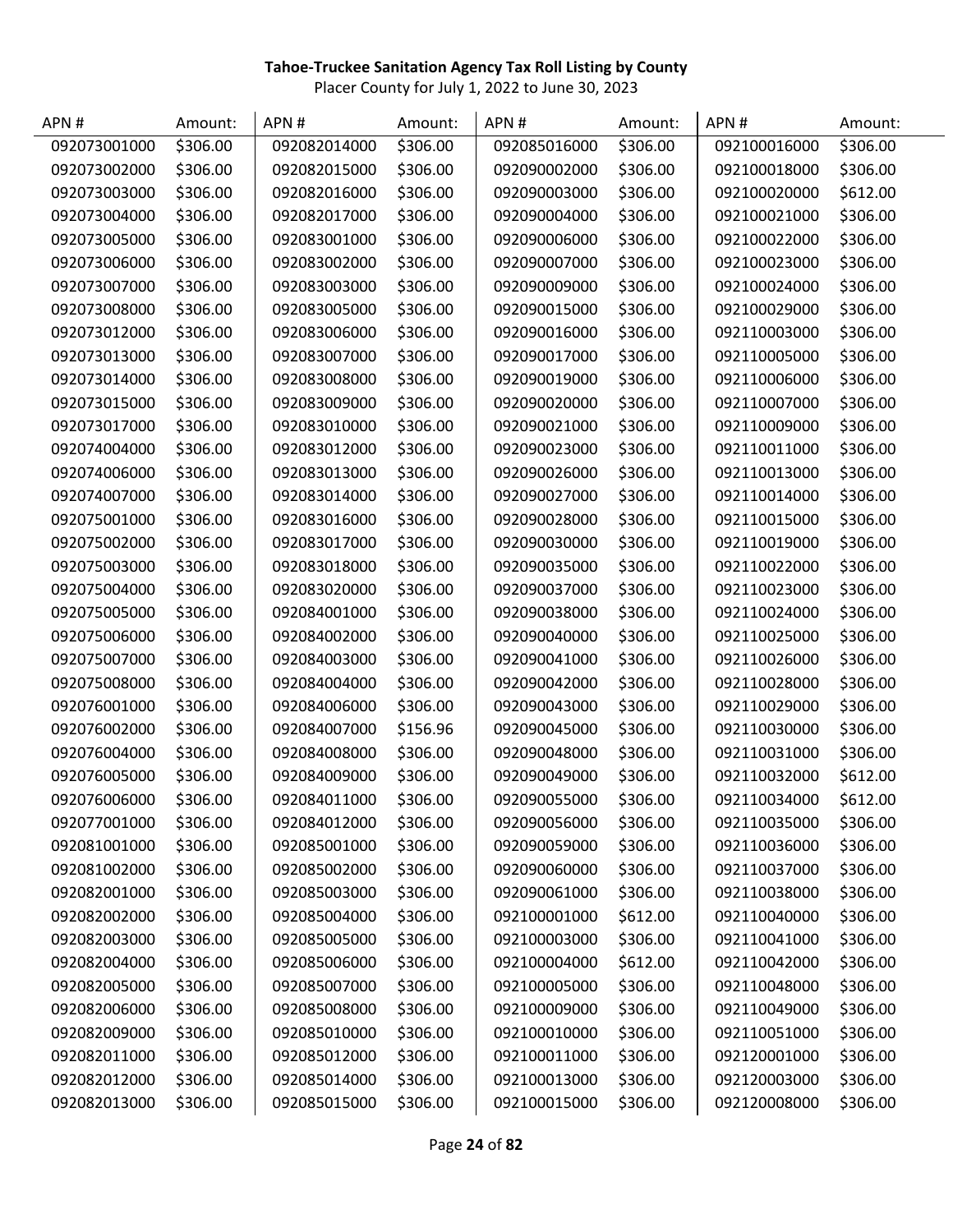| APN#         | Amount:  | APN#         | Amount:  | APN#         | Amount:  | APN#         | Amount:  |
|--------------|----------|--------------|----------|--------------|----------|--------------|----------|
| 092120009000 | \$306.00 | 092141013000 | \$306.00 | 092152014000 | \$306.00 | 092154043000 | \$306.00 |
| 092120010000 | \$306.00 | 092141014000 | \$306.00 | 092152017000 | \$306.00 | 092154044000 | \$306.00 |
| 092120011000 | \$306.00 | 092141015000 | \$306.00 | 092152018000 | \$306.00 | 092155001000 | \$306.00 |
| 092120015000 | \$306.00 | 092141016000 | \$306.00 | 092152019000 | \$306.00 | 092155002000 | \$306.00 |
| 092120017000 | \$306.00 | 092141017000 | \$306.00 | 092152024000 | \$306.00 | 092155003000 | \$306.00 |
| 092120018000 | \$306.00 | 092141019000 | \$306.00 | 092152027000 | \$306.00 | 092155004000 | \$306.00 |
| 092120020000 | \$306.00 | 092141020000 | \$306.00 | 092152028000 | \$306.00 | 092155005000 | \$306.00 |
| 092120021000 | \$306.00 | 092141022000 | \$306.00 | 092152029000 | \$306.00 | 092155006000 | \$306.00 |
| 092120023000 | \$305.96 | 092142001000 | \$306.00 | 092152036000 | \$306.00 | 092160002000 | \$306.00 |
| 092120026000 | \$306.00 | 092142002000 | \$306.00 | 092152037000 | \$306.00 | 092160003000 | \$306.00 |
| 092120027000 | \$306.00 | 092142005000 | \$612.00 | 092152038000 | \$306.00 | 092160004000 | \$306.00 |
| 092120029000 | \$306.00 | 092142006000 | \$306.00 | 092153001000 | \$306.00 | 092160005000 | \$306.00 |
| 092120031000 | \$306.00 | 092142007000 | \$306.00 | 092153002000 | \$306.00 | 092160006000 | \$306.00 |
| 092120033000 | \$306.00 | 092142008000 | \$306.00 | 092153013000 | \$306.00 | 092160007000 | \$306.00 |
| 092120035000 | \$306.00 | 092142014000 | \$306.00 | 092153014000 | \$306.00 | 092160008000 | \$306.00 |
| 092120036000 | \$306.00 | 092142015000 | \$306.00 | 092153019000 | \$306.00 | 092160009000 | \$306.00 |
| 092120038000 | \$306.00 | 092142016000 | \$306.00 | 092154001000 | \$306.00 | 092160010000 | \$306.00 |
| 092120039000 | \$306.00 | 092142017000 | \$306.00 | 092154002000 | \$306.00 | 092160011000 | \$306.00 |
| 092120040000 | \$306.00 | 092142018000 | \$306.00 | 092154004000 | \$306.00 | 092160012000 | \$306.00 |
| 092120045000 | \$306.00 | 092142019000 | \$306.00 | 092154007000 | \$306.00 | 092160013000 | \$306.00 |
| 092120046000 | \$306.00 | 092142021000 | \$306.00 | 092154008000 | \$306.00 | 092160014000 | \$306.00 |
| 092120048000 | \$306.00 | 092142022000 | \$306.00 | 092154009000 | \$306.00 | 092160015000 | \$306.00 |
| 092120049000 | \$306.00 | 092142023000 | \$306.00 | 092154011000 | \$306.00 | 092160016000 | \$306.00 |
| 092120053000 | \$306.00 | 092142024000 | \$306.00 | 092154012000 | \$306.00 | 092160017000 | \$306.00 |
| 092120054000 | \$306.00 | 092142025000 | \$306.00 | 092154013000 | \$306.00 | 092160018000 | \$306.00 |
| 092120055000 | \$306.00 | 092142026000 | \$306.00 | 092154015000 | \$306.00 | 092160019000 | \$306.00 |
| 092120056000 | \$306.00 | 092142027000 | \$306.00 | 092154016000 | \$306.00 | 092160022000 | \$306.00 |
| 092120057000 | \$306.00 | 092142028000 | \$306.00 | 092154019000 | \$306.00 | 092160023000 | \$306.00 |
| 092120058000 | \$306.00 | 092142029000 | \$306.00 | 092154020000 | \$306.00 | 092160025000 | \$306.00 |
| 092130003000 | \$306.00 | 092151002000 | \$306.00 | 092154021000 | \$306.00 | 092160026000 | \$306.00 |
| 092130004000 | \$306.00 | 092151003000 | \$306.00 | 092154022000 | \$306.00 | 092160032000 | \$306.00 |
| 092130005000 | \$306.00 | 092151004000 | \$306.00 | 092154024000 | \$306.00 | 092160033000 | \$306.00 |
| 092130006000 | \$306.00 | 092152001000 | \$306.00 | 092154027000 | \$306.00 | 092170002000 | \$306.00 |
| 092130007000 | \$306.00 | 092152002000 | \$306.00 | 092154028000 | \$306.00 | 092170003000 | \$306.00 |
| 092130008000 | \$306.00 | 092152005000 | \$306.00 | 092154030000 | \$306.00 | 092170005000 | \$306.00 |
| 092130009000 | \$306.00 | 092152006000 | \$306.00 | 092154032000 | \$306.00 | 092170006000 | \$306.00 |
| 092130014000 | \$306.00 | 092152007000 | \$306.00 | 092154033000 | \$306.00 | 092170008000 | \$306.00 |
| 092141002000 | \$306.00 | 092152008000 | \$306.00 | 092154037000 | \$306.00 | 092170009000 | \$306.00 |
| 092141004000 | \$306.00 | 092152009000 | \$306.00 | 092154039000 | \$306.00 | 092170010000 | \$306.00 |
| 092141005000 | \$306.00 | 092152011000 | \$306.00 | 092154040000 | \$306.00 | 092170013000 | \$306.00 |
| 092141007000 | \$306.00 | 092152012000 | \$306.00 | 092154041000 | \$306.00 | 092170014000 | \$306.00 |
| 092141008000 | \$306.00 | 092152013000 | \$306.00 | 092154042000 | \$306.00 | 092170015000 | \$306.00 |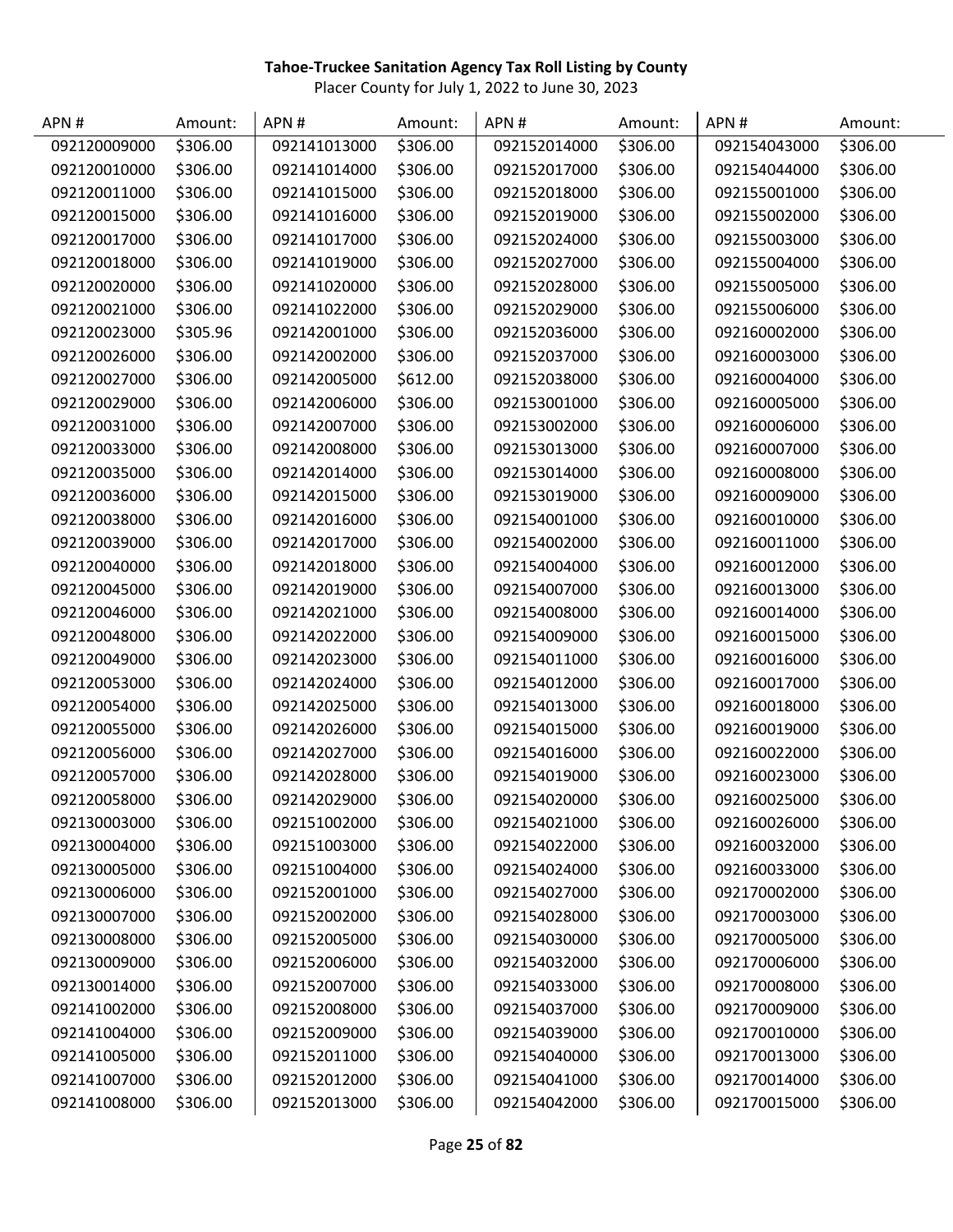| APN#         | Amount:  | APN#         | Amount:  | APN#         | Amount:  | APN#         | Amount:  |
|--------------|----------|--------------|----------|--------------|----------|--------------|----------|
| 092170016000 | \$306.00 | 092180034000 | \$306.00 | 092190046000 | \$306.00 | 092212001000 | \$306.00 |
| 092170018000 | \$306.00 | 092180036000 | \$306.00 | 092190049000 | \$306.00 | 092212002000 | \$306.00 |
| 092170019000 | \$306.00 | 092180037000 | \$306.00 | 092190051000 | \$306.00 | 092212003000 | \$306.00 |
| 092170020000 | \$306.00 | 092180041000 | \$306.00 | 092190054000 | \$306.00 | 092213001000 | \$306.00 |
| 092170021000 | \$306.00 | 092180043000 | \$306.00 | 092190055000 | \$306.00 | 092213002000 | \$306.00 |
| 092170022000 | \$306.00 | 092180045000 | \$306.00 | 092190056000 | \$306.00 | 092213003000 | \$306.00 |
| 092170023000 | \$306.00 | 092180050000 | \$306.00 | 092190057000 | \$306.00 | 092213004000 | \$306.00 |
| 092170024000 | \$306.00 | 092180051000 | \$306.00 | 092190058000 | \$306.00 | 092213005000 | \$306.00 |
| 092170025000 | \$306.00 | 092180052000 | \$306.00 | 092190059000 | \$306.00 | 092213006000 | \$306.00 |
| 092170026000 | \$306.00 | 092180053000 | \$306.00 | 092190060000 | \$306.00 | 092213007000 | \$306.00 |
| 092170027000 | \$306.00 | 092180054000 | \$306.00 | 092190061000 | \$306.00 | 092213008000 | \$306.00 |
| 092170028000 | \$306.00 | 092180057000 | \$306.00 | 092190067000 | \$306.00 | 092214001000 | \$306.00 |
| 092170029000 | \$306.00 | 092180058000 | \$612.00 | 092190068000 | \$306.00 | 092214002000 | \$306.00 |
| 092170030000 | \$306.00 | 092180059000 | \$306.00 | 092200001000 | \$306.00 | 092214003000 | \$306.00 |
| 092170031000 | \$306.00 | 092180060000 | \$306.00 | 092200003000 | \$306.00 | 092214004000 | \$306.00 |
| 092170032000 | \$306.00 | 092190001000 | \$306.00 | 092200006000 | \$306.00 | 092214005000 | \$306.00 |
| 092170033000 | \$306.00 | 092190002000 | \$306.00 | 092200007000 | \$306.00 | 092214006000 | \$306.00 |
| 092170034000 | \$306.00 | 092190003000 | \$306.00 | 092200008000 | \$306.00 | 092215001000 | \$306.00 |
| 092170035000 | \$306.00 | 092190006000 | \$306.00 | 092200009000 | \$306.00 | 092215003000 | \$306.00 |
| 092170036000 | \$306.00 | 092190008000 | \$306.00 | 092200010000 | \$306.00 | 092215004000 | \$306.00 |
| 092170037000 | \$306.00 | 092190015000 | \$306.00 | 092200011000 | \$306.00 | 092215005000 | \$306.00 |
| 092170038000 | \$306.00 | 092190016000 | \$306.00 | 092200014000 | \$306.00 | 092215006000 | \$306.00 |
| 092170039000 | \$306.00 | 092190017000 | \$612.00 | 092200015000 | \$306.00 | 092216001000 | \$306.00 |
| 092170040000 | \$306.00 | 092190018000 | \$612.00 | 092200017000 | \$306.00 | 092216002000 | \$306.00 |
| 092170045000 | \$306.00 | 092190019000 | \$306.00 | 092200019000 | \$306.00 | 092216003000 | \$306.00 |
| 092170046000 | \$306.00 | 092190022000 | \$306.00 | 092200021000 | \$306.00 | 092216004000 | \$306.00 |
| 092180001000 | \$306.00 | 092190023000 | \$306.00 | 092200022000 | \$306.00 | 092216005000 | \$306.00 |
| 092180002000 | \$306.00 | 092190024000 | \$306.00 | 092200025000 | \$306.00 | 092216006000 | \$306.00 |
| 092180003000 | \$306.00 | 092190025000 | \$306.00 | 092200026000 | \$306.00 | 092217001000 | \$306.00 |
| 092180004000 | \$306.00 | 092190027000 | \$306.00 | 092200027000 | \$306.00 | 092217002000 | \$306.00 |
| 092180006000 | \$306.00 | 092190030000 | \$306.00 | 092211001000 | \$306.00 | 092217003000 | \$306.00 |
| 092180007000 | \$612.00 | 092190031000 | \$306.00 | 092211002000 | \$306.00 | 092217004000 | \$306.00 |
| 092180012000 | \$306.00 | 092190032000 | \$306.00 | 092211003000 | \$306.00 | 092217006000 | \$306.00 |
| 092180013000 | \$306.00 | 092190034000 | \$306.00 | 092211004000 | \$306.00 | 092217007000 | \$306.00 |
| 092180016000 | \$306.00 | 092190035000 | \$306.00 | 092211006000 | \$306.00 | 092217008000 | \$306.00 |
| 092180017000 | \$306.00 | 092190038000 | \$306.00 | 092211007000 | \$306.00 | 092217009000 | \$306.00 |
| 092180018000 | \$612.00 | 092190039000 | \$306.00 | 092211008000 | \$306.00 | 092217010000 | \$306.00 |
| 092180019000 | \$306.00 | 092190040000 | \$306.00 | 092211009000 | \$306.00 | 092217011000 | \$306.00 |
| 092180020000 | \$306.00 | 092190041000 | \$306.00 | 092211010000 | \$306.00 | 092217012000 | \$306.00 |
| 092180021000 | \$306.00 | 092190042000 | \$306.00 | 092211011000 | \$306.00 | 092221001000 | \$306.00 |
| 092180032000 | \$306.00 | 092190044000 | \$306.00 | 092211012000 | \$306.00 | 092221002000 | \$306.00 |
| 092180033000 | \$306.00 | 092190045000 | \$459.00 | 092211013000 | \$306.00 | 092221003000 | \$306.00 |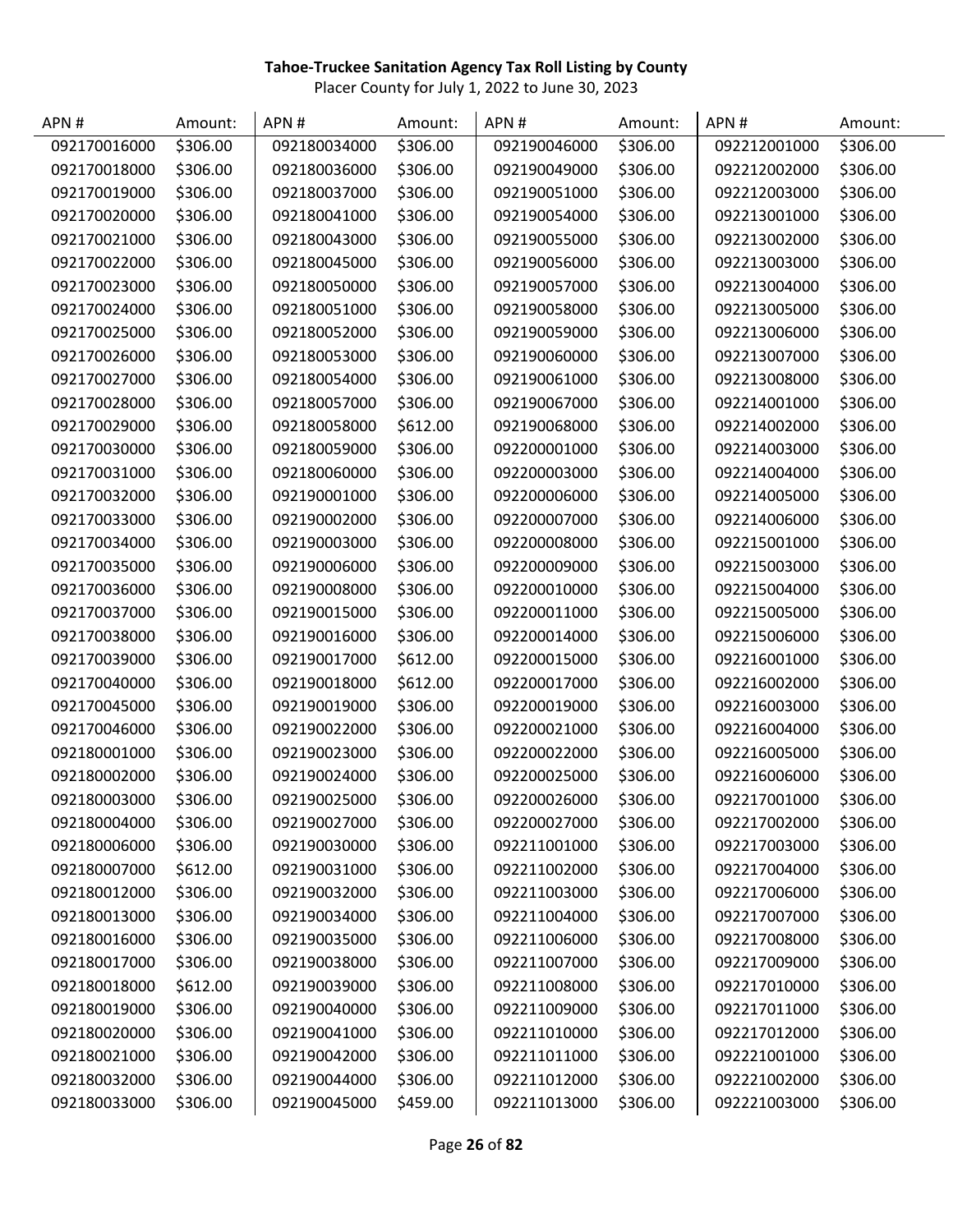| APN#         | Amount:  | APN#         | Amount:    | APN#         | Amount:    | APN#         | Amount:    |
|--------------|----------|--------------|------------|--------------|------------|--------------|------------|
| 092221004000 | \$306.00 | 092234019000 | \$306.00   | 093032006000 | \$612.00   | 093041003000 | \$306.00   |
| 092221005000 | \$306.00 | 092234020000 | \$306.00   | 093032007000 | \$306.00   | 093041005000 | \$541.44   |
| 092222001000 | \$306.00 | 092234021000 | \$306.00   | 093032008000 | \$612.00   | 093041006000 | \$886.68   |
| 092222002000 | \$306.00 | 092234022000 | \$306.00   | 093032009000 | \$306.00   | 093042001000 | \$392.40   |
| 092222003000 | \$306.00 | 092234024000 | \$306.00   | 093032010000 | \$306.00   | 093042017000 | \$306.00   |
| 092222004000 | \$306.00 | 092235001000 | \$306.00   | 093032012000 | \$452.28   | 093042024000 | \$3,249.00 |
| 092222005000 | \$612.00 | 092235004000 | \$306.00   | 093032013000 | \$313.92   | 093042029000 | \$306.00   |
| 092222006000 | \$306.00 | 092235005000 | \$306.00   | 093032014000 | \$431.64   | 093042032000 | \$1,224.00 |
| 092222007000 | \$306.00 | 092235006000 | \$306.00   | 093032015000 | \$306.00   | 093042035000 | \$1,114.20 |
| 092222010000 | \$306.00 | 092235007000 | \$306.00   | 093032016000 | \$306.00   | 093042037000 | \$612.00   |
| 092222011000 | \$306.00 | 092236001000 | \$306.00   | 093032017000 | \$306.00   | 093042038000 | \$306.00   |
| 092222012000 | \$306.00 | 092236002000 | \$306.00   | 093032019000 | \$306.00   | 093042043000 | \$306.00   |
| 092222013000 | \$306.00 | 092236003000 | \$306.00   | 093032020000 | \$306.00   | 093042044000 | \$306.00   |
| 092223001000 | \$306.00 | 092236004000 | \$306.00   | 093032021000 | \$306.00   | 093051002000 | \$918.00   |
| 092224002000 | \$306.00 | 092236005000 | \$306.00   | 093032022000 | \$306.00   | 093051004000 | \$306.00   |
| 092225001000 | \$306.00 | 092290001000 | \$306.00   | 093032023000 | \$306.00   | 093051006000 | \$549.36   |
| 092231001000 | \$306.00 | 092290002000 | \$306.00   | 093032024000 | \$306.00   | 093051011000 | \$431.64   |
| 092231002000 | \$306.00 | 092290003000 | \$306.00   | 093032025000 | \$306.00   | 093051012000 | \$392.40   |
| 092231003000 | \$306.00 | 092290004000 | \$306.00   | 093032026000 | \$306.00   | 093051013000 | \$667.08   |
| 092232001000 | \$306.00 | 093010019000 | \$1,640.16 | 093033008000 | \$1,530.36 | 093051016000 | \$1,491.12 |
| 092232002000 | \$306.00 | 093020002000 | \$306.00   | 093033012000 | \$353.16   | 093051017000 | \$1,098.72 |
| 092232004000 | \$306.00 | 093020016000 | \$4,498.92 | 093033013000 | \$306.00   | 093052001000 | \$7,158.00 |
| 092232006000 | \$306.00 | 093020023000 | \$306.00   | 093033014000 | \$306.00   | 093052003000 | \$627.84   |
| 092233001000 | \$306.00 | 093020025000 | \$306.00   | 093034001000 | \$306.00   | 093052009000 | \$1,781.28 |
| 092233002000 | \$306.00 | 093031001000 | \$306.00   | 093034002000 | \$306.00   | 093052016000 | \$1,294.92 |
| 092233003000 | \$306.00 | 093031002000 | \$612.00   | 093034003000 | \$306.00   | 093060011000 | \$612.00   |
| 092233004000 | \$306.00 | 093031004000 | \$306.00   | 093034006000 | \$306.00   | 093060022000 | \$306.00   |
| 092233005000 | \$306.00 | 093031007000 | \$306.00   | 093034007000 | \$306.00   | 093060023000 | \$306.00   |
| 092233006000 | \$306.00 | 093031010000 | \$306.00   | 093034008000 | \$306.00   | 093071001000 | \$306.00   |
| 092234001000 | \$306.00 | 093031011000 | \$306.00   | 093034010000 | \$612.00   | 093071002000 | \$306.00   |
| 092234002000 | \$306.00 | 093031014000 | \$612.00   | 093035001000 | \$612.00   | 093071003000 | \$306.00   |
| 092234004000 | \$306.00 | 093031015000 | \$612.00   | 093035006000 | \$306.00   | 093071004000 | \$306.00   |
| 092234005000 | \$306.00 | 093031016000 | \$306.00   | 093036007000 | \$306.00   | 093071005000 | \$306.00   |
| 092234007000 | \$306.00 | 093031023000 | \$306.00   | 093036011000 | \$612.00   | 093071006000 | \$306.00   |
| 092234008000 | \$306.00 | 093031024000 | \$306.00   | 093036012000 | \$306.00   | 093071007000 | \$306.00   |
| 092234009000 | \$306.00 | 093031025000 | \$306.00   | 093036015000 | \$612.00   | 093071008000 | \$306.00   |
| 092234010000 | \$306.00 | 093031026000 | \$612.00   | 093036017000 | \$156.96   | 093071009000 | \$306.00   |
| 092234011000 | \$306.00 | 093031027000 | \$306.00   | 093036020000 | \$306.00   | 093071010000 | \$306.00   |
| 092234015000 | \$306.00 | 093031028000 | \$306.00   | 093036025000 | \$235.44   | 093071011000 | \$306.00   |
| 092234016000 | \$306.00 | 093032003000 | \$306.00   | 093036026000 | \$612.00   | 093071012000 | \$306.00   |
| 092234017000 | \$306.00 | 093032004000 | \$306.00   | 093041001000 | \$2,448.00 | 093072001000 | \$306.00   |
| 092234018000 | \$306.00 | 093032005000 | \$306.00   | 093041002000 | \$3,366.00 | 093072002000 | \$306.00   |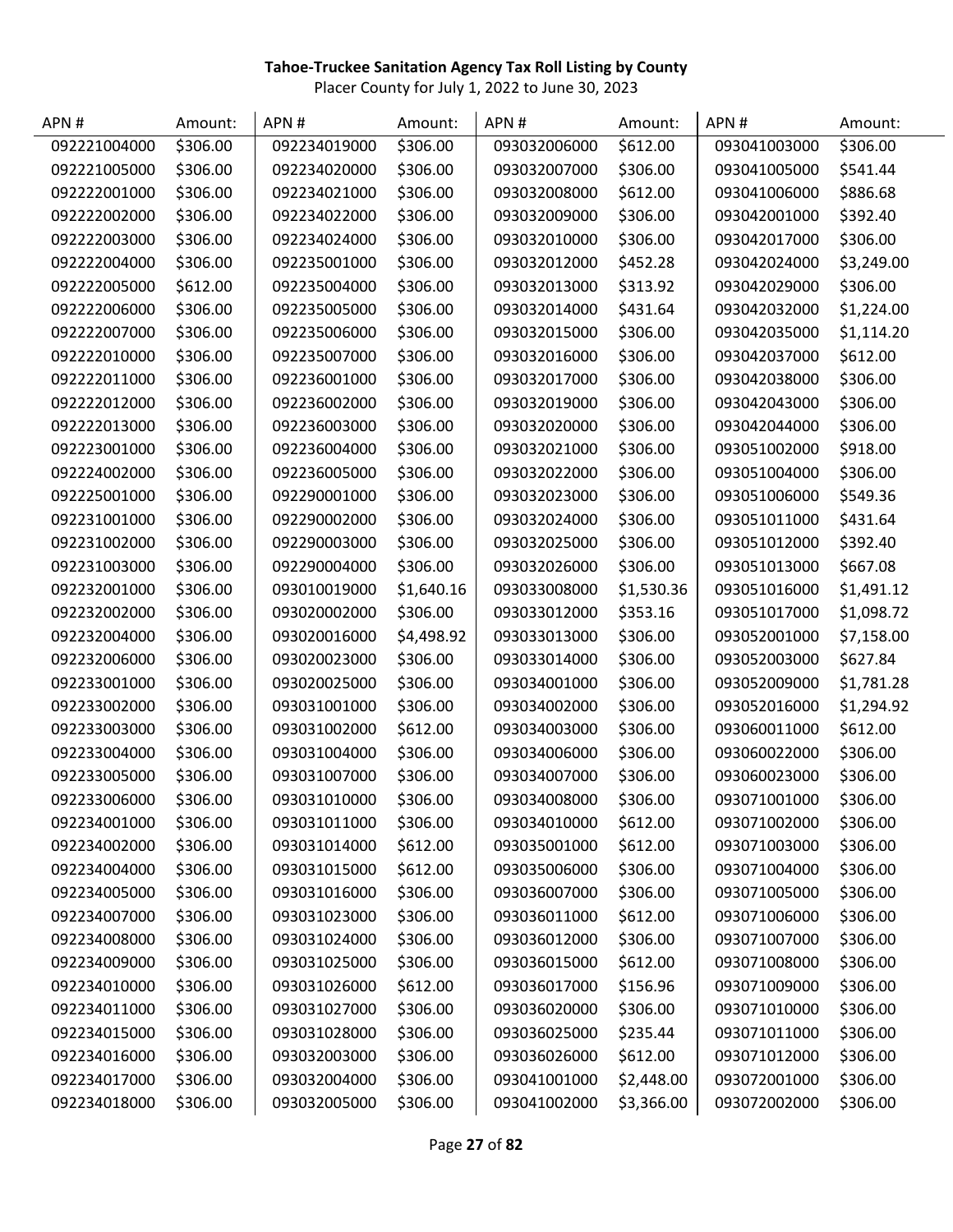| APN#         | Amount:  | APN#         | Amount:  | APN#         | Amount:  | APN#         | Amount:  |
|--------------|----------|--------------|----------|--------------|----------|--------------|----------|
| 093072003000 | \$306.00 | 093083041000 | \$306.00 | 093094007000 | \$306.00 | 093104012000 | \$306.00 |
| 093072004000 | \$306.00 | 093083042000 | \$306.00 | 093094008000 | \$306.00 | 093104013000 | \$306.00 |
| 093072009000 | \$306.00 | 093083043000 | \$306.00 | 093094009000 | \$306.00 | 093111001000 | \$306.00 |
| 093072013000 | \$306.00 | 093083044000 | \$306.00 | 093094013000 | \$306.00 | 093111002000 | \$306.00 |
| 093072017000 | \$306.00 | 093083045000 | \$306.00 | 093094035000 | \$306.00 | 093111003000 | \$306.00 |
| 093072018000 | \$306.00 | 093083046000 | \$306.00 | 093094036000 | \$306.00 | 093111004000 | \$306.00 |
| 093072019000 | \$306.00 | 093083047000 | \$306.00 | 093094037000 | \$306.00 | 093111005000 | \$306.00 |
| 093072020000 | \$306.00 | 093083048000 | \$306.00 | 093094038000 | \$612.00 | 093111006000 | \$306.00 |
| 093072021000 | \$306.00 | 093083050000 | \$306.00 | 093094039000 | \$306.00 | 093111007000 | \$306.00 |
| 093072022000 | \$306.00 | 093083051000 | \$306.00 | 093094040000 | \$306.00 | 093111008000 | \$306.00 |
| 093072023000 | \$306.00 | 093091001000 | \$306.00 | 093094041000 | \$306.00 | 093111009000 | \$306.00 |
| 093072038000 | \$306.00 | 093091002000 | \$306.00 | 093094042000 | \$306.00 | 093111010000 | \$306.00 |
| 093072039000 | \$306.00 | 093091003000 | \$306.00 | 093101001000 | \$306.00 | 093111011000 | \$306.00 |
| 093072040000 | \$306.00 | 093091004000 | \$306.00 | 093101002000 | \$306.00 | 093111012000 | \$306.00 |
| 093072041000 | \$306.00 | 093091005000 | \$306.00 | 093101003000 | \$306.00 | 093111013000 | \$306.00 |
| 093072042000 | \$306.00 | 093091006000 | \$306.00 | 093101004000 | \$306.00 | 093112001000 | \$306.00 |
| 093072043000 | \$306.00 | 093092001000 | \$306.00 | 093101005000 | \$306.00 | 093112002000 | \$306.00 |
| 093072044000 | \$306.00 | 093092002000 | \$306.00 | 093101006000 | \$306.00 | 093112003000 | \$306.00 |
| 093072045000 | \$306.00 | 093092003000 | \$306.00 | 093101007000 | \$306.00 | 093112004000 | \$306.00 |
| 093073001000 | \$306.00 | 093092004000 | \$306.00 | 093101008000 | \$306.00 | 093112005000 | \$306.00 |
| 093073002000 | \$306.00 | 093092005000 | \$306.00 | 093101009000 | \$306.00 | 093112006000 | \$306.00 |
| 093073003000 | \$306.00 | 093092006000 | \$306.00 | 093101010000 | \$306.00 | 093112007000 | \$306.00 |
| 093073004000 | \$306.00 | 093092007000 | \$306.00 | 093102001000 | \$306.00 | 093112008000 | \$306.00 |
| 093073005000 | \$306.00 | 093092009000 | \$306.00 | 093103001000 | \$306.00 | 093112009000 | \$306.00 |
| 093073006000 | \$306.00 | 093092011000 | \$306.00 | 093103002000 | \$306.00 | 093112010000 | \$306.00 |
| 093081001000 | \$306.00 | 093092012000 | \$306.00 | 093103003000 | \$306.00 | 093112011000 | \$306.00 |
| 093081003000 | \$306.00 | 093092013000 | \$306.00 | 093103004000 | \$306.00 | 093112013000 | \$306.00 |
| 093081004000 | \$306.00 | 093092014000 | \$306.00 | 093103005000 | \$306.00 | 093112014000 | \$306.00 |
| 093081007000 | \$306.00 | 093092015000 | \$306.00 | 093103006000 | \$306.00 | 093113001000 | \$306.00 |
| 093081008000 | \$306.00 | 093092016000 | \$306.00 | 093103007000 | \$306.00 | 093113002000 | \$306.00 |
| 093081009000 | \$306.00 | 093092017000 | \$306.00 | 093103008000 | \$306.00 | 093113003000 | \$306.00 |
| 093082001000 | \$306.00 | 093092018000 | \$306.00 | 093103009000 | \$306.00 | 093113004000 | \$306.00 |
| 093082002000 | \$306.00 | 093092019000 | \$612.00 | 093104001000 | \$306.00 | 093113005000 | \$306.00 |
| 093082004000 | \$306.00 | 093092020000 | \$306.00 | 093104002000 | \$306.00 | 093113006000 | \$306.00 |
| 093082005000 | \$306.00 | 093093001000 | \$306.00 | 093104003000 | \$306.00 | 093113007000 | \$306.00 |
| 093082006000 | \$306.00 | 093093002000 | \$306.00 | 093104004000 | \$306.00 | 093113008000 | \$306.00 |
| 093082007000 | \$306.00 | 093093003000 | \$306.00 | 093104005000 | \$306.00 | 093113009000 | \$306.00 |
| 093082008000 | \$306.00 | 093093004000 | \$306.00 | 093104006000 | \$306.00 | 093120001000 | \$306.00 |
| 093083005000 | \$306.00 | 093093005000 | \$306.00 | 093104007000 | \$306.00 | 093120002000 | \$300.00 |
| 093083038000 | \$306.00 | 093093006000 | \$306.00 | 093104008000 | \$306.00 | 093120003000 | \$306.00 |
| 093083039000 | \$306.00 | 093094001000 | \$306.00 | 093104010000 | \$306.00 | 093120004000 | \$306.00 |
| 093083040000 | \$306.00 | 093094005000 | \$306.00 | 093104011000 | \$306.00 | 093120005000 | \$306.00 |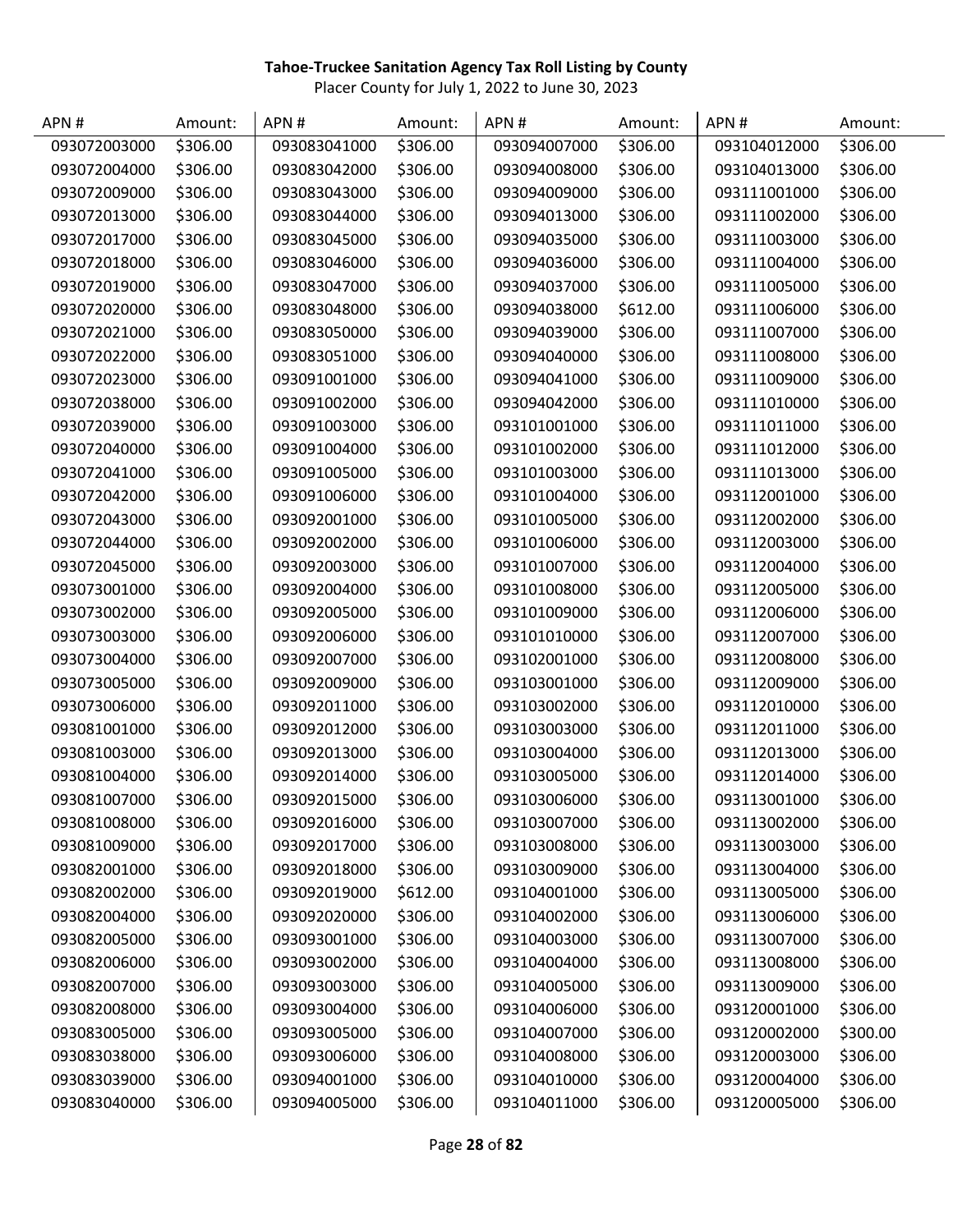| APN#         | Amount:    | APN#         | Amount:    | APN#         | Amount:  | APN#         | Amount:  |
|--------------|------------|--------------|------------|--------------|----------|--------------|----------|
| 093120006000 | \$306.00   | 093141010000 | \$306.00   | 093160046000 | \$918.00 | 093180008000 | \$306.00 |
| 093120007000 | \$306.00   | 093141011000 | \$306.00   | 093160047000 | \$918.00 | 093180009000 | \$306.00 |
| 093120008000 | \$306.00   | 093141012000 | \$306.00   | 093160048000 | \$274.68 | 093180010000 | \$306.00 |
| 093120009000 | \$306.00   | 093141014000 | \$306.00   | 093160049000 | \$510.12 | 093180011000 | \$306.00 |
| 093120010000 | \$306.00   | 093142001000 | \$306.00   | 093160065000 | \$612.00 | 093180012000 | \$306.00 |
| 093120011000 | \$306.00   | 093142002000 | \$306.00   | 093160072000 | \$612.00 | 093180013000 | \$306.00 |
| 093120012000 | \$306.00   | 093142003000 | \$306.00   | 093160073000 | \$306.00 | 093180014000 | \$306.00 |
| 093120013000 | \$306.00   | 093142004000 | \$306.00   | 093160082000 | \$306.00 | 093180015000 | \$306.00 |
| 093120014000 | \$306.00   | 093142005000 | \$306.00   | 093171001000 | \$306.00 | 093180016000 | \$306.00 |
| 093120015000 | \$306.00   | 093142006000 | \$306.00   | 093171002000 | \$306.00 | 093180017000 | \$306.00 |
| 093120016000 | \$306.00   | 093142007000 | \$306.00   | 093171003000 | \$306.00 | 093180018000 | \$306.00 |
| 093120017000 | \$306.00   | 093142008000 | \$306.00   | 093171004000 | \$306.00 | 093191001000 | \$306.00 |
| 093120018000 | \$306.00   | 093142009000 | \$306.00   | 093171005000 | \$306.00 | 093191002000 | \$306.00 |
| 093120019000 | \$306.00   | 093142010000 | \$306.00   | 093171008000 | \$306.00 | 093191003000 | \$306.00 |
| 093120020000 | \$306.00   | 093142011000 | \$306.00   | 093171009000 | \$306.00 | 093191004000 | \$306.00 |
| 093120021000 | \$306.00   | 093151001000 | \$306.00   | 093171010000 | \$306.00 | 093191005000 | \$306.00 |
| 093120022000 | \$306.00   | 093151002000 | \$306.00   | 093171011000 | \$306.00 | 093191006000 | \$306.00 |
| 093120023000 | \$306.00   | 093151003000 | \$306.00   | 093171012000 | \$306.00 | 093191007000 | \$306.00 |
| 093120024000 | \$306.00   | 093151004000 | \$306.00   | 093171013000 | \$306.00 | 093191008000 | \$306.00 |
| 093120025000 | \$306.00   | 093151005000 | \$306.00   | 093171014000 | \$306.00 | 093192001000 | \$306.00 |
| 093120026000 | \$306.00   | 093151006000 | \$306.00   | 093171015000 | \$306.00 | 093192002000 | \$306.00 |
| 093120027000 | \$306.00   | 093151007000 | \$306.00   | 093172001000 | \$306.00 | 093192003000 | \$306.00 |
| 093120028000 | \$306.00   | 093151008000 | \$306.00   | 093172002000 | \$306.00 | 093192004000 | \$306.00 |
| 093120029000 | \$306.00   | 093151009000 | \$306.00   | 093172003000 | \$306.00 | 093192005000 | \$306.00 |
| 093120030000 | \$306.00   | 093151012000 | \$306.00   | 093172004000 | \$306.00 | 093192006000 | \$306.00 |
| 093130007000 | \$306.00   | 093151013000 | \$306.00   | 093172005000 | \$306.00 | 093192007000 | \$306.00 |
| 093130009000 | \$1,373.40 | 093152001000 | \$306.00   | 093172006000 | \$306.00 | 093192008000 | \$306.00 |
| 093130011000 | \$941.76   | 093152002000 | \$306.00   | 093172007000 | \$306.00 | 093192009000 | \$306.00 |
| 093130014000 | \$5,202.00 | 093152003000 | \$306.00   | 093172008000 | \$306.00 | 093192010000 | \$306.00 |
| 093130015000 | \$156.96   | 093152004000 | \$306.00   | 093172009000 | \$306.00 | 093192011000 | \$306.00 |
| 093130021000 | \$510.12   | 093152005000 | \$306.00   | 093173001000 | \$306.00 | 093192012000 | \$306.00 |
| 093130032000 | \$306.00   | 093152006000 | \$306.00   | 093173002000 | \$306.00 | 093192013000 | \$306.00 |
| 093130043000 | \$306.00   | 093152007000 | \$306.00   | 093173003000 | \$306.00 | 093192014000 | \$306.00 |
| 093130047000 | \$3,494.40 | 093152008000 | \$306.00   | 093173004000 | \$306.00 | 093192015000 | \$612.00 |
| 093141001000 | \$306.00   | 093152009000 | \$306.00   | 093173005000 | \$306.00 | 093192016000 | \$306.00 |
| 093141002000 | \$306.00   | 093152010000 | \$306.00   | 093180001000 | \$306.00 | 093193001000 | \$306.00 |
| 093141003000 | \$306.00   | 093153002000 | \$306.00   | 093180002000 | \$306.00 | 093193002000 | \$306.00 |
| 093141004000 | \$306.00   | 093153003000 | \$306.00   | 093180003000 | \$306.00 | 093193003000 | \$306.00 |
| 093141005000 | \$306.00   | 093154001000 | \$306.00   | 093180004000 | \$765.00 | 093193004000 | \$306.00 |
| 093141006000 | \$306.00   | 093160041000 | \$306.00   | 093180005000 | \$306.00 | 093193005000 | \$306.00 |
| 093141007000 | \$306.00   | 093160042000 | \$2,448.00 | 093180006000 | \$306.00 | 093193006000 | \$306.00 |
| 093141008000 | \$306.00   | 093160045000 | \$1,224.00 | 093180007000 | \$306.00 | 093193007000 | \$306.00 |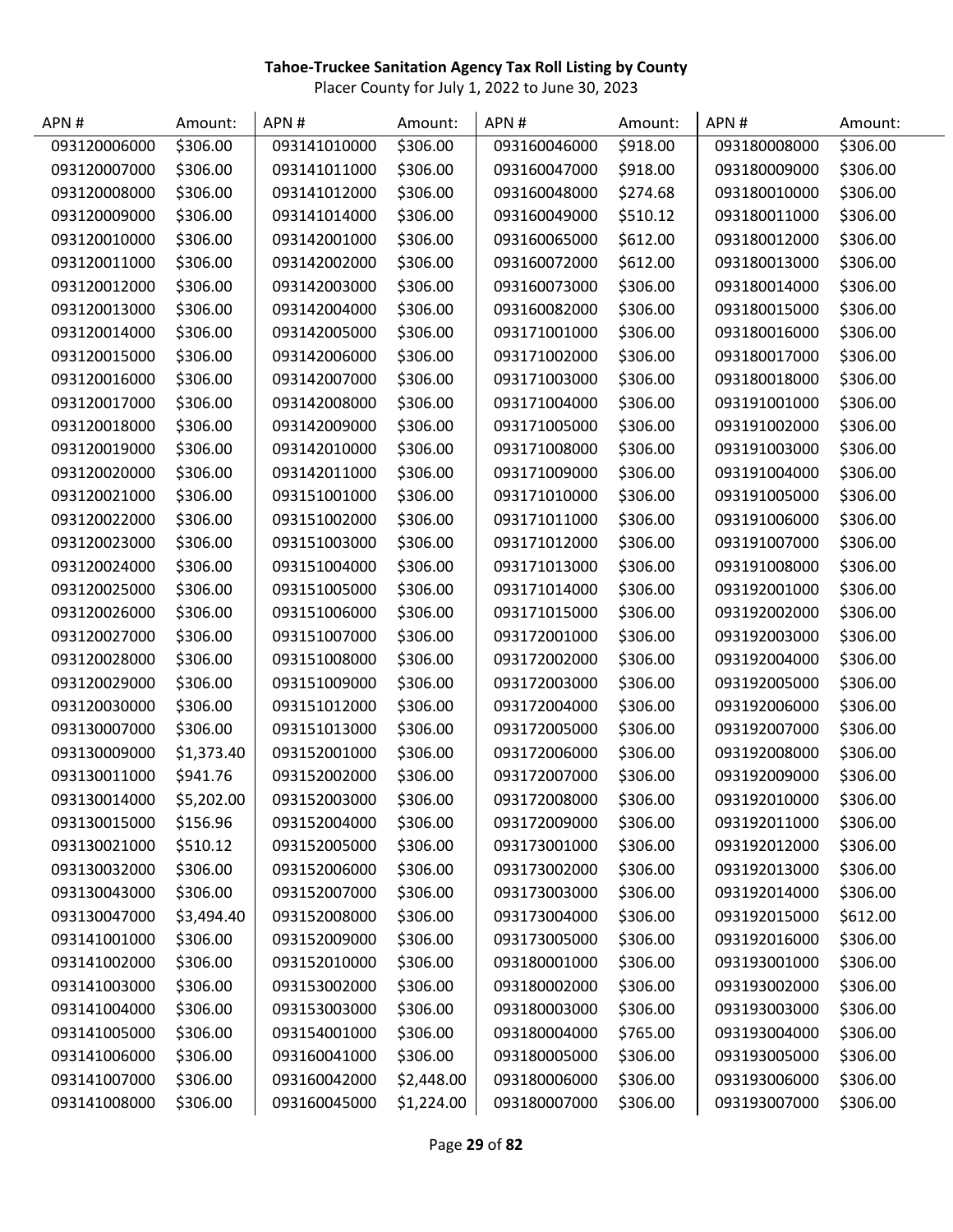| APN#         | Amount:    | APN#         | Amount:  | APN#         | Amount:  | APN#         | Amount:  |
|--------------|------------|--------------|----------|--------------|----------|--------------|----------|
| 093193008000 | \$306.00   | 093210004000 | \$306.00 | 093220015000 | \$306.00 | 093220058000 | \$306.00 |
| 093193009000 | \$306.00   | 093210005000 | \$306.00 | 093220016000 | \$306.00 | 093230001000 | \$306.00 |
| 093194006000 | \$306.00   | 093210007000 | \$306.00 | 093220017000 | \$306.00 | 093230002000 | \$306.00 |
| 093194017000 | \$306.00   | 093210008000 | \$306.00 | 093220018000 | \$306.00 | 093230003000 | \$306.00 |
| 093194018000 | \$306.00   | 093210009000 | \$306.00 | 093220019000 | \$306.00 | 093230004000 | \$306.00 |
| 093201001000 | \$306.00   | 093210010000 | \$306.00 | 093220020000 | \$306.00 | 093230005000 | \$306.00 |
| 093201002000 | \$306.00   | 093210011000 | \$306.00 | 093220021000 | \$306.00 | 093230006000 | \$306.00 |
| 093201003000 | \$306.00   | 093210012000 | \$306.00 | 093220022000 | \$306.00 | 093230007000 | \$306.00 |
| 093201004000 | \$306.00   | 093210013000 | \$306.00 | 093220023000 | \$306.00 | 093230008000 | \$306.00 |
| 093201005000 | \$306.00   | 093210014000 | \$306.00 | 093220024000 | \$306.00 | 093230009000 | \$306.00 |
| 093201006000 | \$306.00   | 093210015000 | \$306.00 | 093220025000 | \$306.00 | 093230010000 | \$306.00 |
| 093201007000 | \$306.00   | 093210016000 | \$306.00 | 093220026000 | \$306.00 | 093230011000 | \$306.00 |
| 093201008000 | \$306.00   | 093210017000 | \$306.00 | 093220027000 | \$306.00 | 093230012000 | \$306.00 |
| 093202001000 | \$306.00   | 093210018000 | \$306.00 | 093220028000 | \$306.00 | 093230013000 | \$306.00 |
| 093202002000 | \$306.00   | 093210019000 | \$306.00 | 093220029000 | \$306.00 | 093230014000 | \$306.00 |
| 093202003000 | \$306.00   | 093210020000 | \$306.00 | 093220030000 | \$306.00 | 093230015000 | \$306.00 |
| 093202004000 | \$306.00   | 093210021000 | \$306.00 | 093220031000 | \$306.00 | 093230016000 | \$306.00 |
| 093202005000 | \$306.00   | 093210022000 | \$306.00 | 093220032000 | \$306.00 | 093230017000 | \$306.00 |
| 093202006000 | \$306.00   | 093210023000 | \$306.00 | 093220033000 | \$306.00 | 093230018000 | \$306.00 |
| 093202007000 | \$306.00   | 093210024000 | \$306.00 | 093220034000 | \$306.00 | 093230019000 | \$306.00 |
| 093202008000 | \$306.00   | 093210025000 | \$306.00 | 093220035000 | \$306.00 | 093230020000 | \$306.00 |
| 093202009000 | \$306.00   | 093210026000 | \$306.00 | 093220036000 | \$306.00 | 093230021000 | \$306.00 |
| 093202010000 | \$306.00   | 093210027000 | \$306.00 | 093220037000 | \$306.00 | 093230022000 | \$306.00 |
| 093202011000 | \$306.00   | 093210028000 | \$306.00 | 093220038000 | \$306.00 | 093230023000 | \$306.00 |
| 093202012000 | \$306.00   | 093210029000 | \$306.00 | 093220039000 | \$306.00 | 093230024000 | \$306.00 |
| 093202013000 | \$306.00   | 093210030000 | \$306.00 | 093220040000 | \$306.00 | 093230025000 | \$306.00 |
| 093202014000 | \$306.00   | 093210031000 | \$306.00 | 093220042000 | \$306.00 | 093230026000 | \$306.00 |
| 093202015000 | \$306.00   | 093210032000 | \$306.00 | 093220043000 | \$306.00 | 093230027000 | \$306.00 |
| 093202016000 | \$306.00   | 093220001000 | \$306.00 | 093220044000 | \$306.00 | 093230028000 | \$306.00 |
| 093203001000 | \$306.00   | 093220002000 | \$306.00 | 093220045000 | \$306.00 | 093230029000 | \$306.00 |
| 093203002000 | \$306.00   | 093220003000 | \$306.00 | 093220046000 | \$306.00 | 093230030000 | \$306.00 |
| 093203003000 | \$612.00   | 093220004000 | \$306.00 | 093220047000 | \$306.00 | 093230031000 | \$306.00 |
| 093203004000 | \$306.00   | 093220005000 | \$306.00 | 093220048000 | \$306.00 | 093230032000 | \$306.00 |
| 093203005000 | \$306.00   | 093220006000 | \$306.00 | 093220049000 | \$306.00 | 093230033000 | \$306.00 |
| 093203006000 | \$306.00   | 093220007000 | \$306.00 | 093220050000 | \$306.00 | 093230034000 | \$306.00 |
| 093203007000 | \$306.00   | 093220008000 | \$306.00 | 093220051000 | \$306.00 | 093230035000 | \$306.00 |
| 093203008000 | \$306.00   | 093220009000 | \$306.00 | 093220052000 | \$306.00 | 093230036000 | \$306.00 |
| 093203009000 | \$612.00   | 093220010000 | \$306.00 | 093220053000 | \$306.00 | 093230037000 | \$306.00 |
| 093203010000 | \$2,158.20 | 093220011000 | \$306.00 | 093220054000 | \$306.00 | 093230038000 | \$306.00 |
| 093210001000 | \$306.00   | 093220012000 | \$306.00 | 093220055000 | \$306.00 | 093230039000 | \$306.00 |
| 093210002000 | \$306.00   | 093220013000 | \$306.00 | 093220056000 | \$306.00 | 093230040000 | \$306.00 |
| 093210003000 | \$306.00   | 093220014000 | \$306.00 | 093220057000 | \$306.00 | 093230041000 | \$306.00 |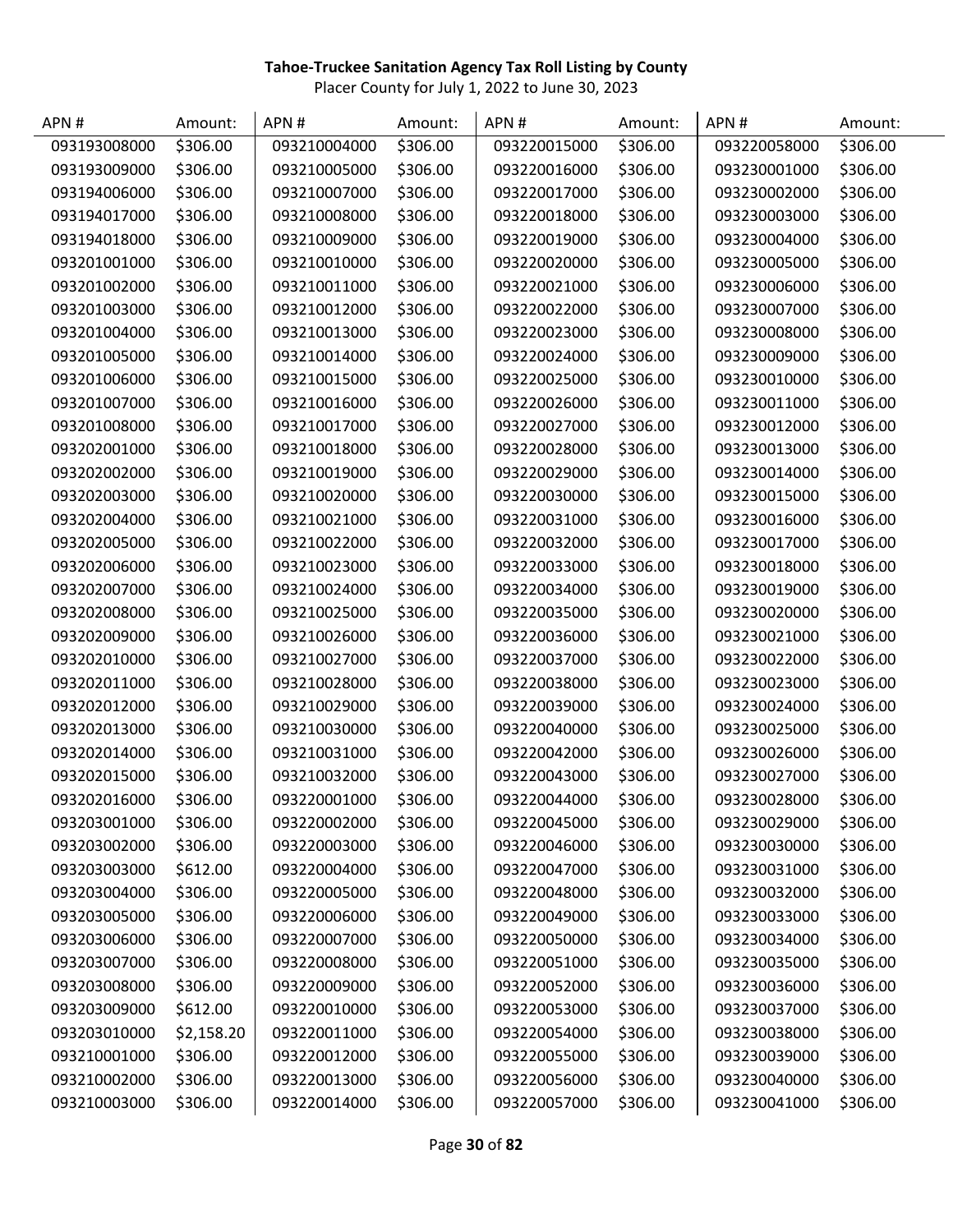| APN#         | Amount:  | APN#         | Amount:  | APN #        | Amount:  | APN#         | Amount:  |
|--------------|----------|--------------|----------|--------------|----------|--------------|----------|
| 093230042000 | \$306.00 | 093243004000 | \$306.00 | 093260021000 | \$306.00 | 093300005000 | \$306.00 |
| 093230043000 | \$306.00 | 093243005000 | \$306.00 | 093260022000 | \$306.00 | 093300006000 | \$306.00 |
| 093230044000 | \$306.00 | 093243006000 | \$306.00 | 093260023000 | \$306.00 | 093300007000 | \$306.00 |
| 093230045000 | \$306.00 | 093243007000 | \$306.00 | 093271001000 | \$306.00 | 093300008000 | \$306.00 |
| 093230046000 | \$306.00 | 093243008000 | \$306.00 | 093271002000 | \$306.00 | 093300009000 | \$306.00 |
| 093230047000 | \$306.00 | 093243009000 | \$306.00 | 093271004000 | \$306.00 | 093300011000 | \$306.00 |
| 093230048000 | \$306.00 | 093243010000 | \$306.00 | 093271005000 | \$306.00 | 093300012000 | \$306.00 |
| 093230049000 | \$306.00 | 093250001000 | \$306.00 | 093271006000 | \$306.00 | 093300013000 | \$306.00 |
| 093230050000 | \$306.00 | 093250003000 | \$306.00 | 093271007000 | \$306.00 | 093300014000 | \$306.00 |
| 093230051000 | \$306.00 | 093250004000 | \$306.00 | 093271008000 | \$306.00 | 093300015000 | \$306.00 |
| 093230052000 | \$306.00 | 093250005000 | \$306.00 | 093271010000 | \$306.00 | 093300016000 | \$306.00 |
| 093241001000 | \$306.00 | 093250006000 | \$306.00 | 093271011000 | \$306.00 | 093300017000 | \$306.00 |
| 093241002000 | \$306.00 | 093250007000 | \$306.00 | 093271012000 | \$306.00 | 093300018000 | \$306.00 |
| 093241003000 | \$306.00 | 093250008000 | \$306.00 | 093271013000 | \$306.00 | 093300019000 | \$306.00 |
| 093241004000 | \$306.00 | 093250009000 | \$306.00 | 093272001000 | \$306.00 | 093300020000 | \$306.00 |
| 093241005000 | \$306.00 | 093250010000 | \$306.00 | 093272002000 | \$306.00 | 093310001000 | \$306.00 |
| 093241006000 | \$306.00 | 093250012000 | \$306.00 | 093272003000 | \$306.00 | 093310002000 | \$306.00 |
| 093241007000 | \$306.00 | 093250013000 | \$306.00 | 093272004000 | \$306.00 | 093310003000 | \$306.00 |
| 093241008000 | \$306.00 | 093250014000 | \$306.00 | 093272005000 | \$306.00 | 093310004000 | \$306.00 |
| 093241011000 | \$306.00 | 093250015000 | \$306.00 | 093272006000 | \$306.00 | 093310005000 | \$306.00 |
| 093241012000 | \$306.00 | 093250016000 | \$306.00 | 093273001000 | \$306.00 | 093310006000 | \$306.00 |
| 093241013000 | \$306.00 | 093250017000 | \$306.00 | 093273002000 | \$306.00 | 093310007000 | \$306.00 |
| 093241014000 | \$306.00 | 093250018000 | \$306.00 | 093273003000 | \$306.00 | 093310008000 | \$306.00 |
| 093242001000 | \$306.00 | 093250019000 | \$306.00 | 093273004000 | \$306.00 | 093310009000 | \$306.00 |
| 093242002000 | \$306.00 | 093250020000 | \$306.00 | 093273005000 | \$306.00 | 093310010000 | \$306.00 |
| 093242003000 | \$306.00 | 093250021000 | \$306.00 | 093273006000 | \$306.00 | 093310011000 | \$306.00 |
| 093242004000 | \$306.00 | 093260002000 | \$306.00 | 093273010000 | \$306.00 | 093310012000 | \$306.00 |
| 093242005000 | \$306.00 | 093260003000 | \$306.00 | 093273011000 | \$306.00 | 093310013000 | \$306.00 |
| 093242006000 | \$306.00 | 093260005000 | \$306.00 | 093273012000 | \$306.00 | 093310014000 | \$306.00 |
| 093242007000 | \$306.00 | 093260006000 | \$306.00 | 093273013000 | \$306.00 | 093310015000 | \$306.00 |
| 093242008000 | \$306.00 | 093260007000 | \$306.00 | 093273014000 | \$306.00 | 093310016000 | \$306.00 |
| 093242009000 | \$306.00 | 093260008000 | \$306.00 | 093273017000 | \$306.00 | 093310017000 | \$306.00 |
| 093242010000 | \$306.00 | 093260009000 | \$306.00 | 093273018000 | \$306.00 | 093310018000 | \$306.00 |
| 093242012000 | \$306.00 | 093260010000 | \$306.00 | 093280012000 | \$306.00 | 093310019000 | \$306.00 |
| 093242013000 | \$306.00 | 093260011000 | \$306.00 | 093280013000 | \$306.00 | 093310020000 | \$306.00 |
| 093242014000 | \$306.00 | 093260012000 | \$306.00 | 093280014000 | \$306.00 | 093310022000 | \$306.00 |
| 093242015000 | \$306.00 | 093260013000 | \$306.00 | 093280015000 | \$306.00 | 093310023000 | \$306.00 |
| 093242016000 | \$306.00 | 093260015000 | \$306.00 | 093280043000 | \$306.00 | 093310026000 | \$306.00 |
| 093242017000 | \$306.00 | 093260016000 | \$306.00 | 093280050000 | \$306.00 | 093310027000 | \$306.00 |
| 093243001000 | \$306.00 | 093260017000 | \$306.00 | 093300002000 | \$306.00 | 093310028000 | \$306.00 |
| 093243002000 | \$306.00 | 093260018000 | \$306.00 | 093300003000 | \$306.00 | 093310029000 | \$306.00 |
| 093243003000 | \$306.00 | 093260019000 | \$306.00 | 093300004000 | \$306.00 | 093310030000 | \$306.00 |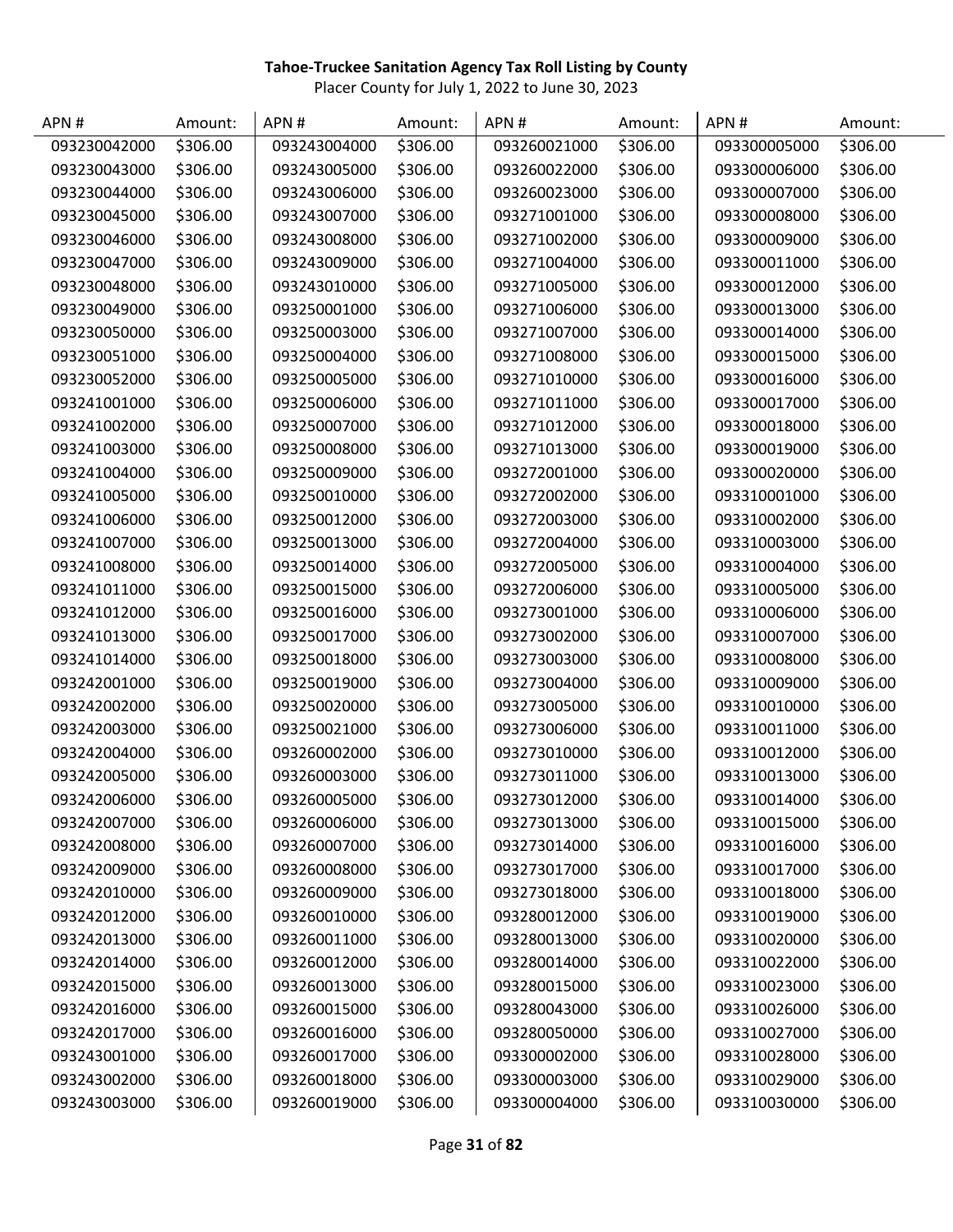| APN#         | Amount:  | APN#         | Amount:  | APN #        | Amount:  | APN#         | Amount:    |
|--------------|----------|--------------|----------|--------------|----------|--------------|------------|
| 093310031000 | \$306.00 | 093330006000 | \$306.00 | 093330048000 | \$306.00 | 093350008000 | \$1,224.00 |
| 093310032000 | \$306.00 | 093330007000 | \$306.00 | 093330049000 | \$306.00 | 093360001000 | \$306.00   |
| 093310033000 | \$306.00 | 093330008000 | \$306.00 | 093330050000 | \$306.00 | 093360002000 | \$306.00   |
| 093310034000 | \$306.00 | 093330009000 | \$306.00 | 093330051000 | \$306.00 | 093360003000 | \$306.00   |
| 093320002000 | \$306.00 | 093330010000 | \$306.00 | 093330052000 | \$306.00 | 093360004000 | \$306.00   |
| 093320003000 | \$306.00 | 093330011000 | \$306.00 | 093330053000 | \$306.00 | 093360005000 | \$306.00   |
| 093320004000 | \$306.00 | 093330012000 | \$306.00 | 093330054000 | \$306.00 | 093360006000 | \$306.00   |
| 093320005000 | \$306.00 | 093330013000 | \$306.00 | 093330055000 | \$306.00 | 093360007000 | \$306.00   |
| 093320006000 | \$306.00 | 093330014000 | \$306.00 | 093330056000 | \$306.00 | 093360008000 | \$306.00   |
| 093320007000 | \$306.00 | 093330015000 | \$306.00 | 093330057000 | \$306.00 | 093360009000 | \$306.00   |
| 093320008000 | \$306.00 | 093330016000 | \$306.00 | 093330058000 | \$306.00 | 093360010000 | \$306.00   |
| 093320009000 | \$306.00 | 093330017000 | \$306.00 | 093330059000 | \$306.00 | 093360011000 | \$306.00   |
| 093320010000 | \$306.00 | 093330018000 | \$306.00 | 093340002000 | \$306.00 | 093360012000 | \$306.00   |
| 093320011000 | \$306.00 | 093330019000 | \$306.00 | 093340003000 | \$306.00 | 093360013000 | \$306.00   |
| 093320012000 | \$306.00 | 093330020000 | \$306.00 | 093340004000 | \$306.00 | 093360014000 | \$306.00   |
| 093320013000 | \$306.00 | 093330021000 | \$306.00 | 093340005000 | \$306.00 | 093360015000 | \$306.00   |
| 093320014000 | \$306.00 | 093330022000 | \$306.00 | 093340006000 | \$306.00 | 093360016000 | \$306.00   |
| 093320015000 | \$306.00 | 093330023000 | \$306.00 | 093340007000 | \$306.00 | 093360017000 | \$306.00   |
| 093320016000 | \$306.00 | 093330024000 | \$306.00 | 093340008000 | \$306.00 | 093360018000 | \$306.00   |
| 093320017000 | \$306.00 | 093330025000 | \$306.00 | 093340009000 | \$306.00 | 093360019000 | \$306.00   |
| 093320018000 | \$306.00 | 093330026000 | \$306.00 | 093340010000 | \$306.00 | 093360020000 | \$306.00   |
| 093320019000 | \$306.00 | 093330027000 | \$306.00 | 093340011000 | \$306.00 | 093360021000 | \$306.00   |
| 093320020000 | \$306.00 | 093330028000 | \$306.00 | 093340012000 | \$306.00 | 093360022000 | \$306.00   |
| 093320021000 | \$306.00 | 093330029000 | \$306.00 | 093340013000 | \$306.00 | 093360023000 | \$306.00   |
| 093320022000 | \$306.00 | 093330030000 | \$306.00 | 093340014000 | \$306.00 | 093360024000 | \$306.00   |
| 093320023000 | \$306.00 | 093330031000 | \$306.00 | 093340015000 | \$306.00 | 093360025000 | \$306.00   |
| 093320024000 | \$306.00 | 093330032000 | \$306.00 | 093340016000 | \$306.00 | 093360026000 | \$306.00   |
| 093320025000 | \$306.00 | 093330033000 | \$306.00 | 093340017000 | \$306.00 | 093360027000 | \$306.00   |
| 093320026000 | \$306.00 | 093330034000 | \$306.00 | 093340018000 | \$306.00 | 093360028000 | \$306.00   |
| 093320027000 | \$306.00 | 093330035000 | \$306.00 | 093340019000 | \$306.00 | 093360029000 | \$306.00   |
| 093320028000 | \$306.00 | 093330036000 | \$306.00 | 093340020000 | \$306.00 | 093360030000 | \$306.00   |
| 093320029000 | \$306.00 | 093330037000 | \$306.00 | 093340021000 | \$306.00 | 093360031000 | \$306.00   |
| 093320030000 | \$306.00 | 093330038000 | \$306.00 | 093340022000 | \$612.00 | 093360032000 | \$306.00   |
| 093320031000 | \$306.00 | 093330039000 | \$306.00 | 093340023000 | \$612.00 | 093360033000 | \$306.00   |
| 093320032000 | \$306.00 | 093330040000 | \$306.00 | 093340024000 | \$306.00 | 093360034000 | \$306.00   |
| 093320033000 | \$306.00 | 093330041000 | \$306.00 | 093340026000 | \$306.00 | 093360035000 | \$306.00   |
| 093320034000 | \$306.00 | 093330042000 | \$306.00 | 093340027000 | \$306.00 | 093360036000 | \$306.00   |
| 093330001000 | \$306.00 | 093330043000 | \$306.00 | 093350002000 | \$306.00 | 093360037000 | \$306.00   |
| 093330002000 | \$306.00 | 093330044000 | \$306.00 | 093350003000 | \$306.00 | 093370002000 | \$306.00   |
| 093330003000 | \$306.00 | 093330045000 | \$306.00 | 093350004000 | \$306.00 | 093370003000 | \$306.00   |
| 093330004000 | \$306.00 | 093330046000 | \$306.00 | 093350005000 | \$306.00 | 093370004000 | \$306.00   |
| 093330005000 | \$306.00 | 093330047000 | \$306.00 | 093350006000 | \$306.00 | 093370006000 | \$306.00   |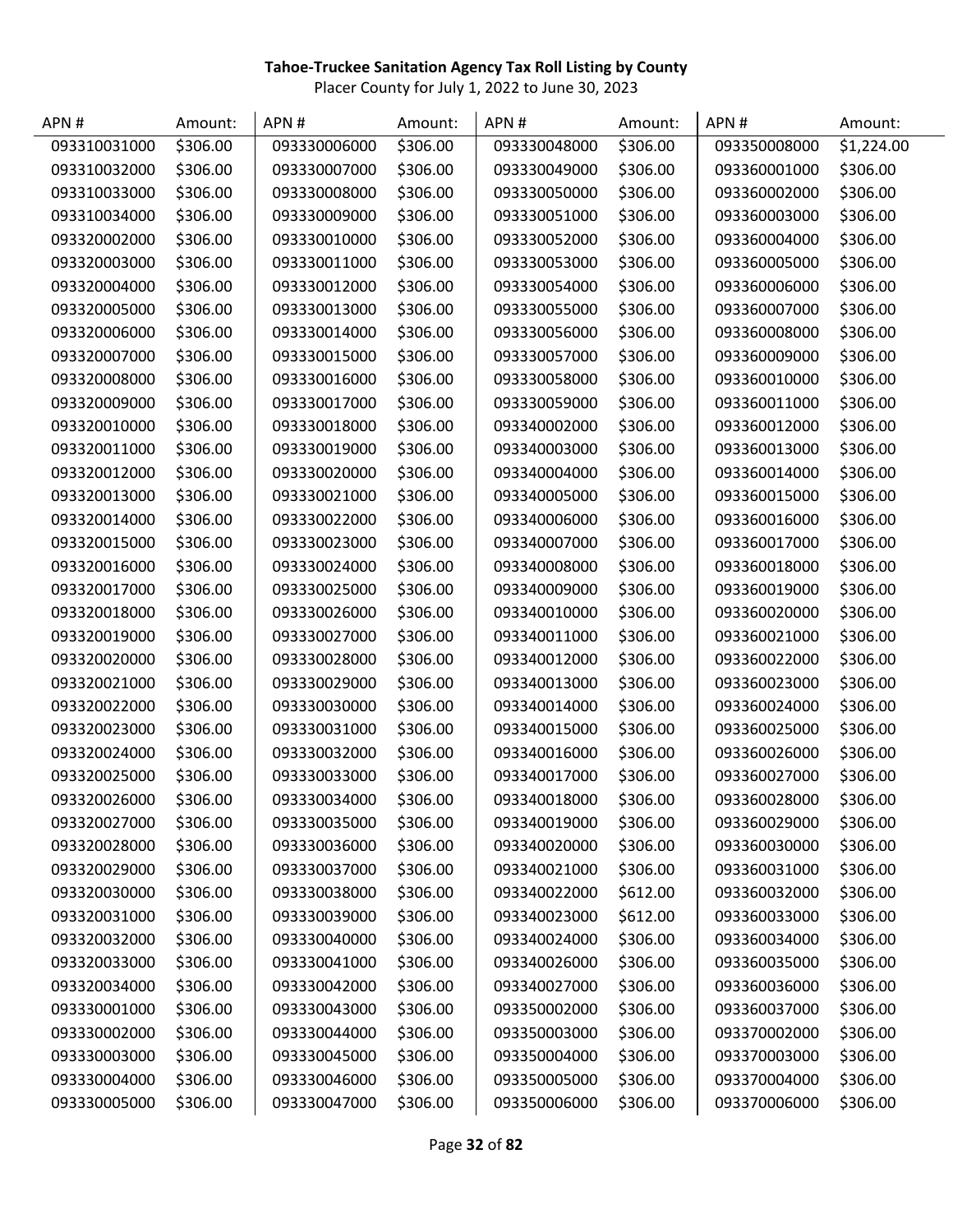| APN#         | Amount:  | APN#         | Amount:  | APN #        | Amount:  | APN#         | Amount:  |
|--------------|----------|--------------|----------|--------------|----------|--------------|----------|
| 093370007000 | \$306.00 | 093390017000 | \$306.00 | 093400038000 | \$306.00 | 093414001000 | \$306.00 |
| 093370008000 | \$306.00 | 093390018000 | \$306.00 | 093400039000 | \$306.00 | 093414002000 | \$306.00 |
| 093370009000 | \$306.00 | 093390019000 | \$306.00 | 093400040000 | \$306.00 | 093414003000 | \$306.00 |
| 093370010000 | \$306.00 | 093390020000 | \$306.00 | 093400041000 | \$306.00 | 093414004000 | \$306.00 |
| 093370011000 | \$306.00 | 093390021000 | \$306.00 | 093400042000 | \$306.00 | 093414005000 | \$306.00 |
| 093370012000 | \$306.00 | 093400001000 | \$306.00 | 093400043000 | \$306.00 | 093414006000 | \$306.00 |
| 093370013000 | \$306.00 | 093400002000 | \$306.00 | 093400044000 | \$306.00 | 093414007000 | \$306.00 |
| 093370014000 | \$306.00 | 093400003000 | \$306.00 | 093400045000 | \$306.00 | 093414008000 | \$306.00 |
| 093370015000 | \$306.00 | 093400004000 | \$306.00 | 093400046000 | \$306.00 | 093414009000 | \$306.00 |
| 093370016000 | \$306.00 | 093400005000 | \$306.00 | 093411001000 | \$306.00 | 093414010000 | \$306.00 |
| 093370017000 | \$306.00 | 093400006000 | \$306.00 | 093411002000 | \$306.00 | 093414011000 | \$306.00 |
| 093380001000 | \$306.00 | 093400007000 | \$306.00 | 093411003000 | \$306.00 | 093414012000 | \$306.00 |
| 093380002000 | \$306.00 | 093400008000 | \$306.00 | 093411004000 | \$306.00 | 093414013000 | \$306.00 |
| 093380003000 | \$306.00 | 093400009000 | \$306.00 | 093411005000 | \$306.00 | 093414014000 | \$306.00 |
| 093380005000 | \$306.00 | 093400010000 | \$306.00 | 093411006000 | \$306.00 | 093414015000 | \$306.00 |
| 093380006000 | \$306.00 | 093400011000 | \$306.00 | 093411007000 | \$306.00 | 093414016000 | \$306.00 |
| 093380007000 | \$612.00 | 093400012000 | \$306.00 | 093411008000 | \$306.00 | 093414017000 | \$306.00 |
| 093380008000 | \$306.00 | 093400013000 | \$306.00 | 093411009000 | \$306.00 | 093414018000 | \$306.00 |
| 093380009000 | \$306.00 | 093400014000 | \$306.00 | 093411010000 | \$306.00 | 093414019000 | \$306.00 |
| 093380010000 | \$306.00 | 093400015000 | \$306.00 | 093411011000 | \$306.00 | 093414020000 | \$306.00 |
| 093380011000 | \$306.00 | 093400016000 | \$306.00 | 093411012000 | \$306.00 | 093414021000 | \$306.00 |
| 093380012000 | \$306.00 | 093400017000 | \$306.00 | 093411013000 | \$306.00 | 093414022000 | \$306.00 |
| 093380013000 | \$306.00 | 093400018000 | \$306.00 | 093411014000 | \$306.00 | 093414023000 | \$306.00 |
| 093380014000 | \$306.00 | 093400019000 | \$306.00 | 093411015000 | \$306.00 | 093414024000 | \$306.00 |
| 093380015000 | \$306.00 | 093400020000 | \$306.00 | 093412001000 | \$306.00 | 093414025000 | \$306.00 |
| 093380016000 | \$306.00 | 093400021000 | \$306.00 | 093412002000 | \$306.00 | 093414026000 | \$306.00 |
| 093390001000 | \$306.00 | 093400022000 | \$306.00 | 093412003000 | \$306.00 | 093414027000 | \$306.00 |
| 093390002000 | \$306.00 | 093400023000 | \$306.00 | 093412004000 | \$306.00 | 093414028000 | \$306.00 |
| 093390003000 | \$306.00 | 093400024000 | \$306.00 | 093413001000 | \$306.00 | 093414029000 | \$306.00 |
| 093390004000 | \$306.00 | 093400025000 | \$306.00 | 093413002000 | \$306.00 | 093414030000 | \$306.00 |
| 093390005000 | \$306.00 | 093400026000 | \$306.00 | 093413003000 | \$306.00 | 093414031000 | \$306.00 |
| 093390006000 | \$306.00 | 093400027000 | \$306.00 | 093413004000 | \$306.00 | 093414032000 | \$306.00 |
| 093390007000 | \$306.00 | 093400028000 | \$306.00 | 093413005000 | \$306.00 | 093414033000 | \$306.00 |
| 093390008000 | \$306.00 | 093400029000 | \$306.00 | 093413006000 | \$306.00 | 093414034000 | \$306.00 |
| 093390009000 | \$306.00 | 093400030000 | \$306.00 | 093413007000 | \$306.00 | 093414035000 | \$306.00 |
| 093390010000 | \$306.00 | 093400031000 | \$306.00 | 093413008000 | \$306.00 | 093414036000 | \$306.00 |
| 093390011000 | \$306.00 | 093400032000 | \$306.00 | 093413009000 | \$306.00 | 093414037000 | \$306.00 |
| 093390012000 | \$306.00 | 093400033000 | \$306.00 | 093413010000 | \$306.00 | 093414038000 | \$306.00 |
| 093390013000 | \$306.00 | 093400034000 | \$306.00 | 093413011000 | \$306.00 | 093414039000 | \$306.00 |
| 093390014000 | \$306.00 | 093400035000 | \$306.00 | 093413012000 | \$306.00 | 093414040000 | \$306.00 |
| 093390015000 | \$306.00 | 093400036000 | \$306.00 | 093413013000 | \$306.00 | 093414041000 | \$306.00 |
| 093390016000 | \$306.00 | 093400037000 | \$306.00 | 093413014000 | \$306.00 | 093414042000 | \$306.00 |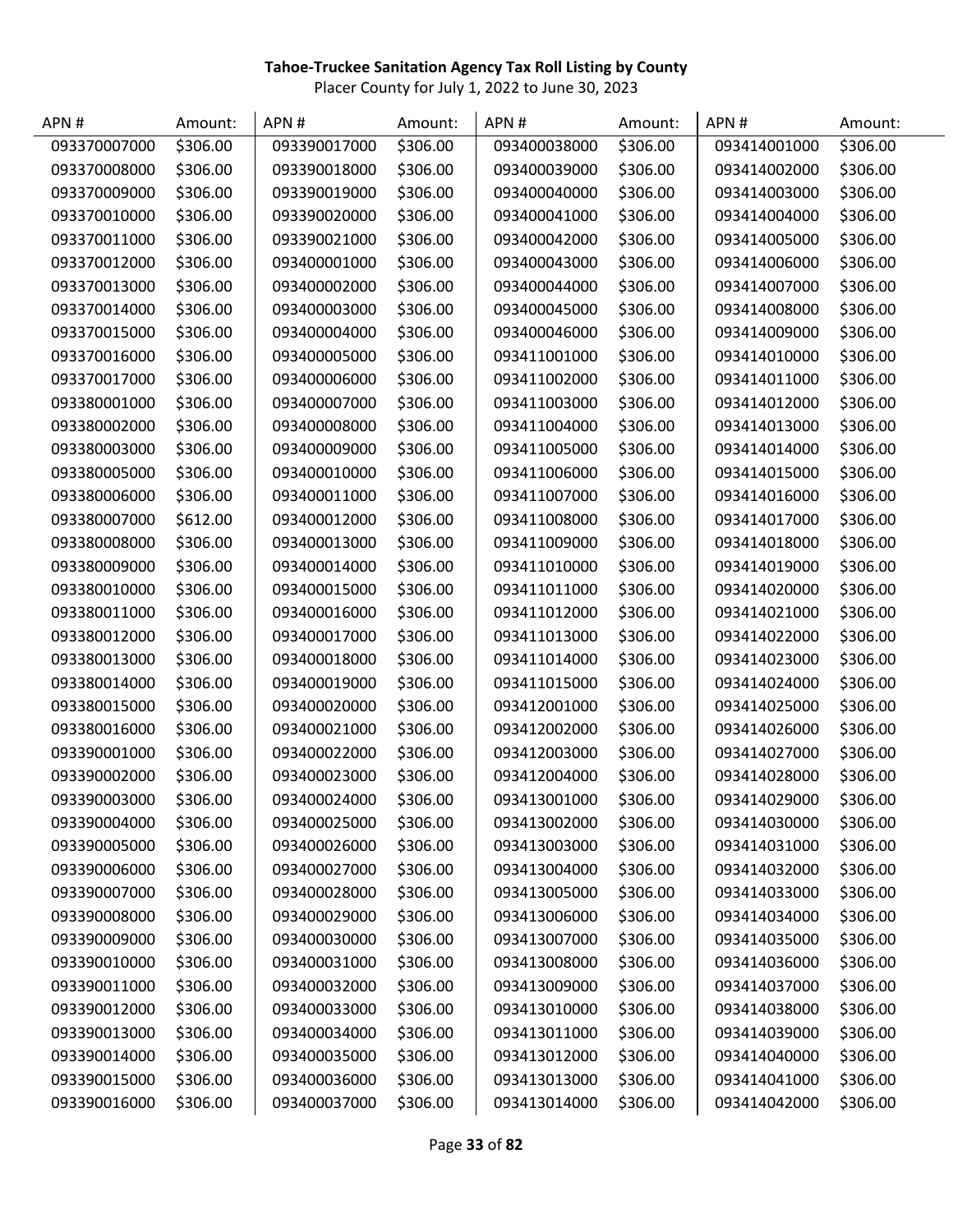| APN#         | Amount:  | APN#         | Amount:  | APN#         | Amount:  | APN#         | Amount:  |
|--------------|----------|--------------|----------|--------------|----------|--------------|----------|
| 093415001000 | \$306.00 | 093416029000 | \$306.00 | 093420035000 | \$306.00 | 093430009000 | \$306.00 |
| 093415002000 | \$306.00 | 093416030000 | \$306.00 | 093420036000 | \$306.00 | 093430010000 | \$306.00 |
| 093415003000 | \$306.00 | 093416031000 | \$306.00 | 093420037000 | \$306.00 | 093430011000 | \$306.00 |
| 093415004000 | \$306.00 | 093416032000 | \$306.00 | 093420038000 | \$306.00 | 093430012000 | \$306.00 |
| 093415005000 | \$306.00 | 093416033000 | \$306.00 | 093420039000 | \$306.00 | 093430013000 | \$306.00 |
| 093415006000 | \$306.00 | 093416034000 | \$306.00 | 093420040000 | \$306.00 | 093430014000 | \$306.00 |
| 093415007000 | \$306.00 | 093416035000 | \$306.00 | 093420041000 | \$306.00 | 093430015000 | \$306.00 |
| 093415008000 | \$306.00 | 093416036000 | \$306.00 | 093420042000 | \$306.00 | 093430016000 | \$306.00 |
| 093415009000 | \$306.00 | 093420001000 | \$306.00 | 093420043000 | \$306.00 | 093430017000 | \$306.00 |
| 093415010000 | \$306.00 | 093420002000 | \$306.00 | 093420044000 | \$306.00 | 093430018000 | \$306.00 |
| 093415011000 | \$306.00 | 093420003000 | \$306.00 | 093420045000 | \$306.00 | 093430019000 | \$306.00 |
| 093415012000 | \$306.00 | 093420004000 | \$306.00 | 093420046000 | \$306.00 | 093430020000 | \$306.00 |
| 093415013000 | \$306.00 | 093420005000 | \$306.00 | 093420047000 | \$306.00 | 093430021000 | \$306.00 |
| 093415014000 | \$306.00 | 093420006000 | \$306.00 | 093420048000 | \$306.00 | 093430022000 | \$306.00 |
| 093416001000 | \$306.00 | 093420007000 | \$306.00 | 093420049000 | \$306.00 | 093430023000 | \$306.00 |
| 093416002000 | \$306.00 | 093420008000 | \$306.00 | 093420050000 | \$306.00 | 093430024000 | \$306.00 |
| 093416003000 | \$306.00 | 093420009000 | \$306.00 | 093420051000 | \$306.00 | 093430025000 | \$306.00 |
| 093416004000 | \$306.00 | 093420010000 | \$306.00 | 093420052000 | \$306.00 | 093430026000 | \$306.00 |
| 093416005000 | \$306.00 | 093420011000 | \$306.00 | 093420053000 | \$306.00 | 093430027000 | \$306.00 |
| 093416006000 | \$306.00 | 093420012000 | \$306.00 | 093420054000 | \$306.00 | 093430028000 | \$306.00 |
| 093416007000 | \$306.00 | 093420013000 | \$306.00 | 093420055000 | \$306.00 | 093430029000 | \$306.00 |
| 093416008000 | \$306.00 | 093420014000 | \$306.00 | 093420056000 | \$306.00 | 093430030000 | \$306.00 |
| 093416009000 | \$306.00 | 093420015000 | \$306.00 | 093420057000 | \$306.00 | 093430031000 | \$306.00 |
| 093416010000 | \$306.00 | 093420016000 | \$306.00 | 093420058000 | \$306.00 | 093430032000 | \$306.00 |
| 093416011000 | \$306.00 | 093420017000 | \$306.00 | 093420059000 | \$306.00 | 093430033000 | \$306.00 |
| 093416012000 | \$306.00 | 093420018000 | \$306.00 | 093420060000 | \$306.00 | 093430034000 | \$306.00 |
| 093416013000 | \$306.00 | 093420019000 | \$306.00 | 093420061000 | \$306.00 | 093430035000 | \$306.00 |
| 093416014000 | \$306.00 | 093420020000 | \$306.00 | 093420062000 | \$306.00 | 093430036000 | \$306.00 |
| 093416015000 | \$306.00 | 093420021000 | \$306.00 | 093420063000 | \$306.00 | 093430037000 | \$306.00 |
| 093416016000 | \$306.00 | 093420022000 | \$306.00 | 093420064000 | \$306.00 | 093430038000 | \$306.00 |
| 093416017000 | \$306.00 | 093420023000 | \$306.00 | 093420065000 | \$306.00 | 093430039000 | \$306.00 |
| 093416018000 | \$306.00 | 093420024000 | \$306.00 | 093420066000 | \$306.00 | 093430040000 | \$306.00 |
| 093416019000 | \$306.00 | 093420025000 | \$306.00 | 093420067000 | \$306.00 | 093430041000 | \$306.00 |
| 093416020000 | \$306.00 | 093420026000 | \$306.00 | 093420068000 | \$306.00 | 093460001000 | \$306.00 |
| 093416021000 | \$306.00 | 093420027000 | \$306.00 | 093430001000 | \$306.00 | 093460002000 | \$306.00 |
| 093416022000 | \$306.00 | 093420028000 | \$306.00 | 093430002000 | \$306.00 | 093460003000 | \$306.00 |
| 093416023000 | \$306.00 | 093420029000 | \$306.00 | 093430003000 | \$306.00 | 093460004000 | \$306.00 |
| 093416024000 | \$306.00 | 093420030000 | \$306.00 | 093430004000 | \$306.00 | 093460005000 | \$306.00 |
| 093416025000 | \$306.00 | 093420031000 | \$306.00 | 093430005000 | \$306.00 | 093460006000 | \$306.00 |
| 093416026000 | \$306.00 | 093420032000 | \$306.00 | 093430006000 | \$306.00 | 093460007000 | \$306.00 |
| 093416027000 | \$306.00 | 093420033000 | \$306.00 | 093430007000 | \$306.00 | 093460008000 | \$306.00 |
| 093416028000 | \$306.00 | 093420034000 | \$306.00 | 093430008000 | \$306.00 | 093460009000 | \$306.00 |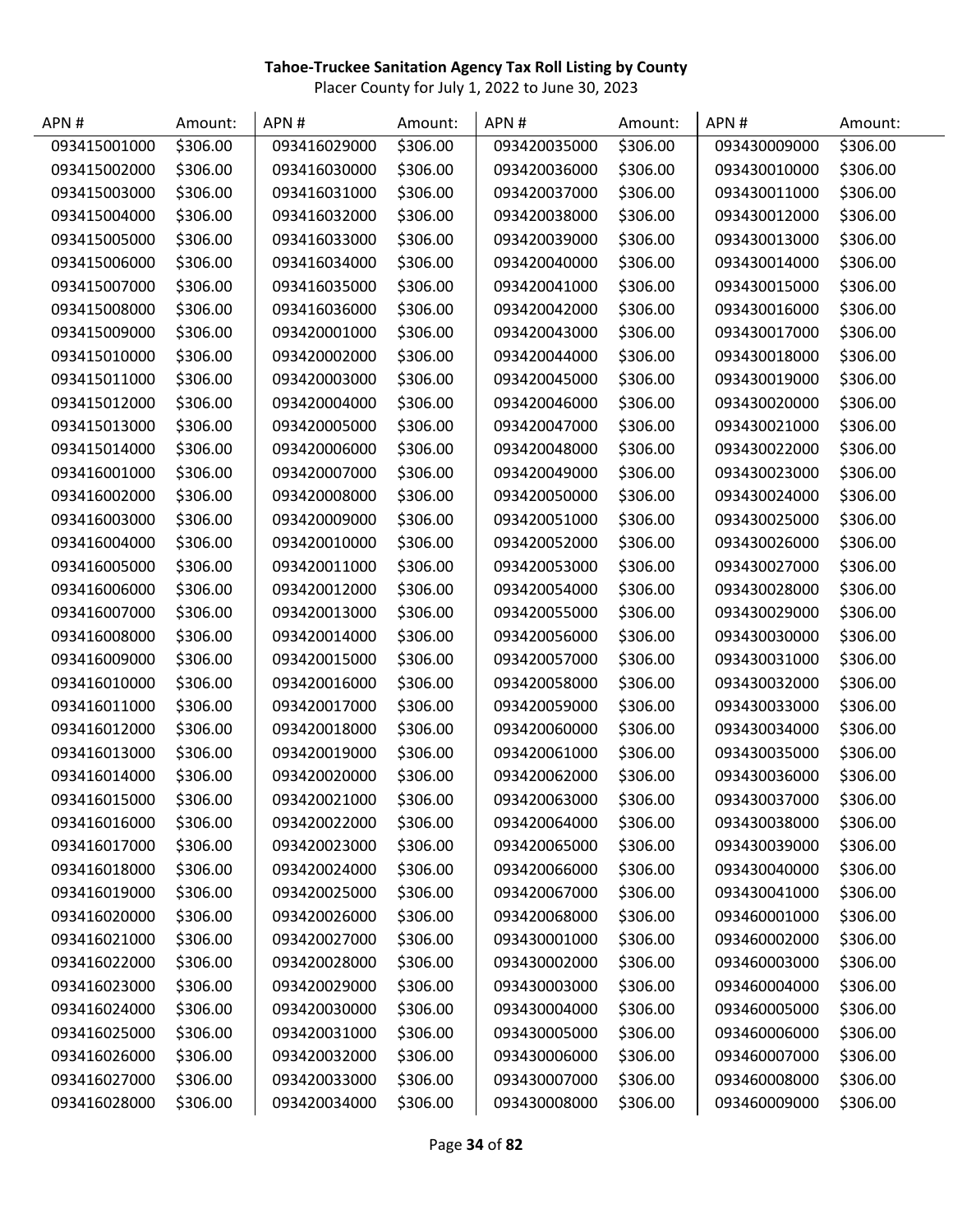| APN#         | Amount:  | APN#         | Amount:  | APN#         | Amount:  | APN#         | Amount:  |
|--------------|----------|--------------|----------|--------------|----------|--------------|----------|
| 093460010000 | \$306.00 | 093480041000 | \$306.00 | 093510019000 | \$306.00 | 093530018000 | \$306.00 |
| 093460011000 | \$306.00 | 093480042000 | \$306.00 | 093510020000 | \$306.00 | 093530019000 | \$306.00 |
| 093460012000 | \$306.00 | 093480043000 | \$306.00 | 093510021000 | \$306.00 | 093530020000 | \$306.00 |
| 093460013000 | \$306.00 | 093490018000 | \$306.00 | 093520001000 | \$306.00 | 093530022000 | \$306.00 |
| 093460014000 | \$306.00 | 093490019000 | \$306.00 | 093520002000 | \$306.00 | 093530023000 | \$306.00 |
| 093460015000 | \$306.00 | 093490020000 | \$306.00 | 093520003000 | \$306.00 | 093530024000 | \$306.00 |
| 093460016000 | \$306.00 | 093490021000 | \$306.00 | 093520004000 | \$306.00 | 093530025000 | \$306.00 |
| 093470003000 | \$306.00 | 093490022000 | \$306.00 | 093520005000 | \$306.00 | 093530026000 | \$306.00 |
| 093470004000 | \$306.00 | 093490023000 | \$306.00 | 093520006000 | \$306.00 | 093530027000 | \$306.00 |
| 093470005000 | \$306.00 | 093490024000 | \$306.00 | 093520008000 | \$306.00 | 093530028000 | \$306.00 |
| 093470006000 | \$306.00 | 093490025000 | \$306.00 | 093520009000 | \$306.00 | 093530029000 | \$306.00 |
| 093470007000 | \$306.00 | 093490026000 | \$306.00 | 093520010000 | \$306.00 | 093530030000 | \$306.00 |
| 093470009000 | \$306.00 | 093490027000 | \$306.00 | 093520011000 | \$306.00 | 093530031000 | \$306.00 |
| 093470010000 | \$306.00 | 093490028000 | \$306.00 | 093520012000 | \$306.00 | 093530032000 | \$306.00 |
| 093470011000 | \$306.00 | 093490029000 | \$306.00 | 093520013000 | \$306.00 | 093530033000 | \$306.00 |
| 093470012000 | \$306.00 | 093490030000 | \$306.00 | 093520014000 | \$306.00 | 093530034000 | \$306.00 |
| 093470013000 | \$306.00 | 093490031000 | \$306.00 | 093520015000 | \$306.00 | 093530035000 | \$306.00 |
| 093470014000 | \$306.00 | 093490032000 | \$306.00 | 093520016000 | \$306.00 | 093530036000 | \$306.00 |
| 093470015000 | \$306.00 | 093490033000 | \$306.00 | 093520017000 | \$306.00 | 093530037000 | \$306.00 |
| 093470016000 | \$306.00 | 093490034000 | \$306.00 | 093520018000 | \$306.00 | 093530038000 | \$306.00 |
| 093470017000 | \$306.00 | 093490035000 | \$306.00 | 093520019000 | \$306.00 | 093530039000 | \$306.00 |
| 093470018000 | \$306.00 | 093490036000 | \$306.00 | 093520020000 | \$306.00 | 093530040000 | \$306.00 |
| 093470019000 | \$306.00 | 093490037000 | \$306.00 | 093520021000 | \$306.00 | 093530041000 | \$306.00 |
| 093470020000 | \$306.00 | 093490038000 | \$306.00 | 093520022000 | \$306.00 | 093530042000 | \$306.00 |
| 093470021000 | \$306.00 | 093490039000 | \$306.00 | 093520023000 | \$306.00 | 093530043000 | \$306.00 |
| 093480024000 | \$306.00 | 093510002000 | \$306.00 | 093530001000 | \$306.00 | 093530044000 | \$306.00 |
| 093480025000 | \$306.00 | 093510003000 | \$306.00 | 093530002000 | \$306.00 | 093530045000 | \$306.00 |
| 093480026000 | \$306.00 | 093510004000 | \$306.00 | 093530003000 | \$306.00 | 093530046000 | \$306.00 |
| 093480027000 | \$306.00 | 093510005000 | \$306.00 | 093530004000 | \$306.00 | 093530047000 | \$306.00 |
| 093480028000 | \$306.00 | 093510006000 | \$306.00 | 093530005000 | \$306.00 | 093530048000 | \$306.00 |
| 093480029000 | \$306.00 | 093510007000 | \$306.00 | 093530006000 | \$306.00 | 093530049000 | \$306.00 |
| 093480030000 | \$306.00 | 093510008000 | \$306.00 | 093530007000 | \$306.00 | 093530050000 | \$306.00 |
| 093480031000 | \$306.00 | 093510009000 | \$306.00 | 093530008000 | \$306.00 | 093530051000 | \$306.00 |
| 093480032000 | \$306.00 | 093510010000 | \$306.00 | 093530009000 | \$306.00 | 093540001000 | \$306.00 |
| 093480033000 | \$306.00 | 093510011000 | \$306.00 | 093530010000 | \$306.00 | 093540002000 | \$306.00 |
| 093480034000 | \$306.00 | 093510012000 | \$306.00 | 093530011000 | \$306.00 | 093540003000 | \$306.00 |
| 093480035000 | \$306.00 | 093510013000 | \$306.00 | 093530012000 | \$306.00 | 093540004000 | \$306.00 |
| 093480036000 | \$306.00 | 093510014000 | \$306.00 | 093530013000 | \$306.00 | 093540005000 | \$306.00 |
| 093480037000 | \$306.00 | 093510015000 | \$306.00 | 093530014000 | \$306.00 | 093540006000 | \$306.00 |
| 093480038000 | \$306.00 | 093510016000 | \$306.00 | 093530015000 | \$306.00 | 093540007000 | \$306.00 |
| 093480039000 | \$306.00 | 093510017000 | \$306.00 | 093530016000 | \$306.00 | 093540008000 | \$306.00 |
| 093480040000 | \$306.00 | 093510018000 | \$306.00 | 093530017000 | \$306.00 | 093540009000 | \$306.00 |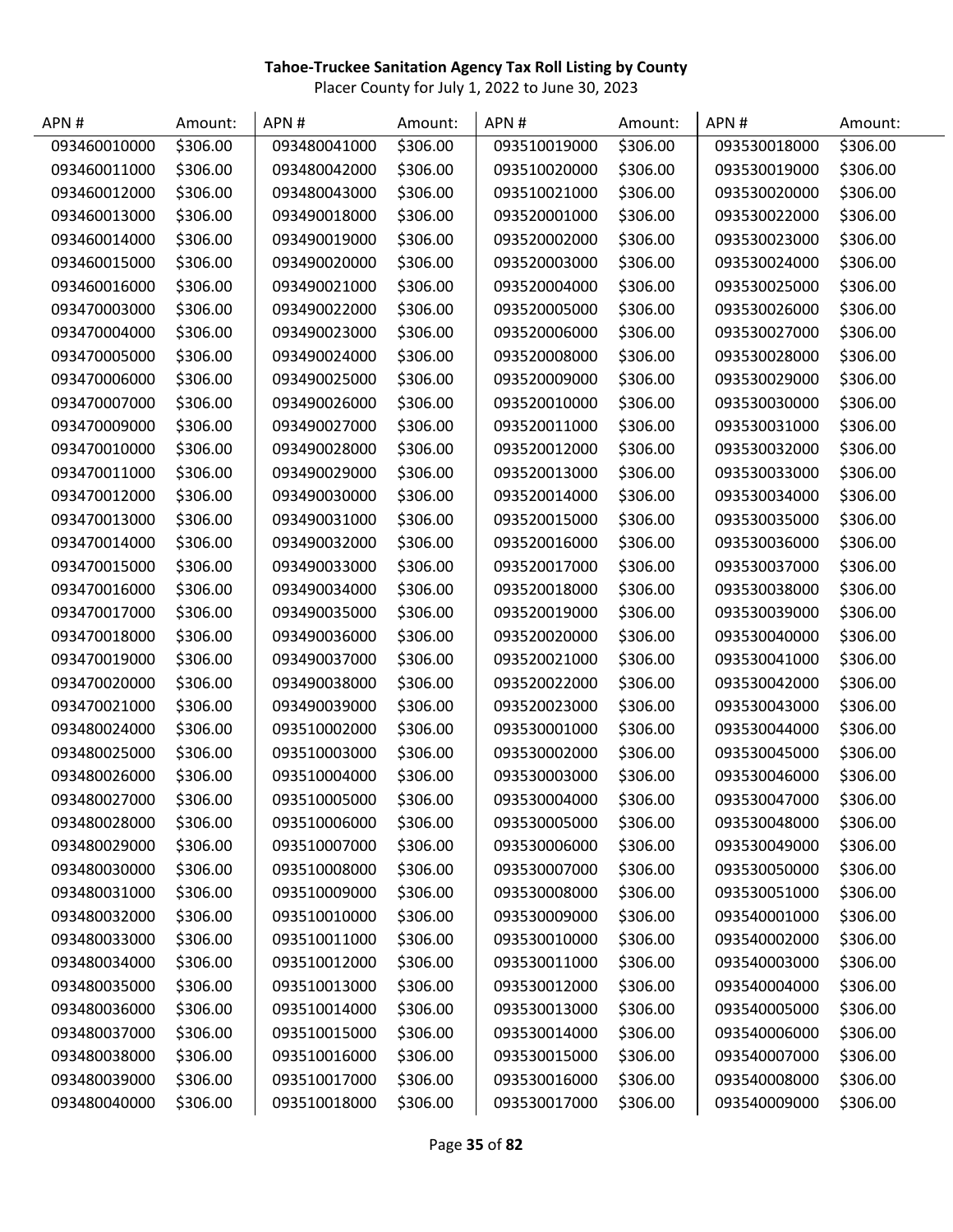| APN#         | Amount:  | APN#         | Amount:  | APN#         | Amount:  | APN#         | Amount:  |
|--------------|----------|--------------|----------|--------------|----------|--------------|----------|
| 093540010000 | \$306.00 | 093550024000 | \$306.00 | 093580013000 | \$306.00 | 093600014000 | \$306.00 |
| 093540011000 | \$306.00 | 093550025000 | \$306.00 | 093580014000 | \$306.00 | 093600015000 | \$306.00 |
| 093540012000 | \$306.00 | 093550026000 | \$306.00 | 093580015000 | \$306.00 | 093600016000 | \$306.00 |
| 093540013000 | \$306.00 | 093550027000 | \$306.00 | 093580016000 | \$306.00 | 093600017000 | \$306.00 |
| 093540014000 | \$306.00 | 093550028000 | \$306.00 | 093580017000 | \$306.00 | 093600020000 | \$306.00 |
| 093540015000 | \$306.00 | 093550029000 | \$306.00 | 093580018000 | \$306.00 | 093600021000 | \$306.00 |
| 093540016000 | \$306.00 | 093550030000 | \$306.00 | 093580019000 | \$306.00 | 093600022000 | \$306.00 |
| 093540017000 | \$306.00 | 093550031000 | \$306.00 | 093580020000 | \$306.00 | 093600023000 | \$306.00 |
| 093540018000 | \$306.00 | 093550032000 | \$306.00 | 093580021000 | \$306.00 | 093600024000 | \$306.00 |
| 093540019000 | \$306.00 | 093570001000 | \$306.00 | 093580022000 | \$306.00 | 093600025000 | \$306.00 |
| 093540020000 | \$306.00 | 093570002000 | \$306.00 | 093580023000 | \$306.00 | 093600026000 | \$306.00 |
| 093540022000 | \$306.00 | 093570003000 | \$306.00 | 093580024000 | \$306.00 | 093620011000 | \$306.00 |
| 093540023000 | \$306.00 | 093570004000 | \$306.00 | 093580025000 | \$306.00 | 093620012000 | \$306.00 |
| 093540024000 | \$306.00 | 093570005000 | \$306.00 | 093580026000 | \$306.00 | 093620013000 | \$306.00 |
| 093540025000 | \$306.00 | 093570006000 | \$306.00 | 093580027000 | \$306.00 | 093620014000 | \$306.00 |
| 093540026000 | \$306.00 | 093570007000 | \$306.00 | 093580028000 | \$306.00 | 093620019000 | \$306.00 |
| 093540027000 | \$306.00 | 093570008000 | \$306.00 | 093580029000 | \$306.00 | 093620020000 | \$306.00 |
| 093540028000 | \$306.00 | 093570009000 | \$306.00 | 093580030000 | \$306.00 | 093620021000 | \$306.00 |
| 093540029000 | \$306.00 | 093570010000 | \$306.00 | 093580031000 | \$306.00 | 093620022000 | \$306.00 |
| 093540030000 | \$306.00 | 093570011000 | \$306.00 | 093580032000 | \$306.00 | 093620031000 | \$306.00 |
| 093540031000 | \$306.00 | 093570012000 | \$306.00 | 093580033000 | \$306.00 | 093620032000 | \$306.00 |
| 093540032000 | \$306.00 | 093570013000 | \$306.00 | 093590002000 | \$306.00 | 093620033000 | \$306.00 |
| 093540033000 | \$306.00 | 093570014000 | \$306.00 | 093590003000 | \$306.00 | 093620034000 | \$306.00 |
| 093550005000 | \$306.00 | 093570015000 | \$306.00 | 093590004000 | \$306.00 | 093620035000 | \$306.00 |
| 093550006000 | \$306.00 | 093570016000 | \$306.00 | 093590006000 | \$306.00 | 093620036000 | \$306.00 |
| 093550007000 | \$306.00 | 093570017000 | \$306.00 | 093590007000 | \$306.00 | 093620037000 | \$306.00 |
| 093550008000 | \$306.00 | 093570018000 | \$306.00 | 093590008000 | \$306.00 | 093620038000 | \$306.00 |
| 093550009000 | \$306.00 | 093570019000 | \$306.00 | 093590009000 | \$306.00 | 093620039000 | \$306.00 |
| 093550010000 | \$306.00 | 093570020000 | \$306.00 | 093590010000 | \$306.00 | 093620040000 | \$306.00 |
| 093550011000 | \$306.00 | 093570021000 | \$306.00 | 093590011000 | \$306.00 | 093620041000 | \$306.00 |
| 093550012000 | \$306.00 | 093570022000 | \$306.00 | 093590012000 | \$306.00 | 093620042000 | \$306.00 |
| 093550013000 | \$306.00 | 093570023000 | \$306.00 | 093590013000 | \$306.00 | 093620043000 | \$306.00 |
| 093550014000 | \$306.00 | 093570024000 | \$306.00 | 093590014000 | \$306.00 | 093620044000 | \$306.00 |
| 093550015000 | \$306.00 | 093580002000 | \$306.00 | 093600003000 | \$306.00 | 093620045000 | \$306.00 |
| 093550016000 | \$306.00 | 093580003000 | \$306.00 | 093600004000 | \$306.00 | 093620046000 | \$306.00 |
| 093550017000 | \$306.00 | 093580004000 | \$306.00 | 093600005000 | \$306.00 | 093620047000 | \$306.00 |
| 093550018000 | \$306.00 | 093580006000 | \$306.00 | 093600007000 | \$306.00 | 093620048000 | \$306.00 |
| 093550019000 | \$306.00 | 093580007000 | \$306.00 | 093600008000 | \$306.00 | 093620049000 | \$306.00 |
| 093550020000 | \$306.00 | 093580008000 | \$306.00 | 093600009000 | \$306.00 | 093620050000 | \$306.00 |
| 093550021000 | \$306.00 | 093580009000 | \$306.00 | 093600010000 | \$306.00 | 093620051000 | \$306.00 |
| 093550022000 | \$306.00 | 093580010000 | \$306.00 | 093600011000 | \$306.00 | 093620052000 | \$306.00 |
| 093550023000 | \$306.00 | 093580011000 | \$306.00 | 093600012000 | \$306.00 | 093620053000 | \$306.00 |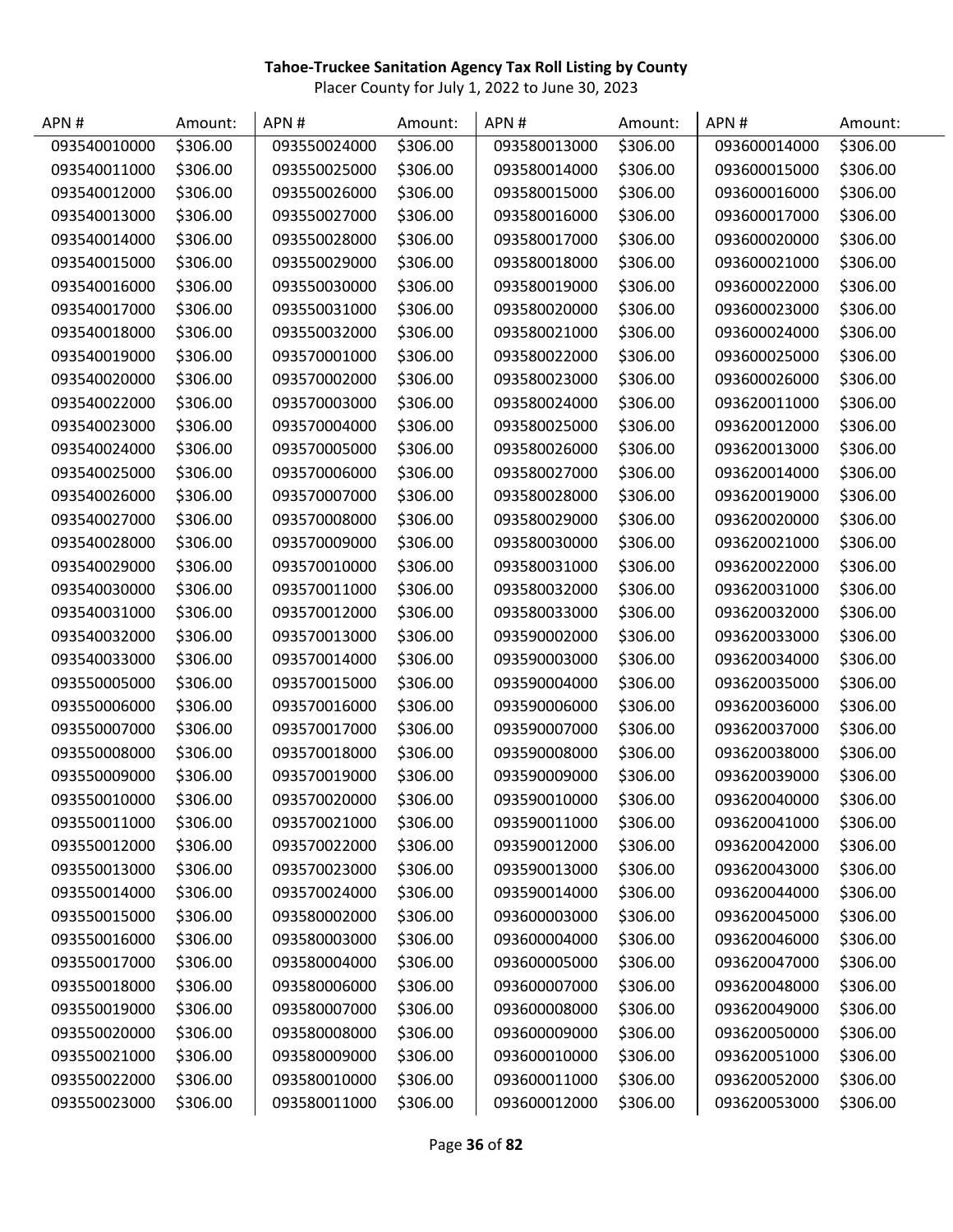| APN#         | Amount:  | APN#         | Amount:  | APN#         | Amount:     | APN#         | Amount:     |
|--------------|----------|--------------|----------|--------------|-------------|--------------|-------------|
| 093620054000 | \$306.00 | 094031015000 | \$306.00 | 094043022000 | \$306.00    | 094080005000 | \$4,000.80  |
| 093620055000 | \$306.00 | 094031016000 | \$306.00 | 094043023000 | \$306.00    | 094080009000 | \$431.64    |
| 093620056000 | \$306.00 | 094031017000 | \$306.00 | 094044001000 | \$306.00    | 094080010000 | \$6,279.36  |
| 093620057000 | \$306.00 | 094031018000 | \$306.00 | 094044002000 | \$306.00    | 094080011000 | \$3,360.84  |
| 093620058000 | \$306.00 | 094031019000 | \$612.00 | 094051002000 | \$306.00    | 094080012000 | \$1,820.28  |
| 093620059000 | \$306.00 | 094031021000 | \$306.00 | 094051003000 | \$306.00    | 094090001000 | \$6,213.96  |
| 093620060000 | \$306.00 | 094031022000 | \$612.00 | 094051005000 | \$306.00    | 094090010000 | \$4,534.80  |
| 093620061000 | \$306.00 | 094031023000 | \$306.00 | 094052002000 | \$306.00    | 094090011000 | \$3,515.04  |
| 093620062000 | \$306.00 | 094032007000 | \$306.00 | 094052003000 | \$306.00    | 094090012000 | \$698.40    |
| 093620063000 | \$306.00 | 094032008000 | \$306.00 | 094052006000 | \$612.00    | 094090036000 | \$667.08    |
| 093620064000 | \$306.00 | 094032009000 | \$306.00 | 094052007000 | \$306.00    | 094090041000 | \$3,353.04  |
| 093620065000 | \$306.00 | 094032010000 | \$306.00 | 094052008000 | \$306.00    | 094090047000 | \$2,629.68  |
| 093620066000 | \$306.00 | 094032011000 | \$306.00 | 094052009000 | \$306.00    | 094090048000 | \$1,350.00  |
| 093620067000 | \$306.00 | 094032012000 | \$306.00 | 094052010000 | \$306.00    | 094090052000 | \$1,694.52  |
| 093620068000 | \$306.00 | 094032013000 | \$306.00 | 094052011000 | \$306.00    | 094090060000 | \$431.64    |
| 093620069000 | \$306.00 | 094032014000 | \$306.00 | 094052012000 | \$612.00    | 094090063000 | \$16,591.68 |
| 093620070000 | \$306.00 | 094032015000 | \$306.00 | 094053001000 | \$306.00    | 094090065000 | \$19,309.92 |
| 093620071000 | \$306.00 | 094032018000 | \$306.00 | 094053002000 | \$306.00    | 094101001000 | \$306.00    |
| 093620072000 | \$306.00 | 094032019000 | \$306.00 | 094053003000 | \$612.00    | 094102002000 | \$306.00    |
| 093620073000 | \$306.00 | 094032020000 | \$306.00 | 094060001000 | \$306.00    | 094102003000 | \$306.00    |
| 093620074000 | \$306.00 | 094041004000 | \$306.00 | 094060006000 | \$306.00    | 094102004000 | \$306.00    |
| 093620075000 | \$306.00 | 094041005000 | \$306.00 | 094060007000 | \$306.00    | 094102005000 | \$306.00    |
| 093620076000 | \$306.00 | 094042001000 | \$306.00 | 094060008000 | \$306.00    | 094102006000 | \$612.00    |
| 093620077000 | \$306.00 | 094042004000 | \$306.00 | 094060009000 | \$306.00    | 094102007000 | \$306.00    |
| 093620078000 | \$306.00 | 094042005000 | \$306.00 | 094060010000 | \$306.00    | 094102008000 | \$306.00    |
| 093620079000 | \$306.00 | 094042006000 | \$306.00 | 094060013000 | \$306.00    | 094102009000 | \$306.00    |
| 093620080000 | \$306.00 | 094042007000 | \$306.00 | 094060014000 | \$306.00    | 094102010000 | \$306.00    |
| 093620081000 | \$306.00 | 094042008000 | \$306.00 | 094060015000 | \$306.00    | 094102011000 | \$306.00    |
| 093620082000 | \$306.00 | 094043001000 | \$306.00 | 094070001000 | \$6,076.08  | 094102020000 | \$306.00    |
| 093620083000 | \$306.00 | 094043003000 | \$306.00 | 094070002000 | \$784.80    | 094102022000 | \$306.00    |
| 093620084000 | \$306.00 | 094043007000 | \$306.00 | 094070003000 | \$392.40    | 094102023000 | \$306.00    |
| 093620085000 | \$306.00 | 094043009000 | \$306.00 | 094070004000 | \$667.08    | 094102024000 | \$612.00    |
| 094010007000 | \$918.00 | 094043010000 | \$306.00 | 094070005000 | \$549.36    | 094103002000 | \$918.00    |
| 094010013000 | \$306.00 | 094043011000 | \$306.00 | 094070006000 | \$4,195.68  | 094110001000 | \$824.04    |
| 094010015000 | \$306.00 | 094043012000 | \$306.00 | 094070007000 | \$776.88    | 094110003000 | \$306.00    |
| 094020007000 | \$306.00 | 094043013000 | \$306.00 | 094070008000 | \$1,354.80  | 094110004000 | \$306.00    |
| 094031002000 | \$306.00 | 094043015000 | \$306.00 | 094070009000 | \$11,365.92 | 094110005000 | \$306.00    |
| 094031003000 | \$306.00 | 094043016000 | \$306.00 | 094070010000 | \$6,284.76  | 094110009000 | \$10,887.84 |
| 094031008000 | \$306.00 | 094043017000 | \$306.00 | 094070011000 | \$8,445.72  | 094110010000 | \$156.96    |
| 094031009000 | \$306.00 | 094043018000 | \$306.00 | 094070014000 | \$2,746.80  | 094110012000 | \$306.00    |
| 094031012000 | \$306.00 | 094043019000 | \$306.00 | 094080003000 | \$816.12    | 094110013000 | \$306.00    |
| 094031014000 | \$306.00 | 094043020000 | \$306.00 | 094080004000 | \$5,528.40  | 094110014000 | \$306.00    |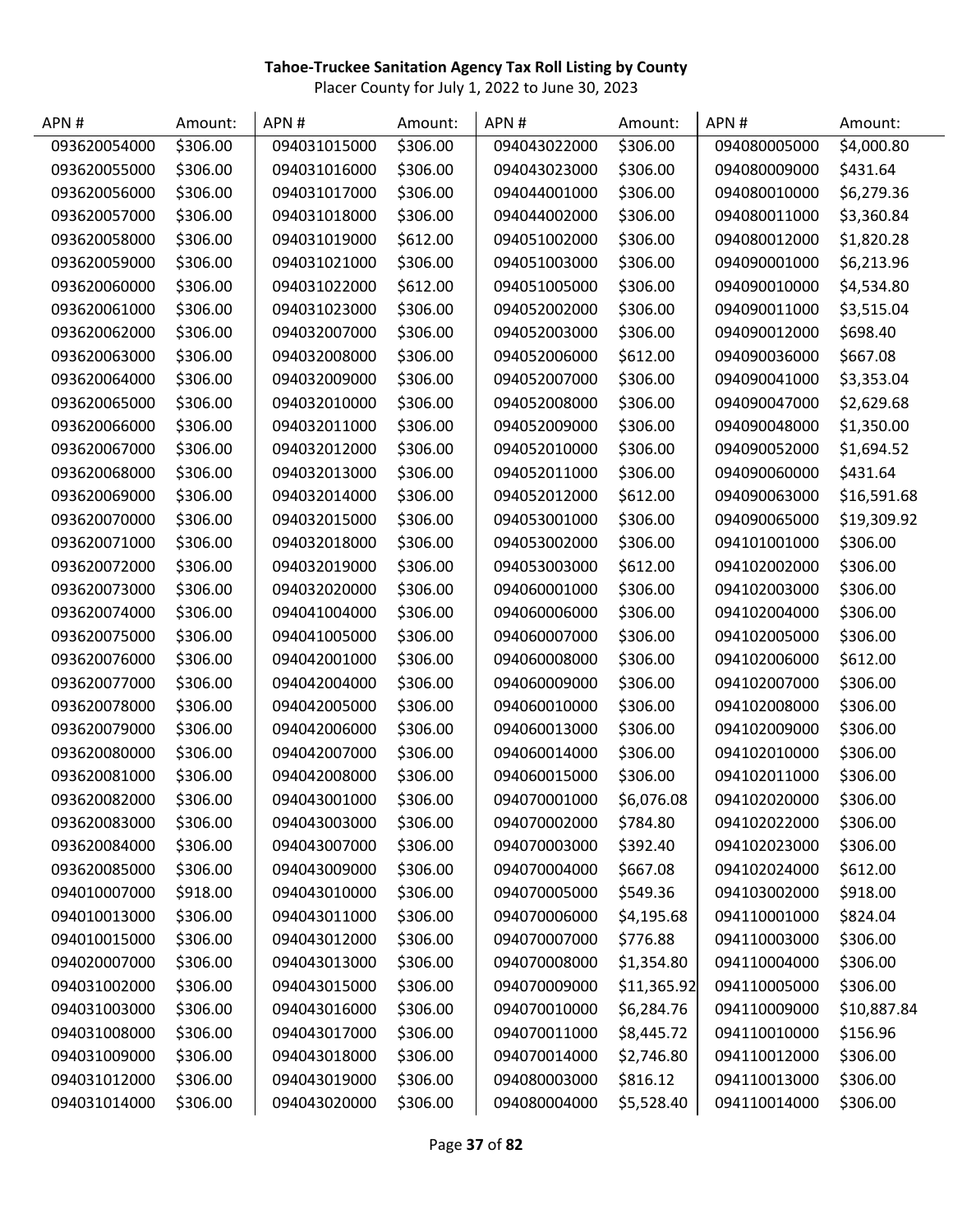| APN#         | Amount:     | APN#         | Amount:    | APN#         | Amount:    | APN#         | Amount:  |
|--------------|-------------|--------------|------------|--------------|------------|--------------|----------|
| 094110015000 | \$306.00    | 094122032000 | \$306.00   | 094124021000 | \$306.00   | 094160008000 | \$306.00 |
| 094110016000 | \$306.00    | 094122033000 | \$612.00   | 094130001000 | \$667.08   | 094160009000 | \$306.00 |
| 094110018000 | \$18,340.44 | 094122034000 | \$918.00   | 094130004000 | \$5,089.08 | 094160010000 | \$612.00 |
| 094110019000 | \$10,836.24 | 094122035000 | \$612.00   | 094130007000 | \$6,710.04 | 094160011000 | \$306.00 |
| 094110024000 | \$3,767.04  | 094122042000 | \$612.00   | 094130008000 | \$2,760.00 | 094160012000 | \$306.00 |
| 094110026000 | \$306.00    | 094122043000 | \$612.00   | 094140007000 | \$612.00   | 094160013000 | \$612.00 |
| 094121001000 | \$612.00    | 094122045000 | \$612.00   | 094140009000 | \$306.00   | 094160016000 | \$306.00 |
| 094121002000 | \$612.00    | 094122047000 | \$306.00   | 094140011000 | \$306.00   | 094160018000 | \$306.00 |
| 094121003000 | \$306.00    | 094122048000 | \$306.00   | 094140012000 | \$306.00   | 094160020000 | \$306.00 |
| 094121004000 | \$306.00    | 094122049000 | \$306.00   | 094140017000 | \$306.00   | 094160021000 | \$306.00 |
| 094121007000 | \$612.00    | 094122054000 | \$612.00   | 094140020000 | \$306.00   | 094160022000 | \$306.00 |
| 094121008000 | \$918.00    | 094122055000 | \$306.00   | 094140030000 | \$306.00   | 094160023000 | \$306.00 |
| 094121009000 | \$306.00    | 094122056000 | \$612.00   | 094140032000 | \$306.00   | 094171003000 | \$306.00 |
| 094121011000 | \$612.00    | 094122057000 | \$306.00   | 094140033000 | \$306.00   | 094171004000 | \$306.00 |
| 094121012000 | \$918.00    | 094122058000 | \$306.00   | 094140034000 | \$612.00   | 094171010000 | \$306.00 |
| 094121013000 | \$918.00    | 094122059000 | \$306.00   | 094140055000 | \$306.00   | 094171011000 | \$306.00 |
| 094121014000 | \$306.00    | 094123001000 | \$306.00   | 094140060000 | \$306.00   | 094172001000 | \$306.00 |
| 094121015000 | \$306.00    | 094123002000 | \$306.00   | 094140067000 | \$306.00   | 094172002000 | \$306.00 |
| 094121020000 | \$306.00    | 094123003000 | \$1,224.00 | 094150001000 | \$549.36   | 094172006000 | \$306.00 |
| 094122001000 | \$306.00    | 094123006000 | \$306.00   | 094150002000 | \$1,294.92 | 094172010000 | \$306.00 |
| 094122005000 | \$306.00    | 094123007000 | \$306.00   | 094150003000 | \$784.80   | 094172011000 | \$306.00 |
| 094122006000 | \$306.00    | 094123008000 | \$306.00   | 094150004000 | \$1,404.72 | 094173002000 | \$306.00 |
| 094122007000 | \$306.00    | 094123009000 | \$306.00   | 094150005000 | \$306.00   | 094173003000 | \$306.00 |
| 094122009000 | \$306.00    | 094123010000 | \$612.00   | 094150006000 | \$306.00   | 094173007000 | \$306.00 |
| 094122010000 | \$306.00    | 094123013000 | \$1,224.00 | 094150008000 | \$918.00   | 094173011000 | \$459.00 |
| 094122011000 | \$306.00    | 094123014000 | \$306.00   | 094150009000 | \$306.00   | 094173012000 | \$612.00 |
| 094122013000 | \$306.00    | 094123015000 | \$612.00   | 094150014000 | \$306.00   | 094173017000 | \$306.00 |
| 094122014000 | \$306.00    | 094123016000 | \$612.00   | 094150019000 | \$306.00   | 094173018000 | \$306.00 |
| 094122015000 | \$612.00    | 094123017000 | \$306.00   | 094150020000 | \$612.00   | 094173019000 | \$306.00 |
| 094122016000 | \$306.00    | 094123018000 | \$306.00   | 094150021000 | \$306.00   | 094173022000 | \$306.00 |
| 094122017000 | \$306.00    | 094124003000 | \$306.00   | 094150022000 | \$306.00   | 094173023000 | \$306.00 |
| 094122018000 | \$612.00    | 094124004000 | \$612.00   | 094150023000 | \$612.00   | 094173026000 | \$306.00 |
| 094122020000 | \$306.00    | 094124005000 | \$306.00   | 094150024000 | \$306.00   | 094173027000 | \$306.00 |
| 094122021000 | \$306.00    | 094124006000 | \$306.00   | 094150025000 | \$306.00   | 094174002000 | \$306.00 |
| 094122022000 | \$306.00    | 094124007000 | \$306.00   | 094150028000 | \$612.00   | 094174003000 | \$306.00 |
| 094122023000 | \$306.00    | 094124008000 | \$306.00   | 094150029000 | \$306.00   | 094174004000 | \$306.00 |
| 094122024000 | \$612.00    | 094124009000 | \$306.00   | 094150032000 | \$612.00   | 094174005000 | \$306.00 |
| 094122025000 | \$918.00    | 094124010000 | \$306.00   | 094150034000 | \$306.00   | 094174006000 | \$306.00 |
| 094122026000 | \$306.00    | 094124011000 | \$306.00   | 094160003000 | \$306.00   | 094174008000 | \$306.00 |
| 094122027000 | \$306.00    | 094124012000 | \$918.00   | 094160005000 | \$306.00   | 094174009000 | \$306.00 |
| 094122030000 | \$612.00    | 094124015000 | \$306.00   | 094160006000 | \$306.00   | 094175001000 | \$306.00 |
| 094122031000 | \$306.00    | 094124020000 | \$306.00   | 094160007000 | \$306.00   | 094175002000 | \$306.00 |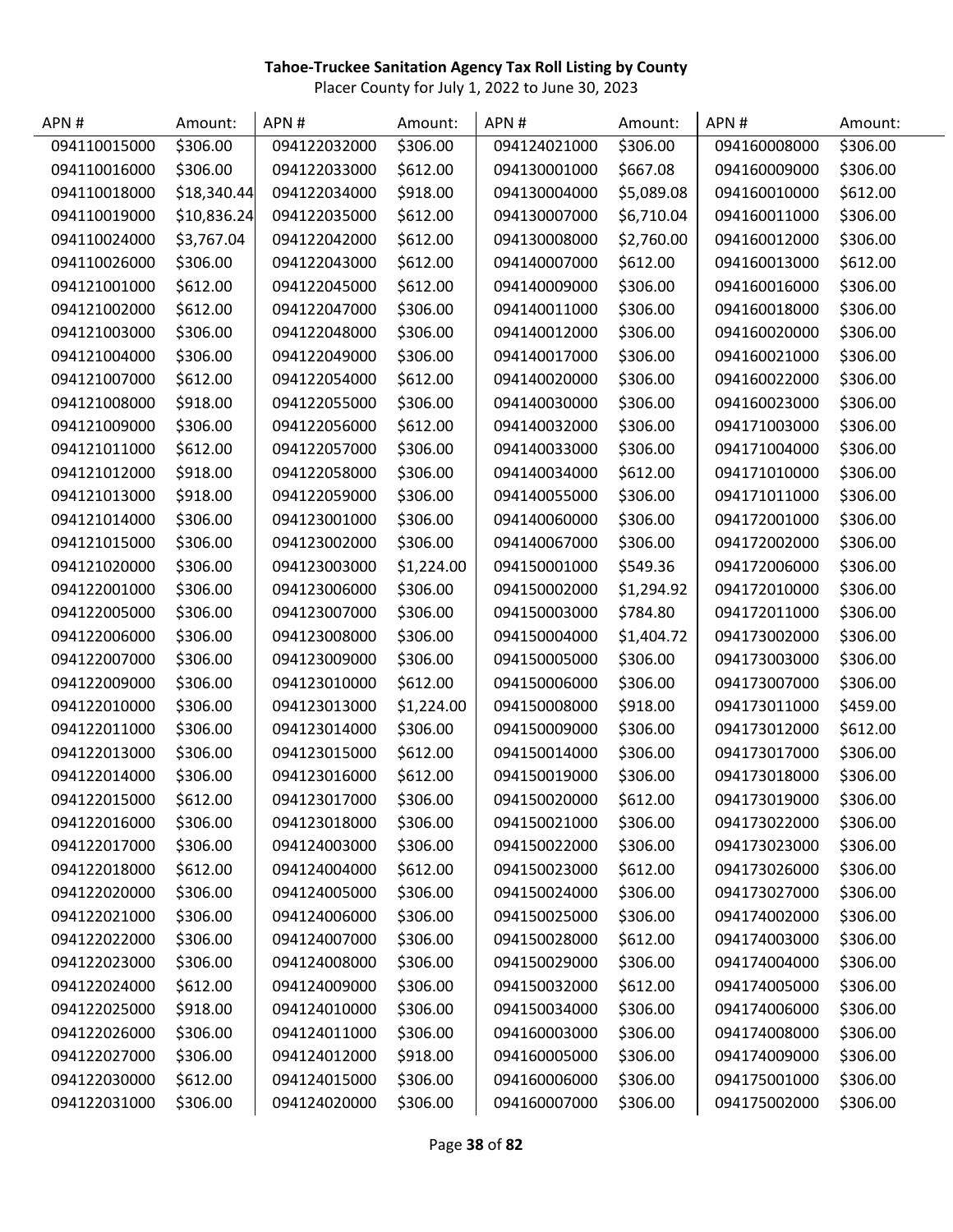| APN#         | Amount:    | APN#         | Amount:  | APN#         | Amount:  | APN#         | Amount:    |
|--------------|------------|--------------|----------|--------------|----------|--------------|------------|
| 094175003000 | \$306.00   | 094212002000 | \$306.00 | 094223007000 | \$306.00 | 094233008000 | \$306.00   |
| 094175005000 | \$306.00   | 094212003000 | \$306.00 | 094223008000 | \$306.00 | 094233009000 | \$306.00   |
| 094175006000 | \$306.00   | 094212006000 | \$306.00 | 094223009000 | \$306.00 | 094233010000 | \$306.00   |
| 094176003000 | \$306.00   | 094212007000 | \$306.00 | 094223010000 | \$306.00 | 094233015000 | \$306.00   |
| 094176007000 | \$306.00   | 094212008000 | \$306.00 | 094223012000 | \$306.00 | 094233016000 | \$306.00   |
| 094176008000 | \$306.00   | 094212009000 | \$306.00 | 094223013000 | \$306.00 | 094234001000 | \$306.00   |
| 094176009000 | \$306.00   | 094212010000 | \$306.00 | 094223014000 | \$306.00 | 094234002000 | \$306.00   |
| 094180077000 | \$1,844.28 | 094212011000 | \$306.00 | 094224001000 | \$306.00 | 094234003000 | \$306.00   |
| 094190004000 | \$902.52   | 094212012000 | \$306.00 | 094224002000 | \$306.00 | 094234004000 | \$306.00   |
| 094190006000 | \$1,530.36 | 094212013000 | \$306.00 | 094224003000 | \$306.00 | 094234005000 | \$306.00   |
| 094190007000 | \$981.00   | 094212014000 | \$306.00 | 094224004000 | \$306.00 | 094234006000 | \$306.00   |
| 094190011000 | \$462.96   | 094212015000 | \$306.00 | 094224005000 | \$306.00 | 094234007000 | \$306.00   |
| 094190012000 | \$706.32   | 094213001000 | \$306.00 | 094225001000 | \$306.00 | 094234008000 | \$306.00   |
| 094190013000 | \$1,373.40 | 094213002000 | \$306.00 | 094225004000 | \$306.00 | 094234009000 | \$306.00   |
| 094190015000 | \$1,020.24 | 094213003000 | \$306.00 | 094225005000 | \$306.00 | 094234010000 | \$306.00   |
| 094190016000 | \$306.00   | 094213004000 | \$306.00 | 094225006000 | \$306.00 | 094235001000 | \$306.00   |
| 094190021000 | \$1,098.72 | 094221001000 | \$306.00 | 094225007000 | \$306.00 | 094235002000 | \$306.00   |
| 094190025000 | \$2,408.28 | 094221002000 | \$306.00 | 094225008000 | \$306.00 | 094235003000 | \$306.00   |
| 094190036000 | \$745.56   | 094221003000 | \$306.00 | 094225009000 | \$306.00 | 094235004000 | \$306.00   |
| 094190038000 | \$2,157.84 | 094221004000 | \$306.00 | 094225014000 | \$306.00 | 094235005000 | \$306.00   |
| 094200002000 | \$306.00   | 094221005000 | \$306.00 | 094225015000 | \$306.00 | 094235006000 | \$306.00   |
| 094200014000 | \$306.00   | 094221006000 | \$306.00 | 094231001000 | \$306.00 | 094235007000 | \$306.00   |
| 094200015000 | \$918.00   | 094222001000 | \$306.00 | 094231002000 | \$612.00 | 094235008000 | \$306.00   |
| 094200016000 | \$306.00   | 094222002000 | \$306.00 | 094231003000 | \$306.00 | 094236001000 | \$306.00   |
| 094200017000 | \$612.00   | 094222003000 | \$306.00 | 094231004000 | \$306.00 | 094236002000 | \$306.00   |
| 094200018000 | \$612.00   | 094222004000 | \$306.00 | 094231005000 | \$306.00 | 094236003000 | \$306.00   |
| 094200043000 | \$431.64   | 094222005000 | \$306.00 | 094231006000 | \$306.00 | 094236004000 | \$306.00   |
| 094200049000 | \$306.00   | 094222006000 | \$306.00 | 094231007000 | \$306.00 | 094236005000 | \$306.00   |
| 094200054000 | \$196.20   | 094222007000 | \$306.00 | 094232001000 | \$306.00 | 094236006000 | \$306.00   |
| 094211001000 | \$306.00   | 094222008000 | \$306.00 | 094232002000 | \$306.00 | 094240004000 | \$2,040.48 |
| 094211002000 | \$306.00   | 094222009000 | \$306.00 | 094232003000 | \$306.00 | 094240005000 | \$1,255.68 |
| 094211003000 | \$306.00   | 094222010000 | \$306.00 | 094232004000 | \$306.00 | 094240007000 | \$1,582.80 |
| 094211004000 | \$306.00   | 094222011000 | \$306.00 | 094232005000 | \$306.00 | 094240008000 | \$1,373.40 |
| 094211006000 | \$306.00   | 094222012000 | \$306.00 | 094232006000 | \$306.00 | 094240009000 | \$3,672.00 |
| 094211008000 | \$306.00   | 094222013000 | \$306.00 | 094232007000 | \$306.00 | 094240010000 | \$1,334.16 |
| 094211010000 | \$306.00   | 094222014000 | \$306.00 | 094232008000 | \$306.00 | 094240012000 | \$2,024.64 |
| 094211011000 | \$306.00   | 094223001000 | \$306.00 | 094232009000 | \$306.00 | 094251001000 | \$306.00   |
| 094211012000 | \$306.00   | 094223002000 | \$306.00 | 094232010000 | \$306.00 | 094251002000 | \$306.00   |
| 094211013000 | \$306.00   | 094223003000 | \$306.00 | 094233001000 | \$306.00 | 094251003000 | \$306.00   |
| 094211024000 | \$306.00   | 094223004000 | \$306.00 | 094233002000 | \$306.00 | 094251004000 | \$306.00   |
| 094211025000 | \$306.00   | 094223005000 | \$306.00 | 094233003000 | \$306.00 | 094251005000 | \$306.00   |
| 094212001000 | \$306.00   | 094223006000 | \$306.00 | 094233007000 | \$306.00 | 094251006000 | \$306.00   |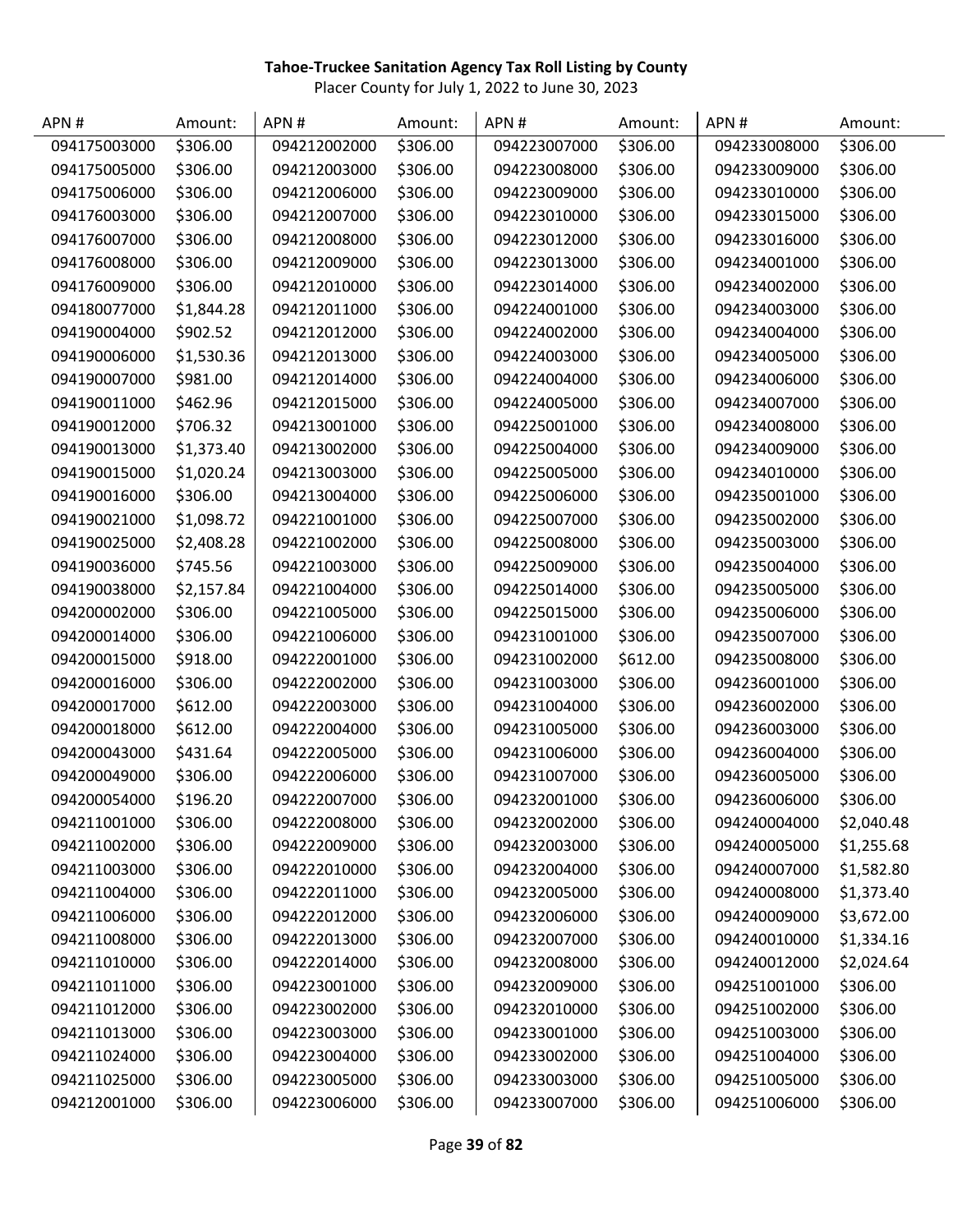| APN#         | Amount:  | APN#         | Amount:  | APN#         | Amount:  | APN#         | Amount:  |
|--------------|----------|--------------|----------|--------------|----------|--------------|----------|
| 094251007000 | \$306.00 | 094253004000 | \$306.00 | 094263009000 | \$306.00 | 094280001000 | \$306.00 |
| 094251008000 | \$306.00 | 094253005000 | \$306.00 | 094263010000 | \$306.00 | 094280002000 | \$306.00 |
| 094251009000 | \$306.00 | 094253006000 | \$306.00 | 094263012000 | \$306.00 | 094280003000 | \$306.00 |
| 094251011000 | \$306.00 | 094253007000 | \$306.00 | 094263013000 | \$306.00 | 094280004000 | \$306.00 |
| 094251012000 | \$306.00 | 094253008000 | \$306.00 | 094263014000 | \$306.00 | 094280005000 | \$306.00 |
| 094251013000 | \$306.00 | 094253009000 | \$306.00 | 094271001000 | \$306.00 | 094280006000 | \$306.00 |
| 094251014000 | \$306.00 | 094253011000 | \$306.00 | 094271002000 | \$306.00 | 094280007000 | \$306.00 |
| 094251015000 | \$306.00 | 094253013000 | \$306.00 | 094271003000 | \$306.00 | 094280008000 | \$306.00 |
| 094251016000 | \$306.00 | 094253014000 | \$306.00 | 094271004000 | \$306.00 | 094280009000 | \$306.00 |
| 094251017000 | \$306.00 | 094253017000 | \$306.00 | 094271005000 | \$306.00 | 094280010000 | \$306.00 |
| 094251018000 | \$612.00 | 094253018000 | \$306.00 | 094272001000 | \$306.00 | 094280011000 | \$306.00 |
| 094252001000 | \$306.00 | 094253019000 | \$306.00 | 094272002000 | \$306.00 | 094280012000 | \$306.00 |
| 094252002000 | \$306.00 | 094253020000 | \$306.00 | 094272003000 | \$306.00 | 094280013000 | \$306.00 |
| 094252003000 | \$306.00 | 094254001000 | \$306.00 | 094272004000 | \$612.00 | 094280014000 | \$306.00 |
| 094252004000 | \$306.00 | 094254002000 | \$306.00 | 094272005000 | \$306.00 | 094280015000 | \$306.00 |
| 094252005000 | \$306.00 | 094254003000 | \$306.00 | 094272006000 | \$306.00 | 094280016000 | \$306.00 |
| 094252006000 | \$306.00 | 094254004000 | \$306.00 | 094272007000 | \$306.00 | 094280017000 | \$306.00 |
| 094252007000 | \$306.00 | 094254005000 | \$306.00 | 094272008000 | \$306.00 | 094280018000 | \$306.00 |
| 094252008000 | \$306.00 | 094254006000 | \$306.00 | 094272012000 | \$612.00 | 094280019000 | \$306.00 |
| 094252009000 | \$306.00 | 094254007000 | \$306.00 | 094273001000 | \$306.00 | 094280020000 | \$306.00 |
| 094252010000 | \$306.00 | 094254008000 | \$306.00 | 094273002000 | \$306.00 | 094280021000 | \$306.00 |
| 094252012000 | \$306.00 | 094261001000 | \$306.00 | 094273003000 | \$306.00 | 094280022000 | \$306.00 |
| 094252013000 | \$306.00 | 094261002000 | \$306.00 | 094273004000 | \$306.00 | 094280023000 | \$306.00 |
| 094252014000 | \$306.00 | 094262001000 | \$306.00 | 094273007000 | \$306.00 | 094280024000 | \$306.00 |
| 094252015000 | \$306.00 | 094262002000 | \$306.00 | 094273010000 | \$306.00 | 094280025000 | \$306.00 |
| 094252016000 | \$306.00 | 094262003000 | \$306.00 | 094273011000 | \$306.00 | 094280026000 | \$306.00 |
| 094252017000 | \$306.00 | 094262004000 | \$306.00 | 094273012000 | \$306.00 | 094280027000 | \$306.00 |
| 094252018000 | \$306.00 | 094262005000 | \$306.00 | 094273013000 | \$306.00 | 094280028000 | \$306.00 |
| 094252019000 | \$306.00 | 094262006000 | \$306.00 | 094274001000 | \$306.00 | 094280029000 | \$306.00 |
| 094252020000 | \$306.00 | 094262008000 | \$306.00 | 094274002000 | \$306.00 | 094280030000 | \$306.00 |
| 094252021000 | \$306.00 | 094262009000 | \$306.00 | 094274003000 | \$306.00 | 094280031000 | \$306.00 |
| 094252022000 | \$306.00 | 094262010000 | \$306.00 | 094274004000 | \$306.00 | 094280032000 | \$306.00 |
| 094252023000 | \$306.00 | 094262011000 | \$306.00 | 094274005000 | \$306.00 | 094280033000 | \$306.00 |
| 094252024000 | \$306.00 | 094262012000 | \$306.00 | 094274006000 | \$306.00 | 094280034000 | \$306.00 |
| 094252025000 | \$306.00 | 094262013000 | \$306.00 | 094274007000 | \$306.00 | 094280035000 | \$306.00 |
| 094252026000 | \$306.00 | 094263001000 | \$306.00 | 094274008000 | \$306.00 | 094280036000 | \$306.00 |
| 094252027000 | \$306.00 | 094263002000 | \$306.00 | 094274009000 | \$306.00 | 094280037000 | \$306.00 |
| 094252028000 | \$306.00 | 094263003000 | \$306.00 | 094274010000 | \$306.00 | 094290001000 | \$306.00 |
| 094252029000 | \$306.00 | 094263004000 | \$306.00 | 094274011000 | \$306.00 | 094290002000 | \$306.00 |
| 094253001000 | \$306.00 | 094263005000 | \$306.00 | 094274012000 | \$306.00 | 094290003000 | \$306.00 |
| 094253002000 | \$306.00 | 094263006000 | \$306.00 | 094274013000 | \$306.00 | 094290004000 | \$306.00 |
| 094253003000 | \$306.00 | 094263007000 | \$306.00 | 094274014000 | \$306.00 | 094290005000 | \$306.00 |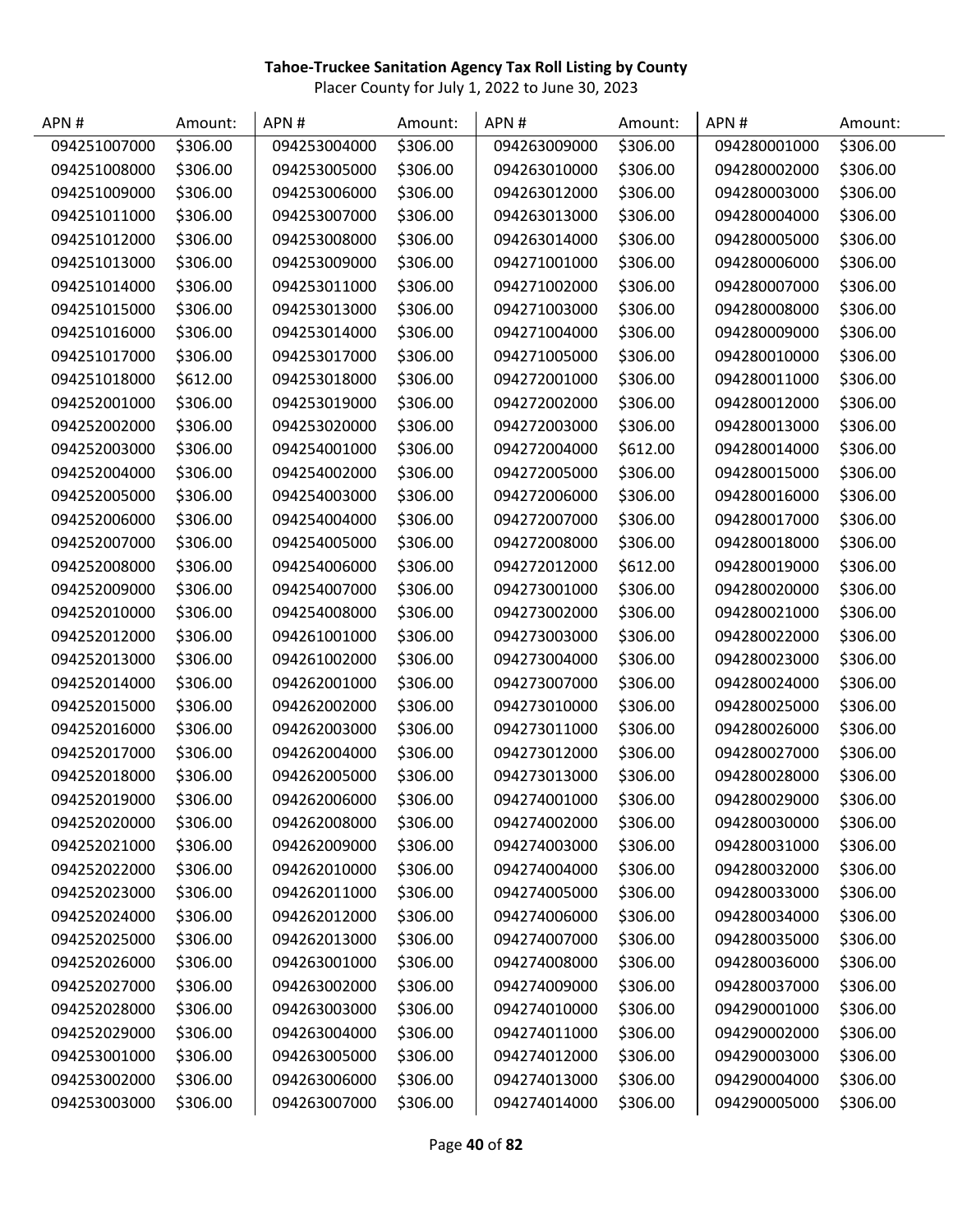| APN#         | Amount:  | APN#         | Amount:  | APN#         | Amount:  | APN#         | Amount:  |
|--------------|----------|--------------|----------|--------------|----------|--------------|----------|
| 094290006000 | \$306.00 | 094310017000 | \$306.00 | 094340004000 | \$306.00 | 094350015000 | \$306.00 |
| 094290007000 | \$306.00 | 094310018000 | \$306.00 | 094340005000 | \$306.00 | 094350016000 | \$306.00 |
| 094290008000 | \$306.00 | 094310019000 | \$306.00 | 094340006000 | \$306.00 | 094350017000 | \$306.00 |
| 094290009000 | \$306.00 | 094310020000 | \$306.00 | 094340008000 | \$306.00 | 094350018000 | \$306.00 |
| 094290010000 | \$306.00 | 094320001000 | \$306.00 | 094340009000 | \$306.00 | 094350019000 | \$306.00 |
| 094290011000 | \$306.00 | 094320002000 | \$306.00 | 094340010000 | \$306.00 | 094350020000 | \$306.00 |
| 094290012000 | \$306.00 | 094320003000 | \$306.00 | 094340011000 | \$306.00 | 094350022000 | \$306.00 |
| 094290013000 | \$306.00 | 094320004000 | \$306.00 | 094340013000 | \$306.00 | 094350023000 | \$306.00 |
| 094290014000 | \$306.00 | 094320005000 | \$306.00 | 094340014000 | \$306.00 | 094350024000 | \$306.00 |
| 094290015000 | \$306.00 | 094320006000 | \$306.00 | 094340015000 | \$306.00 | 094350025000 | \$306.00 |
| 094290016000 | \$306.00 | 094320007000 | \$306.00 | 094340016000 | \$306.00 | 094350026000 | \$306.00 |
| 094290017000 | \$306.00 | 094320008000 | \$306.00 | 094340017000 | \$306.00 | 094350027000 | \$306.00 |
| 094290018000 | \$306.00 | 094320009000 | \$306.00 | 094340018000 | \$306.00 | 094350028000 | \$306.00 |
| 094290019000 | \$306.00 | 094320010000 | \$306.00 | 094340019000 | \$306.00 | 094350029000 | \$306.00 |
| 094290020000 | \$306.00 | 094320011000 | \$306.00 | 094340020000 | \$306.00 | 094350030000 | \$306.00 |
| 094300001000 | \$306.00 | 094320012000 | \$306.00 | 094340021000 | \$306.00 | 094350031000 | \$306.00 |
| 094300002000 | \$306.00 | 094320013000 | \$306.00 | 094340022000 | \$306.00 | 094350032000 | \$306.00 |
| 094300003000 | \$306.00 | 094320014000 | \$306.00 | 094340023000 | \$306.00 | 094350033000 | \$306.00 |
| 094300004000 | \$306.00 | 094330001000 | \$306.00 | 094340024000 | \$306.00 | 094350034000 | \$306.00 |
| 094300005000 | \$306.00 | 094330002000 | \$306.00 | 094340025000 | \$306.00 | 094350035000 | \$306.00 |
| 094300006000 | \$306.00 | 094330003000 | \$306.00 | 094340026000 | \$306.00 | 094350036000 | \$306.00 |
| 094300007000 | \$306.00 | 094330004000 | \$306.00 | 094340028000 | \$306.00 | 094360001000 | \$306.00 |
| 094300008000 | \$306.00 | 094330005000 | \$306.00 | 094340029000 | \$306.00 | 094360002000 | \$306.00 |
| 094300009000 | \$306.00 | 094330006000 | \$306.00 | 094340030000 | \$306.00 | 094360003000 | \$306.00 |
| 094300010000 | \$306.00 | 094330007000 | \$306.00 | 094340031000 | \$306.00 | 094360004000 | \$306.00 |
| 094300012000 | \$306.00 | 094330008000 | \$306.00 | 094340032000 | \$306.00 | 094360005000 | \$306.00 |
| 094310001000 | \$306.00 | 094330009000 | \$306.00 | 094340033000 | \$306.00 | 094360006000 | \$306.00 |
| 094310002000 | \$306.00 | 094330010000 | \$306.00 | 094340043000 | \$306.00 | 094360008000 | \$306.00 |
| 094310003000 | \$306.00 | 094330011000 | \$306.00 | 094350001000 | \$306.00 | 094360009000 | \$306.00 |
| 094310004000 | \$306.00 | 094330012000 | \$306.00 | 094350002000 | \$306.00 | 094360010000 | \$306.00 |
| 094310005000 | \$306.00 | 094330013000 | \$306.00 | 094350003000 | \$306.00 | 094360011000 | \$306.00 |
| 094310006000 | \$306.00 | 094330014000 | \$306.00 | 094350004000 | \$306.00 | 094360012000 | \$306.00 |
| 094310007000 | \$306.00 | 094330015000 | \$306.00 | 094350005000 | \$306.00 | 094360013000 | \$306.00 |
| 094310008000 | \$306.00 | 094330016000 | \$306.00 | 094350006000 | \$306.00 | 094360014000 | \$306.00 |
| 094310009000 | \$306.00 | 094330017000 | \$306.00 | 094350007000 | \$306.00 | 094360015000 | \$306.00 |
| 094310010000 | \$306.00 | 094330018000 | \$306.00 | 094350008000 | \$306.00 | 094360016000 | \$306.00 |
| 094310011000 | \$306.00 | 094330019000 | \$306.00 | 094350009000 | \$306.00 | 094360017000 | \$306.00 |
| 094310012000 | \$306.00 | 094330020000 | \$306.00 | 094350010000 | \$306.00 | 094370001000 | \$306.00 |
| 094310013000 | \$306.00 | 094330021000 | \$306.00 | 094350011000 | \$306.00 | 094370002000 | \$306.00 |
| 094310014000 | \$306.00 | 094340001000 | \$306.00 | 094350012000 | \$306.00 | 094370003000 | \$306.00 |
| 094310015000 | \$306.00 | 094340002000 | \$306.00 | 094350013000 | \$306.00 | 094370004000 | \$306.00 |
| 094310016000 | \$306.00 | 094340003000 | \$306.00 | 094350014000 | \$306.00 | 094370005000 | \$306.00 |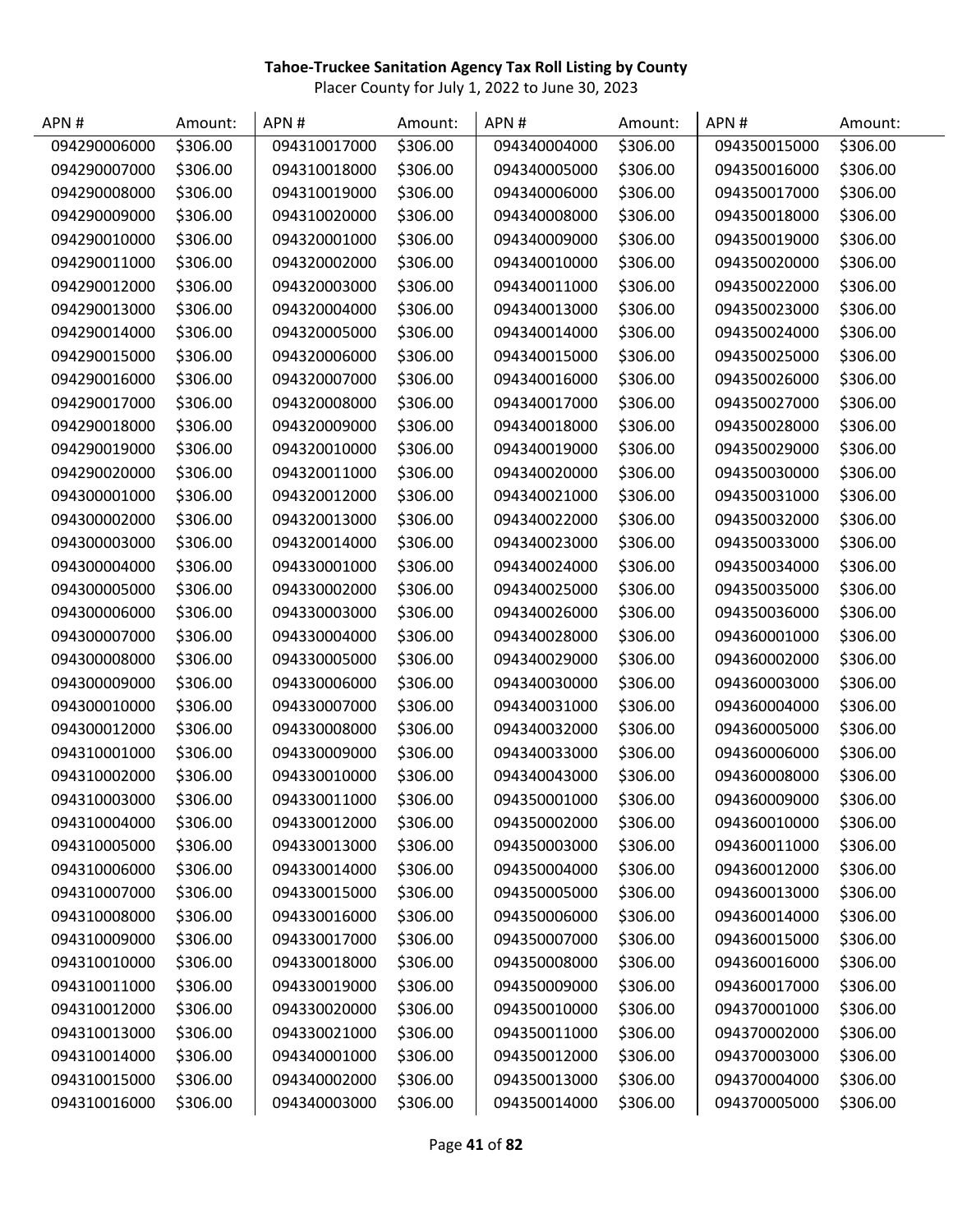| APN#         | Amount:  | APN#         | Amount:  | APN#         | Amount:  | APN#         | Amount:  |
|--------------|----------|--------------|----------|--------------|----------|--------------|----------|
| 094370006000 | \$306.00 | 094380017000 | \$306.00 | 094410003000 | \$306.00 | 094480001000 | \$306.00 |
| 094370007000 | \$306.00 | 094380018000 | \$306.00 | 094410004000 | \$306.00 | 094480002000 | \$306.00 |
| 094370008000 | \$306.00 | 094380019000 | \$306.00 | 094410005000 | \$306.00 | 094480003000 | \$306.00 |
| 094370009000 | \$306.00 | 094380020000 | \$306.00 | 094410006000 | \$306.00 | 094480004000 | \$306.00 |
| 094370010000 | \$306.00 | 094390002000 | \$306.00 | 094410007000 | \$306.00 | 094480005000 | \$306.00 |
| 094370011000 | \$306.00 | 094390003000 | \$306.00 | 094410008000 | \$306.00 | 094480006000 | \$306.00 |
| 094370012000 | \$306.00 | 094390004000 | \$306.00 | 094410009000 | \$306.00 | 094480007000 | \$306.00 |
| 094370013000 | \$306.00 | 094390005000 | \$306.00 | 094410010000 | \$306.00 | 094480008000 | \$306.00 |
| 094370014000 | \$306.00 | 094390006000 | \$306.00 | 094410011000 | \$306.00 | 094480009000 | \$306.00 |
| 094370015000 | \$306.00 | 094390007000 | \$306.00 | 094410012000 | \$306.00 | 094480010000 | \$306.00 |
| 094370016000 | \$306.00 | 094390008000 | \$306.00 | 094420002000 | \$306.00 | 094480011000 | \$306.00 |
| 094370017000 | \$306.00 | 094390009000 | \$306.00 | 094420003000 | \$306.00 | 094480012000 | \$306.00 |
| 094370019000 | \$306.00 | 094390010000 | \$306.00 | 094420006000 | \$306.00 | 094480013000 | \$306.00 |
| 094370020000 | \$306.00 | 094390011000 | \$306.00 | 094420007000 | \$306.00 | 094480014000 | \$306.00 |
| 094370021000 | \$306.00 | 094390012000 | \$306.00 | 094420011000 | \$306.00 | 094480015000 | \$306.00 |
| 094370022000 | \$306.00 | 094390013000 | \$306.00 | 094420012000 | \$306.00 | 094480016000 | \$306.00 |
| 094370023000 | \$306.00 | 094390014000 | \$306.00 | 094420019000 | \$306.00 | 094480017000 | \$306.00 |
| 094370024000 | \$306.00 | 094390015000 | \$306.00 | 094420020000 | \$306.00 | 094480018000 | \$306.00 |
| 094370025000 | \$306.00 | 094390016000 | \$306.00 | 094420024000 | \$306.00 | 094480019000 | \$306.00 |
| 094370026000 | \$306.00 | 094390017000 | \$306.00 | 094420025000 | \$306.00 | 094480020000 | \$306.00 |
| 094370027000 | \$306.00 | 094390018000 | \$306.00 | 094420028000 | \$306.00 | 094490012510 | \$306.00 |
| 094370028000 | \$306.00 | 094390019000 | \$306.00 | 094420029000 | \$306.00 | 094490012520 | \$306.00 |
| 094370029000 | \$306.00 | 094390020000 | \$306.00 | 094420032000 | \$306.00 | 094490013510 | \$306.00 |
| 094370030000 | \$306.00 | 094390021000 | \$306.00 | 094420033000 | \$306.00 | 094490013520 | \$306.00 |
| 094370031000 | \$306.00 | 094400001000 | \$306.00 | 094420035000 | \$306.00 | 094490014510 | \$306.00 |
| 094370032000 | \$306.00 | 094400002000 | \$306.00 | 094420036000 | \$306.00 | 094490014520 | \$306.00 |
| 094380001000 | \$306.00 | 094400003000 | \$306.00 | 094420037000 | \$306.00 | 094490015510 | \$306.00 |
| 094380002000 | \$306.00 | 094400004000 | \$306.00 | 094430025000 | \$306.00 | 094490015520 | \$306.00 |
| 094380003000 | \$306.00 | 094400007000 | \$306.00 | 094430026000 | \$306.00 | 094490016510 | \$306.00 |
| 094380004000 | \$306.00 | 094400008000 | \$306.00 | 094430029000 | \$306.00 | 094490016520 | \$306.00 |
| 094380005000 | \$306.00 | 094400009000 | \$306.00 | 094430030000 | \$306.00 | 094490017510 | \$306.00 |
| 094380006000 | \$306.00 | 094400010000 | \$306.00 | 094430032000 | \$306.00 | 094490017520 | \$306.00 |
| 094380007000 | \$306.00 | 094400011000 | \$306.00 | 094430033000 | \$306.00 | 094490018000 | \$306.00 |
| 094380008000 | \$306.00 | 094400012000 | \$306.00 | 094430034000 | \$306.00 | 094490019000 | \$306.00 |
| 094380009000 | \$306.00 | 094400013000 | \$306.00 | 094430035000 | \$306.00 | 094490020000 | \$306.00 |
| 094380010000 | \$306.00 | 094400014000 | \$306.00 | 094430036000 | \$306.00 | 094490021000 | \$306.00 |
| 094380011000 | \$306.00 | 094400015000 | \$306.00 | 094430037000 | \$306.00 | 094490022000 | \$306.00 |
| 094380012000 | \$306.00 | 094400016000 | \$306.00 | 094430038000 | \$306.00 | 094490028000 | \$306.00 |
| 094380013000 | \$306.00 | 094400017000 | \$306.00 | 094430039000 | \$306.00 | 094490030000 | \$306.00 |
| 094380014000 | \$306.00 | 094400018000 | \$306.00 | 094430040000 | \$306.00 | 094490031000 | \$306.00 |
| 094380015000 | \$306.00 | 094410001000 | \$306.00 | 094430041000 | \$306.00 | 094490033000 | \$306.00 |
| 094380016000 | \$306.00 | 094410002000 | \$306.00 | 094430042000 | \$306.00 | 094490040000 | \$306.00 |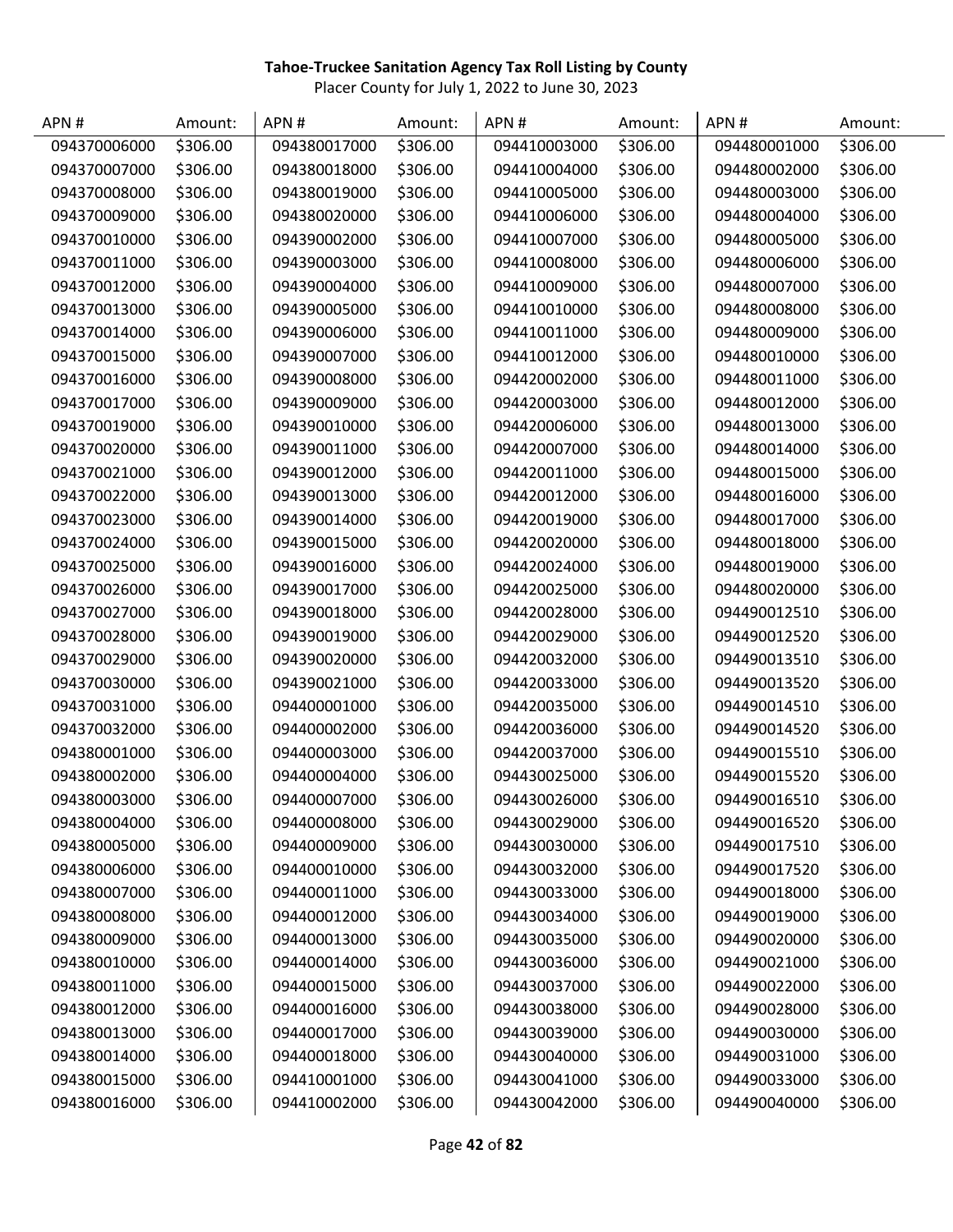| APN#         | Amount:  | APN#         | Amount:  | APN#         | Amount:     | APN#         | Amount:  |
|--------------|----------|--------------|----------|--------------|-------------|--------------|----------|
| 094490041000 | \$306.00 | 094500011520 | \$306.00 | 094540009000 | \$7,211.40  | 095202020000 | \$306.00 |
| 094490042000 | \$306.00 | 094500012510 | \$306.00 | 094540010000 | \$1,294.92  | 095202021000 | \$306.00 |
| 094490043000 | \$306.00 | 094500012520 | \$306.00 | 094540020000 | \$1,530.36  | 095202023000 | \$306.00 |
| 094490044000 | \$306.00 | 094500013510 | \$306.00 | 094540023000 | \$6,395.28  | 095202024000 | \$306.00 |
| 094490045000 | \$306.00 | 094500013520 | \$306.00 | 094540024000 | \$1,041.60  | 095211002000 | \$306.00 |
| 094490046000 | \$306.00 | 094500014000 | \$306.00 | 094540025000 | \$3,116.40  | 095211003000 | \$306.00 |
| 094490047000 | \$306.00 | 094500015000 | \$306.00 | 095050010000 | \$306.00    | 095211004000 | \$306.00 |
| 094490048000 | \$306.00 | 094500016000 | \$306.00 | 095050025000 | \$306.00    | 095211006000 | \$306.00 |
| 094490049000 | \$306.00 | 094500017000 | \$306.00 | 095050026000 | \$306.00    | 095211007000 | \$306.00 |
| 094490050000 | \$306.00 | 094500018000 | \$306.00 | 095050042000 | \$9,792.00  | 095211010000 | \$306.00 |
| 094490051000 | \$306.00 | 094500019000 | \$306.00 | 095050062000 | \$11,525.64 | 095211011000 | \$306.00 |
| 094490052000 | \$306.00 | 094500020000 | \$306.00 | 095050066000 | \$2,123.52  | 095211012000 | \$306.00 |
| 094490053000 | \$306.00 | 094500021000 | \$306.00 | 095110010000 | \$549.36    | 095211013000 | \$306.00 |
| 094490054000 | \$306.00 | 094500023000 | \$306.00 | 095120004000 | \$306.00    | 095211014000 | \$306.00 |
| 094490055000 | \$306.00 | 094500024000 | \$306.00 | 095201001000 | \$306.00    | 095211015000 | \$306.00 |
| 094490056000 | \$306.00 | 094500025000 | \$306.00 | 095201002000 | \$306.00    | 095211018000 | \$306.00 |
| 094490057000 | \$306.00 | 094500026000 | \$306.00 | 095201003000 | \$306.00    | 095211019000 | \$306.00 |
| 094490059000 | \$306.00 | 094500027000 | \$306.00 | 095201004000 | \$306.00    | 095211020000 | \$306.00 |
| 094490060000 | \$306.00 | 094500028000 | \$306.00 | 095201005000 | \$306.00    | 095211021000 | \$306.00 |
| 094490061000 | \$306.00 | 094500029000 | \$306.00 | 095201006000 | \$306.00    | 095211022000 | \$306.00 |
| 094490062000 | \$306.00 | 094500030000 | \$306.00 | 095201007000 | \$306.00    | 095212002000 | \$306.00 |
| 094490063000 | \$306.00 | 094500031000 | \$306.00 | 095201008000 | \$306.00    | 095212003000 | \$306.00 |
| 094490064000 | \$306.00 | 094500032000 | \$306.00 | 095201009000 | \$306.00    | 095212004000 | \$306.00 |
| 094500002510 | \$306.00 | 094500033000 | \$306.00 | 095201010000 | \$306.00    | 095212005000 | \$306.00 |
| 094500002520 | \$306.00 | 094500034000 | \$306.00 | 095201011000 | \$306.00    | 095212006000 | \$306.00 |
| 094500003510 | \$306.00 | 094500035000 | \$306.00 | 095201012000 | \$306.00    | 095212007000 | \$306.00 |
| 094500003520 | \$306.00 | 094500036000 | \$306.00 | 095202002000 | \$306.00    | 095212008000 | \$306.00 |
| 094500004510 | \$306.00 | 094500037000 | \$306.00 | 095202003000 | \$306.00    | 095212009000 | \$306.00 |
| 094500004520 | \$306.00 | 094500038000 | \$306.00 | 095202004000 | \$306.00    | 095212011000 | \$306.00 |
| 094500005510 | \$306.00 | 094520002000 | \$306.00 | 095202006000 | \$306.00    | 095221001000 | \$306.00 |
| 094500005520 | \$306.00 | 094520003000 | \$306.00 | 095202007000 | \$306.00    | 095221002000 | \$306.00 |
| 094500006510 | \$306.00 | 094520004000 | \$306.00 | 095202008000 | \$306.00    | 095221003000 | \$306.00 |
| 094500006520 | \$306.00 | 094520005000 | \$306.00 | 095202010000 | \$306.00    | 095221004000 | \$306.00 |
| 094500007510 | \$306.00 | 094520007000 | \$306.00 | 095202011000 | \$306.00    | 095221005000 | \$306.00 |
| 094500007520 | \$306.00 | 094520009000 | \$306.00 | 095202012000 | \$306.00    | 095221006000 | \$306.00 |
| 094500008510 | \$306.00 | 094520010000 | \$306.00 | 095202013000 | \$306.00    | 095221007000 | \$306.00 |
| 094500008520 | \$306.00 | 094520011000 | \$306.00 | 095202014000 | \$306.00    | 095221008000 | \$306.00 |
| 094500009510 | \$306.00 | 094520012000 | \$306.00 | 095202015000 | \$306.00    | 095221011000 | \$306.00 |
| 094500009520 | \$306.00 | 094520013000 | \$306.00 | 095202016000 | \$306.00    | 095221012000 | \$306.00 |
| 094500010510 | \$306.00 | 094520014000 | \$306.00 | 095202017000 | \$306.00    | 095221014000 | \$306.00 |
| 094500010520 | \$306.00 | 094520015000 | \$306.00 | 095202018000 | \$306.00    | 095221015000 | \$306.00 |
| 094500011510 | \$306.00 | 094520016000 | \$306.00 | 095202019000 | \$306.00    | 095221017000 | \$306.00 |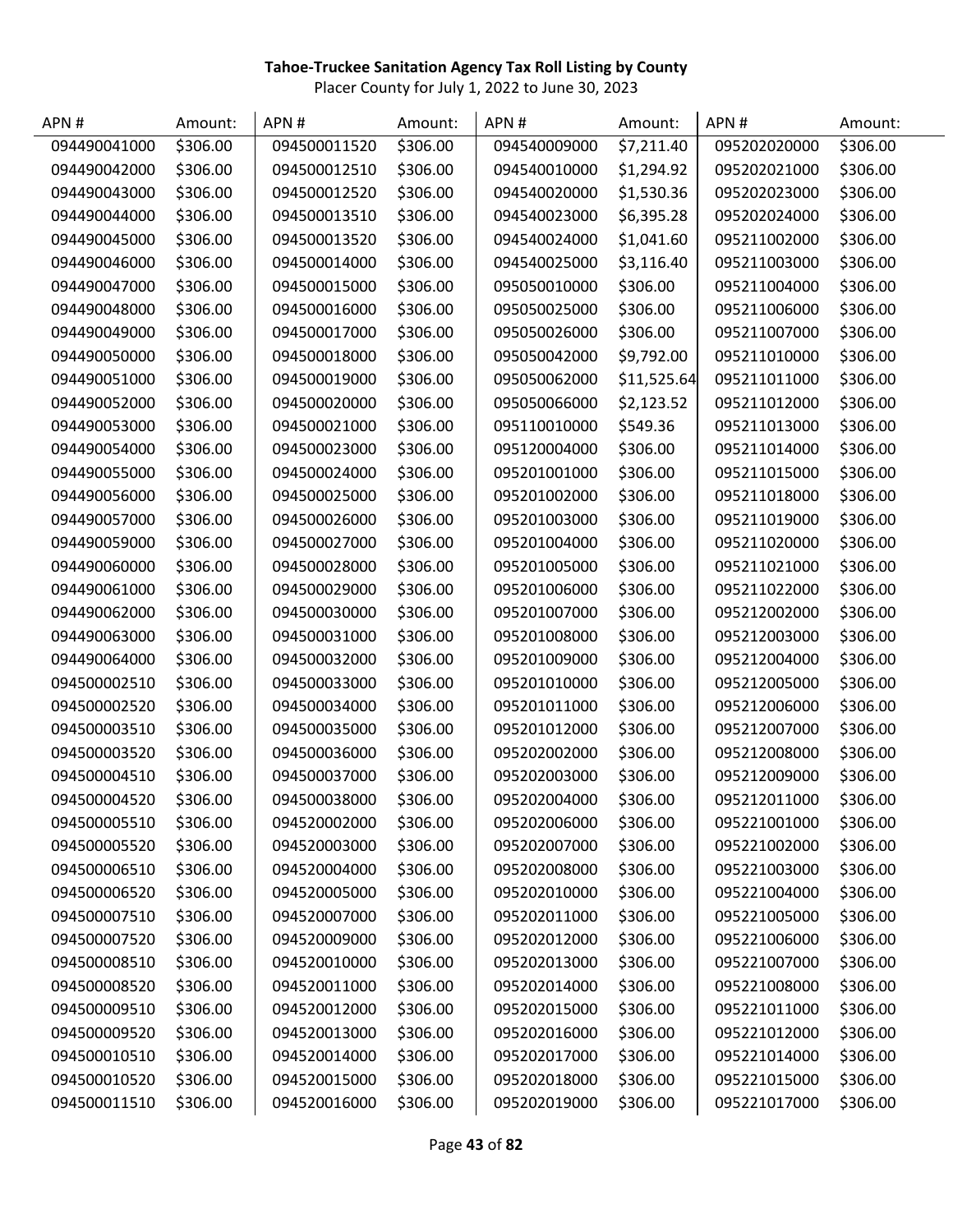| APN#         | Amount:  | APN#         | Amount:  | APN#         | Amount:    | APN#         | Amount:  |
|--------------|----------|--------------|----------|--------------|------------|--------------|----------|
| 095221019000 | \$306.00 | 095232021000 | \$306.00 | 095254001000 | \$306.00   | 095280032000 | \$306.00 |
| 095221020000 | \$306.00 | 095232023000 | \$306.00 | 095254002000 | \$306.00   | 095280033000 | \$306.00 |
| 095221021000 | \$306.00 | 095232025000 | \$306.00 | 095254003000 | \$306.00   | 095290014000 | \$306.00 |
| 095221023000 | \$306.00 | 095232027000 | \$306.00 | 095254004000 | \$306.00   | 095290015000 | \$306.00 |
| 095222001000 | \$306.00 | 095232028000 | \$306.00 | 095254006000 | \$306.00   | 095290019000 | \$306.00 |
| 095222002000 | \$306.00 | 095232032000 | \$306.00 | 095254007000 | \$306.00   | 095290020000 | \$306.00 |
| 095222003000 | \$306.00 | 095232034000 | \$306.00 | 095254008000 | \$306.00   | 095300003000 | \$306.00 |
| 095223001000 | \$306.00 | 095232039000 | \$306.00 | 095261002000 | \$306.00   | 095300004000 | \$306.00 |
| 095223002000 | \$306.00 | 095232040000 | \$306.00 | 095261003000 | \$306.00   | 095300005000 | \$306.00 |
| 095223004000 | \$306.00 | 095232046000 | \$306.00 | 095261005000 | \$306.00   | 095300007000 | \$306.00 |
| 095223005000 | \$306.00 | 095241001000 | \$306.00 | 095261006000 | \$306.00   | 095300041000 | \$306.00 |
| 095223006000 | \$306.00 | 095241002000 | \$306.00 | 095261007000 | \$306.00   | 095300045000 | \$306.00 |
| 095223009000 | \$306.00 | 095241003000 | \$306.00 | 095261009000 | \$306.00   | 095300050000 | \$306.00 |
| 095223010000 | \$306.00 | 095241004000 | \$306.00 | 095261011000 | \$306.00   | 095310002000 | \$306.00 |
| 095223011000 | \$306.00 | 095241005000 | \$306.00 | 095261012000 | \$306.00   | 095310003000 | \$306.00 |
| 095224004000 | \$306.00 | 095241006000 | \$306.00 | 095261014000 | \$306.00   | 095310004000 | \$306.00 |
| 095224005000 | \$306.00 | 095241007000 | \$306.00 | 095261016000 | \$306.00   | 095310005000 | \$306.00 |
| 095224006000 | \$306.00 | 095241008000 | \$306.00 | 095261017000 | \$306.00   | 095310006000 | \$306.00 |
| 095224008000 | \$306.00 | 095242004000 | \$306.00 | 095262005000 | \$306.00   | 095310007000 | \$306.00 |
| 095224009000 | \$306.00 | 095251003000 | \$306.00 | 095271001000 | \$306.00   | 095310008000 | \$306.00 |
| 095224010000 | \$306.00 | 095251004000 | \$306.00 | 095271003000 | \$306.00   | 095310009000 | \$306.00 |
| 095224012000 | \$306.00 | 095251005000 | \$306.00 | 095271004000 | \$306.00   | 095320001000 | \$306.00 |
| 095224013000 | \$306.00 | 095251007000 | \$306.00 | 095271005000 | \$306.00   | 095330002000 | \$306.00 |
| 095231003000 | \$306.00 | 095251008000 | \$305.50 | 095271006000 | \$306.00   | 095330003000 | \$306.00 |
| 095231004000 | \$306.00 | 095252002000 | \$306.00 | 095271007000 | \$306.00   | 095330004000 | \$306.00 |
| 095231005000 | \$306.00 | 095252003000 | \$306.00 | 095272001000 | \$306.00   | 095330005000 | \$306.00 |
| 095231006000 | \$306.00 | 095252004000 | \$306.00 | 095272002000 | \$306.00   | 095330006000 | \$306.00 |
| 095232001000 | \$306.00 | 095252005000 | \$306.00 | 095272003000 | \$306.00   | 095341002000 | \$306.00 |
| 095232002000 | \$306.00 | 095252006000 | \$306.00 | 095272004000 | \$306.00   | 095341003000 | \$306.00 |
| 095232003000 | \$306.00 | 095252007000 | \$306.00 | 095272006000 | \$306.00   | 095341004000 | \$306.00 |
| 095232004000 | \$306.00 | 095252008000 | \$306.00 | 095272007000 | \$306.00   | 095341005000 | \$306.00 |
| 095232005000 | \$306.00 | 095252009000 | \$306.00 | 095272008000 | \$306.00   | 095341006000 | \$306.00 |
| 095232006000 | \$306.00 | 095252011000 | \$306.00 | 095272009000 | \$306.00   | 095341007000 | \$306.00 |
| 095232007000 | \$306.00 | 095252012000 | \$306.00 | 095272010000 | \$306.00   | 095341008000 | \$306.00 |
| 095232008000 | \$306.00 | 095252013000 | \$306.00 | 095272011000 | \$306.00   | 095341009000 | \$306.00 |
| 095232009000 | \$306.00 | 095252014000 | \$306.00 | 095273004000 | \$306.00   | 095342001000 | \$306.00 |
| 095232011000 | \$306.00 | 095252015000 | \$306.00 | 095273006000 | \$306.00   | 095342002000 | \$306.00 |
| 095232012000 | \$306.00 | 095252016000 | \$306.00 | 095273015000 | \$306.00   | 095342003000 | \$306.00 |
| 095232015000 | \$306.00 | 095253001000 | \$306.00 | 095280003000 | \$3,899.64 | 095342004000 | \$306.00 |
| 095232017000 | \$306.00 | 095253002000 | \$306.00 | 095280018000 | \$306.00   | 095342005000 | \$306.00 |
| 095232019000 | \$306.00 | 095253003000 | \$306.00 | 095280019000 | \$306.00   | 095342006000 | \$306.00 |
| 095232020000 | \$306.00 | 095253005000 | \$306.00 | 095280031000 | \$306.00   | 095342007000 | \$306.00 |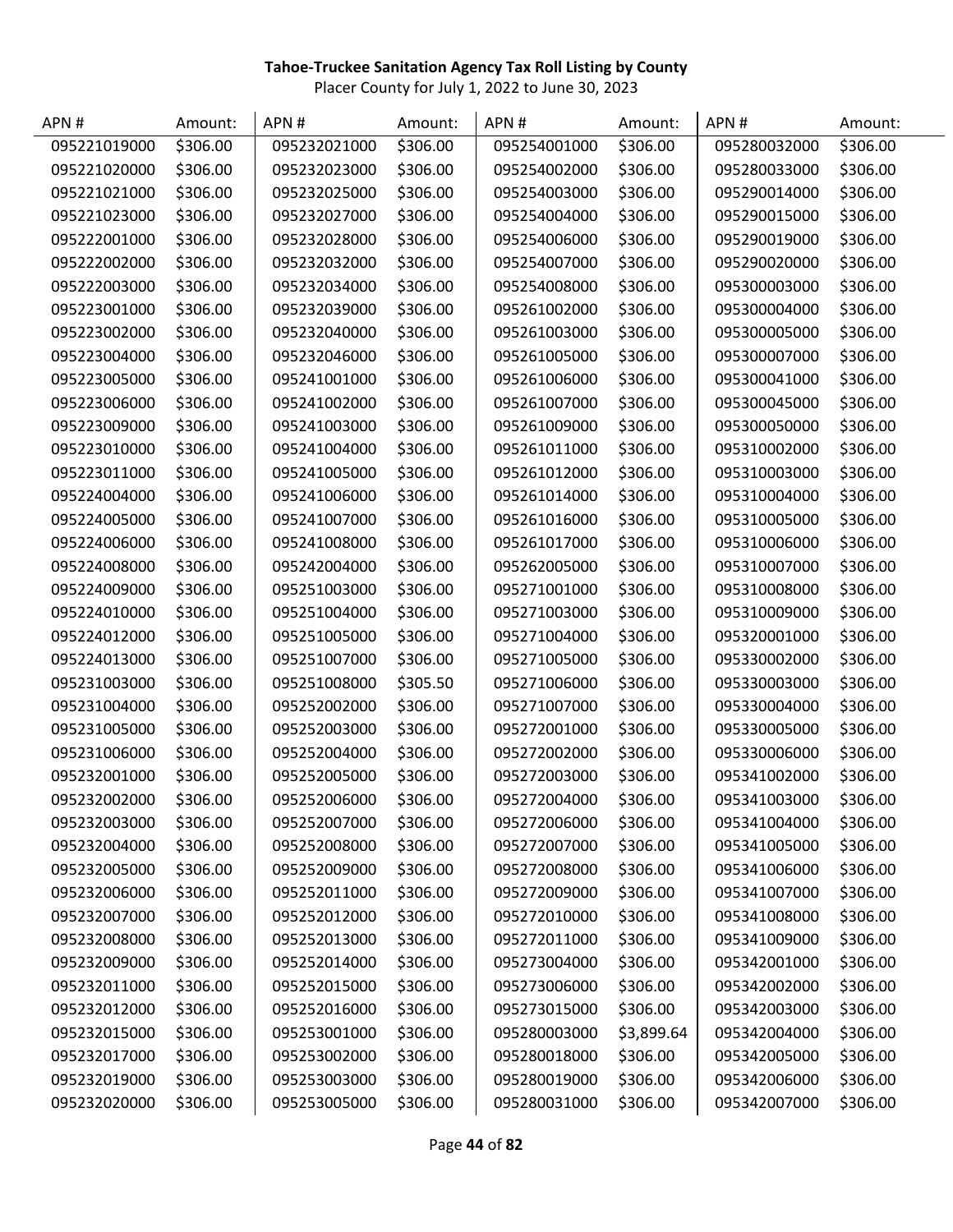| APN#         | Amount:  | APN#         | Amount:  | APN#         | Amount:  | APN#         | Amount:  |
|--------------|----------|--------------|----------|--------------|----------|--------------|----------|
| 095342009000 | \$306.00 | 095370010000 | \$306.00 | 095390006000 | \$306.00 | 095400033000 | \$306.00 |
| 095342010000 | \$306.00 | 095370013000 | \$306.00 | 095390007000 | \$306.00 | 095400034000 | \$306.00 |
| 095342011000 | \$306.00 | 095370014000 | \$306.00 | 095390008000 | \$306.00 | 095400035000 | \$306.00 |
| 095342012000 | \$306.00 | 095370015000 | \$306.00 | 095390010000 | \$306.00 | 095400036000 | \$306.00 |
| 095342013000 | \$306.00 | 095370016000 | \$306.00 | 095390011000 | \$306.00 | 095400037000 | \$306.00 |
| 095342014000 | \$306.00 | 095370017000 | \$306.00 | 095390012000 | \$306.00 | 095400038000 | \$306.00 |
| 095342015000 | \$306.00 | 095370018000 | \$306.00 | 095390013000 | \$306.00 | 095400039000 | \$306.00 |
| 095342016000 | \$306.00 | 095370020000 | \$306.00 | 095390014000 | \$306.00 | 095400040000 | \$306.00 |
| 095351001000 | \$306.00 | 095370021000 | \$306.00 | 095390015000 | \$306.00 | 095400041000 | \$306.00 |
| 095351002000 | \$306.00 | 095370022000 | \$306.00 | 095390020000 | \$306.00 | 095400042000 | \$306.00 |
| 095351004000 | \$306.00 | 095370023000 | \$306.00 | 095390021000 | \$306.00 | 095400044000 | \$306.00 |
| 095351005000 | \$306.00 | 095370024000 | \$306.00 | 095390022000 | \$306.00 | 095400045000 | \$306.00 |
| 095351006000 | \$306.00 | 095370025000 | \$306.00 | 095390023000 | \$306.00 | 095400046000 | \$306.00 |
| 095351007000 | \$306.00 | 095370026000 | \$306.00 | 095390024000 | \$306.00 | 095400047000 | \$306.00 |
| 095351008000 | \$306.00 | 095370027000 | \$306.00 | 095390025000 | \$306.00 | 095400048000 | \$306.00 |
| 095351010000 | \$306.00 | 095370028000 | \$306.00 | 095400001000 | \$306.00 | 095400050000 | \$306.00 |
| 095351012000 | \$306.00 | 095370029000 | \$306.00 | 095400002000 | \$306.00 | 095400051000 | \$306.00 |
| 095351013000 | \$306.00 | 095370030000 | \$306.00 | 095400003000 | \$306.00 | 095400052000 | \$306.00 |
| 095351015000 | \$306.00 | 095370031000 | \$306.00 | 095400004000 | \$306.00 | 095400053000 | \$306.00 |
| 095352002000 | \$306.00 | 095370032000 | \$306.00 | 095400006000 | \$306.00 | 095400054000 | \$306.00 |
| 095352003000 | \$306.00 | 095370033000 | \$306.00 | 095400009000 | \$306.00 | 095400055000 | \$306.00 |
| 095352004000 | \$306.00 | 095370035000 | \$306.00 | 095400010000 | \$306.00 | 095400056000 | \$306.00 |
| 095352005000 | \$306.00 | 095380002000 | \$306.00 | 095400011000 | \$306.00 | 095400057000 | \$306.00 |
| 095352006000 | \$306.00 | 095380003000 | \$306.00 | 095400012000 | \$306.00 | 095400058000 | \$306.00 |
| 095352007000 | \$306.00 | 095380004000 | \$306.00 | 095400013000 | \$306.00 | 095400059000 | \$306.00 |
| 095352008000 | \$306.00 | 095380008000 | \$306.00 | 095400014000 | \$306.00 | 095400060000 | \$306.00 |
| 095352009000 | \$306.00 | 095380009000 | \$306.00 | 095400015000 | \$306.00 | 095400061000 | \$306.00 |
| 095352010000 | \$306.00 | 095380011000 | \$306.00 | 095400016000 | \$306.00 | 095410001000 | \$306.00 |
| 095352011000 | \$306.00 | 095380012000 | \$306.00 | 095400018000 | \$306.00 | 095410002000 | \$306.00 |
| 095360001000 | \$306.00 | 095380014000 | \$306.00 | 095400019000 | \$306.00 | 095410003000 | \$306.00 |
| 095360002000 | \$306.00 | 095380018000 | \$306.00 | 095400020000 | \$306.00 | 095410004000 | \$306.00 |
| 095360003000 | \$306.00 | 095380021000 | \$306.00 | 095400021000 | \$306.00 | 095410007000 | \$306.00 |
| 095360004000 | \$306.00 | 095380022000 | \$306.00 | 095400022000 | \$306.00 | 095410010000 | \$306.00 |
| 095360005000 | \$306.00 | 095380024000 | \$306.00 | 095400023000 | \$306.00 | 095410011000 | \$306.00 |
| 095360006000 | \$306.00 | 095380025000 | \$306.00 | 095400024000 | \$306.00 | 095410014000 | \$306.00 |
| 095360007000 | \$306.00 | 095380028000 | \$306.00 | 095400025000 | \$306.00 | 095420001000 | \$306.00 |
| 095360008000 | \$306.00 | 095380029000 | \$306.00 | 095400026000 | \$306.00 | 095420002000 | \$306.00 |
| 095370003000 | \$306.00 | 095390001000 | \$306.00 | 095400027000 | \$306.00 | 095420003000 | \$306.00 |
| 095370004000 | \$306.00 | 095390002000 | \$306.00 | 095400028000 | \$306.00 | 095420004000 | \$306.00 |
| 095370005000 | \$306.00 | 095390003000 | \$306.00 | 095400029000 | \$306.00 | 095420005000 | \$306.00 |
| 095370006000 | \$306.00 | 095390004000 | \$306.00 | 095400031000 | \$306.00 | 095420006000 | \$306.00 |
| 095370008000 | \$306.00 | 095390005000 | \$306.00 | 095400032000 | \$306.00 | 095420007000 | \$306.00 |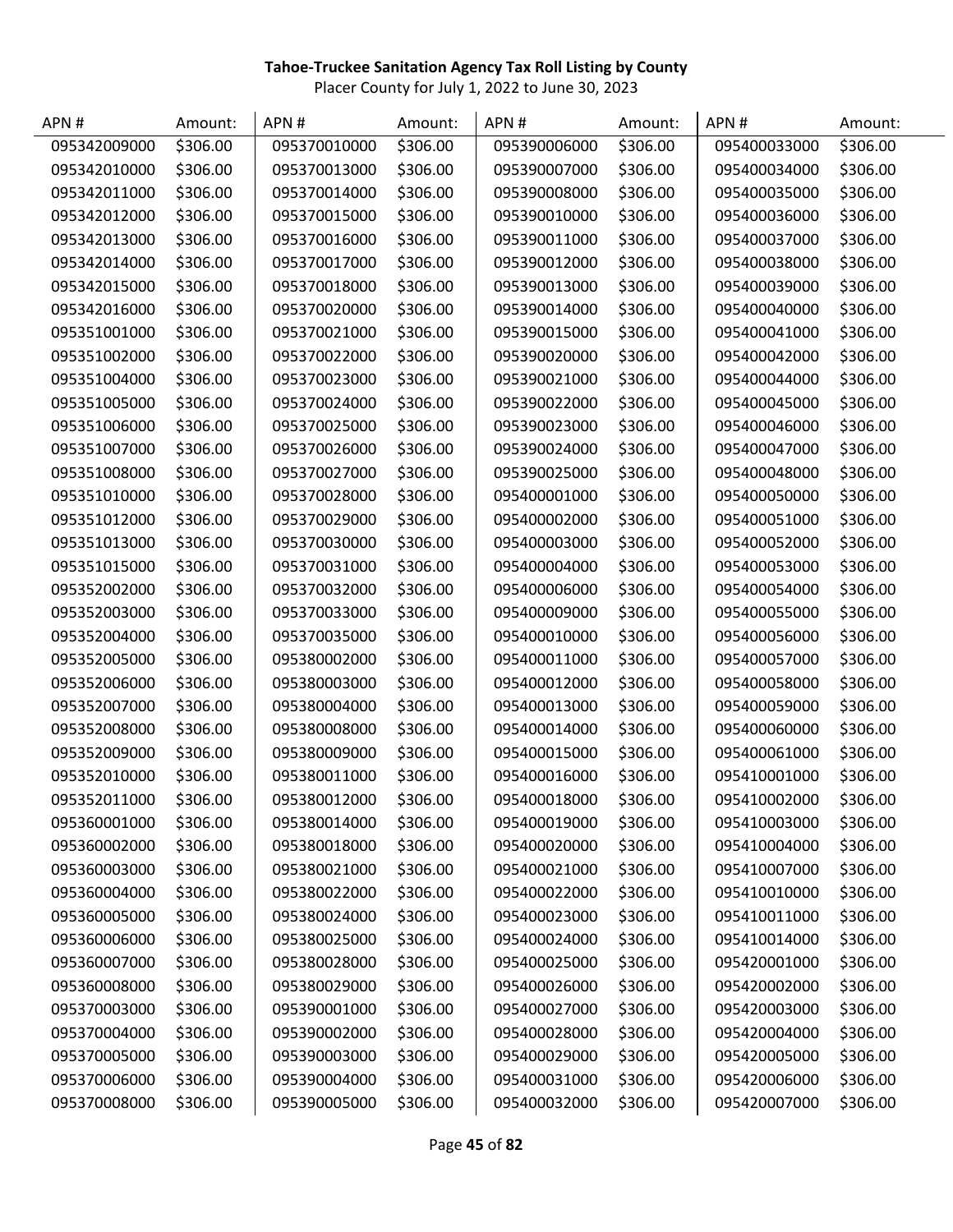| APN#         | Amount:  | APN#         | Amount:  | APN#         | Amount:  | APN#         | Amount:  |
|--------------|----------|--------------|----------|--------------|----------|--------------|----------|
| 095420008000 | \$306.00 | 095440014000 | \$306.00 | 095460014000 | \$306.00 | 095470020000 | \$306.00 |
| 095420009000 | \$306.00 | 095440015000 | \$306.00 | 095460016000 | \$306.00 | 095470021000 | \$306.00 |
| 095420010000 | \$306.00 | 095440016000 | \$306.00 | 095460017000 | \$306.00 | 095470022000 | \$306.00 |
| 095420011000 | \$306.00 | 095440017000 | \$306.00 | 095460018000 | \$306.00 | 095470023000 | \$306.00 |
| 095420012000 | \$306.00 | 095440018000 | \$306.00 | 095460019000 | \$306.00 | 095470024000 | \$306.00 |
| 095420013000 | \$612.00 | 095440019000 | \$306.00 | 095460020000 | \$306.00 | 095470025000 | \$306.00 |
| 095420014000 | \$306.00 | 095440020000 | \$306.00 | 095460021000 | \$306.00 | 095470026000 | \$306.00 |
| 095420015000 | \$306.00 | 095440021000 | \$306.00 | 095460022000 | \$306.00 | 095470027000 | \$306.00 |
| 095420016000 | \$306.00 | 095440022000 | \$306.00 | 095460023000 | \$306.00 | 095470028000 | \$306.00 |
| 095420017000 | \$306.00 | 095440024000 | \$306.00 | 095460024000 | \$306.00 | 095470029000 | \$306.00 |
| 095420018000 | \$306.00 | 095440026000 | \$306.00 | 095460026000 | \$306.00 | 095470030000 | \$306.00 |
| 095420019000 | \$306.00 | 095440028000 | \$306.00 | 095460027000 | \$306.00 | 095470031000 | \$306.00 |
| 095420020000 | \$306.00 | 095440030000 | \$306.00 | 095460028000 | \$306.00 | 095481013000 | \$306.00 |
| 095420021000 | \$306.00 | 095440031000 | \$306.00 | 095460029000 | \$306.00 | 095481014000 | \$306.00 |
| 095420022000 | \$306.00 | 095440033000 | \$306.00 | 095460030000 | \$306.00 | 095481015000 | \$306.00 |
| 095420023000 | \$306.00 | 095440035000 | \$306.00 | 095460032000 | \$306.00 | 095481016000 | \$306.00 |
| 095420024000 | \$306.00 | 095440036000 | \$306.00 | 095460033000 | \$306.00 | 095490012000 | \$306.00 |
| 095430005000 | \$306.00 | 095440037000 | \$306.00 | 095460034000 | \$306.00 | 095490013000 | \$306.00 |
| 095430006000 | \$306.00 | 095440038000 | \$306.00 | 095460035000 | \$306.00 | 095490014000 | \$306.00 |
| 095430008000 | \$306.00 | 095440039000 | \$306.00 | 095460036000 | \$306.00 | 095490015000 | \$306.00 |
| 095430009000 | \$306.00 | 095440041000 | \$306.00 | 095460037000 | \$306.00 | 095490016000 | \$306.00 |
| 095430010000 | \$306.00 | 095440042000 | \$306.00 | 095460038000 | \$306.00 | 095490017000 | \$306.00 |
| 095430011000 | \$306.00 | 095440043000 | \$306.00 | 095460039000 | \$306.00 | 095490018000 | \$306.00 |
| 095430012000 | \$306.00 | 095440044000 | \$306.00 | 095460040000 | \$306.00 | 095490019000 | \$306.00 |
| 095430013000 | \$306.00 | 095450001000 | \$306.00 | 095470001000 | \$306.00 | 095490020000 | \$306.00 |
| 095430014000 | \$306.00 | 095450002000 | \$306.00 | 095470002000 | \$306.00 | 095490021000 | \$306.00 |
| 095430015000 | \$306.00 | 095450004000 | \$306.00 | 095470003000 | \$306.00 | 095490022000 | \$306.00 |
| 095430016000 | \$306.00 | 095450005000 | \$306.00 | 095470004000 | \$306.00 | 095490023000 | \$306.00 |
| 095430017000 | \$306.00 | 095450008000 | \$306.00 | 095470005000 | \$306.00 | 095490024000 | \$306.00 |
| 095430019000 | \$306.00 | 095450010000 | \$306.00 | 095470006000 | \$306.00 | 095490025000 | \$306.00 |
| 095430021000 | \$306.00 | 095450012000 | \$306.00 | 095470007000 | \$306.00 | 095490026000 | \$306.00 |
| 095440001000 | \$306.00 | 095460001000 | \$306.00 | 095470008000 | \$306.00 | 095490027000 | \$306.00 |
| 095440003000 | \$306.00 | 095460002000 | \$306.00 | 095470009000 | \$306.00 | 095490028000 | \$306.00 |
| 095440004000 | \$306.00 | 095460003000 | \$306.00 | 095470010000 | \$306.00 | 095490029000 | \$306.00 |
| 095440005000 | \$306.00 | 095460004000 | \$306.00 | 095470011000 | \$306.00 | 095490030000 | \$306.00 |
| 095440007000 | \$306.00 | 095460005000 | \$306.00 | 095470012000 | \$306.00 | 095490031000 | \$306.00 |
| 095440008000 | \$306.00 | 095460007000 | \$306.00 | 095470013000 | \$306.00 | 095490032000 | \$306.00 |
| 095440009000 | \$306.00 | 095460009000 | \$306.00 | 095470014000 | \$306.00 | 095490033000 | \$306.00 |
| 095440010000 | \$306.00 | 095460010000 | \$306.00 | 095470016000 | \$306.00 | 095490034000 | \$306.00 |
| 095440011000 | \$306.00 | 095460011000 | \$306.00 | 095470017000 | \$306.00 | 095490035000 | \$306.00 |
| 095440012000 | \$306.00 | 095460012000 | \$306.00 | 095470018000 | \$306.00 | 095490036000 | \$306.00 |
| 095440013000 | \$306.00 | 095460013000 | \$306.00 | 095470019000 | \$306.00 | 095490037000 | \$306.00 |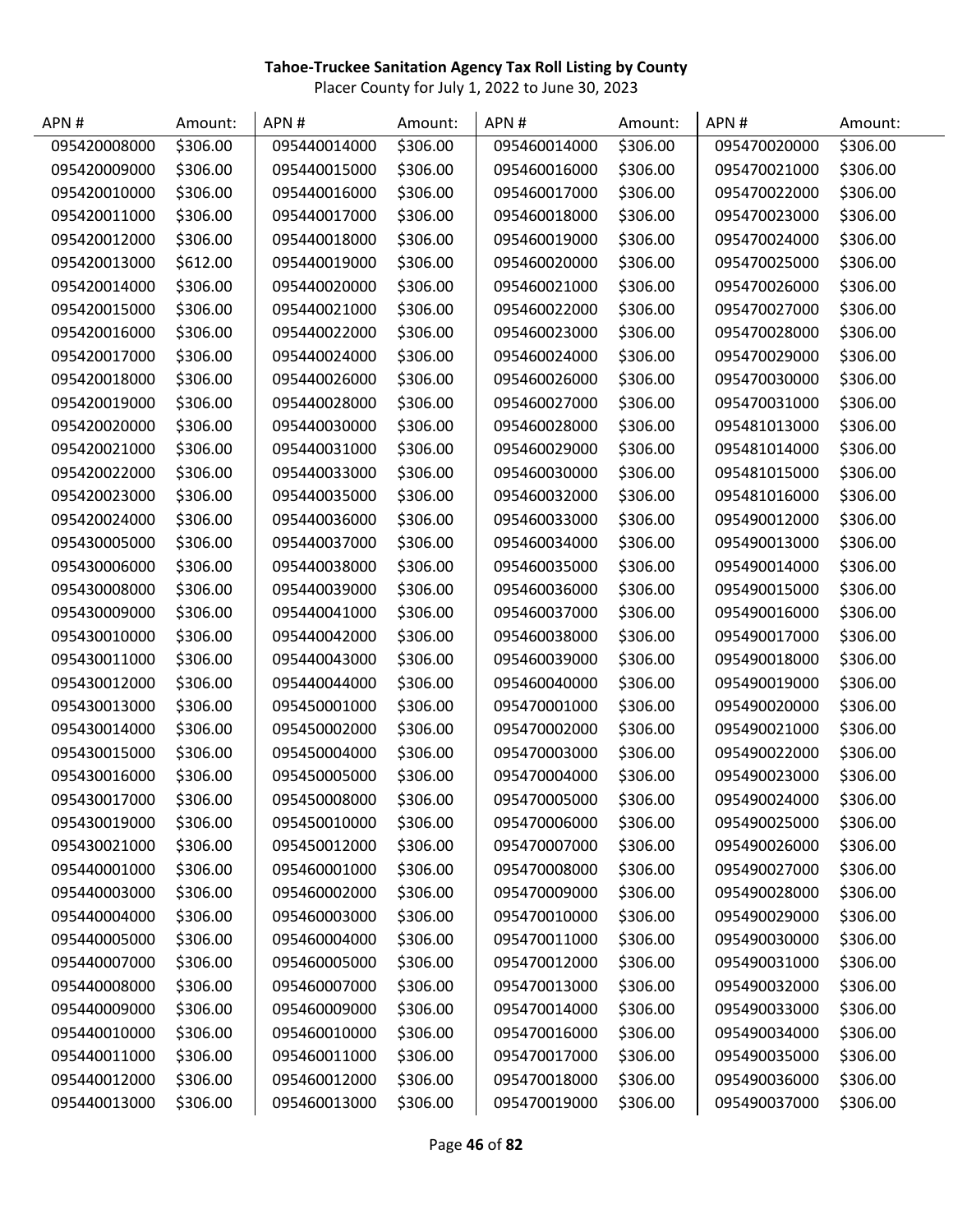| APN#         | Amount:  | APN#         | Amount:  | APN #        | Amount:  | APN#         | Amount:    |
|--------------|----------|--------------|----------|--------------|----------|--------------|------------|
| 095490038000 | \$306.00 | 095510045000 | \$306.00 | 095530012000 | \$306.00 | 095550004000 | \$306.00   |
| 095490039000 | \$306.00 | 095510046000 | \$306.00 | 095530013000 | \$306.00 | 095550005000 | \$306.00   |
| 095510005000 | \$306.00 | 095510047000 | \$306.00 | 095530014000 | \$306.00 | 095550006000 | \$306.00   |
| 095510006000 | \$306.00 | 095510048000 | \$306.00 | 095530015000 | \$306.00 | 096030001000 | \$306.00   |
| 095510007000 | \$306.00 | 095520001000 | \$306.00 | 095530016000 | \$306.00 | 096030002000 | \$612.00   |
| 095510008000 | \$306.00 | 095520002000 | \$306.00 | 095530017000 | \$306.00 | 096030003000 | \$612.00   |
| 095510009000 | \$306.00 | 095520003000 | \$306.00 | 095530018000 | \$306.00 | 096030007000 | \$306.00   |
| 095510010000 | \$306.00 | 095520004000 | \$306.00 | 095530019000 | \$306.00 | 096030008000 | \$306.00   |
| 095510011000 | \$306.00 | 095520005000 | \$306.00 | 095530020000 | \$306.00 | 096030010000 | \$306.00   |
| 095510012000 | \$306.00 | 095520006000 | \$306.00 | 095530021000 | \$306.00 | 096030011000 | \$306.00   |
| 095510013000 | \$306.00 | 095520007000 | \$306.00 | 095530022000 | \$306.00 | 096030013000 | \$306.00   |
| 095510014000 | \$306.00 | 095520008000 | \$306.00 | 095540001000 | \$306.00 | 096030014000 | \$918.00   |
| 095510015000 | \$306.00 | 095520009000 | \$306.00 | 095540002000 | \$306.00 | 096030015000 | \$612.00   |
| 095510016000 | \$306.00 | 095520010000 | \$306.00 | 095540003000 | \$306.00 | 096030016000 | \$612.00   |
| 095510017000 | \$306.00 | 095520011000 | \$306.00 | 095540004000 | \$306.00 | 096030017000 | \$306.00   |
| 095510018000 | \$306.00 | 095520012000 | \$306.00 | 095540005000 | \$306.00 | 096030018000 | \$306.00   |
| 095510019000 | \$306.00 | 095520013000 | \$306.00 | 095540006000 | \$306.00 | 096030026000 | \$306.00   |
| 095510020000 | \$306.00 | 095520014000 | \$306.00 | 095540007000 | \$306.00 | 096030031000 | \$306.00   |
| 095510021000 | \$306.00 | 095520015000 | \$306.00 | 095540008000 | \$306.00 | 096030035000 | \$612.00   |
| 095510022000 | \$306.00 | 095520016000 | \$306.00 | 095540009000 | \$306.00 | 096030036000 | \$306.00   |
| 095510023000 | \$306.00 | 095520017000 | \$306.00 | 095540010000 | \$306.00 | 096030040000 | \$306.00   |
| 095510024000 | \$306.00 | 095520018000 | \$306.00 | 095540011000 | \$306.00 | 096030041000 | \$306.00   |
| 095510025000 | \$306.00 | 095520019000 | \$306.00 | 095540012000 | \$306.00 | 096030042000 | \$306.00   |
| 095510026000 | \$306.00 | 095520020000 | \$306.00 | 095540013000 | \$306.00 | 096030044000 | \$612.00   |
| 095510027000 | \$306.00 | 095520021000 | \$306.00 | 095540014000 | \$306.00 | 096030045000 | \$306.00   |
| 095510028000 | \$306.00 | 095520022000 | \$306.00 | 095540015000 | \$306.00 | 096030047000 | \$1,530.00 |
| 095510029000 | \$306.00 | 095520023000 | \$306.00 | 095540016000 | \$306.00 | 096030048000 | \$612.00   |
| 095510030000 | \$306.00 | 095520024000 | \$306.00 | 095540017000 | \$306.00 | 096050015000 | \$306.00   |
| 095510031000 | \$306.00 | 095520025000 | \$306.00 | 095540018000 | \$306.00 | 096060049000 | \$965.16   |
| 095510032000 | \$306.00 | 095520026000 | \$306.00 | 095540019000 | \$306.00 | 096060061000 | \$306.00   |
| 095510033000 | \$306.00 | 095520027000 | \$306.00 | 095540020000 | \$306.00 | 096070001000 | \$612.00   |
| 095510034000 | \$306.00 | 095530001000 | \$306.00 | 095540021000 | \$306.00 | 096070003000 | \$918.00   |
| 095510035000 | \$306.00 | 095530002000 | \$306.00 | 095540022000 | \$306.00 | 096070005000 | \$306.00   |
| 095510036000 | \$306.00 | 095530003000 | \$306.00 | 095540023000 | \$306.00 | 096070006000 | \$306.00   |
| 095510037000 | \$306.00 | 095530004000 | \$306.00 | 095540024000 | \$306.00 | 096070007000 | \$306.00   |
| 095510038000 | \$306.00 | 095530005000 | \$306.00 | 095540030000 | \$306.00 | 096070008000 | \$306.00   |
| 095510039000 | \$306.00 | 095530006000 | \$306.00 | 095540031000 | \$612.00 | 096070009000 | \$612.00   |
| 095510040000 | \$306.00 | 095530007000 | \$306.00 | 095540033000 | \$306.00 | 096070010000 | \$306.00   |
| 095510041000 | \$306.00 | 095530008000 | \$306.00 | 095540034000 | \$306.00 | 096070011000 | \$306.00   |
| 095510042000 | \$306.00 | 095530009000 | \$306.00 | 095550001000 | \$306.00 | 096070014000 | \$306.00   |
| 095510043000 | \$306.00 | 095530010000 | \$306.00 | 095550002000 | \$306.00 | 096070015000 | \$306.00   |
| 095510044000 | \$306.00 | 095530011000 | \$306.00 | 095550003000 | \$306.00 | 096070016000 | \$306.00   |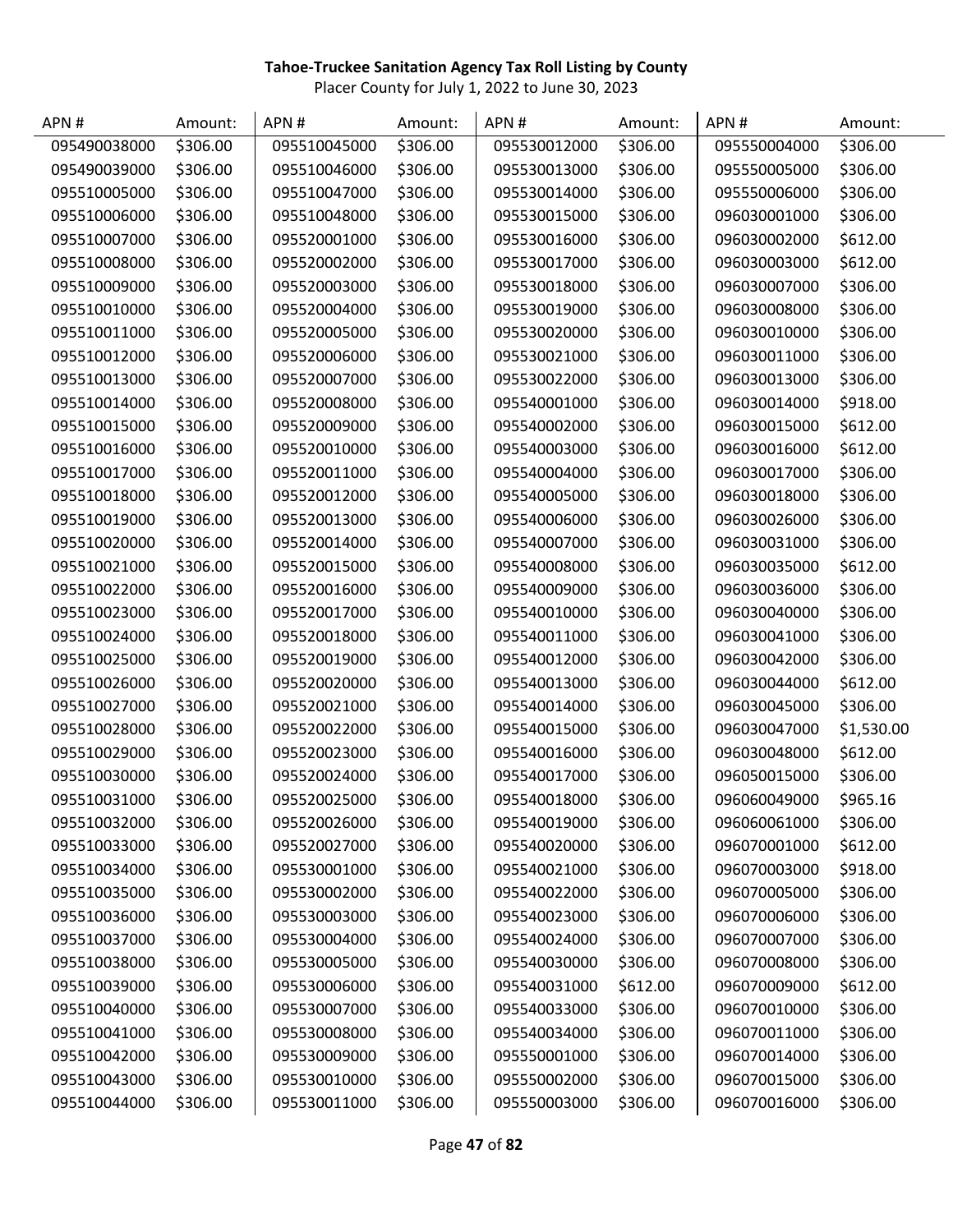| APN#         | Amount:  | APN#         | Amount:    | APN#         | Amount:    | APN#         | Amount:  |
|--------------|----------|--------------|------------|--------------|------------|--------------|----------|
| 096070017000 | \$306.00 | 096101004000 | \$306.00   | 096103001000 | \$306.00   | 096121012000 | \$306.00 |
| 096070018000 | \$306.00 | 096101005000 | \$306.00   | 096103002000 | \$306.00   | 096121013000 | \$306.00 |
| 096070020000 | \$306.00 | 096101006000 | \$306.00   | 096103003000 | \$306.00   | 096121014000 | \$306.00 |
| 096070021000 | \$306.00 | 096101007000 | \$306.00   | 096103004000 | \$306.00   | 096122001000 | \$306.00 |
| 096070022000 | \$612.00 | 096101008000 | \$306.00   | 096103005000 | \$306.00   | 096122002000 | \$306.00 |
| 096070023000 | \$306.00 | 096101009000 | \$1,216.44 | 096103006000 | \$306.00   | 096122003000 | \$306.00 |
| 096070025000 | \$306.00 | 096102001000 | \$306.00   | 096103007000 | \$306.00   | 096122004000 | \$306.00 |
| 096070026000 | \$306.00 | 096102002000 | \$306.00   | 096103008000 | \$306.00   | 096122005000 | \$306.00 |
| 096081003000 | \$306.00 | 096102003000 | \$306.00   | 096103009000 | \$306.00   | 096122006000 | \$306.00 |
| 096081005000 | \$306.00 | 096102004000 | \$306.00   | 096103010000 | \$306.00   | 096122007000 | \$306.00 |
| 096081006000 | \$306.00 | 096102005000 | \$306.00   | 096103011000 | \$306.00   | 096122008000 | \$306.00 |
| 096082001000 | \$306.00 | 096102006000 | \$306.00   | 096103012000 | \$306.00   | 096122009000 | \$306.00 |
| 096082002000 | \$306.00 | 096102007000 | \$306.00   | 096103013000 | \$306.00   | 096122011000 | \$306.00 |
| 096082003000 | \$306.00 | 096102008000 | \$306.00   | 096103014000 | \$306.00   | 096122012000 | \$612.00 |
| 096082004000 | \$306.00 | 096102009000 | \$306.00   | 096103015000 | \$306.00   | 096122013000 | \$306.00 |
| 096083001000 | \$306.00 | 096102010000 | \$306.00   | 096103016000 | \$306.00   | 096122014000 | \$306.00 |
| 096083002000 | \$306.00 | 096102011000 | \$306.00   | 096103017000 | \$306.00   | 096122015000 | \$306.00 |
| 096083003000 | \$306.00 | 096102012000 | \$306.00   | 096103018000 | \$306.00   | 096122016000 | \$306.00 |
| 096083004000 | \$306.00 | 096102013000 | \$306.00   | 096103019000 | \$306.00   | 096122017000 | \$612.00 |
| 096083006000 | \$306.00 | 096102014000 | \$306.00   | 096103020000 | \$306.00   | 096122018000 | \$306.00 |
| 096083010000 | \$612.00 | 096102015000 | \$306.00   | 096103036000 | \$2,961.00 | 096130002000 | \$306.00 |
| 096083011000 | \$306.00 | 096102016000 | \$306.00   | 096103037000 | \$5,371.68 | 096130003000 | \$306.00 |
| 096091001000 | \$306.00 | 096102017000 | \$306.00   | 096110001000 | \$612.00   | 096130006000 | \$306.00 |
| 096091002000 | \$306.00 | 096102018000 | \$306.00   | 096110005000 | \$306.00   | 096130007000 | \$306.00 |
| 096091003000 | \$306.00 | 096102019000 | \$306.00   | 096110006000 | \$306.00   | 096130008000 | \$612.00 |
| 096091004000 | \$306.00 | 096102020000 | \$306.00   | 096110007000 | \$306.00   | 096130009000 | \$306.00 |
| 096092001000 | \$306.00 | 096102021000 | \$306.00   | 096110008000 | \$612.00   | 096130010000 | \$306.00 |
| 096092002000 | \$306.00 | 096102022000 | \$306.00   | 096110009000 | \$306.00   | 096130011000 | \$612.00 |
| 096092003000 | \$306.00 | 096102023000 | \$306.00   | 096110011000 | \$306.00   | 096130012000 | \$306.00 |
| 096092004000 | \$306.00 | 096102024000 | \$306.00   | 096110012000 | \$306.00   | 096130013000 | \$306.00 |
| 096092005000 | \$306.00 | 096102025000 | \$306.00   | 096110013000 | \$306.00   | 096130014000 | \$306.00 |
| 096092006000 | \$612.00 | 096102026000 | \$306.00   | 096121001000 | \$306.00   | 096130015000 | \$612.00 |
| 096092007000 | \$306.00 | 096102027000 | \$306.00   | 096121002000 | \$612.00   | 096130019000 | \$306.00 |
| 096092008000 | \$306.00 | 096102028000 | \$306.00   | 096121003000 | \$306.00   | 096130021000 | \$306.00 |
| 096092009000 | \$306.00 | 096102029000 | \$306.00   | 096121004000 | \$306.00   | 096130022000 | \$306.00 |
| 096093001000 | \$306.00 | 096102030000 | \$306.00   | 096121005000 | \$306.00   | 096140001000 | \$306.00 |
| 096093002000 | \$306.00 | 096102031000 | \$306.00   | 096121006000 | \$306.00   | 096140002000 | \$306.00 |
| 096093003000 | \$306.00 | 096102032000 | \$306.00   | 096121007000 | \$306.00   | 096140003000 | \$306.00 |
| 096093004000 | \$306.00 | 096102033000 | \$306.00   | 096121008000 | \$306.00   | 096140004000 | \$306.00 |
| 096093005000 | \$306.00 | 096102034000 | \$306.00   | 096121009000 | \$306.00   | 096140006000 | \$306.00 |
| 096093006000 | \$306.00 | 096102035000 | \$306.00   | 096121010000 | \$306.00   | 096140007000 | \$612.00 |
| 096093007000 | \$612.00 | 096102036000 | \$306.00   | 096121011000 | \$612.00   | 096140008000 | \$306.00 |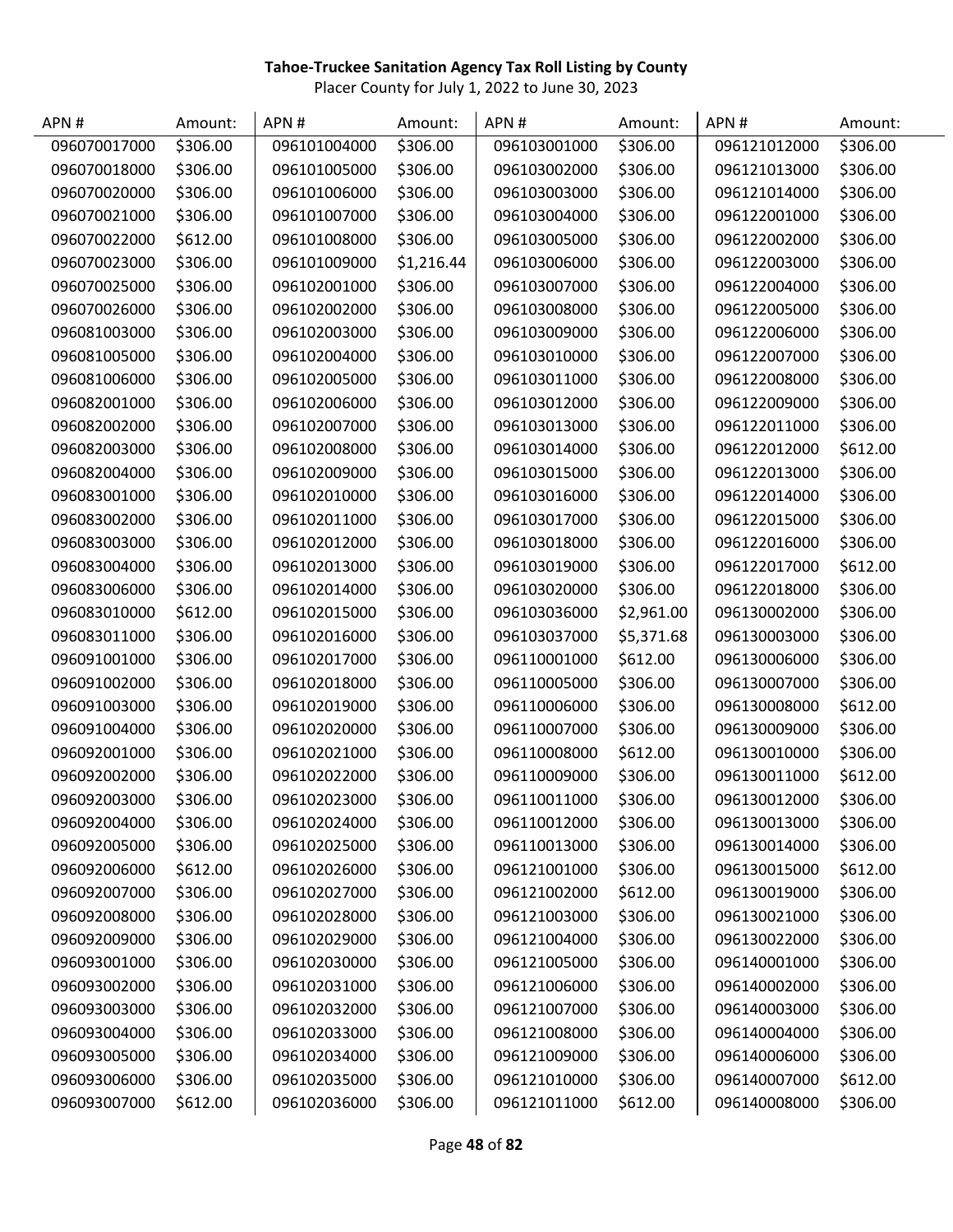| APN#         | Amount:  | APN#         | Amount:  | APN#         | Amount:  | APN#         | Amount:  |
|--------------|----------|--------------|----------|--------------|----------|--------------|----------|
| 096140009000 | \$306.00 | 096153008000 | \$306.00 | 096170012000 | \$306.00 | 096192001000 | \$612.00 |
| 096140010000 | \$306.00 | 096160001000 | \$612.00 | 096170013000 | \$306.00 | 096192002000 | \$306.00 |
| 096140011000 | \$306.00 | 096160002000 | \$306.00 | 096170014000 | \$306.00 | 096192003000 | \$306.00 |
| 096140012000 | \$306.00 | 096160003000 | \$306.00 | 096170015000 | \$306.00 | 096192004000 | \$306.00 |
| 096140013000 | \$306.00 | 096160004000 | \$612.00 | 096170016000 | \$306.00 | 096192005000 | \$306.00 |
| 096140014000 | \$306.00 | 096160005000 | \$306.00 | 096170017000 | \$612.00 | 096192006000 | \$306.00 |
| 096140015000 | \$306.00 | 096160006000 | \$612.00 | 096170018000 | \$612.00 | 096193002000 | \$612.00 |
| 096140016000 | \$612.00 | 096160007000 | \$306.00 | 096170019000 | \$306.00 | 096193003000 | \$612.00 |
| 096140017000 | \$612.00 | 096160008000 | \$306.00 | 096170020000 | \$306.00 | 096200002000 | \$612.00 |
| 096140018000 | \$306.00 | 096160009000 | \$306.00 | 096170021000 | \$306.00 | 096200006000 | \$306.00 |
| 096140019000 | \$306.00 | 096160010000 | \$306.00 | 096170026000 | \$306.00 | 096200016000 | \$306.00 |
| 096140020000 | \$306.00 | 096160011000 | \$306.00 | 096170027000 | \$306.00 | 096200018000 | \$306.00 |
| 096140021000 | \$306.00 | 096160012000 | \$306.00 | 096180001000 | \$306.00 | 096200019000 | \$612.00 |
| 096140022000 | \$306.00 | 096160013000 | \$306.00 | 096180002000 | \$306.00 | 096200021000 | \$306.00 |
| 096140023000 | \$306.00 | 096160014000 | \$612.00 | 096180003000 | \$306.00 | 096200022000 | \$306.00 |
| 096140024000 | \$306.00 | 096160015000 | \$306.00 | 096180004000 | \$306.00 | 096200024000 | \$306.00 |
| 096140025000 | \$918.00 | 096160016000 | \$306.00 | 096180005000 | \$306.00 | 096200025000 | \$306.00 |
| 096140026000 | \$306.00 | 096160017000 | \$306.00 | 096180006000 | \$918.00 | 096200026000 | \$306.00 |
| 096140027000 | \$306.00 | 096160018000 | \$306.00 | 096180007000 | \$612.00 | 096200027000 | \$306.00 |
| 096151001000 | \$306.00 | 096160019000 | \$612.00 | 096180008000 | \$612.00 | 096200029000 | \$306.00 |
| 096151002000 | \$612.00 | 096160020000 | \$306.00 | 096180009000 | \$306.00 | 096200031000 | \$306.00 |
| 096151003000 | \$306.00 | 096160021000 | \$306.00 | 096180010000 | \$612.00 | 096200033000 | \$306.00 |
| 096151004000 | \$306.00 | 096160022000 | \$306.00 | 096180011000 | \$306.00 | 096200036000 | \$306.00 |
| 096151005000 | \$306.00 | 096160023000 | \$306.00 | 096180012000 | \$306.00 | 096200037000 | \$306.00 |
| 096151006000 | \$612.00 | 096160024000 | \$612.00 | 096180013000 | \$306.00 | 096200038000 | \$306.00 |
| 096151007000 | \$306.00 | 096160025000 | \$306.00 | 096180014000 | \$306.00 | 096200045000 | \$306.00 |
| 096152001000 | \$306.00 | 096160028000 | \$306.00 | 096180015000 | \$306.00 | 096210020000 | \$306.00 |
| 096152002000 | \$306.00 | 096160029000 | \$306.00 | 096180016000 | \$306.00 | 096210022000 | \$306.00 |
| 096152003000 | \$306.00 | 096160030000 | \$306.00 | 096180017000 | \$306.00 | 096210023000 | \$306.00 |
| 096152004000 | \$306.00 | 096160031000 | \$306.00 | 096180018000 | \$306.00 | 096230039000 | \$615.96 |
| 096152005000 | \$306.00 | 096160032000 | \$306.00 | 096180028000 | \$306.00 | 096230040000 | \$612.00 |
| 096152006000 | \$612.00 | 096160037000 | \$306.00 | 096180029000 | \$306.00 | 096230044000 | \$612.00 |
| 096152007000 | \$612.00 | 096160038000 | \$612.00 | 096180030000 | \$306.00 | 096230045000 | \$306.00 |
| 096152008000 | \$306.00 | 096170001000 | \$612.00 | 096180031000 | \$918.00 | 096230046000 | \$306.00 |
| 096152009000 | \$306.00 | 096170002000 | \$612.00 | 096180037000 | \$306.00 | 096230047000 | \$306.00 |
| 096152010000 | \$306.00 | 096170003000 | \$306.00 | 096180038000 | \$306.00 | 096230048000 | \$306.00 |
| 096153001000 | \$612.00 | 096170006000 | \$306.00 | 096180039000 | \$612.00 | 096230049000 | \$306.00 |
| 096153002000 | \$306.00 | 096170007000 | \$918.00 | 096191001000 | \$306.00 | 096230050000 | \$306.00 |
| 096153004000 | \$306.00 | 096170008000 | \$306.00 | 096191002000 | \$306.00 | 096230058000 | \$306.00 |
| 096153005000 | \$306.00 | 096170009000 | \$306.00 | 096191003000 | \$306.00 | 096230060000 | \$306.00 |
| 096153006000 | \$306.00 | 096170010000 | \$612.00 | 096191004000 | \$306.00 | 096240002000 | \$306.00 |
| 096153007000 | \$306.00 | 096170011000 | \$612.00 | 096191005000 | \$306.00 | 096240003000 | \$306.00 |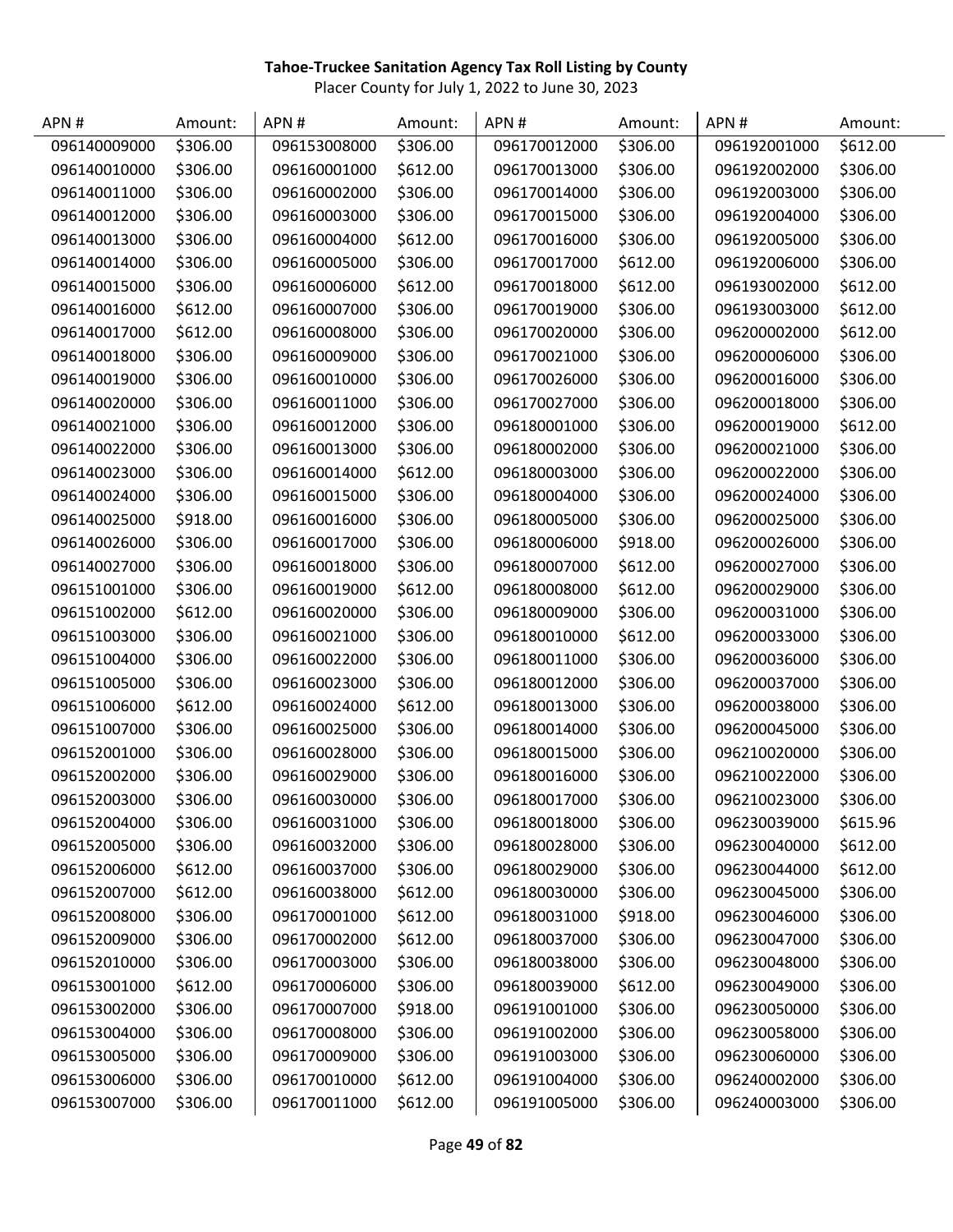| APN#         | Amount:  | APN#         | Amount:  | APN#         | Amount:    | APN#         | Amount:  |
|--------------|----------|--------------|----------|--------------|------------|--------------|----------|
| 096240004000 | \$306.00 | 096252018000 | \$306.00 | 096263010000 | \$612.00   | 096320017000 | \$918.00 |
| 096240005000 | \$306.00 | 096252019000 | \$918.00 | 096263011000 | \$306.00   | 096320019000 | \$306.00 |
| 096240006000 | \$306.00 | 096252020000 | \$612.00 | 096264001000 | \$306.00   | 096330009000 | \$306.00 |
| 096240010000 | \$306.00 | 096252021000 | \$306.00 | 096264002000 | \$306.00   | 096330010000 | \$306.00 |
| 096240011000 | \$306.00 | 096252022000 | \$306.00 | 096264003000 | \$306.00   | 096340026000 | \$306.00 |
| 096240012000 | \$306.00 | 096252023000 | \$306.00 | 096264004000 | \$306.00   | 096340027000 | \$306.00 |
| 096240013000 | \$306.00 | 096252025000 | \$612.00 | 096264005000 | \$306.00   | 096340028000 | \$306.00 |
| 096240014000 | \$612.00 | 096261001000 | \$306.00 | 096264006000 | \$306.00   | 096340032000 | \$306.00 |
| 096240015000 | \$306.00 | 096261002000 | \$306.00 | 096264007000 | \$306.00   | 096350001000 | \$306.00 |
| 096240016000 | \$306.00 | 096261003000 | \$612.00 | 096264008000 | \$306.00   | 096350002000 | \$306.00 |
| 096240018000 | \$612.00 | 096261004000 | \$306.00 | 096264009000 | \$306.00   | 096350003000 | \$306.00 |
| 096240021000 | \$306.00 | 096261005000 | \$306.00 | 096264010000 | \$306.00   | 096350004000 | \$306.00 |
| 096240023000 | \$306.00 | 096261006000 | \$306.00 | 096264011000 | \$306.00   | 096350005000 | \$306.00 |
| 096240024000 | \$306.00 | 096261007000 | \$306.00 | 096264012000 | \$306.00   | 096350006000 | \$306.00 |
| 096240025000 | \$306.00 | 096261008000 | \$612.00 | 096264013000 | \$306.00   | 096350007000 | \$306.00 |
| 096251001000 | \$306.00 | 096261009000 | \$306.00 | 096271001000 | \$306.00   | 096350008000 | \$306.00 |
| 096251002000 | \$306.00 | 096262001000 | \$306.00 | 096271004000 | \$306.00   | 096360001000 | \$612.00 |
| 096251003000 | \$612.00 | 096262002000 | \$306.00 | 096271005000 | \$306.00   | 096360003000 | \$306.00 |
| 096251004000 | \$306.00 | 096262003000 | \$306.00 | 096271006000 | \$306.00   | 096360004000 | \$306.00 |
| 096251005000 | \$306.00 | 096262004000 | \$612.00 | 096271007000 | \$306.00   | 096360005000 | \$306.00 |
| 096251006000 | \$306.00 | 096262005000 | \$306.00 | 096271008000 | \$306.00   | 096360006000 | \$306.00 |
| 096251007000 | \$306.00 | 096262007000 | \$306.00 | 096271009000 | \$306.00   | 096360007000 | \$612.00 |
| 096251008000 | \$306.00 | 096262008000 | \$306.00 | 096271010000 | \$306.00   | 096360008000 | \$306.00 |
| 096251009000 | \$612.00 | 096262009000 | \$306.00 | 096271011000 | \$306.00   | 096360009000 | \$306.00 |
| 096251010000 | \$306.00 | 096262010000 | \$306.00 | 096271013000 | \$306.00   | 096360010000 | \$306.00 |
| 096251011000 | \$306.00 | 096262011000 | \$306.00 | 096271014000 | \$306.00   | 096360011000 | \$306.00 |
| 096251012000 | \$612.00 | 096262012000 | \$306.00 | 096271015000 | \$306.00   | 096360012000 | \$306.00 |
| 096252001000 | \$306.00 | 096262013000 | \$306.00 | 096271016000 | \$306.00   | 096360013000 | \$612.00 |
| 096252002000 | \$306.00 | 096262014000 | \$306.00 | 096271018000 | \$306.00   | 096360015000 | \$306.00 |
| 096252003000 | \$306.00 | 096262015000 | \$306.00 | 096272001000 | \$306.00   | 096360016000 | \$612.00 |
| 096252004000 | \$306.00 | 096262016000 | \$306.00 | 096272002000 | \$306.00   | 096360017000 | \$612.00 |
| 096252005000 | \$306.00 | 096262017000 | \$612.00 | 096272003000 | \$306.00   | 096360018000 | \$612.00 |
| 096252006000 | \$306.00 | 096262018000 | \$306.00 | 096272004000 | \$306.00   | 096360019000 | \$306.00 |
| 096252007000 | \$306.00 | 096263001000 | \$306.00 | 096272005000 | \$306.00   | 096360020000 | \$306.00 |
| 096252010000 | \$612.00 | 096263002000 | \$306.00 | 096272006000 | \$306.00   | 096360021000 | \$306.00 |
| 096252011000 | \$306.00 | 096263003000 | \$306.00 | 096290047000 | \$1,922.76 | 096360023000 | \$306.00 |
| 096252012000 | \$306.00 | 096263004000 | \$306.00 | 096290050000 | \$612.00   | 096360024000 | \$306.00 |
| 096252013000 | \$306.00 | 096263005000 | \$306.00 | 096310003000 | \$612.00   | 096360028000 | \$306.00 |
| 096252014000 | \$306.00 | 096263006000 | \$306.00 | 096320009000 | \$612.00   | 096370001000 | \$306.00 |
| 096252015000 | \$306.00 | 096263007000 | \$306.00 | 096320014000 | \$306.00   | 096370002000 | \$306.00 |
| 096252016000 | \$306.00 | 096263008000 | \$306.00 | 096320015000 | \$306.00   | 096370003000 | \$306.00 |
| 096252017000 | \$306.00 | 096263009000 | \$306.00 | 096320016000 | \$612.00   | 096370004000 | \$306.00 |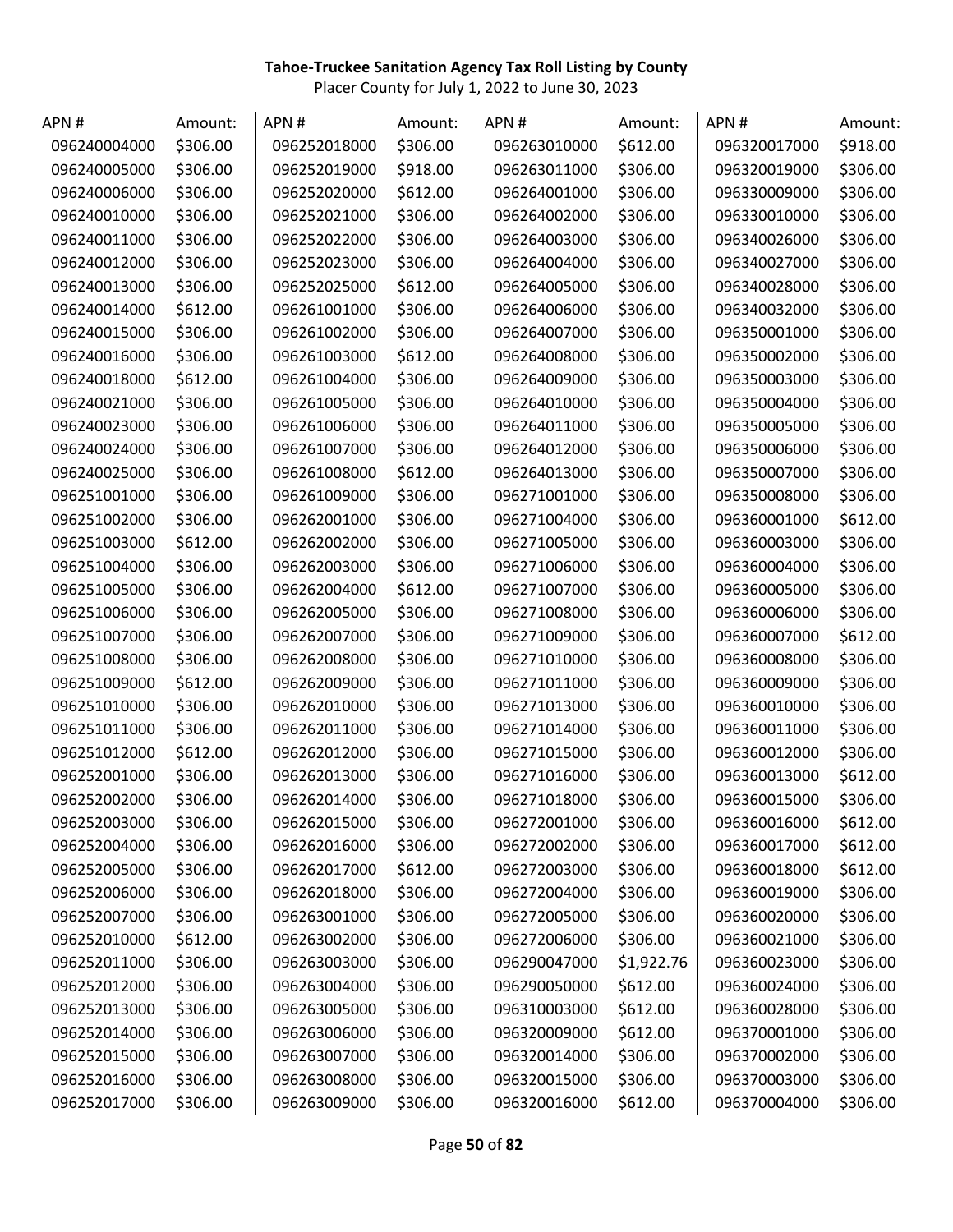| APN#         | Amount:  | APN#         | Amount:  | APN#         | Amount:  | APN#         | Amount:  |
|--------------|----------|--------------|----------|--------------|----------|--------------|----------|
| 096370006000 | \$306.00 | 096380011000 | \$306.00 | 096400013000 | \$306.00 | 096430006000 | \$306.00 |
| 096370007000 | \$306.00 | 096380012000 | \$306.00 | 096400014000 | \$306.00 | 096430007000 | \$306.00 |
| 096370009000 | \$306.00 | 096380013000 | \$306.00 | 096400015000 | \$306.00 | 096440004000 | \$306.00 |
| 096370010000 | \$306.00 | 096380014000 | \$306.00 | 096400016000 | \$306.00 | 096440005000 | \$306.00 |
| 096370011000 | \$306.00 | 096380015000 | \$306.00 | 096400017000 | \$306.00 | 096440006000 | \$306.00 |
| 096370012000 | \$306.00 | 096380017510 | \$306.00 | 096400018000 | \$306.00 | 096440007000 | \$306.00 |
| 096370013000 | \$306.00 | 096380017520 | \$306.00 | 096400019000 | \$306.00 | 096440008000 | \$306.00 |
| 096370014000 | \$306.00 | 096380018510 | \$306.00 | 096400020000 | \$306.00 | 096440009000 | \$306.00 |
| 096370016000 | \$306.00 | 096380018520 | \$306.00 | 096400021000 | \$306.00 | 096440010000 | \$306.00 |
| 096370017000 | \$612.00 | 096380019510 | \$306.00 | 096400022000 | \$306.00 | 096440011000 | \$306.00 |
| 096370018000 | \$612.00 | 096380019520 | \$306.00 | 096400023000 | \$306.00 | 096440012000 | \$306.00 |
| 096370021000 | \$306.00 | 096380020520 | \$306.00 | 096400024000 | \$306.00 | 096440013000 | \$306.00 |
| 096370022000 | \$612.00 | 096380021510 | \$306.00 | 096410003000 | \$306.00 | 096440014000 | \$306.00 |
| 096370023000 | \$306.00 | 096380021520 | \$306.00 | 096410004000 | \$306.00 | 096440015000 | \$306.00 |
| 096370024000 | \$612.00 | 096380022510 | \$306.00 | 096410005000 | \$306.00 | 096440016000 | \$306.00 |
| 096370025000 | \$306.00 | 096380022520 | \$306.00 | 096410006000 | \$306.00 | 096440017000 | \$306.00 |
| 096370026000 | \$306.00 | 096380023510 | \$306.00 | 096410007000 | \$306.00 | 096440018000 | \$306.00 |
| 096370028000 | \$306.00 | 096380023520 | \$306.00 | 096410008000 | \$306.00 | 096440019000 | \$306.00 |
| 096370029000 | \$306.00 | 096390001000 | \$306.00 | 096410009000 | \$306.00 | 096440023000 | \$306.00 |
| 096370030000 | \$612.00 | 096390002000 | \$306.00 | 096410010000 | \$306.00 | 096440024000 | \$306.00 |
| 096370031000 | \$306.00 | 096390003000 | \$306.00 | 096410011000 | \$306.00 | 096440025000 | \$306.00 |
| 096370032000 | \$306.00 | 096390004000 | \$306.00 | 096410012000 | \$306.00 | 096440026000 | \$306.00 |
| 096370033000 | \$306.00 | 096390005000 | \$306.00 | 096410013000 | \$306.00 | 096440027000 | \$306.00 |
| 096370034000 | \$306.00 | 096390006000 | \$306.00 | 096410014000 | \$306.00 | 096440028000 | \$306.00 |
| 096370035000 | \$306.00 | 096390007000 | \$306.00 | 096420002000 | \$306.00 | 096440029000 | \$306.00 |
| 096370036000 | \$306.00 | 096390008000 | \$306.00 | 096420003000 | \$306.00 | 096440030000 | \$306.00 |
| 096370037000 | \$306.00 | 096390009000 | \$306.00 | 096420004000 | \$306.00 | 096450001000 | \$306.00 |
| 096370038000 | \$306.00 | 096390010000 | \$306.00 | 096420005000 | \$306.00 | 096450002000 | \$306.00 |
| 096370039000 | \$306.00 | 096390011000 | \$306.00 | 096420006000 | \$306.00 | 096450003000 | \$306.00 |
| 096370040000 | \$306.00 | 096390012000 | \$306.00 | 096420007000 | \$306.00 | 096450004000 | \$306.00 |
| 096370041000 | \$306.00 | 096400001000 | \$306.00 | 096420008000 | \$306.00 | 096450005000 | \$306.00 |
| 096370042000 | \$306.00 | 096400002000 | \$306.00 | 096420009000 | \$306.00 | 096450006000 | \$306.00 |
| 096370043000 | \$306.00 | 096400003000 | \$306.00 | 096420010000 | \$306.00 | 096450007000 | \$306.00 |
| 096370045000 | \$306.00 | 096400004000 | \$306.00 | 096420011000 | \$306.00 | 096450008000 | \$306.00 |
| 096380001000 | \$306.00 | 096400005000 | \$306.00 | 096420012000 | \$306.00 | 096450009000 | \$306.00 |
| 096380002000 | \$306.00 | 096400006000 | \$306.00 | 096420013000 | \$306.00 | 096450010000 | \$306.00 |
| 096380003000 | \$306.00 | 096400007000 | \$306.00 | 096420014000 | \$306.00 | 096450011000 | \$306.00 |
| 096380004000 | \$306.00 | 096400008000 | \$306.00 | 096430001000 | \$306.00 | 096450012000 | \$306.00 |
| 096380005000 | \$306.00 | 096400009000 | \$306.00 | 096430002000 | \$306.00 | 096450013000 | \$306.00 |
| 096380008000 | \$306.00 | 096400010000 | \$306.00 | 096430003000 | \$306.00 | 096450014000 | \$306.00 |
| 096380009000 | \$306.00 | 096400011000 | \$306.00 | 096430004000 | \$306.00 | 096450015000 | \$306.00 |
| 096380010000 | \$306.00 | 096400012000 | \$306.00 | 096430005000 | \$306.00 | 096450016000 | \$306.00 |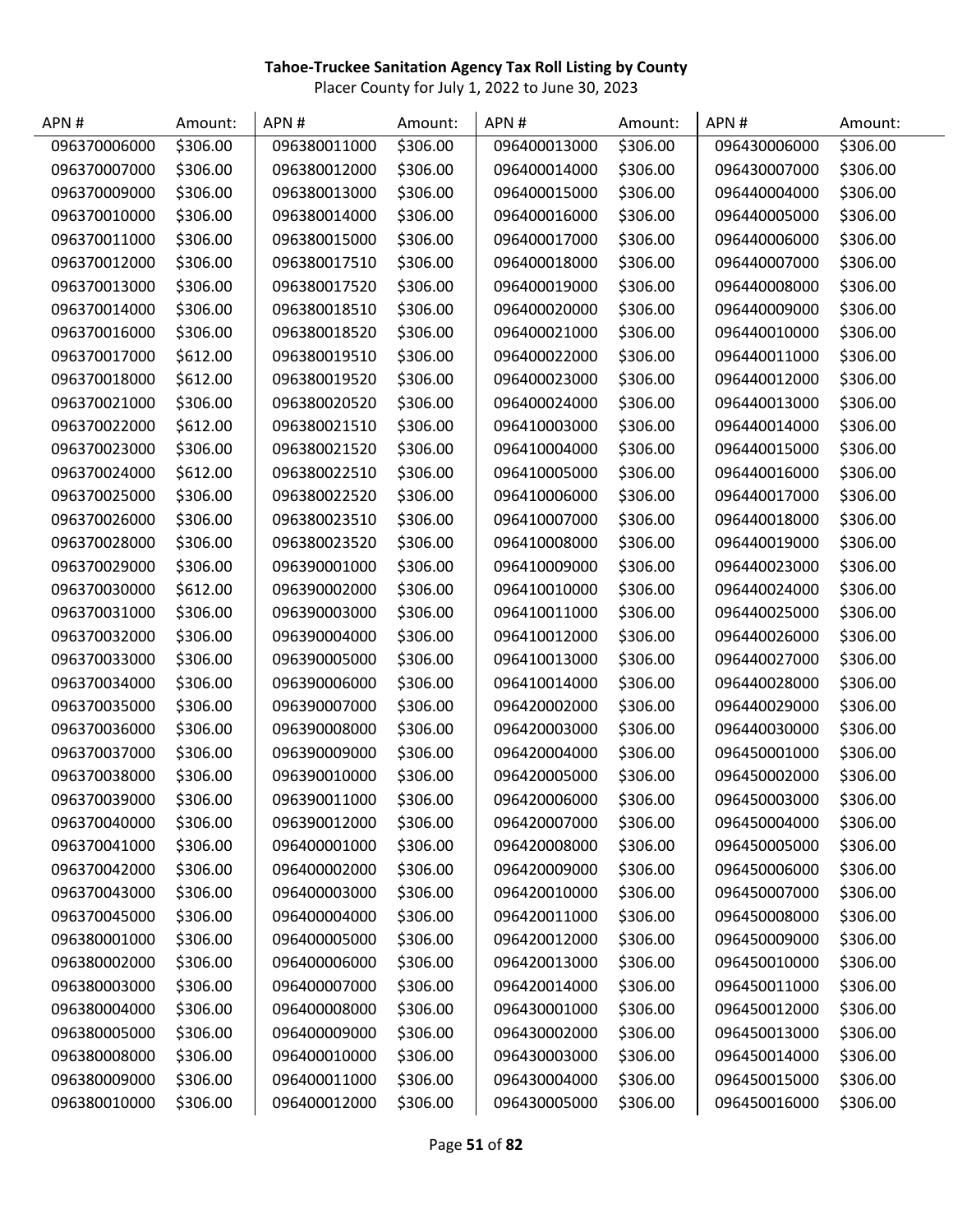| APN#         | Amount:  | APN#         | Amount:  | APN#         | Amount:  | APN#         | Amount:  |
|--------------|----------|--------------|----------|--------------|----------|--------------|----------|
| 096450017000 | \$306.00 | 096460041000 | \$306.00 | 096500008000 | \$306.00 | 096560008000 | \$306.00 |
| 096450018000 | \$306.00 | 096460042000 | \$306.00 | 096500009000 | \$306.00 | 096560010000 | \$306.00 |
| 096450019000 | \$306.00 | 096460043000 | \$306.00 | 096500010000 | \$306.00 | 096560011000 | \$306.00 |
| 096450020000 | \$306.00 | 096460044000 | \$306.00 | 096500011000 | \$306.00 | 096560012000 | \$306.00 |
| 096450021000 | \$306.00 | 096460045000 | \$306.00 | 096500012000 | \$306.00 | 096560014000 | \$306.00 |
| 096460001000 | \$306.00 | 096460046000 | \$306.00 | 096500014000 | \$306.00 | 096560015000 | \$306.00 |
| 096460002000 | \$306.00 | 096460047000 | \$306.00 | 096500015000 | \$306.00 | 096560016000 | \$306.00 |
| 096460003000 | \$306.00 | 096460048000 | \$306.00 | 096500016000 | \$306.00 | 096560017000 | \$612.00 |
| 096460004000 | \$306.00 | 096460049000 | \$306.00 | 096500017000 | \$306.00 | 096560018000 | \$306.00 |
| 096460005000 | \$306.00 | 096460050000 | \$306.00 | 096500018000 | \$306.00 | 096570001000 | \$306.00 |
| 096460006000 | \$306.00 | 096460051000 | \$306.00 | 096500019000 | \$306.00 | 096570003000 | \$306.00 |
| 096460007000 | \$306.00 | 096460052000 | \$306.00 | 096500020000 | \$306.00 | 096570004000 | \$306.00 |
| 096460008000 | \$306.00 | 096460053000 | \$306.00 | 096500024000 | \$306.00 | 096570005000 | \$306.00 |
| 096460009000 | \$306.00 | 096460054000 | \$306.00 | 096500025000 | \$306.00 | 096570007000 | \$306.00 |
| 096460010000 | \$306.00 | 096460055000 | \$306.00 | 096500026000 | \$306.00 | 096570008000 | \$612.00 |
| 096460011000 | \$306.00 | 096460056000 | \$306.00 | 096500028000 | \$306.00 | 096570009000 | \$306.00 |
| 096460012000 | \$306.00 | 096460057000 | \$306.00 | 096500029000 | \$306.00 | 096570010000 | \$306.00 |
| 096460013000 | \$306.00 | 096460058000 | \$306.00 | 096500033000 | \$306.00 | 096570012000 | \$306.00 |
| 096460014000 | \$306.00 | 096460059000 | \$306.00 | 096510010000 | \$306.00 | 096570013000 | \$306.00 |
| 096460015000 | \$306.00 | 096470002000 | \$306.00 | 096510011000 | \$306.00 | 096570014000 | \$306.00 |
| 096460016000 | \$306.00 | 096470003000 | \$306.00 | 096510012000 | \$306.00 | 096570015000 | \$306.00 |
| 096460017000 | \$306.00 | 096470005000 | \$306.00 | 096510015000 | \$306.00 | 096570016000 | \$306.00 |
| 096460018000 | \$306.00 | 096470006000 | \$306.00 | 096510017000 | \$306.00 | 096570018000 | \$306.00 |
| 096460019000 | \$306.00 | 096470007000 | \$306.00 | 096510020000 | \$306.00 | 096580001000 | \$306.00 |
| 096460020000 | \$306.00 | 096470008000 | \$306.00 | 096520002000 | \$306.00 | 096580002000 | \$306.00 |
| 096460021000 | \$306.00 | 096470009000 | \$306.00 | 096520003000 | \$306.00 | 096580003000 | \$306.00 |
| 096460022000 | \$306.00 | 096470010000 | \$306.00 | 096520004000 | \$306.00 | 096580004000 | \$306.00 |
| 096460023000 | \$306.00 | 096470011000 | \$306.00 | 096520005000 | \$306.00 | 096580007000 | \$306.00 |
| 096460024000 | \$306.00 | 096470012000 | \$306.00 | 096520006000 | \$306.00 | 096580008000 | \$306.00 |
| 096460025000 | \$306.00 | 096480002000 | \$306.00 | 096520007000 | \$306.00 | 096580010000 | \$306.00 |
| 096460026000 | \$306.00 | 096480003000 | \$306.00 | 096520008000 | \$306.00 | 096590001000 | \$306.00 |
| 096460027000 | \$306.00 | 096480004000 | \$306.00 | 096520009000 | \$306.00 | 096590002000 | \$306.00 |
| 096460028000 | \$306.00 | 096480005000 | \$306.00 | 096520010000 | \$306.00 | 096590003000 | \$306.00 |
| 096460029000 | \$306.00 | 096480006000 | \$306.00 | 096520011000 | \$306.00 | 096590005000 | \$306.00 |
| 096460030000 | \$306.00 | 096480007000 | \$306.00 | 096520012000 | \$306.00 | 096590007000 | \$306.00 |
| 096460031000 | \$306.00 | 096480008000 | \$306.00 | 096520013000 | \$306.00 | 096590008000 | \$306.00 |
| 096460032000 | \$306.00 | 096480009000 | \$306.00 | 096560001000 | \$306.00 | 096590009000 | \$306.00 |
| 096460033000 | \$306.00 | 096500003000 | \$306.00 | 096560003000 | \$306.00 | 096590010000 | \$306.00 |
| 096460034000 | \$306.00 | 096500004000 | \$306.00 | 096560004000 | \$306.00 | 096590011000 | \$306.00 |
| 096460035000 | \$306.00 | 096500005000 | \$306.00 | 096560005000 | \$306.00 | 096590012000 | \$306.00 |
| 096460039000 | \$306.00 | 096500006000 | \$306.00 | 096560006000 | \$306.00 | 096590013000 | \$306.00 |
| 096460040000 | \$306.00 | 096500007000 | \$306.00 | 096560007000 | \$306.00 | 096590014000 | \$306.00 |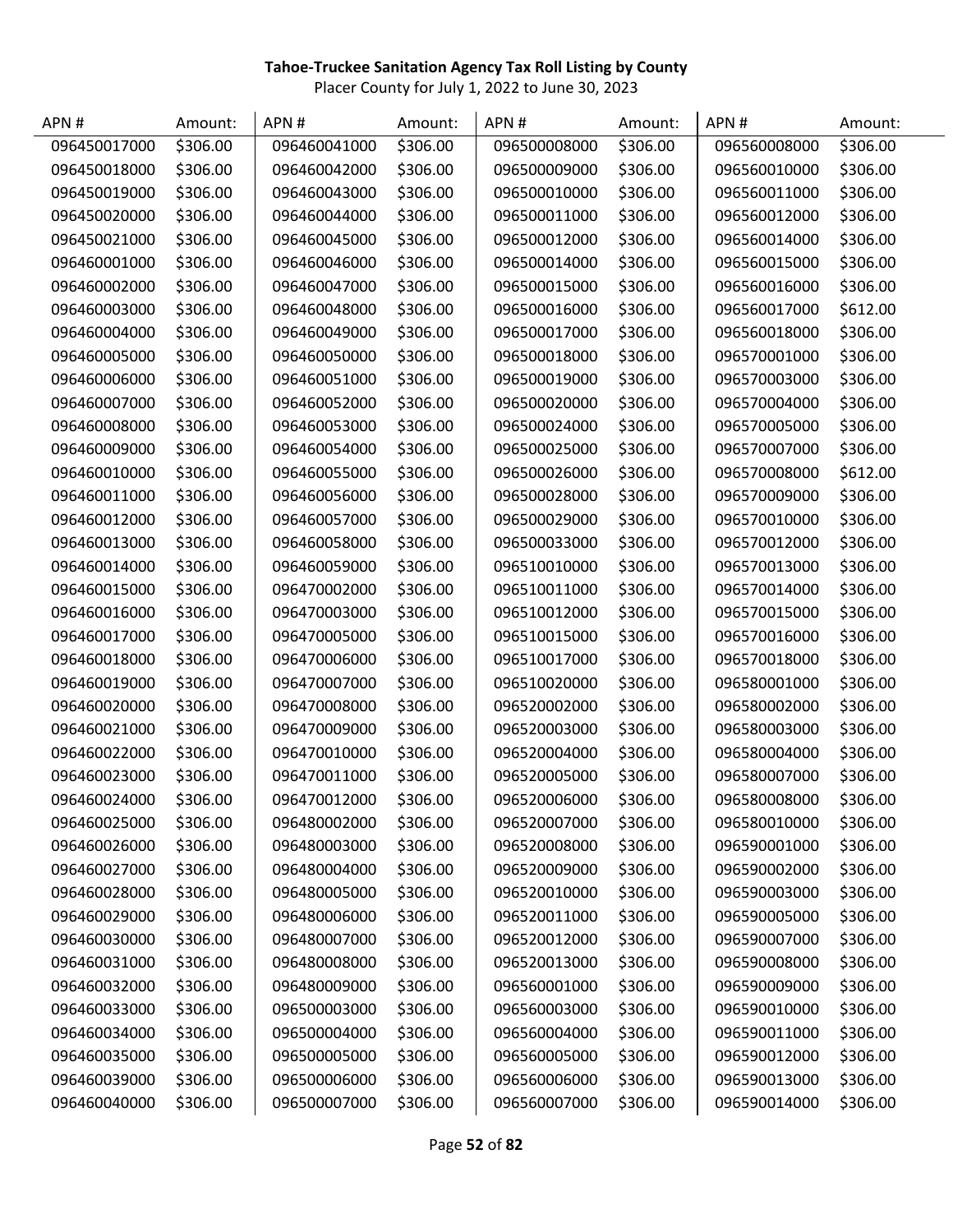| APN#         | Amount:  | APN#         | Amount:     | APN#         | Amount:    | APN#         | Amount:    |
|--------------|----------|--------------|-------------|--------------|------------|--------------|------------|
| 096590016000 | \$306.00 | 096630045000 | \$306.00    | 097081001000 | \$306.00   | 097092008000 | \$306.00   |
| 096590017000 | \$306.00 | 096630047000 | \$306.00    | 097081004000 | \$306.00   | 097092011000 | \$306.00   |
| 096620001000 | \$306.00 | 096630049000 | \$306.00    | 097081005000 | \$306.00   | 097093004000 | \$306.00   |
| 096620002000 | \$306.00 | 096630050000 | \$306.00    | 097081006000 | \$306.00   | 097093007000 | \$590.64   |
| 096620004000 | \$306.00 | 096630051000 | \$306.00    | 097081007000 | \$306.00   | 097093008000 | \$306.00   |
| 096620005000 | \$306.00 | 096630053000 | \$306.00    | 097081008000 | \$306.00   | 097093010000 | \$745.56   |
| 096620006000 | \$306.00 | 096630056000 | \$306.00    | 097081009000 | \$306.00   | 097093011000 | \$706.32   |
| 096620007000 | \$306.00 | 096630057000 | \$306.00    | 097082001000 | \$306.00   | 097093012000 | \$306.00   |
| 096620009000 | \$306.00 | 096630058000 | \$306.00    | 097082002000 | \$306.00   | 097100012000 | \$306.00   |
| 096620014000 | \$306.00 | 096630061000 | \$306.00    | 097082003000 | \$306.00   | 097100013000 | \$306.00   |
| 096620021000 | \$306.00 | 096630062000 | \$306.00    | 097082004000 | \$306.00   | 097100014000 | \$306.00   |
| 096630001000 | \$306.00 | 096630063000 | \$306.00    | 097082005000 | \$306.00   | 097100020000 | \$612.00   |
| 096630002000 | \$306.00 | 096630071000 | \$306.00    | 097082007000 | \$306.00   | 097100034000 | \$306.00   |
| 096630003000 | \$306.00 | 096630072000 | \$306.00    | 097082008000 | \$306.00   | 097100039000 | \$306.00   |
| 096630006000 | \$306.00 | 097050043000 | \$306.00    | 097082009000 | \$612.00   | 097100041000 | \$306.00   |
| 096630007000 | \$306.00 | 097050072000 | \$8,808.60  | 097082010000 | \$306.00   | 097100045000 | \$306.00   |
| 096630008000 | \$306.00 | 097060038000 | \$12,091.08 | 097082013000 | \$1,530.00 | 097100046000 | \$612.00   |
| 096630009000 | \$306.00 | 097071003000 | \$306.00    | 097082019000 | \$306.00   | 097111007000 | \$306.00   |
| 096630010000 | \$306.00 | 097071007000 | \$306.00    | 097082020000 | \$612.00   | 097111008000 | \$306.00   |
| 096630011000 | \$306.00 | 097071008000 | \$306.00    | 097083001000 | \$306.00   | 097111011000 | \$306.00   |
| 096630012000 | \$306.00 | 097072001000 | \$306.00    | 097083003000 | \$306.00   | 097111022000 | \$306.00   |
| 096630014000 | \$306.00 | 097072004000 | \$306.00    | 097083005000 | \$306.00   | 097111023000 | \$306.00   |
| 096630015000 | \$306.00 | 097072006000 | \$306.00    | 097083006000 | \$306.00   | 097111028000 | \$306.00   |
| 096630016000 | \$306.00 | 097072010000 | \$306.00    | 097083007000 | \$306.00   | 097112001000 | \$306.00   |
| 096630017000 | \$306.00 | 097072012000 | \$306.00    | 097083008000 | \$306.00   | 097112002000 | \$306.00   |
| 096630018000 | \$306.00 | 097073002000 | \$306.00    | 097083011000 | \$306.00   | 097112003000 | \$306.00   |
| 096630019000 | \$306.00 | 097073003000 | \$306.00    | 097083013000 | \$2,448.00 | 097112006000 | \$306.00   |
| 096630020000 | \$306.00 | 097073006000 | \$306.00    | 097084012000 | \$306.00   | 097112007000 | \$306.00   |
| 096630022000 | \$306.00 | 097073007000 | \$306.00    | 097084015000 | \$306.00   | 097112008000 | \$306.00   |
| 096630023000 | \$306.00 | 097073010000 | \$306.00    | 097084016000 | \$306.00   | 097112009000 | \$306.00   |
| 096630024000 | \$306.00 | 097073026000 | \$306.00    | 097084017000 | \$306.00   | 097112010000 | \$612.00   |
| 096630025000 | \$306.00 | 097073032000 | \$306.00    | 097084018000 | \$612.00   | 097121001000 | \$306.00   |
| 096630026000 | \$306.00 | 097073035000 | \$306.00    | 097084019000 | \$306.00   | 097121002000 | \$306.00   |
| 096630027000 | \$306.00 | 097073036000 | \$306.00    | 097084020000 | \$306.00   | 097121007000 | \$306.00   |
| 096630028000 | \$306.00 | 097073040000 | \$918.00    | 097084023000 | \$306.00   | 097121009000 | \$306.00   |
| 096630029000 | \$306.00 | 097073041000 | \$306.00    | 097084025000 | \$306.00   | 097121011000 | \$4,447.92 |
| 096630031000 | \$306.00 | 097073044000 | \$306.00    | 097091004000 | \$306.00   | 097121012000 | \$274.68   |
| 096630032000 | \$306.00 | 097073046000 | \$306.00    | 097091005000 | \$306.00   | 097121013000 | \$306.00   |
| 096630033000 | \$306.00 | 097075012000 | \$306.00    | 097091010000 | \$306.00   | 097122010000 | \$306.00   |
| 096630040000 | \$306.00 | 097075013000 | \$306.00    | 097091011000 | \$306.00   | 097122016000 | \$459.00   |
| 096630041000 | \$306.00 | 097075016000 | \$156.96    | 097092002000 | \$306.00   | 097122018000 | \$306.00   |
| 096630044000 | \$306.00 | 097075018000 | \$306.00    | 097092005000 | \$235.44   | 097122022000 | \$306.00   |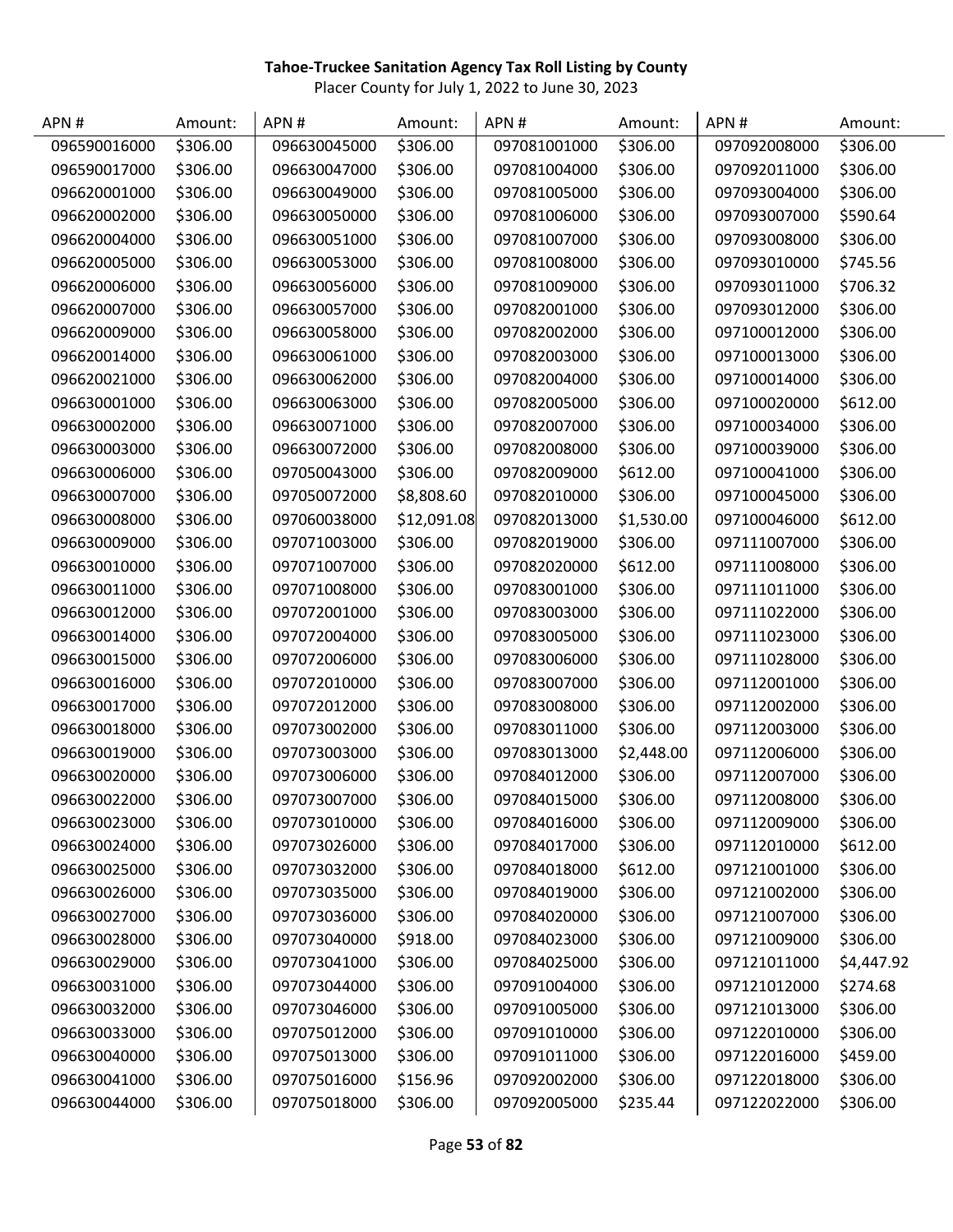| APN#         | Amount:    | APN#         | Amount:    | APN#         | Amount:  | APN#         | Amount:  |
|--------------|------------|--------------|------------|--------------|----------|--------------|----------|
| 097122023000 | \$306.00   | 097151003000 | \$306.00   | 097181001000 | \$306.00 | 097200013000 | \$306.00 |
| 097122025000 | \$306.00   | 097151004000 | \$306.00   | 097181002000 | \$306.00 | 097200016000 | \$306.00 |
| 097122026000 | \$612.00   | 097151005000 | \$612.00   | 097181003000 | \$306.00 | 097200017000 | \$306.00 |
| 097122027000 | \$306.00   | 097151006000 | \$612.00   | 097181006000 | \$306.00 | 097200018000 | \$306.00 |
| 097122028000 | \$612.00   | 097151007000 | \$306.00   | 097181007000 | \$306.00 | 097200019000 | \$306.00 |
| 097122030000 | \$306.00   | 097151008000 | \$306.00   | 097181008000 | \$306.00 | 097200020000 | \$306.00 |
| 097130001000 | \$306.00   | 097152001000 | \$612.00   | 097181009000 | \$306.00 | 097200021000 | \$306.00 |
| 097130002000 | \$306.00   | 097152002000 | \$306.00   | 097182001000 | \$612.00 | 097200022000 | \$306.00 |
| 097130003000 | \$306.00   | 097152005000 | \$306.00   | 097182002000 | \$306.00 | 097200023000 | \$306.00 |
| 097130004000 | \$306.00   | 097152006000 | \$612.00   | 097182003000 | \$612.00 | 097200024000 | \$306.00 |
| 097130026000 | \$306.00   | 097152007000 | \$306.00   | 097182004000 | \$306.00 | 097200025000 | \$306.00 |
| 097130031000 | \$6,116.40 | 097152008000 | \$306.00   | 097182005000 | \$306.00 | 097200026000 | \$306.00 |
| 097130032000 | \$612.00   | 097153001000 | \$4,289.76 | 097182006000 | \$306.00 | 097210003000 | \$306.00 |
| 097130033000 | \$2,686.68 | 097153004000 | \$462.96   | 097182007000 | \$306.00 | 097210004000 | \$306.00 |
| 097130037000 | \$306.00   | 097153005000 | \$863.28   | 097182008000 | \$306.00 | 097210005000 | \$306.00 |
| 097130038000 | \$306.00   | 097153006000 | \$431.64   | 097182009000 | \$459.00 | 097210006000 | \$306.00 |
| 097130039000 | \$306.00   | 097154001000 | \$2,181.60 | 097183001000 | \$306.00 | 097210007000 | \$306.00 |
| 097130040000 | \$306.00   | 097154002000 | \$612.00   | 097183002000 | \$306.00 | 097210008000 | \$306.00 |
| 097130041000 | \$306.00   | 097161003000 | \$306.00   | 097192002000 | \$306.00 | 097210009000 | \$306.00 |
| 097130042000 | \$306.00   | 097161004000 | \$306.00   | 097192004000 | \$306.00 | 097210010000 | \$306.00 |
| 097140004000 | \$1,765.80 | 097161005000 | \$306.00   | 097192005000 | \$306.00 | 097210011000 | \$306.00 |
| 097140011000 | \$306.00   | 097161006000 | \$306.00   | 097192008000 | \$306.00 | 097210012000 | \$306.00 |
| 097140014000 | \$306.00   | 097162002000 | \$306.00   | 097192009000 | \$306.00 | 097210013000 | \$306.00 |
| 097140015000 | \$306.00   | 097162003000 | \$306.00   | 097192010000 | \$306.00 | 097210014000 | \$306.00 |
| 097140016000 | \$306.00   | 097162004000 | \$612.00   | 097193002000 | \$306.00 | 097210015000 | \$306.00 |
| 097140017000 | \$306.00   | 097162006000 | \$306.00   | 097193003000 | \$306.00 | 097210016000 | \$306.00 |
| 097140021000 | \$306.00   | 097163001000 | \$855.36   | 097193004000 | \$306.00 | 097210017000 | \$306.00 |
| 097140022000 | \$306.00   | 097163005000 | \$306.00   | 097193005000 | \$306.00 | 097210018000 | \$306.00 |
| 097140023000 | \$306.00   | 097164003000 | \$306.00   | 097193006000 | \$306.00 | 097210019000 | \$306.00 |
| 097140024000 | \$918.00   | 097164004000 | \$306.00   | 097193011000 | \$306.00 | 097210020000 | \$306.00 |
| 097140025000 | \$306.00   | 097164005000 | \$306.00   | 097193013000 | \$306.00 | 097210021000 | \$306.00 |
| 097140027000 | \$612.00   | 097164008000 | \$306.00   | 097200001000 | \$306.00 | 097210022000 | \$306.00 |
| 097140028000 | \$306.00   | 097164009000 | \$306.00   | 097200002000 | \$306.00 | 097210023000 | \$306.00 |
| 097140029000 | \$306.00   | 097164013000 | \$306.00   | 097200003000 | \$306.00 | 097221001000 | \$306.00 |
| 097140031000 | \$1,081.32 | 097170003000 | \$306.00   | 097200004000 | \$306.00 | 097222002000 | \$306.00 |
| 097140032000 | \$306.00   | 097170004000 | \$306.00   | 097200005000 | \$306.00 | 097222003000 | \$306.00 |
| 097140034000 | \$306.00   | 097170006000 | \$306.00   | 097200006000 | \$306.00 | 097222004000 | \$306.00 |
| 097140036000 | \$306.00   | 097170007000 | \$306.00   | 097200007000 | \$306.00 | 097222005000 | \$306.00 |
| 097140038000 | \$306.00   | 097170008000 | \$306.00   | 097200008000 | \$306.00 | 097222006000 | \$306.00 |
| 097140040000 | \$306.00   | 097170009000 | \$306.00   | 097200009000 | \$306.00 | 097222007000 | \$306.00 |
| 097140042000 | \$612.00   | 097170010000 | \$306.00   | 097200010000 | \$306.00 | 097222008000 | \$306.00 |
| 097151001000 | \$306.00   | 097170012000 | \$306.00   | 097200012000 | \$306.00 | 097222010000 | \$306.00 |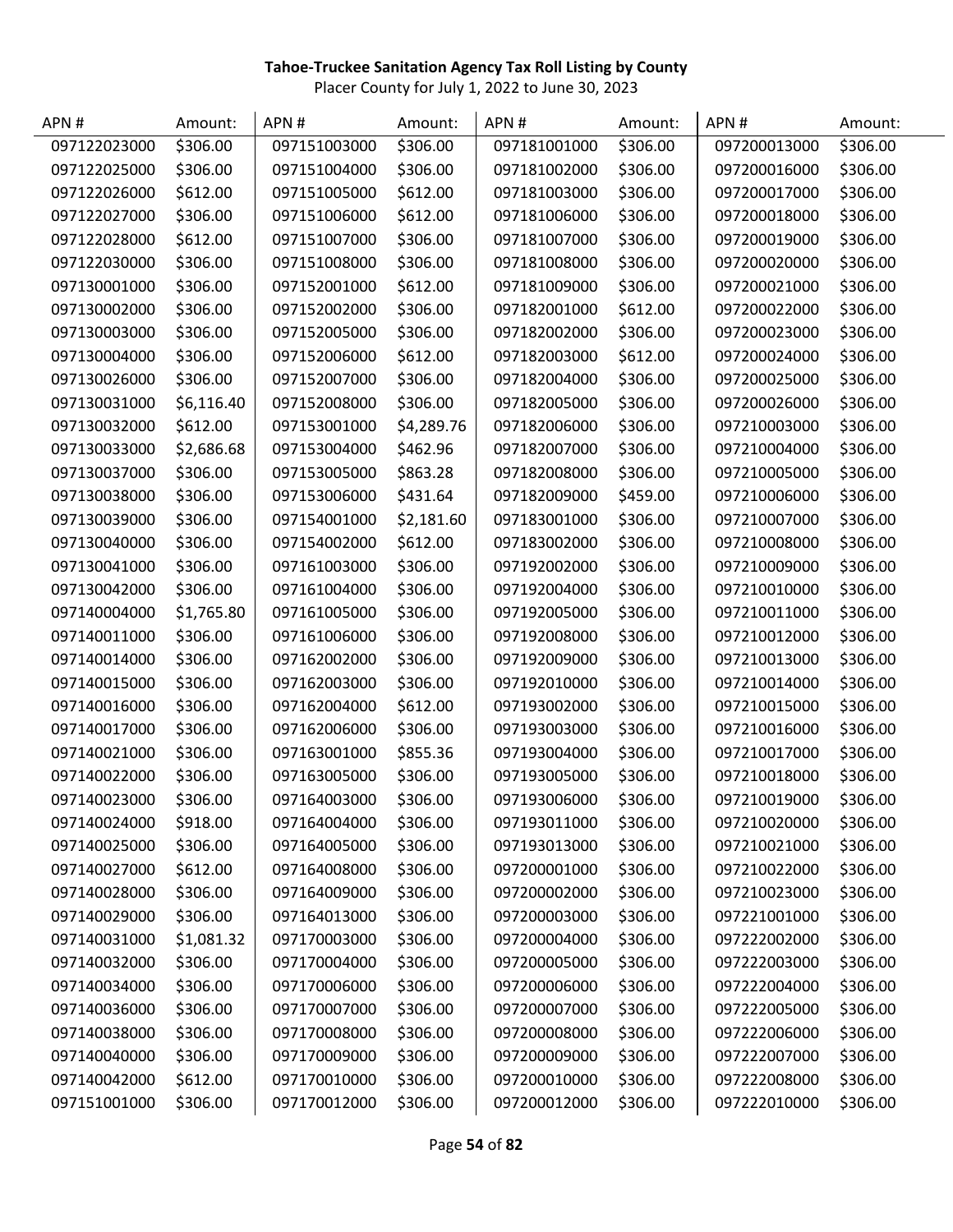| APN#         | Amount:  | APN#         | Amount:  | APN#         | Amount:  | APN#         | Amount:  |
|--------------|----------|--------------|----------|--------------|----------|--------------|----------|
| 097222011000 | \$306.00 | 097230041000 | \$306.00 | 098032002000 | \$306.00 | 098044001000 | \$306.00 |
| 097222012000 | \$306.00 | 097230042000 | \$306.00 | 098032003000 | \$306.00 | 098044002000 | \$306.00 |
| 097223001000 | \$306.00 | 097241031000 | \$549.36 | 098032004000 | \$306.00 | 098051001000 | \$306.00 |
| 097223002000 | \$306.00 | 098010020000 | \$306.00 | 098032005000 | \$306.00 | 098051006000 | \$306.00 |
| 097223003000 | \$306.00 | 098010021000 | \$306.00 | 098032006000 | \$306.00 | 098051007000 | \$306.00 |
| 097223004000 | \$306.00 | 098010022000 | \$306.00 | 098032007000 | \$306.00 | 098051008000 | \$306.00 |
| 097223005000 | \$306.00 | 098010023000 | \$306.00 | 098032008000 | \$306.00 | 098051010000 | \$306.00 |
| 097230003000 | \$306.00 | 098010024000 | \$306.00 | 098032009000 | \$306.00 | 098051012000 | \$306.00 |
| 097230004000 | \$306.00 | 098010025000 | \$306.00 | 098032010000 | \$306.00 | 098052001000 | \$306.00 |
| 097230005000 | \$306.00 | 098010026000 | \$306.00 | 098032011000 | \$306.00 | 098052002000 | \$306.00 |
| 097230006000 | \$306.00 | 098010027000 | \$306.00 | 098032012000 | \$306.00 | 098052003000 | \$612.00 |
| 097230007000 | \$306.00 | 098010028000 | \$306.00 | 098032013000 | \$306.00 | 098052006000 | \$306.00 |
| 097230008000 | \$306.00 | 098010029000 | \$306.00 | 098032014000 | \$306.00 | 098052007000 | \$306.00 |
| 097230009000 | \$306.00 | 098010030000 | \$306.00 | 098033001000 | \$306.00 | 098052008000 | \$306.00 |
| 097230010000 | \$306.00 | 098010031000 | \$306.00 | 098033002000 | \$306.00 | 098052009000 | \$306.00 |
| 097230011000 | \$306.00 | 098010032000 | \$306.00 | 098033003000 | \$306.00 | 098052010000 | \$306.00 |
| 097230012000 | \$306.00 | 098010033000 | \$306.00 | 098033004000 | \$306.00 | 098052011000 | \$306.00 |
| 097230014000 | \$306.00 | 098010038000 | \$306.00 | 098033005000 | \$306.00 | 098052012000 | \$306.00 |
| 097230015000 | \$306.00 | 098010040000 | \$306.00 | 098033006000 | \$306.00 | 098052013000 | \$306.00 |
| 097230016000 | \$306.00 | 098010041000 | \$306.00 | 098033007000 | \$306.00 | 098052018000 | \$306.00 |
| 097230017000 | \$306.00 | 098022001000 | \$306.00 | 098033008000 | \$306.00 | 098052019000 | \$306.00 |
| 097230018000 | \$306.00 | 098022002000 | \$306.00 | 098033009000 | \$306.00 | 098053001000 | \$306.00 |
| 097230019000 | \$306.00 | 098022003000 | \$306.00 | 098033010000 | \$306.00 | 098053002000 | \$306.00 |
| 097230020000 | \$306.00 | 098022004000 | \$306.00 | 098033011000 | \$306.00 | 098053003000 | \$306.00 |
| 097230021000 | \$306.00 | 098022005000 | \$306.00 | 098033012000 | \$306.00 | 098053004000 | \$306.00 |
| 097230022000 | \$306.00 | 098022006000 | \$306.00 | 098041007000 | \$306.00 | 098060001000 | \$306.00 |
| 097230023000 | \$306.00 | 098022007000 | \$306.00 | 098042001000 | \$306.00 | 098060002000 | \$306.00 |
| 097230024000 | \$306.00 | 098022008000 | \$306.00 | 098042002000 | \$306.00 | 098060003000 | \$306.00 |
| 097230025000 | \$306.00 | 098022009000 | \$306.00 | 098042003000 | \$306.00 | 098060004000 | \$306.00 |
| 097230026000 | \$306.00 | 098022010000 | \$306.00 | 098042004000 | \$306.00 | 098060005000 | \$306.00 |
| 097230027000 | \$306.00 | 098022011000 | \$306.00 | 098042005000 | \$306.00 | 098060006000 | \$306.00 |
| 097230028000 | \$306.00 | 098022012000 | \$306.00 | 098042006000 | \$306.00 | 098060007000 | \$306.00 |
| 097230031000 | \$306.00 | 098022013000 | \$306.00 | 098042007000 | \$306.00 | 098060008000 | \$306.00 |
| 097230032000 | \$306.00 | 098022014000 | \$306.00 | 098042009000 | \$306.00 | 098060009000 | \$306.00 |
| 097230033000 | \$306.00 | 098022015000 | \$306.00 | 098042010000 | \$306.00 | 098060010000 | \$306.00 |
| 097230034000 | \$306.00 | 098022016000 | \$306.00 | 098042011000 | \$306.00 | 098060011000 | \$306.00 |
| 097230035000 | \$306.00 | 098022017000 | \$306.00 | 098043002000 | \$306.00 | 098060012000 | \$306.00 |
| 097230036000 | \$306.00 | 098022018000 | \$306.00 | 098043003000 | \$306.00 | 098060013000 | \$306.00 |
| 097230037000 | \$306.00 | 098023001000 | \$306.00 | 098043004000 | \$306.00 | 098060014000 | \$306.00 |
| 097230038000 | \$306.00 | 098023003000 | \$306.00 | 098043005000 | \$306.00 | 098060015000 | \$306.00 |
| 097230039000 | \$306.00 | 098023004000 | \$306.00 | 098043006000 | \$306.00 | 098060017000 | \$306.00 |
| 097230040000 | \$306.00 | 098032001000 | \$306.00 | 098043007000 | \$306.00 | 098060018000 | \$306.00 |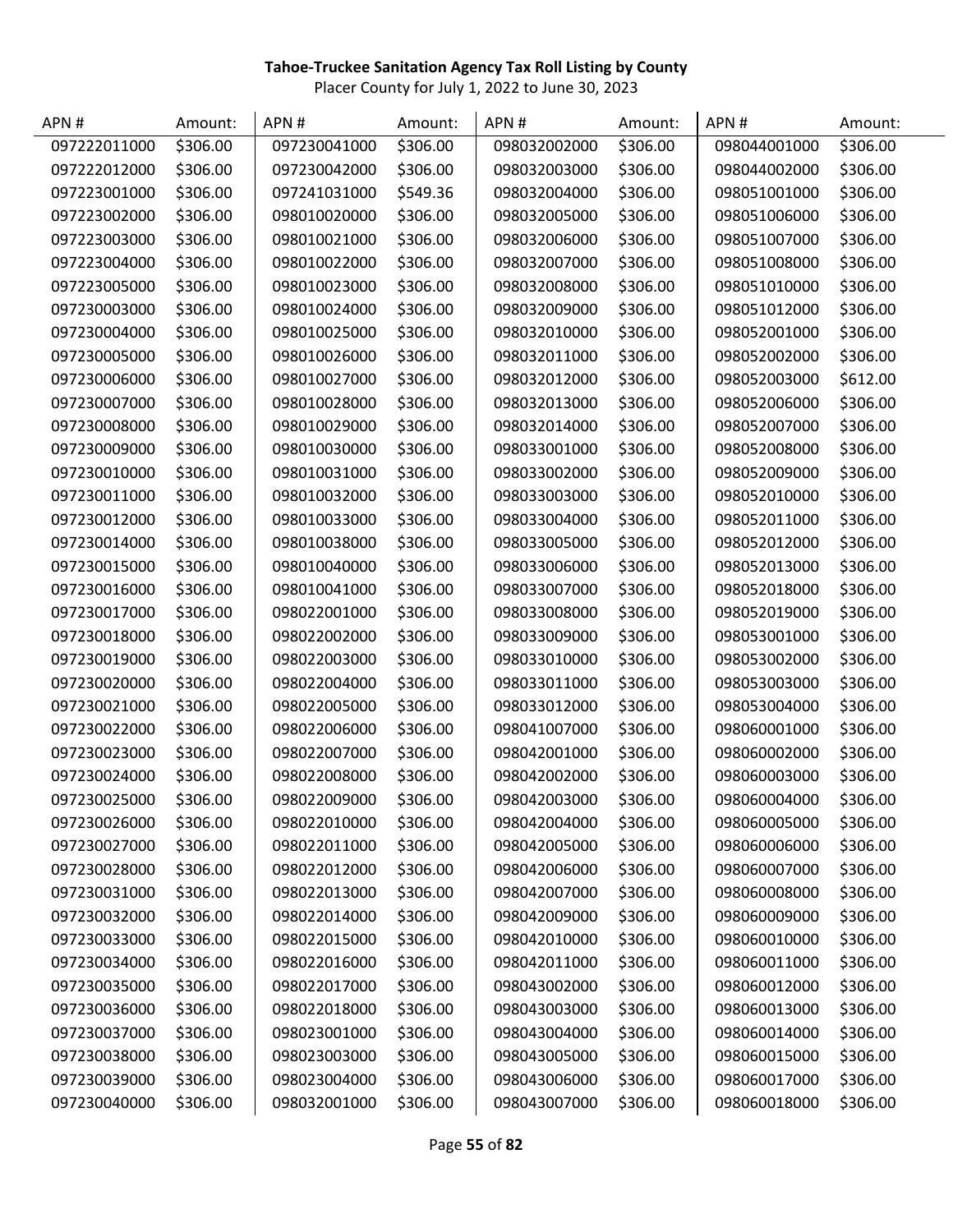| APN#         | Amount:  | APN#         | Amount:  | APN#         | Amount:  | APN#         | Amount:  |
|--------------|----------|--------------|----------|--------------|----------|--------------|----------|
| 098060019000 | \$306.00 | 098074010000 | \$306.00 | 098085006000 | \$306.00 | 098104003000 | \$306.00 |
| 098060020000 | \$306.00 | 098074011000 | \$306.00 | 098085007000 | \$306.00 | 098104004000 | \$306.00 |
| 098060021000 | \$306.00 | 098074012000 | \$306.00 | 098085008000 | \$306.00 | 098104005000 | \$306.00 |
| 098060022000 | \$306.00 | 098081001000 | \$306.00 | 098090001000 | \$306.00 | 098104006000 | \$306.00 |
| 098060023000 | \$306.00 | 098081002000 | \$306.00 | 098090002000 | \$306.00 | 098104007000 | \$306.00 |
| 098060024000 | \$306.00 | 098081003000 | \$306.00 | 098090003000 | \$306.00 | 098104008000 | \$306.00 |
| 098060025000 | \$306.00 | 098081004000 | \$306.00 | 098090004000 | \$306.00 | 098104009000 | \$306.00 |
| 098060026000 | \$306.00 | 098081005000 | \$306.00 | 098090005000 | \$306.00 | 098104010000 | \$306.00 |
| 098060027000 | \$306.00 | 098081006000 | \$306.00 | 098090007000 | \$306.00 | 098104011000 | \$306.00 |
| 098060028000 | \$306.00 | 098081007000 | \$306.00 | 098090009000 | \$306.00 | 098105001000 | \$306.00 |
| 098060029000 | \$306.00 | 098081008000 | \$306.00 | 098090010000 | \$306.00 | 098105002000 | \$306.00 |
| 098060030000 | \$306.00 | 098081009000 | \$306.00 | 098090011000 | \$306.00 | 098105003000 | \$306.00 |
| 098060031000 | \$306.00 | 098081010000 | \$306.00 | 098090012000 | \$306.00 | 098105004000 | \$306.00 |
| 098060032000 | \$306.00 | 098081011000 | \$306.00 | 098090014000 | \$306.00 | 098105005000 | \$306.00 |
| 098060033000 | \$306.00 | 098081012000 | \$306.00 | 098090016000 | \$306.00 | 098105006000 | \$306.00 |
| 098060034000 | \$306.00 | 098082001000 | \$306.00 | 098090017000 | \$306.00 | 098105007000 | \$306.00 |
| 098060035000 | \$306.00 | 098082002000 | \$306.00 | 098090018000 | \$306.00 | 098105008000 | \$306.00 |
| 098060036000 | \$306.00 | 098082003000 | \$306.00 | 098090019000 | \$306.00 | 098111002000 | \$306.00 |
| 098060037000 | \$306.00 | 098082004000 | \$306.00 | 098090020000 | \$306.00 | 098111003000 | \$306.00 |
| 098060038000 | \$306.00 | 098082005000 | \$306.00 | 098101001000 | \$306.00 | 098111004000 | \$306.00 |
| 098060039000 | \$306.00 | 098082006000 | \$306.00 | 098101002000 | \$306.00 | 098112001000 | \$306.00 |
| 098071001000 | \$306.00 | 098082008000 | \$306.00 | 098101005000 | \$612.00 | 098112002000 | \$306.00 |
| 098072001000 | \$306.00 | 098082009000 | \$306.00 | 098101006000 | \$306.00 | 098112003000 | \$306.00 |
| 098072002000 | \$306.00 | 098082010000 | \$306.00 | 098101007000 | \$306.00 | 098112004000 | \$306.00 |
| 098072003000 | \$306.00 | 098082011000 | \$306.00 | 098101008000 | \$306.00 | 098112006000 | \$306.00 |
| 098072004000 | \$306.00 | 098082012000 | \$306.00 | 098101009000 | \$306.00 | 098112009000 | \$306.00 |
| 098072005000 | \$306.00 | 098082013000 | \$306.00 | 098102001000 | \$306.00 | 098112010000 | \$306.00 |
| 098072006000 | \$306.00 | 098082014000 | \$306.00 | 098102003000 | \$306.00 | 098112011000 | \$306.00 |
| 098072007000 | \$306.00 | 098082015000 | \$306.00 | 098102004000 | \$306.00 | 098112012000 | \$306.00 |
| 098072010000 | \$306.00 | 098082016000 | \$306.00 | 098102006000 | \$306.00 | 098113001000 | \$306.00 |
| 098072011000 | \$306.00 | 098082017000 | \$306.00 | 098102007000 | \$306.00 | 098113002000 | \$306.00 |
| 098072012000 | \$306.00 | 098083001000 | \$306.00 | 098103001000 | \$306.00 | 098113003000 | \$306.00 |
| 098073001000 | \$306.00 | 098084001000 | \$306.00 | 098103002000 | \$306.00 | 098113004000 | \$306.00 |
| 098073002000 | \$306.00 | 098084002000 | \$306.00 | 098103003000 | \$306.00 | 098113005000 | \$306.00 |
| 098073003000 | \$306.00 | 098084003000 | \$306.00 | 098103004000 | \$306.00 | 098113006000 | \$306.00 |
| 098074002000 | \$306.00 | 098084004000 | \$306.00 | 098103005000 | \$306.00 | 098113007000 | \$306.00 |
| 098074003000 | \$306.00 | 098084005000 | \$306.00 | 098103006000 | \$306.00 | 098113008000 | \$306.00 |
| 098074005000 | \$306.00 | 098085001000 | \$306.00 | 098103007000 | \$306.00 | 098113010000 | \$306.00 |
| 098074006000 | \$306.00 | 098085002000 | \$306.00 | 098103008000 | \$306.00 | 098113011000 | \$306.00 |
| 098074007000 | \$306.00 | 098085003000 | \$306.00 | 098103009000 | \$306.00 | 098113012000 | \$306.00 |
| 098074008000 | \$306.00 | 098085004000 | \$306.00 | 098104001000 | \$306.00 | 098114001000 | \$306.00 |
| 098074009000 | \$306.00 | 098085005000 | \$306.00 | 098104002000 | \$306.00 | 098114002000 | \$306.00 |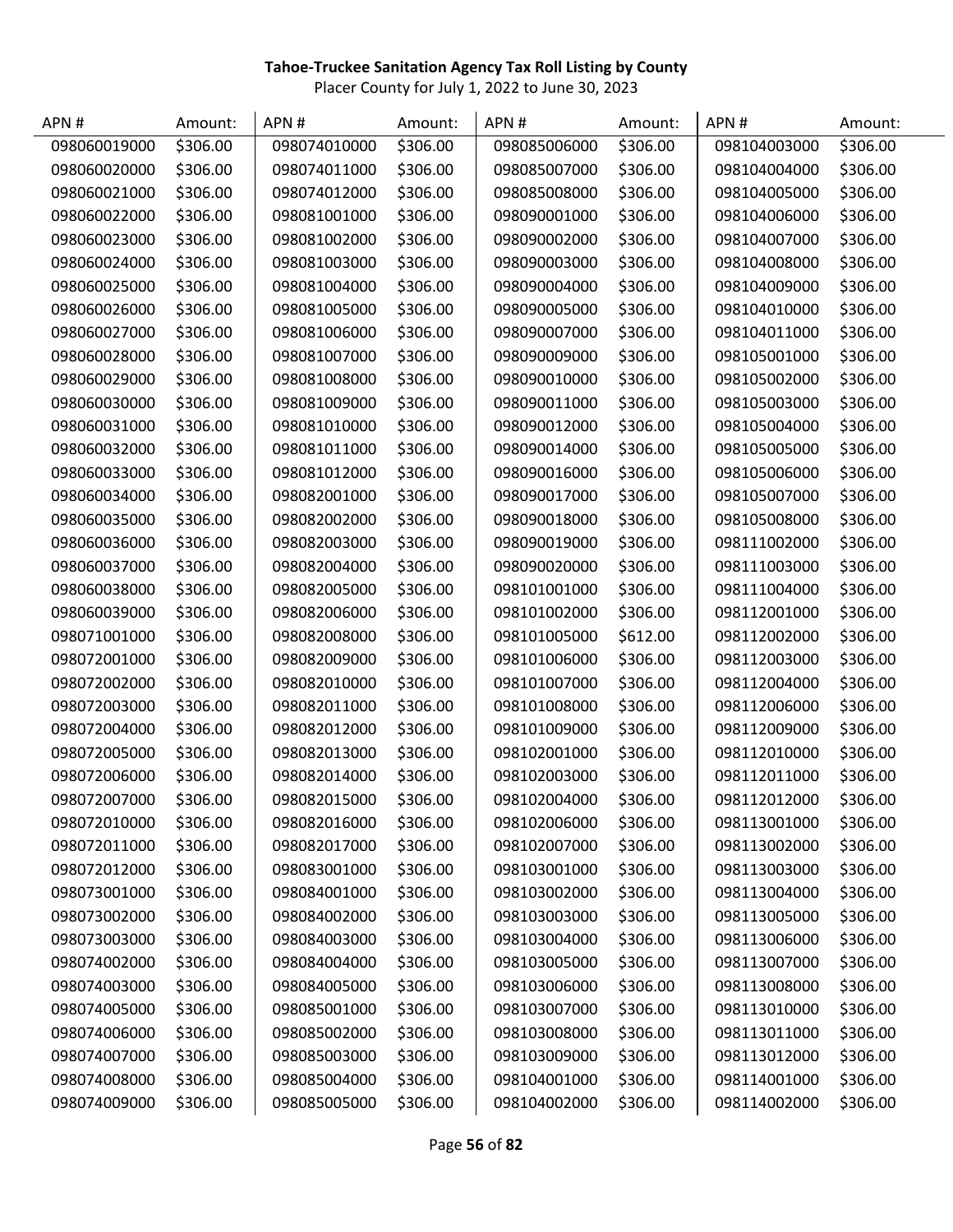| APN#         | Amount:  | APN#         | Amount:  | APN#         | Amount:    | APN#         | Amount:  |
|--------------|----------|--------------|----------|--------------|------------|--------------|----------|
| 098114003000 | \$306.00 | 098164008000 | \$306.00 | 098169010000 | \$306.00   | 098176019000 | \$306.00 |
| 098114004000 | \$306.00 | 098164014000 | \$306.00 | 098169014000 | \$306.00   | 098176020000 | \$306.00 |
| 098114005000 | \$306.00 | 098164015000 | \$306.00 | 098169015000 | \$306.00   | 098177003000 | \$306.00 |
| 098114006000 | \$306.00 | 098164016000 | \$306.00 | 098170001000 | \$306.00   | 098177005000 | \$306.00 |
| 098114007000 | \$306.00 | 098165004000 | \$306.00 | 098170002000 | \$612.00   | 098177006000 | \$306.00 |
| 098114008000 | \$306.00 | 098165005000 | \$306.00 | 098170003000 | \$306.00   | 098177007000 | \$306.00 |
| 098114009000 | \$306.00 | 098165006000 | \$306.00 | 098171003000 | \$306.00   | 098177008000 | \$306.00 |
| 098114010000 | \$306.00 | 098165007000 | \$306.00 | 098171004000 | \$306.00   | 098180001000 | \$306.00 |
| 098114013000 | \$306.00 | 098166007000 | \$306.00 | 098171005000 | \$306.00   | 098180003000 | \$306.00 |
| 098114014000 | \$306.00 | 098167009000 | \$306.00 | 098171006000 | \$306.00   | 098180004000 | \$306.00 |
| 098114015000 | \$306.00 | 098167010000 | \$306.00 | 098171010000 | \$306.00   | 098180005000 | \$306.00 |
| 098114016000 | \$306.00 | 098167011000 | \$306.00 | 098171011000 | \$306.00   | 098180006000 | \$306.00 |
| 098114017000 | \$306.00 | 098167012000 | \$306.00 | 098171012000 | \$306.00   | 098180007000 | \$306.00 |
| 098114018000 | \$306.00 | 098167013000 | \$306.00 | 098172001000 | \$3,060.00 | 098180008000 | \$306.00 |
| 098142005000 | \$306.00 | 098167014000 | \$306.00 | 098172002000 | \$306.00   | 098180011000 | \$612.00 |
| 098149002000 | \$306.00 | 098167016000 | \$306.00 | 098172004000 | \$306.00   | 098180013000 | \$306.00 |
| 098151002000 | \$306.00 | 098167018000 | \$306.00 | 098173002000 | \$612.00   | 098180016530 | \$306.00 |
| 098151004000 | \$306.00 | 098168001000 | \$306.00 | 098173005000 | \$306.00   | 098180019000 | \$306.00 |
| 098151005000 | \$306.00 | 098168003000 | \$306.00 | 098173006000 | \$306.00   | 098180021000 | \$306.00 |
| 098151007000 | \$306.00 | 098168005000 | \$306.00 | 098173008000 | \$612.00   | 098180023000 | \$612.00 |
| 098152001000 | \$306.00 | 098168007000 | \$306.00 | 098173009000 | \$306.00   | 098180025000 | \$459.00 |
| 098153003000 | \$306.00 | 098168008000 | \$306.00 | 098174003000 | \$612.00   | 098191001000 | \$306.00 |
| 098153004000 | \$306.00 | 098168010000 | \$306.00 | 098174004000 | \$306.00   | 098191002000 | \$306.00 |
| 098153005000 | \$306.00 | 098168011000 | \$306.00 | 098174008000 | \$306.00   | 098191003000 | \$306.00 |
| 098153014000 | \$306.00 | 098168014000 | \$306.00 | 098174013000 | \$306.00   | 098191004000 | \$306.00 |
| 098153015000 | \$306.00 | 098168016000 | \$306.00 | 098174016000 | \$306.00   | 098191006000 | \$306.00 |
| 098154006000 | \$306.00 | 098168017000 | \$306.00 | 098174018000 | \$612.00   | 098191008000 | \$306.00 |
| 098154011000 | \$306.00 | 098168018000 | \$306.00 | 098175003000 | \$306.00   | 098191009000 | \$306.00 |
| 098161009000 | \$306.00 | 098168019000 | \$306.00 | 098175005000 | \$306.00   | 098191010000 | \$306.00 |
| 098161016000 | \$306.00 | 098168020000 | \$306.00 | 098175008000 | \$306.00   | 098191012000 | \$306.00 |
| 098162002000 | \$306.00 | 098168021000 | \$306.00 | 098175013000 | \$306.00   | 098191016000 | \$306.00 |
| 098162006000 | \$306.00 | 098168022000 | \$306.00 | 098175014000 | \$306.00   | 098191017000 | \$306.00 |
| 098162009000 | \$306.00 | 098168024000 | \$306.00 | 098176002000 | \$306.00   | 098191018000 | \$306.00 |
| 098162011000 | \$306.00 | 098168025000 | \$306.00 | 098176003000 | \$306.00   | 098191019000 | \$306.00 |
| 098162013000 | \$306.00 | 098168026000 | \$306.00 | 098176004000 | \$306.00   | 098191020000 | \$306.00 |
| 098163007000 | \$306.00 | 098168027000 | \$306.00 | 098176005000 | \$306.00   | 098191021000 | \$306.00 |
| 098163008000 | \$306.00 | 098169004000 | \$306.00 | 098176006000 | \$306.00   | 098191022000 | \$306.00 |
| 098163010000 | \$306.00 | 098169005000 | \$306.00 | 098176007000 | \$306.00   | 098191023000 | \$306.00 |
| 098163013000 | \$306.00 | 098169006000 | \$306.00 | 098176010000 | \$306.00   | 098191024000 | \$306.00 |
| 098163014000 | \$306.00 | 098169007000 | \$306.00 | 098176012000 | \$306.00   | 098191027000 | \$306.00 |
| 098163015000 | \$306.00 | 098169008000 | \$306.00 | 098176013000 | \$306.00   | 098191028000 | \$306.00 |
| 098164001000 | \$306.00 | 098169009000 | \$306.00 | 098176014000 | \$306.00   | 098192001000 | \$306.00 |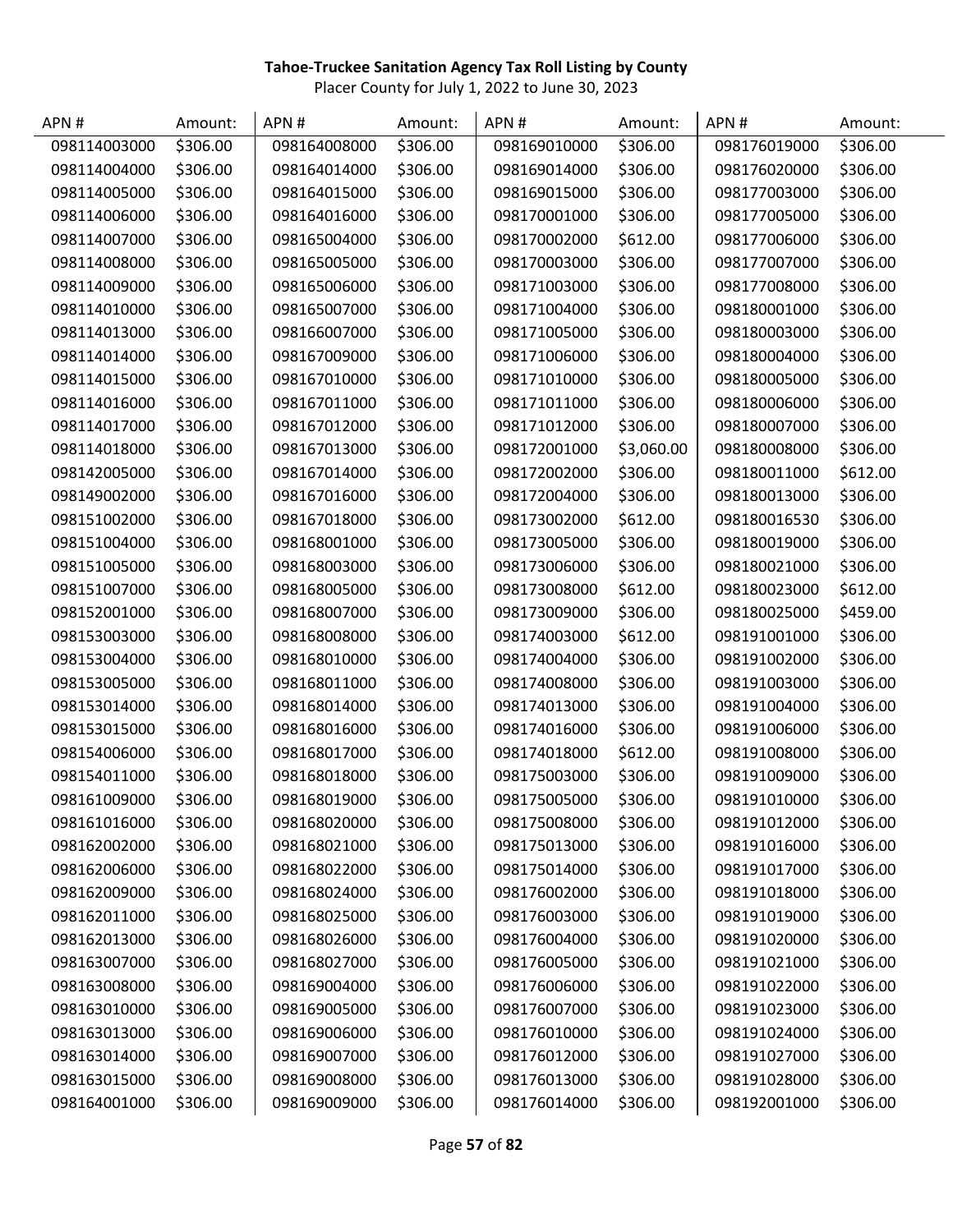| APN#         | Amount:    | APN#         | Amount:    | APN#         | Amount:  | APN#         | Amount:  |
|--------------|------------|--------------|------------|--------------|----------|--------------|----------|
| 098192003000 | \$306.00   | 098210028000 | \$306.00   | 098233001000 | \$306.00 | 098253008000 | \$306.00 |
| 098192004000 | \$306.00   | 098210029000 | \$306.00   | 098234001000 | \$306.00 | 098260002000 | \$306.00 |
| 098192005000 | \$306.00   | 098210034000 | \$306.00   | 098234002000 | \$306.00 | 098260003000 | \$306.00 |
| 098192006000 | \$306.00   | 098210035000 | \$306.00   | 098234003000 | \$306.00 | 098260004000 | \$306.00 |
| 098192007000 | \$306.00   | 098210036000 | \$201.96   | 098234004000 | \$306.00 | 098260008000 | \$306.00 |
| 098192008000 | \$306.00   | 098210037000 | \$306.00   | 098234005000 | \$306.00 | 098271003000 | \$306.00 |
| 098192009000 | \$306.00   | 098210038000 | \$201.96   | 098234006000 | \$306.00 | 098271005000 | \$306.00 |
| 098192011000 | \$306.00   | 098210039000 | \$1,224.00 | 098234007000 | \$306.00 | 098271007000 | \$306.00 |
| 098200001000 | \$306.00   | 098231002000 | \$306.00   | 098235001000 | \$306.00 | 098271008000 | \$306.00 |
| 098200002000 | \$612.00   | 098231003000 | \$306.00   | 098235002000 | \$306.00 | 098271009000 | \$306.00 |
| 098200003000 | \$306.00   | 098231005000 | \$306.00   | 098235003000 | \$306.00 | 098271013000 | \$306.00 |
| 098200004000 | \$612.00   | 098231007000 | \$306.00   | 098235004000 | \$306.00 | 098271015000 | \$306.00 |
| 098200005000 | \$306.00   | 098231008000 | \$306.00   | 098235005000 | \$306.00 | 098272002000 | \$306.00 |
| 098200006000 | \$306.00   | 098231010000 | \$306.00   | 098235006000 | \$306.00 | 098272003000 | \$306.00 |
| 098200008510 | \$1,875.60 | 098231011000 | \$306.00   | 098235007000 | \$306.00 | 098272004000 | \$306.00 |
| 098200009000 | \$612.00   | 098231012000 | \$306.00   | 098235008000 | \$306.00 | 098272005000 | \$306.00 |
| 098200010000 | \$306.00   | 098231014000 | \$306.00   | 098235009000 | \$306.00 | 098272006000 | \$306.00 |
| 098200013000 | \$306.00   | 098231017000 | \$306.00   | 098235010000 | \$306.00 | 098272007000 | \$306.00 |
| 098200015000 | \$306.00   | 098231018000 | \$306.00   | 098235011000 | \$306.00 | 098272013000 | \$306.00 |
| 098200016000 | \$306.00   | 098231019000 | \$306.00   | 098235012000 | \$306.00 | 098272015000 | \$306.00 |
| 098200020000 | \$306.00   | 098231020000 | \$306.00   | 098240001000 | \$306.00 | 098272017000 | \$306.00 |
| 098200022000 | \$306.00   | 098231021000 | \$306.00   | 098240006000 | \$306.00 | 098272018000 | \$306.00 |
| 098200023000 | \$306.00   | 098231025000 | \$306.00   | 098240007000 | \$306.00 | 098272019000 | \$306.00 |
| 098200024000 | \$5,850.96 | 098231029000 | \$306.00   | 098240008000 | \$306.00 | 098272020000 | \$306.00 |
| 098200025000 | \$306.00   | 098231030000 | \$306.00   | 098240009000 | \$306.00 | 098272021000 | \$306.00 |
| 098200029000 | \$3,996.84 | 098231031000 | \$306.00   | 098240010000 | \$306.00 | 098272022000 | \$306.00 |
| 098200031000 | \$306.00   | 098231034000 | \$306.00   | 098240011000 | \$306.00 | 098272027000 | \$306.00 |
| 098200032000 | \$306.00   | 098231037000 | \$306.00   | 098240012000 | \$306.00 | 098272028000 | \$306.00 |
| 098200033000 | \$306.00   | 098231038000 | \$306.00   | 098240013000 | \$306.00 | 098273001000 | \$306.00 |
| 098200036000 | \$306.00   | 098231039000 | \$306.00   | 098251001000 | \$306.00 | 098273002000 | \$306.00 |
| 098200039000 | \$612.00   | 098232001000 | \$306.00   | 098251002000 | \$306.00 | 098273005000 | \$306.00 |
| 098210001000 | \$306.00   | 098232002000 | \$306.00   | 098251005000 | \$306.00 | 098273006000 | \$306.00 |
| 098210002000 | \$306.00   | 098232003000 | \$306.00   | 098252002000 | \$306.00 | 098273007000 | \$306.00 |
| 098210011000 | \$306.00   | 098232004000 | \$306.00   | 098252003000 | \$306.00 | 098273009000 | \$306.00 |
| 098210012000 | \$306.00   | 098232005000 | \$306.00   | 098252004000 | \$306.00 | 098280001000 | \$306.00 |
| 098210013000 | \$306.00   | 098232007000 | \$306.00   | 098252006000 | \$306.00 | 098280002000 | \$306.00 |
| 098210019000 | \$306.00   | 098232008000 | \$306.00   | 098252007000 | \$306.00 | 098280003000 | \$306.00 |
| 098210022000 | \$612.00   | 098232009000 | \$306.00   | 098253001000 | \$306.00 | 098280004000 | \$306.00 |
| 098210023000 | \$911.88   | 098232010000 | \$306.00   | 098253003000 | \$306.00 | 098280005000 | \$306.00 |
| 098210024000 | \$3,795.00 | 098232011000 | \$306.00   | 098253004000 | \$306.00 | 098280006000 | \$306.00 |
| 098210025000 | \$306.00   | 098232013000 | \$306.00   | 098253005000 | \$306.00 | 098280007000 | \$306.00 |
| 098210027000 | \$306.00   | 098232014000 | \$306.00   | 098253006000 | \$306.00 | 098280008000 | \$306.00 |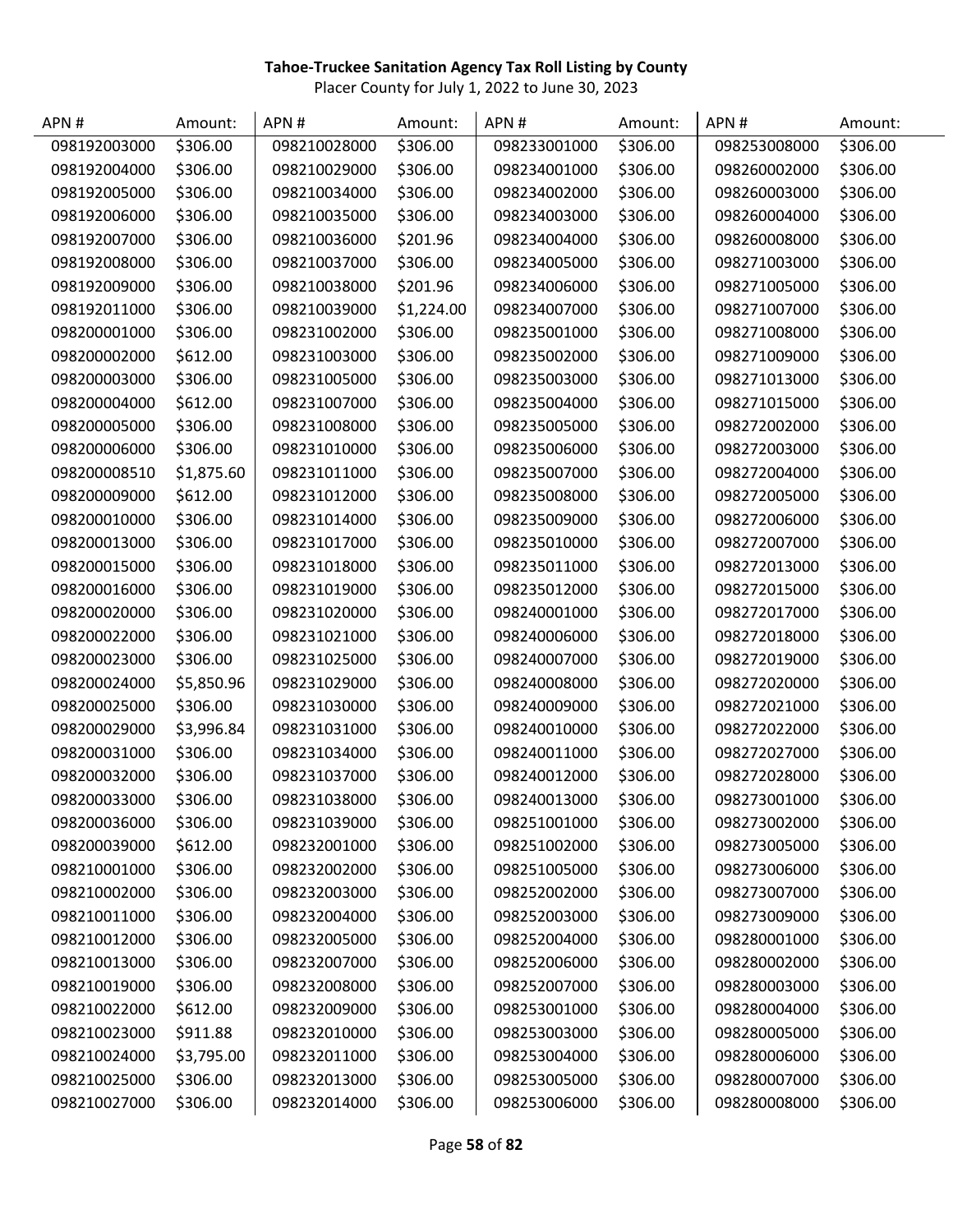| APN#         | Amount:  | APN#         | Amount:  | APN#         | Amount:  | APN#         | Amount:    |
|--------------|----------|--------------|----------|--------------|----------|--------------|------------|
| 098280009000 | \$306.00 | 098293001000 | \$306.00 | 098312008000 | \$306.00 | 098330010000 | \$306.00   |
| 098280010000 | \$306.00 | 098293002000 | \$306.00 | 098312009000 | \$306.00 | 098330023000 | \$3,540.00 |
| 098280011000 | \$306.00 | 098293003000 | \$306.00 | 098312010000 | \$306.00 | 098340001000 | \$306.00   |
| 098280012000 | \$306.00 | 098293004000 | \$306.00 | 098312011000 | \$306.00 | 098340002000 | \$306.00   |
| 098280013000 | \$306.00 | 098293005000 | \$306.00 | 098312012000 | \$306.00 | 098340003000 | \$306.00   |
| 098280015000 | \$306.00 | 098293006000 | \$306.00 | 098312013000 | \$306.00 | 098340004000 | \$306.00   |
| 098280016000 | \$306.00 | 098293007000 | \$306.00 | 098312018000 | \$306.00 | 098340005000 | \$306.00   |
| 098280017000 | \$306.00 | 098293010000 | \$306.00 | 098314006000 | \$306.00 | 098340006000 | \$306.00   |
| 098280018000 | \$306.00 | 098293011000 | \$306.00 | 098314007000 | \$306.00 | 098340007000 | \$306.00   |
| 098280019000 | \$306.00 | 098293012000 | \$306.00 | 098314009000 | \$306.00 | 098340008000 | \$306.00   |
| 098280020000 | \$306.00 | 098293014000 | \$306.00 | 098314010000 | \$306.00 | 098340009000 | \$306.00   |
| 098280021000 | \$306.00 | 098293015000 | \$306.00 | 098314011000 | \$306.00 | 098340010000 | \$306.00   |
| 098280022000 | \$306.00 | 098293018000 | \$306.00 | 098314012000 | \$306.00 | 098340011000 | \$306.00   |
| 098280024000 | \$306.00 | 098293020000 | \$306.00 | 098314018000 | \$306.00 | 098340012000 | \$306.00   |
| 098280025000 | \$306.00 | 098293022000 | \$306.00 | 098314019000 | \$306.00 | 098340013000 | \$306.00   |
| 098280026000 | \$306.00 | 098293023000 | \$306.00 | 098315001000 | \$306.00 | 098340014000 | \$306.00   |
| 098280027000 | \$306.00 | 098294001000 | \$306.00 | 098320001000 | \$306.00 | 098340015000 | \$306.00   |
| 098280029000 | \$306.00 | 098294002000 | \$306.00 | 098320002000 | \$306.00 | 098350001000 | \$306.00   |
| 098280030000 | \$306.00 | 098294003000 | \$306.00 | 098320004000 | \$306.00 | 098350002000 | \$306.00   |
| 098280031000 | \$306.00 | 098294004000 | \$306.00 | 098320006000 | \$306.00 | 098350003000 | \$306.00   |
| 098280032000 | \$306.00 | 098294005000 | \$306.00 | 098320007000 | \$306.00 | 098350004000 | \$306.00   |
| 098280033000 | \$306.00 | 098294006000 | \$306.00 | 098320008000 | \$306.00 | 098350005000 | \$306.00   |
| 098280034000 | \$306.00 | 098294007000 | \$306.00 | 098320009000 | \$306.00 | 098350006000 | \$306.00   |
| 098280035000 | \$306.00 | 098294008000 | \$306.00 | 098320010000 | \$306.00 | 098350007000 | \$306.00   |
| 098280036000 | \$306.00 | 098300001000 | \$306.00 | 098320011000 | \$306.00 | 098350008000 | \$306.00   |
| 098280037000 | \$306.00 | 098300002000 | \$306.00 | 098320012000 | \$306.00 | 098350009000 | \$306.00   |
| 098280039000 | \$306.00 | 098300003000 | \$306.00 | 098320013000 | \$306.00 | 098350010000 | \$306.00   |
| 098291001000 | \$306.00 | 098300004000 | \$306.00 | 098320015000 | \$306.00 | 098350011000 | \$306.00   |
| 098291003000 | \$306.00 | 098300006000 | \$306.00 | 098320016000 | \$306.00 | 098350012000 | \$306.00   |
| 098291005000 | \$306.00 | 098300007000 | \$306.00 | 098320018000 | \$306.00 | 098350013000 | \$306.00   |
| 098291006000 | \$306.00 | 098300008000 | \$306.00 | 098320022000 | \$306.00 | 098350014000 | \$306.00   |
| 098291008000 | \$306.00 | 098300009000 | \$306.00 | 098320023000 | \$306.00 | 098360001000 | \$306.00   |
| 098291009000 | \$306.00 | 098300010000 | \$306.00 | 098320025000 | \$306.00 | 098360002000 | \$306.00   |
| 098291010000 | \$612.00 | 098300012000 | \$306.00 | 098320026000 | \$306.00 | 098360003000 | \$306.00   |
| 098292001000 | \$306.00 | 098300013000 | \$306.00 | 098320027000 | \$306.00 | 098360004000 | \$306.00   |
| 098292002000 | \$306.00 | 098300014000 | \$306.00 | 098320028000 | \$306.00 | 098360005000 | \$306.00   |
| 098292003000 | \$306.00 | 098311001000 | \$306.00 | 098320029000 | \$306.00 | 098360006000 | \$306.00   |
| 098292004000 | \$306.00 | 098311002000 | \$306.00 | 098320030000 | \$306.00 | 106010001000 | \$306.00   |
| 098292006000 | \$306.00 | 098312001000 | \$306.00 | 098320031000 | \$306.00 | 106010002000 | \$612.00   |
| 098292007000 | \$306.00 | 098312003000 | \$306.00 | 098320032000 | \$306.00 | 106010003000 | \$306.00   |
| 098292008000 | \$306.00 | 098312004000 | \$306.00 | 098320033000 | \$306.00 | 106010004000 | \$306.00   |
| 098292011000 | \$306.00 | 098312005000 | \$306.00 | 098330005000 | \$306.00 | 106010007000 | \$306.00   |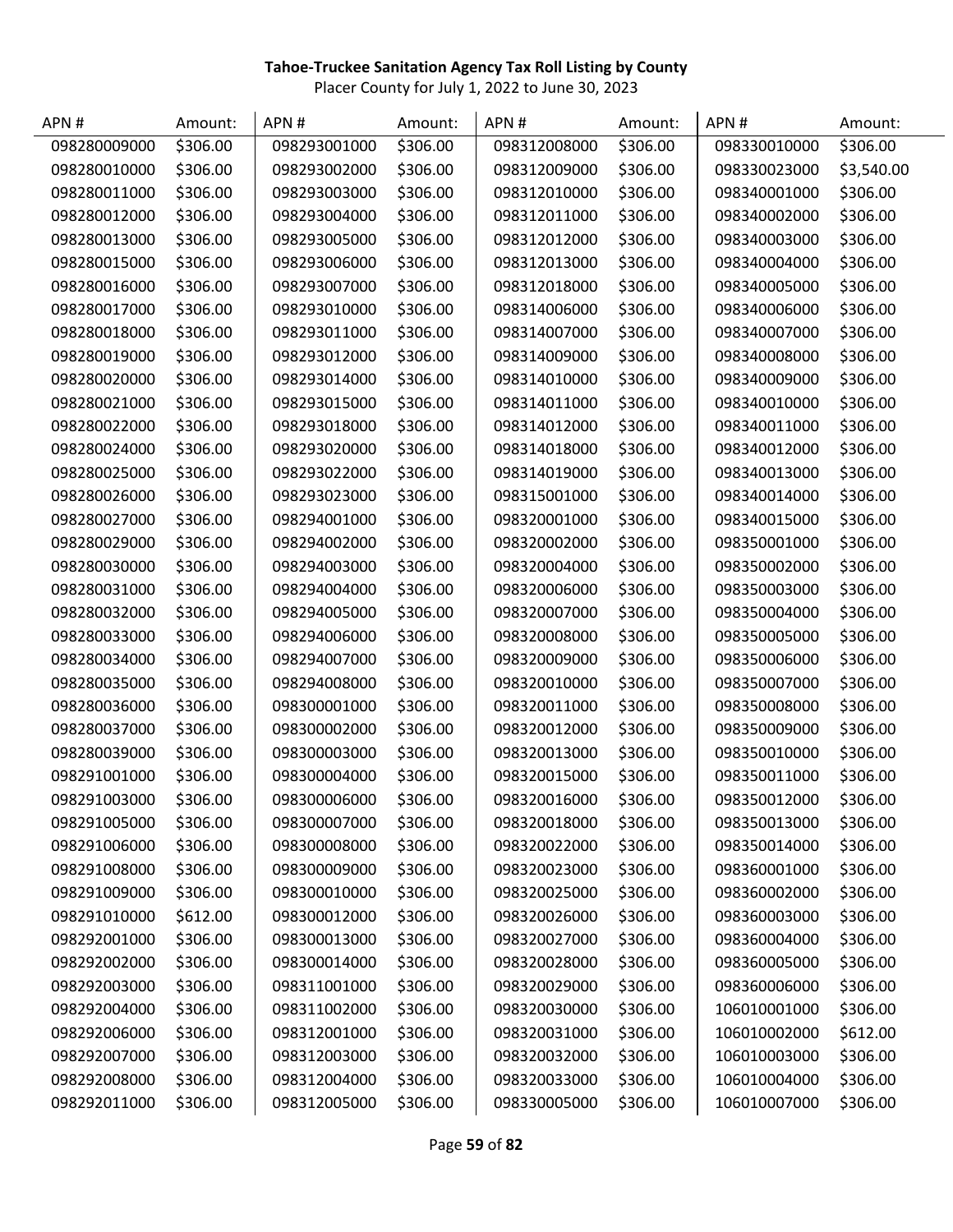| APN#         | Amount:  | APN#         | Amount:  | APN#         | Amount:  | APN#         | Amount:  |
|--------------|----------|--------------|----------|--------------|----------|--------------|----------|
| 106010010000 | \$306.00 | 106050006000 | \$306.00 | 106080010000 | \$306.00 | 106100021000 | \$306.00 |
| 106010011000 | \$306.00 | 106050008000 | \$306.00 | 106080011000 | \$306.00 | 106100022000 | \$306.00 |
| 106010012000 | \$306.00 | 106050009000 | \$306.00 | 106080012000 | \$306.00 | 106100023000 | \$306.00 |
| 106010013000 | \$306.00 | 106050015000 | \$306.00 | 106080013000 | \$306.00 | 106100024000 | \$306.00 |
| 106010014000 | \$306.00 | 106060001000 | \$306.00 | 106080016000 | \$306.00 | 106100026000 | \$612.00 |
| 106010015000 | \$306.00 | 106060002000 | \$306.00 | 106090001000 | \$306.00 | 106100027000 | \$612.00 |
| 106010016000 | \$306.00 | 106060004000 | \$306.00 | 106090002000 | \$306.00 | 106110002000 | \$306.00 |
| 106010017000 | \$306.00 | 106060005000 | \$612.00 | 106090003000 | \$306.00 | 106110003000 | \$306.00 |
| 106020002000 | \$306.00 | 106060006000 | \$306.00 | 106090004000 | \$612.00 | 106110004000 | \$306.00 |
| 106020003000 | \$306.00 | 106060008000 | \$306.00 | 106090006000 | \$306.00 | 106110005000 | \$306.00 |
| 106020007000 | \$306.00 | 106060010000 | \$306.00 | 106090007000 | \$306.00 | 106110006000 | \$306.00 |
| 106020008000 | \$306.00 | 106060011000 | \$306.00 | 106090008000 | \$306.00 | 106110009000 | \$306.00 |
| 106020009000 | \$306.00 | 106060012000 | \$306.00 | 106090009000 | \$306.00 | 106110011000 | \$306.00 |
| 106020010000 | \$306.00 | 106060013000 | \$306.00 | 106090010000 | \$306.00 | 106110012000 | \$306.00 |
| 106020011000 | \$306.00 | 106060014000 | \$306.00 | 106090011000 | \$306.00 | 106110013000 | \$306.00 |
| 106020017000 | \$306.00 | 106060015000 | \$306.00 | 106090012000 | \$306.00 | 106110014000 | \$612.00 |
| 106020018000 | \$306.00 | 106060016000 | \$306.00 | 106090013000 | \$306.00 | 106110015000 | \$306.00 |
| 106020019000 | \$612.00 | 106060017000 | \$306.00 | 106090014000 | \$306.00 | 106120001000 | \$306.00 |
| 106020021000 | \$612.00 | 106060018000 | \$306.00 | 106090016000 | \$306.00 | 106120002000 | \$306.00 |
| 106020023000 | \$306.00 | 106060019000 | \$306.00 | 106090017000 | \$306.00 | 106120004000 | \$612.00 |
| 106020024000 | \$306.00 | 106060021000 | \$306.00 | 106090018000 | \$612.00 | 106120005000 | \$306.00 |
| 106020033000 | \$612.00 | 106060022000 | \$306.00 | 106090019000 | \$306.00 | 106120006000 | \$612.00 |
| 106030001000 | \$612.00 | 106070001000 | \$612.00 | 106090020000 | \$275.50 | 106120008000 | \$306.00 |
| 106030002000 | \$306.00 | 106070002000 | \$612.00 | 106090021000 | \$306.00 | 106120009000 | \$306.00 |
| 106030004000 | \$306.00 | 106070004000 | \$306.00 | 106090022000 | \$306.00 | 106120010000 | \$306.00 |
| 106030006000 | \$306.00 | 106070005000 | \$306.00 | 106090023000 | \$306.00 | 106120011000 | \$612.00 |
| 106030009000 | \$306.00 | 106070006000 | \$306.00 | 106090024000 | \$306.00 | 106120012000 | \$306.00 |
| 106030010000 | \$306.00 | 106070007000 | \$306.00 | 106090025000 | \$306.00 | 106120013000 | \$306.00 |
| 106030011000 | \$306.00 | 106070008000 | \$306.00 | 106100001000 | \$306.00 | 106120014000 | \$306.00 |
| 106030012000 | \$306.00 | 106070012000 | \$306.00 | 106100002000 | \$306.00 | 106120016000 | \$306.00 |
| 106030013000 | \$306.00 | 106070014000 | \$306.00 | 106100003000 | \$306.00 | 106120017000 | \$306.00 |
| 106030015000 | \$306.00 | 106070015000 | \$306.00 | 106100004000 | \$306.00 | 106120018000 | \$306.00 |
| 106030017000 | \$612.00 | 106070016000 | \$306.00 | 106100005000 | \$306.00 | 106120019000 | \$306.00 |
| 106040002000 | \$306.00 | 106070017000 | \$306.00 | 106100006000 | \$306.00 | 106120020000 | \$306.00 |
| 106040003000 | \$306.00 | 106070018000 | \$306.00 | 106100007000 | \$306.00 | 106120021000 | \$306.00 |
| 106040004000 | \$612.00 | 106070021000 | \$612.00 | 106100008000 | \$306.00 | 106120022000 | \$306.00 |
| 106040005000 | \$306.00 | 106080002000 | \$306.00 | 106100009000 | \$306.00 | 106120024000 | \$306.00 |
| 106040006000 | \$306.00 | 106080003000 | \$306.00 | 106100012000 | \$306.00 | 106120025000 | \$306.00 |
| 106040009000 | \$306.00 | 106080004000 | \$306.00 | 106100014000 | \$306.00 | 106120026000 | \$306.00 |
| 106050001000 | \$306.00 | 106080006000 | \$306.00 | 106100015000 | \$612.00 | 106120027000 | \$306.00 |
| 106050003000 | \$306.00 | 106080007000 | \$306.00 | 106100017000 | \$612.00 | 106120028000 | \$306.00 |
| 106050005000 | \$306.00 | 106080008000 | \$306.00 | 106100020000 | \$306.00 | 106120029000 | \$306.00 |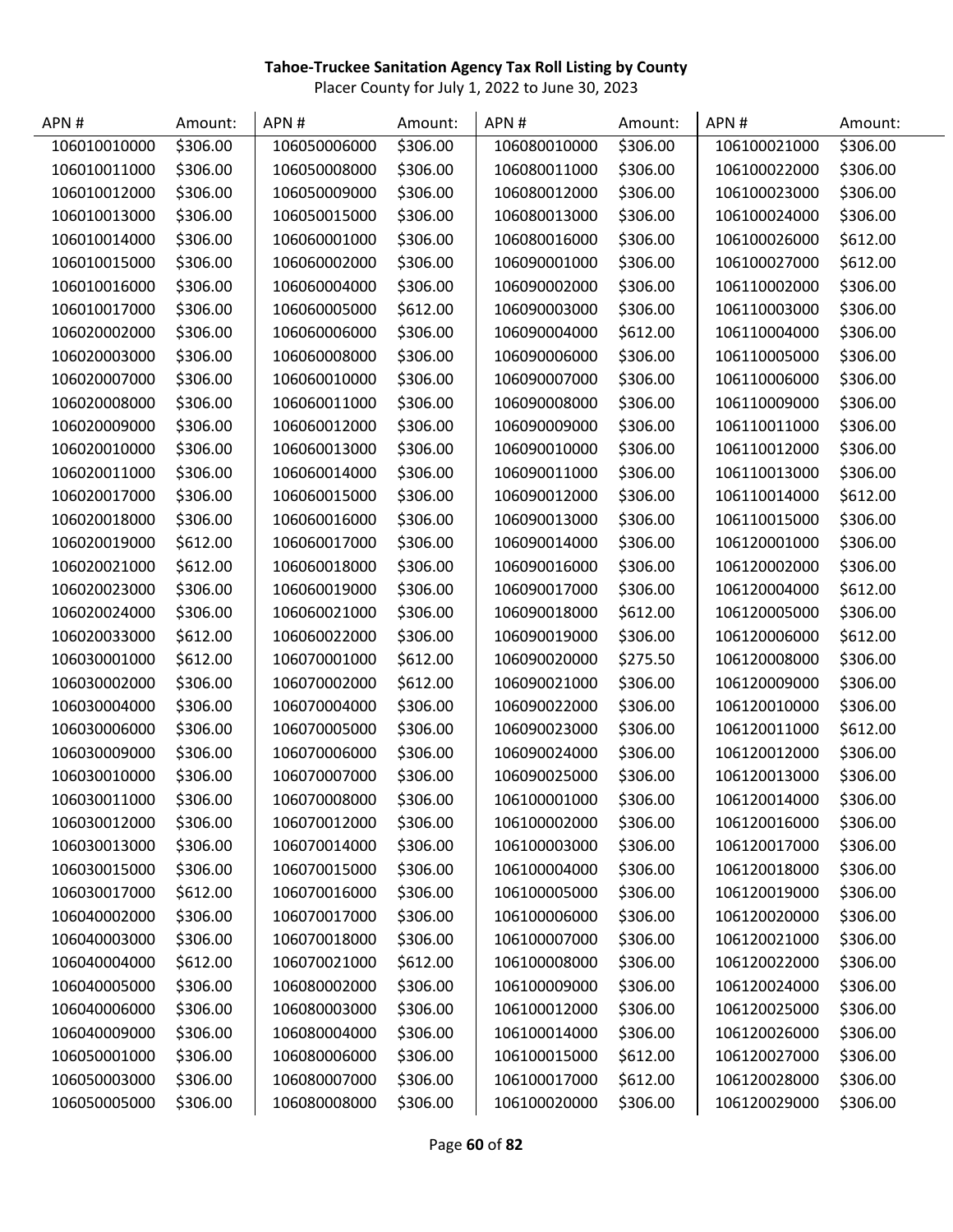| APN #        | Amount:  | APN#         | Amount:  | APN#         | Amount:  | APN#         | Amount:  |
|--------------|----------|--------------|----------|--------------|----------|--------------|----------|
| 106120031000 | \$306.00 | 106150001000 | \$612.00 | 106170019000 | \$306.00 | 106240005000 | \$306.00 |
| 106120032000 | \$306.00 | 106150002000 | \$306.00 | 106170021000 | \$306.00 | 106240006000 | \$306.00 |
| 106120034000 | \$306.00 | 106150004000 | \$306.00 | 106180001000 | \$306.00 | 106250001000 | \$306.00 |
| 106120035000 | \$306.00 | 106150005000 | \$306.00 | 106180002000 | \$306.00 | 106250003000 | \$306.00 |
| 106120036000 | \$306.00 | 106150006000 | \$306.00 | 106180003000 | \$306.00 | 106250004000 | \$306.00 |
| 106120037000 | \$306.00 | 106150007000 | \$306.00 | 106180004000 | \$306.00 | 106250007000 | \$306.00 |
| 106120038000 | \$306.00 | 106150009000 | \$306.00 | 106180005000 | \$306.00 | 106250008000 | \$306.00 |
| 106120039000 | \$306.00 | 106150011000 | \$306.00 | 106180006000 | \$306.00 | 106250009000 | \$306.00 |
| 106120040000 | \$306.00 | 106150012000 | \$306.00 | 106180008000 | \$306.00 | 106250010000 | \$382.50 |
| 106120041000 | \$306.00 | 106150013000 | \$306.00 | 106180009000 | \$306.00 | 106260001000 | \$306.00 |
| 106120045000 | \$306.00 | 106150014000 | \$306.00 | 106180010000 | \$306.00 | 106260002000 | \$306.00 |
| 106130001000 | \$306.00 | 106150015000 | \$306.00 | 106180011000 | \$306.00 | 106260004000 | \$306.00 |
| 106130002000 | \$306.00 | 106150016000 | \$306.00 | 106190001000 | \$306.00 | 106260005000 | \$306.00 |
| 106130003000 | \$217.00 | 106160002000 | \$306.00 | 106190002000 | \$306.00 | 106260006000 | \$306.00 |
| 106130006000 | \$306.00 | 106160003000 | \$612.00 | 106190003000 | \$306.00 | 106260007000 | \$306.00 |
| 106130007000 | \$306.00 | 106160004000 | \$306.00 | 106190004000 | \$612.00 | 106260008000 | \$612.00 |
| 106130008000 | \$306.00 | 106160005000 | \$306.00 | 106190005000 | \$306.00 | 106270002000 | \$306.00 |
| 106130009000 | \$306.00 | 106160006000 | \$306.00 | 106190006000 | \$306.00 | 106270004000 | \$306.00 |
| 106130010000 | \$306.00 | 106160007000 | \$306.00 | 106200001000 | \$306.00 | 106270005000 | \$306.00 |
| 106130012000 | \$306.00 | 106160008000 | \$306.00 | 106200004000 | \$306.00 | 106270008000 | \$306.00 |
| 106130013000 | \$306.00 | 106160009000 | \$306.00 | 106210002000 | \$306.00 | 106270012000 | \$612.00 |
| 106130014000 | \$306.00 | 106160011000 | \$306.00 | 106210003000 | \$306.00 | 106280002000 | \$612.00 |
| 106130016000 | \$306.00 | 106160013000 | \$306.00 | 106210004000 | \$306.00 | 106280003000 | \$306.00 |
| 106130017000 | \$306.00 | 106160015000 | \$306.00 | 106210005000 | \$306.00 | 106280005000 | \$306.00 |
| 106130018000 | \$306.00 | 106160016000 | \$306.00 | 106210006000 | \$306.00 | 106290002000 | \$306.00 |
| 106130019000 | \$306.00 | 106160017000 | \$306.00 | 106210007000 | \$306.00 | 106290003000 | \$306.00 |
| 106130021000 | \$306.00 | 106160018000 | \$306.00 | 106210008000 | \$306.00 | 106290005000 | \$306.00 |
| 106130023000 | \$306.00 | 106160019000 | \$306.00 | 106220001000 | \$306.00 | 106300003000 | \$306.00 |
| 106130024000 | \$306.00 | 106160020000 | \$306.00 | 106220002000 | \$306.00 | 106300004000 | \$306.00 |
| 106130025000 | \$306.00 | 106160021000 | \$306.00 | 106220003000 | \$306.00 | 106300005000 | \$306.00 |
| 106130027000 | \$306.00 | 106170001000 | \$306.00 | 106220004000 | \$306.00 | 106300006000 | \$306.00 |
| 106140001000 | \$306.00 | 106170002000 | \$306.00 | 106220005000 | \$306.00 | 106300007000 | \$306.00 |
| 106140002000 | \$306.00 | 106170003000 | \$306.00 | 106220006000 | \$306.00 | 106300008000 | \$306.00 |
| 106140003000 | \$306.00 | 106170006000 | \$306.00 | 106220008000 | \$306.00 | 106300009000 | \$306.00 |
| 106140004000 | \$306.00 | 106170008000 | \$306.00 | 106220010000 | \$51.00  | 106310001000 | \$306.00 |
| 106140005000 | \$306.00 | 106170009000 | \$306.00 | 106230001000 | \$306.00 | 106310002000 | \$306.00 |
| 106140006000 | \$306.00 | 106170010000 | \$306.00 | 106230003000 | \$306.00 | 106310004000 | \$306.00 |
| 106140007000 | \$306.00 | 106170013000 | \$306.00 | 106230004000 | \$306.00 | 106310005000 | \$306.00 |
| 106140008000 | \$306.00 | 106170014000 | \$306.00 | 106240001000 | \$306.00 | 106310007000 | \$306.00 |
| 106140009000 | \$306.00 | 106170015000 | \$306.00 | 106240002000 | \$306.00 | 106320002000 | \$306.00 |
| 106140010000 | \$306.00 | 106170016000 | \$306.00 | 106240003000 | \$306.00 | 106320003000 | \$306.00 |
| 106140011000 | \$306.00 | 106170018000 | \$306.00 | 106240004000 | \$306.00 | 106320004000 | \$306.00 |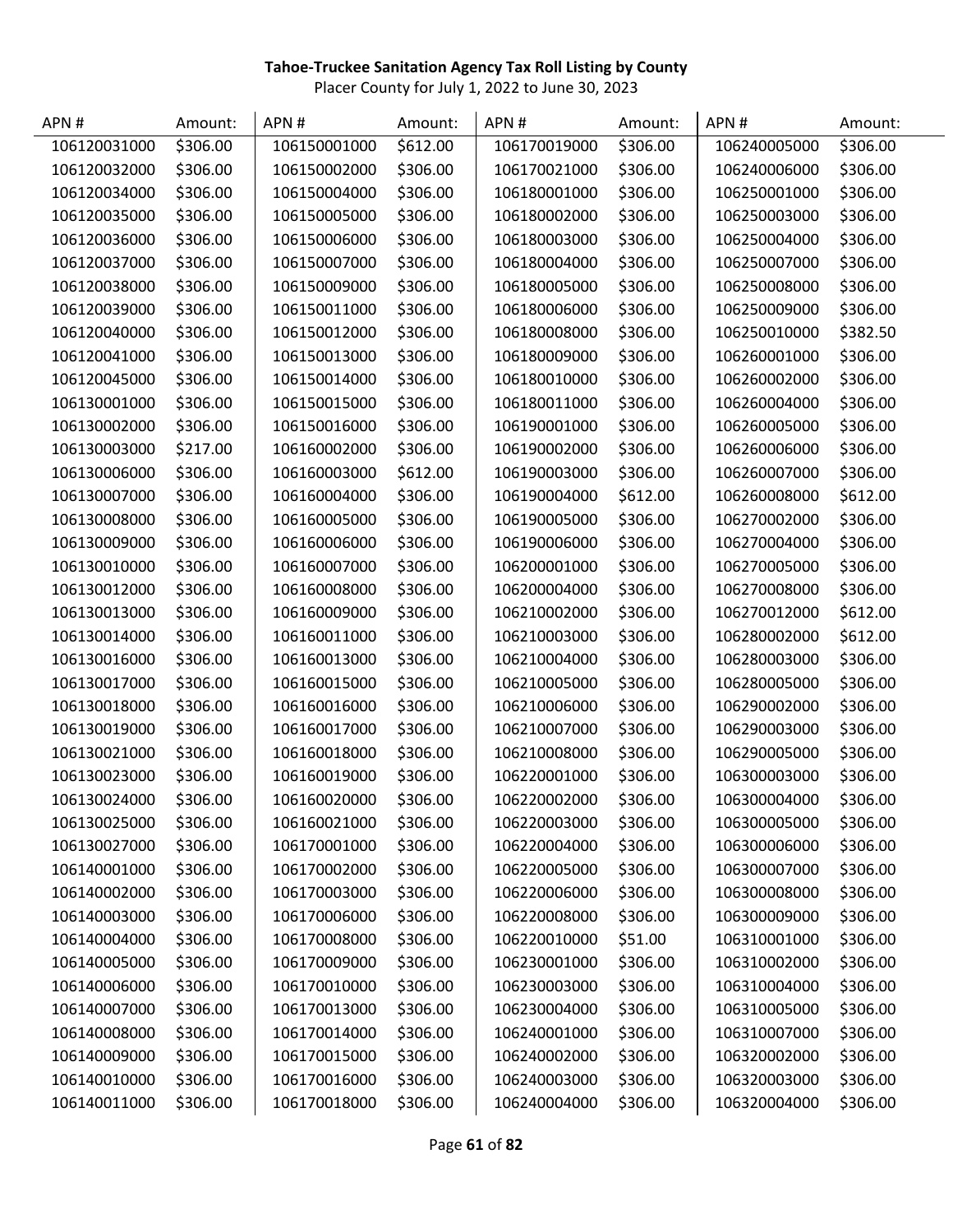| APN#         | Amount:  | APN#         | Amount:  | APN#         | Amount:  | APN#         | Amount:  |
|--------------|----------|--------------|----------|--------------|----------|--------------|----------|
| 106320005000 | \$306.00 | 106380004000 | \$306.00 | 106410005000 | \$306.00 | 106430022000 | \$306.00 |
| 106320006000 | \$306.00 | 106380005000 | \$306.00 | 106410006000 | \$306.00 | 106430037000 | \$306.00 |
| 106330004000 | \$306.00 | 106380006000 | \$306.00 | 106410007000 | \$612.00 | 106430039000 | \$306.00 |
| 106330006000 | \$306.00 | 106380007000 | \$306.00 | 106410010000 | \$306.00 | 106430040000 | \$306.00 |
| 106330007000 | \$306.00 | 106380008000 | \$306.00 | 106410011000 | \$306.00 | 106440001000 | \$306.00 |
| 106330008000 | \$306.00 | 106380009000 | \$306.00 | 106410015000 | \$306.00 | 106440002000 | \$306.00 |
| 106330009000 | \$306.00 | 106380010000 | \$306.00 | 106410016000 | \$306.00 | 106440003000 | \$306.00 |
| 106330012000 | \$306.00 | 106380011000 | \$306.00 | 106410017000 | \$306.00 | 106440005000 | \$306.00 |
| 106330013000 | \$306.00 | 106380012000 | \$306.00 | 106410018000 | \$306.00 | 106440006000 | \$306.00 |
| 106330014000 | \$306.00 | 106380014000 | \$306.00 | 106410019000 | \$612.00 | 106440009000 | \$306.00 |
| 106340003000 | \$306.00 | 106380015000 | \$306.00 | 106410020000 | \$306.00 | 106440010000 | \$306.00 |
| 106340004000 | \$306.00 | 106380016000 | \$306.00 | 106410021000 | \$306.00 | 106440012000 | \$306.00 |
| 106340005000 | \$306.00 | 106380017000 | \$306.00 | 106410023000 | \$306.00 | 106440014000 | \$306.00 |
| 106340007000 | \$306.00 | 106380018000 | \$306.00 | 106410025000 | \$306.00 | 106440015000 | \$306.00 |
| 106350001000 | \$306.00 | 106380019000 | \$306.00 | 106420001000 | \$306.00 | 106440017000 | \$306.00 |
| 106350002000 | \$306.00 | 106380020000 | \$306.00 | 106420002000 | \$306.00 | 106440018000 | \$306.00 |
| 106350003000 | \$306.00 | 106380023000 | \$306.00 | 106420003000 | \$306.00 | 106440019000 | \$306.00 |
| 106350004000 | \$306.00 | 106380024000 | \$306.00 | 106420004000 | \$306.00 | 106440020000 | \$306.00 |
| 106350006000 | \$306.00 | 106380025000 | \$306.00 | 106420005000 | \$306.00 | 106440021000 | \$306.00 |
| 106360005000 | \$306.00 | 106380028000 | \$306.00 | 106420006000 | \$306.00 | 106440025000 | \$306.00 |
| 106360006000 | \$306.00 | 106390004000 | \$306.00 | 106420008000 | \$306.00 | 106440026000 | \$612.00 |
| 106370001000 | \$306.00 | 106390005000 | \$306.00 | 106420009000 | \$306.00 | 106440027000 | \$306.00 |
| 106370002000 | \$306.00 | 106390006000 | \$306.00 | 106420010000 | \$306.00 | 106440029000 | \$306.00 |
| 106370003000 | \$306.00 | 106390007000 | \$306.00 | 106420014000 | \$306.00 | 106440030000 | \$306.00 |
| 106370004000 | \$306.00 | 106390008000 | \$306.00 | 106420015000 | \$306.00 | 106440031000 | \$306.00 |
| 106370006000 | \$306.00 | 106390009000 | \$306.00 | 106420016000 | \$306.00 | 106440032000 | \$306.00 |
| 106370007000 | \$306.00 | 106390013000 | \$306.00 | 106420017000 | \$306.00 | 106440033000 | \$612.00 |
| 106370009000 | \$306.00 | 106390014000 | \$306.00 | 106420018000 | \$306.00 | 106440035000 | \$306.00 |
| 106370010000 | \$306.00 | 106390015000 | \$306.00 | 106420019000 | \$306.00 | 106440037000 | \$306.00 |
| 106370011000 | \$306.00 | 106400001000 | \$306.00 | 106420020000 | \$306.00 | 106440038000 | \$306.00 |
| 106370012000 | \$306.00 | 106400003000 | \$306.00 | 106430001000 | \$306.00 | 106440040000 | \$306.00 |
| 106370013000 | \$306.00 | 106400006000 | \$306.00 | 106430003000 | \$306.00 | 106440042000 | \$306.00 |
| 106370014000 | \$306.00 | 106400007000 | \$306.00 | 106430004000 | \$306.00 | 107010001000 | \$306.00 |
| 106370015000 | \$306.00 | 106400008000 | \$306.00 | 106430005000 | \$306.00 | 107010002000 | \$306.00 |
| 106370016000 | \$306.00 | 106400009000 | \$306.00 | 106430007000 | \$306.00 | 107010004000 | \$306.00 |
| 106370017000 | \$306.00 | 106400010000 | \$306.00 | 106430008000 | \$306.00 | 107010005000 | \$306.00 |
| 106370018000 | \$306.00 | 106400011000 | \$306.00 | 106430013000 | \$306.00 | 107010007000 | \$306.00 |
| 106370019000 | \$306.00 | 106400012000 | \$306.00 | 106430015000 | \$306.00 | 107010008000 | \$306.00 |
| 106370020000 | \$306.00 | 106400013000 | \$306.00 | 106430017000 | \$306.00 | 107010009000 | \$306.00 |
| 106380001000 | \$306.00 | 106400015000 | \$306.00 | 106430018000 | \$306.00 | 107010012000 | \$306.00 |
| 106380002000 | \$306.00 | 106410003000 | \$306.00 | 106430020000 | \$306.00 | 107010014000 | \$306.00 |
| 106380003000 | \$306.00 | 106410004000 | \$306.00 | 106430021000 | \$306.00 | 107010015000 | \$306.00 |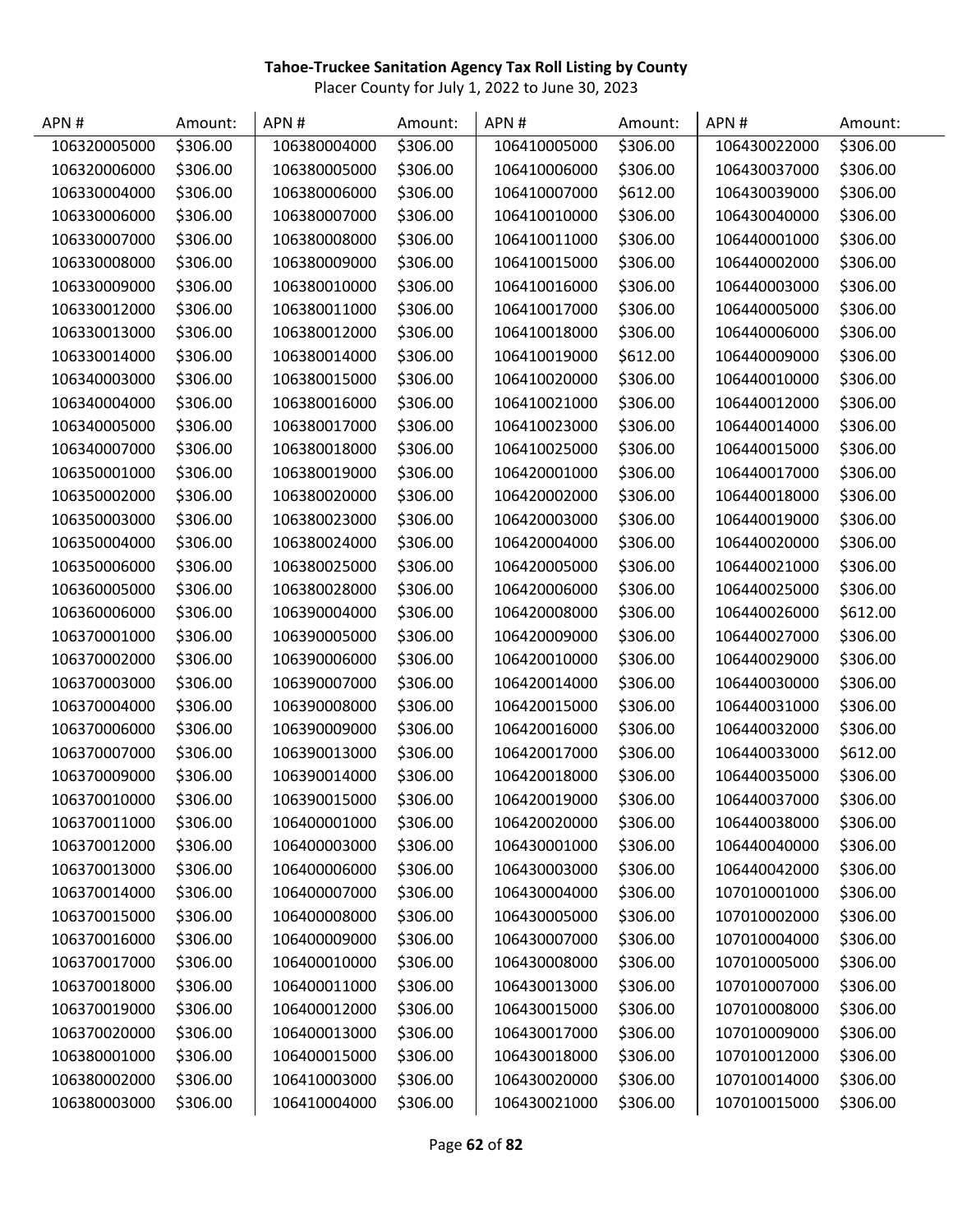| APN#         | Amount:  | APN#         | Amount:  | APN#         | Amount:  | APN#         | Amount:  |
|--------------|----------|--------------|----------|--------------|----------|--------------|----------|
| 107010016000 | \$306.00 | 107030011000 | \$306.00 | 107040045000 | \$306.00 | 107050007000 | \$306.00 |
| 107010018000 | \$306.00 | 107030012000 | \$306.00 | 107040046000 | \$306.00 | 107050008000 | \$306.00 |
| 107010019000 | \$306.00 | 107030013000 | \$306.00 | 107040047000 | \$306.00 | 107060001000 | \$306.00 |
| 107010020000 | \$306.00 | 107030014000 | \$306.00 | 107040049000 | \$306.00 | 107060002000 | \$306.00 |
| 107010022000 | \$306.00 | 107030015000 | \$306.00 | 107040050000 | \$306.00 | 107060004000 | \$306.00 |
| 107010023000 | \$306.00 | 107030016000 | \$306.00 | 107040051000 | \$306.00 | 107060005000 | \$306.00 |
| 107010024000 | \$612.00 | 107030017000 | \$306.00 | 107040052000 | \$306.00 | 107060006000 | \$306.00 |
| 107010026000 | \$306.00 | 107030018000 | \$306.00 | 107040053000 | \$306.00 | 107060010000 | \$306.00 |
| 107010027000 | \$306.00 | 107030019000 | \$306.00 | 107040054000 | \$306.00 | 107060012000 | \$306.00 |
| 107010031000 | \$306.00 | 107030020000 | \$306.00 | 107040055000 | \$306.00 | 107060013000 | \$306.00 |
| 107010032000 | \$306.00 | 107040001000 | \$306.00 | 107040056000 | \$306.00 | 107060014000 | \$306.00 |
| 107010033000 | \$306.00 | 107040002000 | \$306.00 | 107040057000 | \$306.00 | 107060015000 | \$306.00 |
| 107010035000 | \$306.00 | 107040005000 | \$306.00 | 107040058000 | \$306.00 | 107060017000 | \$306.00 |
| 107010036000 | \$306.00 | 107040006000 | \$306.00 | 107040059000 | \$306.00 | 107070001000 | \$306.00 |
| 107010037000 | \$306.00 | 107040007000 | \$306.00 | 107040060000 | \$306.00 | 107070002000 | \$306.00 |
| 107010038000 | \$306.00 | 107040008000 | \$306.00 | 107040061000 | \$306.00 | 107070006000 | \$306.00 |
| 107010039000 | \$306.00 | 107040009000 | \$306.00 | 107040062000 | \$306.00 | 107070007000 | \$306.00 |
| 107020001000 | \$306.00 | 107040011000 | \$306.00 | 107040063000 | \$306.00 | 107070009000 | \$306.00 |
| 107020002000 | \$306.00 | 107040012000 | \$306.00 | 107040064000 | \$306.00 | 107070010000 | \$306.00 |
| 107020003000 | \$306.00 | 107040014000 | \$306.00 | 107040065000 | \$306.00 | 107070011000 | \$306.00 |
| 107020009000 | \$306.00 | 107040015000 | \$306.00 | 107040066000 | \$306.00 | 107070012000 | \$306.00 |
| 107020010000 | \$306.00 | 107040016000 | \$306.00 | 107040067000 | \$306.00 | 107070013000 | \$306.00 |
| 107020015000 | \$306.00 | 107040018000 | \$306.00 | 107040068000 | \$306.00 | 107080001000 | \$306.00 |
| 107020017000 | \$306.00 | 107040019000 | \$306.00 | 107040069000 | \$306.00 | 107080003000 | \$306.00 |
| 107020019000 | \$306.00 | 107040020000 | \$306.00 | 107040070000 | \$306.00 | 107080004000 | \$306.00 |
| 107020023000 | \$306.00 | 107040021000 | \$306.00 | 107040071000 | \$306.00 | 107080006000 | \$306.00 |
| 107020027000 | \$306.00 | 107040022000 | \$306.00 | 107040072000 | \$306.00 | 107080007000 | \$306.00 |
| 107020032000 | \$306.00 | 107040023000 | \$306.00 | 107040073000 | \$306.00 | 107080009000 | \$306.00 |
| 107020033000 | \$306.00 | 107040024000 | \$306.00 | 107040074000 | \$306.00 | 107080010000 | \$306.00 |
| 107020039000 | \$306.00 | 107040025000 | \$306.00 | 107040075000 | \$306.00 | 107080011000 | \$306.00 |
| 107020042000 | \$306.00 | 107040026000 | \$306.00 | 107040076000 | \$306.00 | 107080012000 | \$306.00 |
| 107020043000 | \$306.00 | 107040028000 | \$306.00 | 107040077000 | \$306.00 | 107080013000 | \$306.00 |
| 107030001000 | \$306.00 | 107040029000 | \$306.00 | 107040078000 | \$306.00 | 107080014000 | \$306.00 |
| 107030002000 | \$306.00 | 107040030000 | \$306.00 | 107040079000 | \$306.00 | 107080015000 | \$306.00 |
| 107030003000 | \$306.00 | 107040031000 | \$306.00 | 107040080000 | \$306.00 | 107090001000 | \$667.08 |
| 107030004000 | \$306.00 | 107040032000 | \$306.00 | 107040081000 | \$306.00 | 107090004000 | \$117.72 |
| 107030005000 | \$306.00 | 107040033000 | \$306.00 | 107040085000 | \$306.00 | 107090005000 | \$78.48  |
| 107030006000 | \$306.00 | 107040034000 | \$306.00 | 107050001000 | \$306.00 | 107090006000 | \$117.72 |
| 107030007000 | \$306.00 | 107040039000 | \$306.00 | 107050002000 | \$306.00 | 107090007000 | \$549.36 |
| 107030008000 | \$306.00 | 107040042000 | \$306.00 | 107050003000 | \$306.00 | 107090018000 | \$117.72 |
| 107030009000 | \$306.00 | 107040043000 | \$306.00 | 107050004000 | \$306.00 | 107090020000 | \$981.00 |
| 107030010000 | \$306.00 | 107040044000 | \$306.00 | 107050006000 | \$306.00 | 107090021000 | \$78.48  |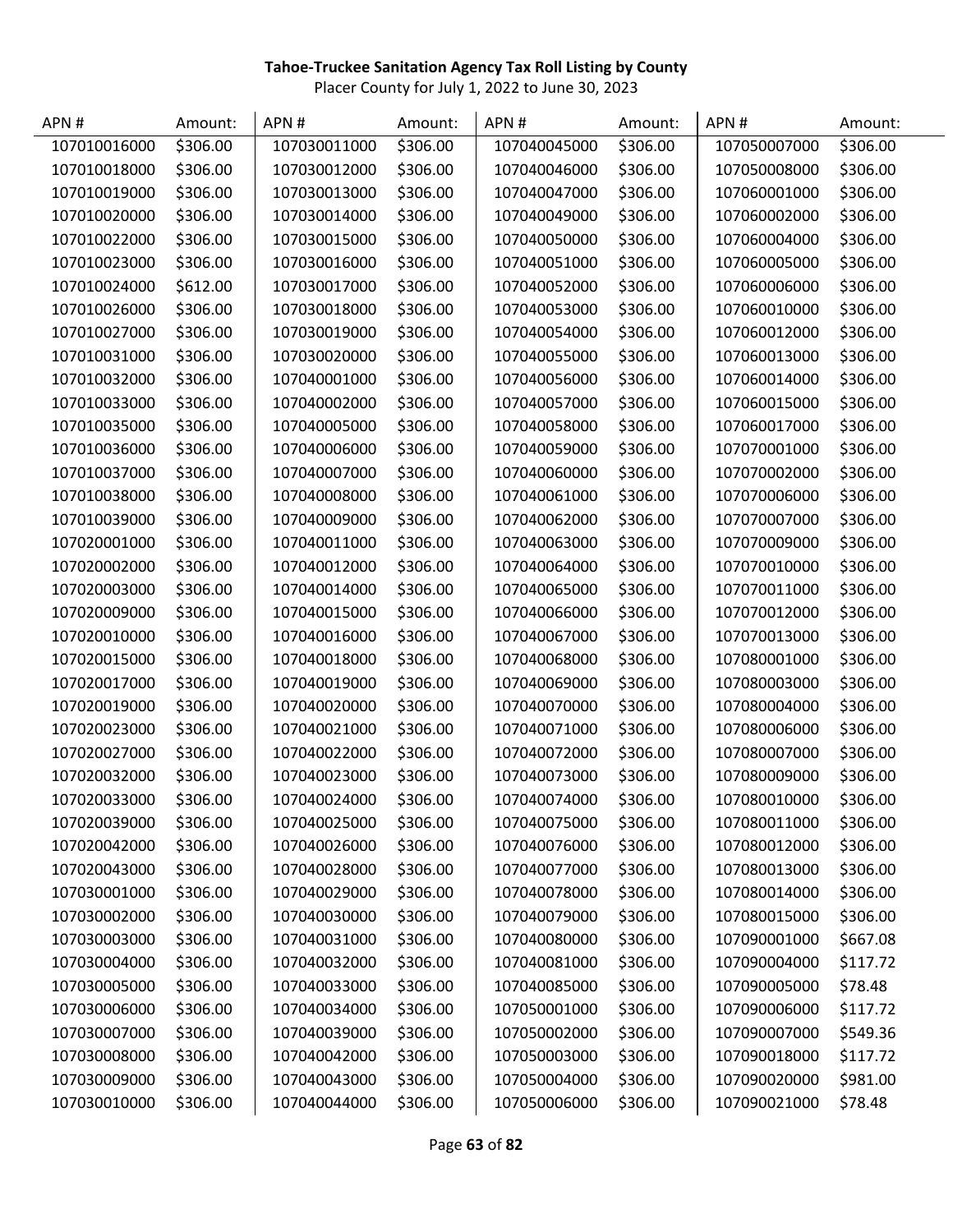| APN#         | Amount:  | APN#         | Amount:  | APN#         | Amount:     | APN#         | Amount:  |
|--------------|----------|--------------|----------|--------------|-------------|--------------|----------|
| 107090022000 | \$698.40 | 107120032000 | \$306.00 | 107170035000 | \$306.00    | 107260007000 | \$306.00 |
| 107100001000 | \$306.00 | 107120033000 | \$306.00 | 107170036000 | \$306.00    | 107260008000 | \$306.00 |
| 107100002000 | \$306.00 | 107130001000 | \$306.00 | 107180001000 | \$306.00    | 107260009000 | \$306.00 |
| 107100003000 | \$306.00 | 107130002000 | \$306.00 | 107180006000 | \$306.00    | 107260010000 | \$306.00 |
| 107100004000 | \$306.00 | 107130003000 | \$306.00 | 107180008000 | \$306.00    | 107260015000 | \$306.00 |
| 107100005000 | \$306.00 | 107130007000 | \$306.00 | 107190005000 | \$306.00    | 107260016000 | \$306.00 |
| 107100006000 | \$306.00 | 107130011000 | \$306.00 | 107200001000 | \$306.00    | 107260017000 | \$306.00 |
| 107110012000 | \$153.00 | 107130012000 | \$306.00 | 107200006000 | \$306.00    | 107260018000 | \$306.00 |
| 107110019000 | \$306.00 | 107130015000 | \$306.00 | 107200009000 | \$306.00    | 107260033000 | \$306.00 |
| 107110020000 | \$306.00 | 107130017000 | \$306.00 | 107200010000 | \$306.00    | 107260034000 | \$306.00 |
| 107110021000 | \$306.00 | 107130018000 | \$306.00 | 107200012000 | \$306.00    | 107260035000 | \$306.00 |
| 107110022000 | \$306.00 | 107130019000 | \$306.00 | 107200013000 | \$306.00    | 107260036000 | \$306.00 |
| 107120001000 | \$306.00 | 107130020000 | \$306.00 | 107200015000 | \$306.00    | 108010001000 | \$306.00 |
| 107120002000 | \$306.00 | 107140001000 | \$306.00 | 107200018000 | \$306.00    | 108010009000 | \$863.28 |
| 107120003000 | \$306.00 | 107140002000 | \$306.00 | 107210001000 | \$306.00    | 108020001000 | \$306.00 |
| 107120004000 | \$306.00 | 107140003000 | \$306.00 | 107210002000 | \$306.00    | 108020002000 | \$306.00 |
| 107120005000 | \$306.00 | 107140004000 | \$306.00 | 107210003000 | \$306.00    | 108020005000 | \$306.00 |
| 107120006000 | \$306.00 | 107140009000 | \$306.00 | 107210004000 | \$306.00    | 108020006000 | \$306.00 |
| 107120007000 | \$306.00 | 107140010000 | \$306.00 | 107210005000 | \$306.00    | 108020007000 | \$306.00 |
| 107120008000 | \$306.00 | 107140012000 | \$306.00 | 107210006000 | \$306.00    | 108020009000 | \$306.00 |
| 107120009000 | \$306.00 | 107140016000 | \$306.00 | 107210007000 | \$306.00    | 108020010000 | \$306.00 |
| 107120010000 | \$306.00 | 107140019000 | \$306.00 | 107210008000 | \$306.00    | 108020012000 | \$306.00 |
| 107120011000 | \$306.00 | 107140024000 | \$306.00 | 107210009000 | \$306.00    | 108020013000 | \$306.00 |
| 107120012000 | \$306.00 | 107140025000 | \$306.00 | 107210010000 | \$306.00    | 108020014000 | \$306.00 |
| 107120013000 | \$306.00 | 107140026000 | \$306.00 | 107210011000 | \$306.00    | 108020015000 | \$306.00 |
| 107120014000 | \$306.00 | 107140027000 | \$306.00 | 107210012000 | \$306.00    | 108030001000 | \$306.00 |
| 107120015000 | \$306.00 | 107140028000 | \$306.00 | 107210013000 | \$306.00    | 108030004000 | \$306.00 |
| 107120016000 | \$306.00 | 107140030000 | \$306.00 | 107210014000 | \$306.00    | 108030005000 | \$306.00 |
| 107120017000 | \$306.00 | 107150024000 | \$306.00 | 107210015000 | \$306.00    | 108030006000 | \$306.00 |
| 107120018000 | \$306.00 | 107150027000 | \$306.00 | 107210016000 | \$306.00    | 108030008000 | \$306.00 |
| 107120019000 | \$306.00 | 107160011000 | \$306.00 | 107210017000 | \$306.00    | 108030009000 | \$612.00 |
| 107120020000 | \$306.00 | 107160012000 | \$306.00 | 107210018000 | \$306.00    | 108040002000 | \$306.00 |
| 107120021000 | \$306.00 | 107160013000 | \$306.00 | 107220001000 | \$18,117.00 | 108040003000 | \$306.00 |
| 107120022000 | \$306.00 | 107160014000 | \$306.00 | 107240006000 | \$306.00    | 108040004000 | \$306.00 |
| 107120023000 | \$306.00 | 107160015000 | \$306.00 | 107240008000 | \$306.00    | 108040005000 | \$306.00 |
| 107120024000 | \$306.00 | 107160018000 | \$306.00 | 107240012000 | \$306.00    | 108040006000 | \$306.00 |
| 107120025000 | \$306.00 | 107170003000 | \$306.00 | 107260001000 | \$306.00    | 108040007000 | \$306.00 |
| 107120026000 | \$306.00 | 107170004000 | \$306.00 | 107260002000 | \$306.00    | 108040009000 | \$306.00 |
| 107120027000 | \$306.00 | 107170007000 | \$306.00 | 107260003000 | \$306.00    | 108040010000 | \$306.00 |
| 107120028000 | \$306.00 | 107170009000 | \$306.00 | 107260004000 | \$306.00    | 108040011000 | \$306.00 |
| 107120030000 | \$306.00 | 107170010000 | \$306.00 | 107260005000 | \$306.00    | 108040014000 | \$306.00 |
| 107120031000 | \$306.00 | 107170011000 | \$306.00 | 107260006000 | \$306.00    | 108050001000 | \$306.00 |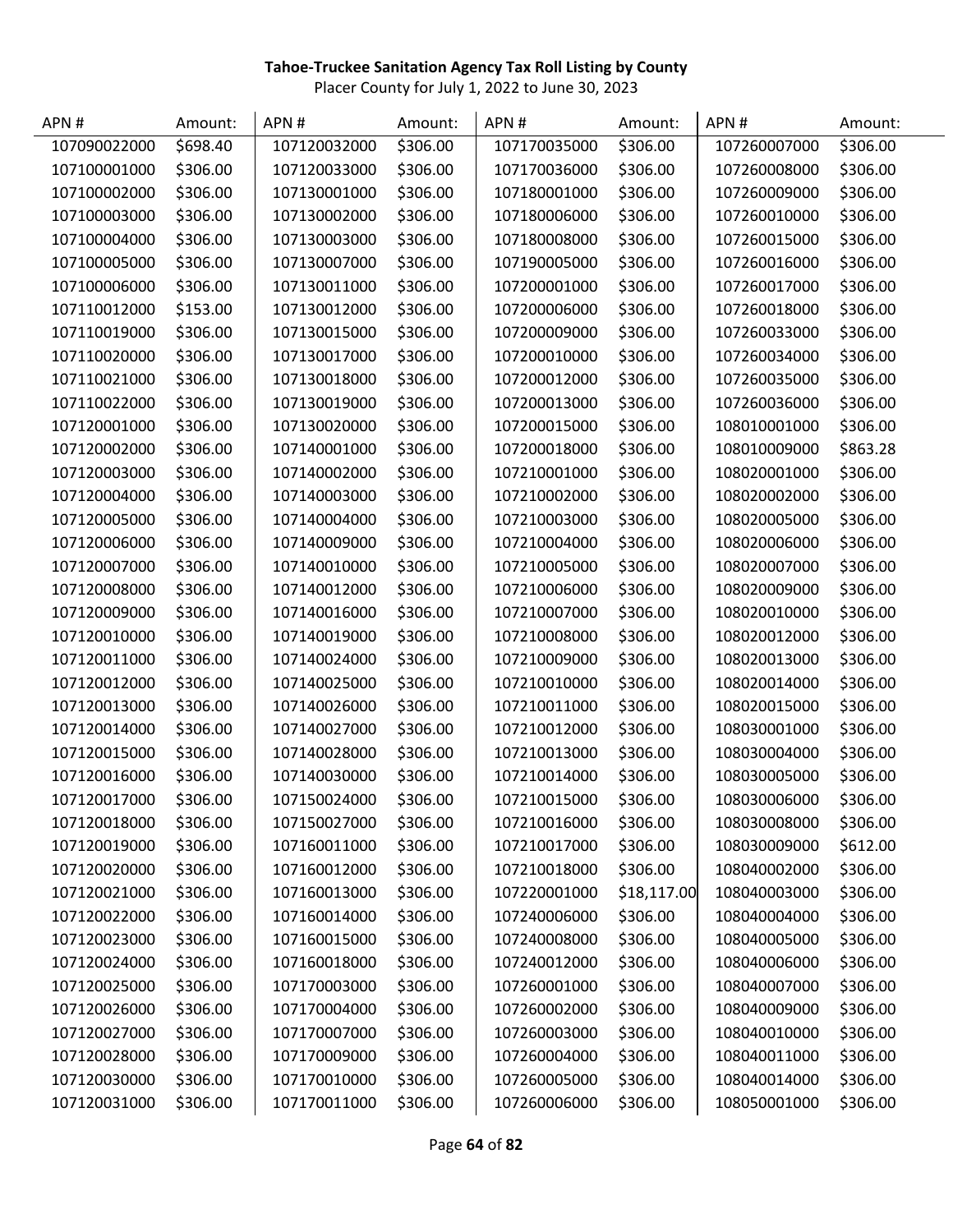| APN#         | Amount:  | APN#         | Amount:  | APN#         | Amount:  | APN#         | Amount:  |
|--------------|----------|--------------|----------|--------------|----------|--------------|----------|
| 108050002000 | \$306.00 | 108100001000 | \$306.00 | 108150003000 | \$306.00 | 109040003000 | \$306.00 |
| 108050003000 | \$306.00 | 108100006000 | \$306.00 | 108150004000 | \$306.00 | 109070004000 | \$306.00 |
| 108050004000 | \$306.00 | 108110001000 | \$306.00 | 108150005000 | \$306.00 | 109070006000 | \$306.00 |
| 108050006000 | \$306.00 | 108110003000 | \$306.00 | 108150006000 | \$306.00 | 109070012000 | \$306.00 |
| 108050007000 | \$306.00 | 108110004000 | \$306.00 | 108150008000 | \$612.00 | 109070029000 | \$306.00 |
| 108050010000 | \$306.00 | 108110005000 | \$306.00 | 108160002000 | \$306.00 | 109110005000 | \$306.00 |
| 108050011000 | \$306.00 | 108110006000 | \$306.00 | 108160005000 | \$306.00 | 109110007000 | \$306.00 |
| 108050012000 | \$306.00 | 108110007000 | \$306.00 | 108160007000 | \$306.00 | 109110008000 | \$306.00 |
| 108050013000 | \$306.00 | 108110010000 | \$306.00 | 108160008000 | \$306.00 | 109110009000 | \$306.00 |
| 108050014000 | \$306.00 | 108110011000 | \$306.00 | 108160009000 | \$306.00 | 109110011000 | \$306.00 |
| 108060001000 | \$306.00 | 108110012000 | \$306.00 | 108160010000 | \$306.00 | 109120002000 | \$306.00 |
| 108060002000 | \$306.00 | 108110013000 | \$306.00 | 108160014000 | \$306.00 | 109120003000 | \$306.00 |
| 108060003000 | \$306.00 | 108110014000 | \$306.00 | 108160015000 | \$306.00 | 109120005000 | \$306.00 |
| 108060004000 | \$306.00 | 108110016000 | \$306.00 | 108160019000 | \$612.00 | 109120006000 | \$306.00 |
| 108060005000 | \$306.00 | 108110020000 | \$306.00 | 108180002000 | \$306.00 | 109120007000 | \$306.00 |
| 108060007000 | \$306.00 | 108110021000 | \$306.00 | 108180004000 | \$306.00 | 109120012000 | \$306.00 |
| 108060008000 | \$306.00 | 108110024000 | \$306.00 | 108180005000 | \$306.00 | 109120015000 | \$306.00 |
| 108060009000 | \$306.00 | 108110025000 | \$306.00 | 108180007000 | \$306.00 | 109130001000 | \$306.00 |
| 108070001000 | \$306.00 | 108110026000 | \$306.00 | 108180008000 | \$306.00 | 109130004000 | \$306.00 |
| 108070002000 | \$306.00 | 108110027000 | \$306.00 | 108180009000 | \$306.00 | 109130006000 | \$306.00 |
| 108070003000 | \$306.00 | 108110028000 | \$306.00 | 108180011000 | \$306.00 | 109130007000 | \$306.00 |
| 108070004000 | \$612.00 | 108110030000 | \$306.00 | 108180012000 | \$306.00 | 109140004000 | \$306.00 |
| 108070007000 | \$306.00 | 108110031000 | \$306.00 | 108180014000 | \$306.00 | 109140005000 | \$306.00 |
| 108070009000 | \$306.00 | 108120001000 | \$306.00 | 108180017000 | \$306.00 | 109140006000 | \$306.00 |
| 108080001000 | \$306.00 | 108120003000 | \$306.00 | 109010004000 | \$306.00 | 109140009000 | \$306.00 |
| 108080003000 | \$306.00 | 108120004000 | \$306.00 | 109010006000 | \$306.00 | 109140010000 | \$306.00 |
| 108080005000 | \$306.00 | 108120005000 | \$306.00 | 109010017000 | \$306.00 | 109140020000 | \$306.00 |
| 108080006000 | \$306.00 | 108120006000 | \$306.00 | 109020001000 | \$306.00 | 109150002000 | \$306.00 |
| 108080007000 | \$306.00 | 108130001000 | \$306.00 | 109020002000 | \$306.00 | 109150003000 | \$306.00 |
| 108080008000 | \$306.00 | 108130002000 | \$306.00 | 109020003000 | \$306.00 | 109150008000 | \$306.00 |
| 108080009000 | \$306.00 | 108130003000 | \$306.00 | 109020004000 | \$306.00 | 109150012000 | \$306.00 |
| 108080012000 | \$306.00 | 108130004000 | \$306.00 | 109020005000 | \$306.00 | 109150015000 | \$306.00 |
| 108080013000 | \$306.00 | 108130005000 | \$306.00 | 109020007000 | \$306.00 | 109150017000 | \$306.00 |
| 108080014000 | \$306.00 | 108130006000 | \$306.00 | 109030001000 | \$306.00 | 109160001000 | \$306.00 |
| 108080016000 | \$306.00 | 108130007000 | \$306.00 | 109030003000 | \$306.00 | 109160002000 | \$306.00 |
| 108090001000 | \$306.00 | 108130008000 | \$306.00 | 109030004000 | \$306.00 | 109160005000 | \$306.00 |
| 108090002000 | \$306.00 | 108130009000 | \$306.00 | 109030006000 | \$306.00 | 109170001000 | \$306.00 |
| 108090003000 | \$306.00 | 108140002000 | \$306.00 | 109030007000 | \$306.00 | 109170002000 | \$306.00 |
| 108090004000 | \$306.00 | 108140003000 | \$306.00 | 109030008000 | \$306.00 | 109170005000 | \$306.00 |
| 108090005000 | \$306.00 | 108140004000 | \$306.00 | 109030010000 | \$306.00 | 109170007000 | \$306.00 |
| 108090006000 | \$306.00 | 108140005000 | \$306.00 | 109040001000 | \$306.00 | 109170008000 | \$306.00 |
| 108090007000 | \$306.00 | 108140007000 | \$306.00 | 109040002000 | \$306.00 | 109170009000 | \$306.00 |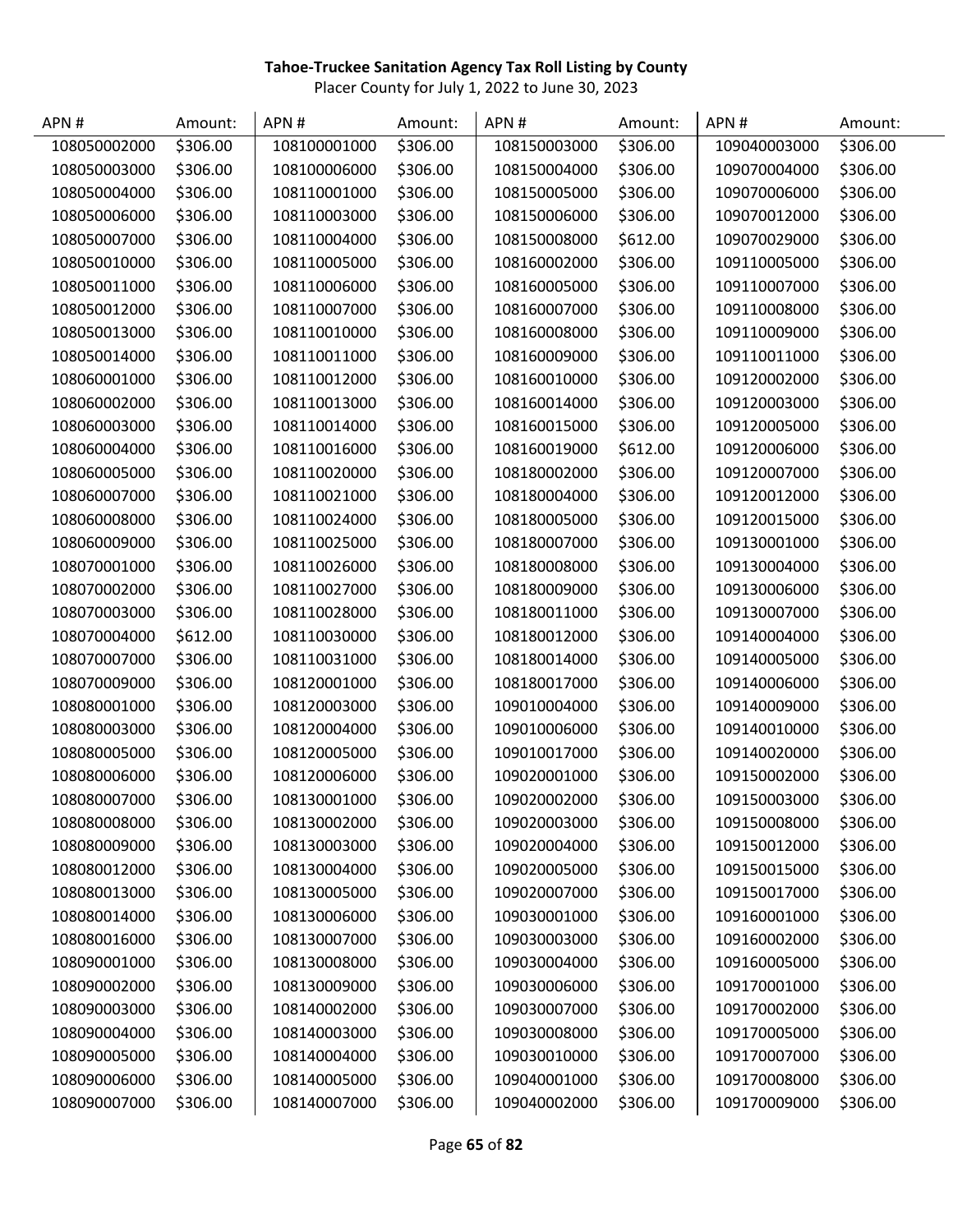| APN#         | Amount:  | APN#         | Amount:  | APN#         | Amount:  | APN#         | Amount:  |
|--------------|----------|--------------|----------|--------------|----------|--------------|----------|
| 109180003000 | \$306.00 | 109260008000 | \$306.00 | 111070014000 | \$306.00 | 111080022000 | \$306.00 |
| 109180004000 | \$306.00 | 109260009000 | \$306.00 | 111070015000 | \$306.00 | 111080024000 | \$306.00 |
| 109180005000 | \$306.00 | 109270005000 | \$306.00 | 111070016000 | \$306.00 | 111080025000 | \$306.00 |
| 109180006000 | \$306.00 | 109270007000 | \$306.00 | 111070017000 | \$306.00 | 111080026000 | \$306.00 |
| 109180008000 | \$612.00 | 109270012000 | \$306.00 | 111070018000 | \$306.00 | 111080027000 | \$306.00 |
| 109190001000 | \$306.00 | 109270016000 | \$306.00 | 111070020000 | \$306.00 | 111080028000 | \$306.00 |
| 109190002000 | \$306.00 | 109270017000 | \$306.00 | 111070021000 | \$306.00 | 111080029000 | \$306.00 |
| 109190004000 | \$306.00 | 109280001000 | \$306.00 | 111070022000 | \$306.00 | 111080030000 | \$306.00 |
| 109190006000 | \$306.00 | 109280003000 | \$306.00 | 111070023000 | \$306.00 | 111080031000 | \$306.00 |
| 109190007000 | \$306.00 | 109280004000 | \$306.00 | 111070024000 | \$306.00 | 111080032000 | \$306.00 |
| 109190008000 | \$306.00 | 109280005000 | \$306.00 | 111070025000 | \$306.00 | 111080033000 | \$306.00 |
| 109190009000 | \$306.00 | 109280009000 | \$306.00 | 111070026000 | \$306.00 | 111080034000 | \$306.00 |
| 109210001000 | \$306.00 | 109280015000 | \$306.00 | 111070027000 | \$306.00 | 111080035000 | \$306.00 |
| 109210002000 | \$306.00 | 109280016000 | \$306.00 | 111070028000 | \$306.00 | 111080036000 | \$306.00 |
| 109210005000 | \$306.00 | 109280017000 | \$306.00 | 111070029000 | \$306.00 | 111080037000 | \$306.00 |
| 109220001000 | \$306.00 | 109280020000 | \$306.00 | 111070030000 | \$306.00 | 111080038000 | \$306.00 |
| 109220002000 | \$306.00 | 109280021000 | \$306.00 | 111070031000 | \$306.00 | 111080039000 | \$306.00 |
| 109220006000 | \$306.00 | 109280024000 | \$306.00 | 111070032000 | \$306.00 | 111080040000 | \$306.00 |
| 109220007000 | \$306.00 | 109280026000 | \$306.00 | 111070033000 | \$306.00 | 111080041000 | \$306.00 |
| 109220008000 | \$306.00 | 109280027000 | \$306.00 | 111070034000 | \$306.00 | 111080042000 | \$306.00 |
| 109220010000 | \$306.00 | 109280029000 | \$306.00 | 111070035000 | \$306.00 | 111080043000 | \$306.00 |
| 109220013000 | \$306.00 | 109280031000 | \$306.00 | 111070036000 | \$306.00 | 111100005000 | \$306.00 |
| 109220017000 | \$306.00 | 109280034000 | \$306.00 | 111070037000 | \$306.00 | 111100006000 | \$306.00 |
| 109220019000 | \$306.00 | 109280036000 | \$306.00 | 111080003000 | \$306.00 | 111100007000 | \$306.00 |
| 109230005000 | \$306.00 | 109280037000 | \$306.00 | 111080004000 | \$306.00 | 111100008000 | \$306.00 |
| 109240002000 | \$306.00 | 109280038000 | \$306.00 | 111080005000 | \$306.00 | 111100009000 | \$306.00 |
| 109240004000 | \$306.00 | 109280040000 | \$306.00 | 111080006000 | \$306.00 | 111100010000 | \$306.00 |
| 109240006000 | \$306.00 | 109280041000 | \$306.00 | 111080007000 | \$306.00 | 111100011000 | \$306.00 |
| 109240008000 | \$306.00 | 109280042000 | \$306.00 | 111080008000 | \$306.00 | 111100012000 | \$306.00 |
| 109240012000 | \$306.00 | 111070001000 | \$306.00 | 111080009000 | \$306.00 | 111100018000 | \$306.00 |
| 109240017000 | \$306.00 | 111070002000 | \$306.00 | 111080010000 | \$306.00 | 111100021000 | \$306.00 |
| 109240023000 | \$306.00 | 111070003000 | \$306.00 | 111080011000 | \$306.00 | 111100023000 | \$306.00 |
| 109240024000 | \$306.00 | 111070004000 | \$306.00 | 111080012000 | \$306.00 | 111100024000 | \$306.00 |
| 109250001000 | \$306.00 | 111070005000 | \$306.00 | 111080013000 | \$306.00 | 111100025000 | \$306.00 |
| 109250003000 | \$306.00 | 111070006000 | \$306.00 | 111080014000 | \$306.00 | 111100026000 | \$306.00 |
| 109250004000 | \$306.00 | 111070007000 | \$306.00 | 111080015000 | \$306.00 | 111100027000 | \$306.00 |
| 109250006000 | \$306.00 | 111070008000 | \$306.00 | 111080016000 | \$306.00 | 111100028000 | \$306.00 |
| 109260001000 | \$306.00 | 111070009000 | \$306.00 | 111080017000 | \$306.00 | 111110001000 | \$306.00 |
| 109260004000 | \$306.00 | 111070010000 | \$306.00 | 111080018000 | \$306.00 | 111110002000 | \$306.00 |
| 109260005000 | \$306.00 | 111070011000 | \$306.00 | 111080019000 | \$306.00 | 111110003000 | \$306.00 |
| 109260006000 | \$306.00 | 111070012000 | \$306.00 | 111080020000 | \$306.00 | 111110004000 | \$306.00 |
| 109260007000 | \$306.00 | 111070013000 | \$306.00 | 111080021000 | \$306.00 | 111110007000 | \$306.00 |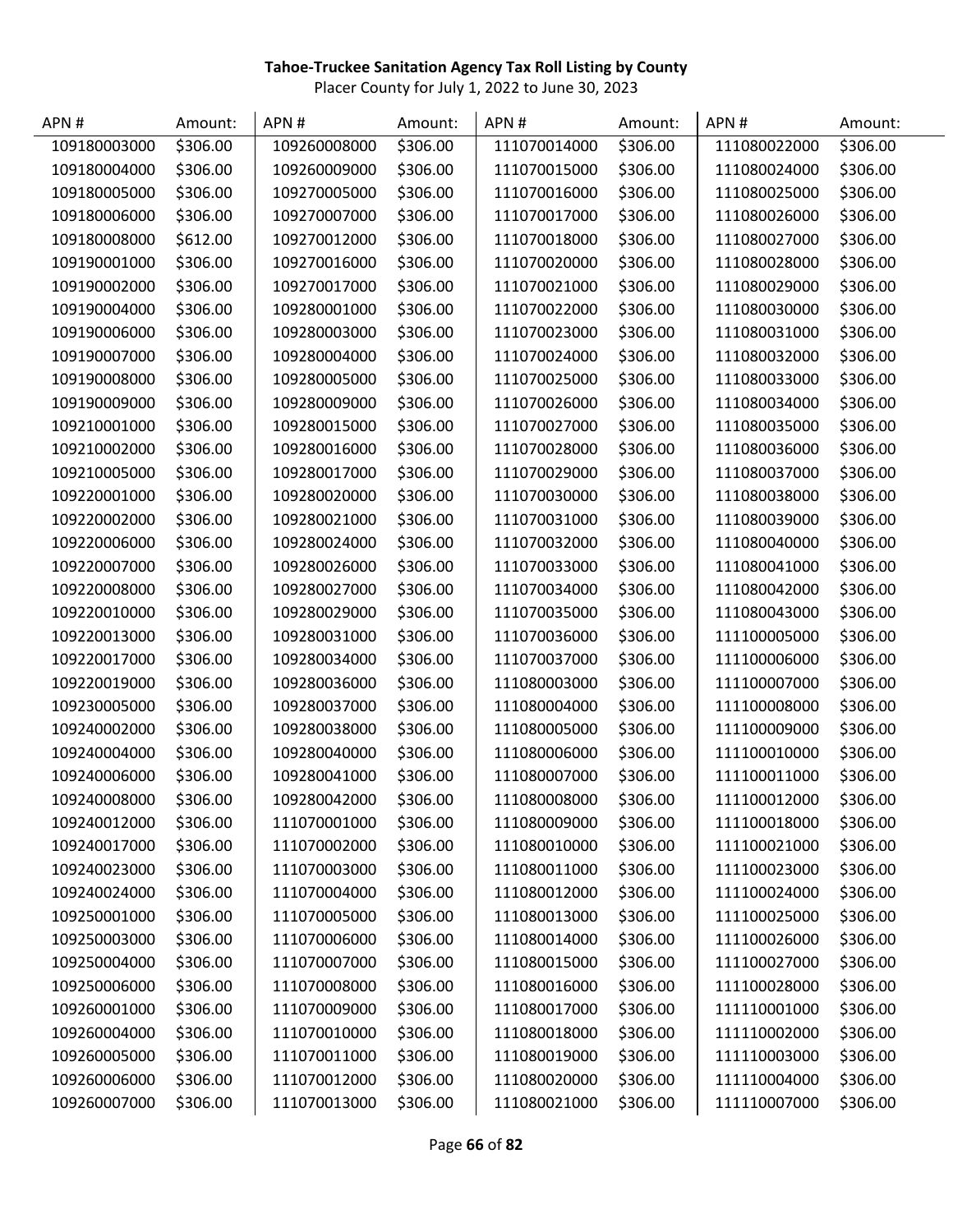| APN#         | Amount:  | APN#         | Amount:  | APN#         | Amount:  | APN#         | Amount:  |
|--------------|----------|--------------|----------|--------------|----------|--------------|----------|
| 111110008000 | \$306.00 | 111110061000 | \$306.00 | 111130020000 | \$306.00 | 111150002000 | \$306.00 |
| 111110009000 | \$306.00 | 111110062000 | \$306.00 | 111130021000 | \$306.00 | 111150005000 | \$306.00 |
| 111110011000 | \$306.00 | 111110064000 | \$306.00 | 111130025000 | \$306.00 | 111150006000 | \$306.00 |
| 111110012000 | \$306.00 | 111110069000 | \$306.00 | 111130026000 | \$306.00 | 111150007000 | \$306.00 |
| 111110013000 | \$306.00 | 111110070000 | \$306.00 | 111130028000 | \$306.00 | 111150008000 | \$306.00 |
| 111110014000 | \$306.00 | 111120001000 | \$306.00 | 111130030000 | \$306.00 | 111150010000 | \$306.00 |
| 111110015000 | \$306.00 | 111120002000 | \$306.00 | 111130032000 | \$306.00 | 111150011000 | \$306.00 |
| 111110017000 | \$306.00 | 111120003000 | \$306.00 | 111140001000 | \$306.00 | 111150012000 | \$306.00 |
| 111110018000 | \$306.00 | 111120004000 | \$306.00 | 111140002000 | \$306.00 | 111150013000 | \$306.00 |
| 111110020000 | \$306.00 | 111120005000 | \$306.00 | 111140003000 | \$306.00 | 111150014000 | \$306.00 |
| 111110021000 | \$306.00 | 111120006000 | \$306.00 | 111140004000 | \$306.00 | 111150015000 | \$306.00 |
| 111110023000 | \$306.00 | 111120007000 | \$306.00 | 111140005000 | \$306.00 | 111150016000 | \$306.00 |
| 111110024000 | \$306.00 | 111120008000 | \$306.00 | 111140006000 | \$306.00 | 111150018000 | \$306.00 |
| 111110025000 | \$306.00 | 111120009000 | \$306.00 | 111140007000 | \$306.00 | 111150019000 | \$306.00 |
| 111110027000 | \$306.00 | 111120010000 | \$306.00 | 111140008000 | \$306.00 | 111150020000 | \$306.00 |
| 111110028000 | \$306.00 | 111120015000 | \$306.00 | 111140009000 | \$306.00 | 111150022000 | \$306.00 |
| 111110029000 | \$306.00 | 111120019000 | \$306.00 | 111140010000 | \$306.00 | 111160001000 | \$306.00 |
| 111110030000 | \$306.00 | 111120020000 | \$306.00 | 111140011000 | \$306.00 | 111160002000 | \$306.00 |
| 111110033000 | \$306.00 | 111120021000 | \$306.00 | 111140012000 | \$306.00 | 111160005000 | \$306.00 |
| 111110034000 | \$306.00 | 111120023000 | \$306.00 | 111140013000 | \$306.00 | 111160006000 | \$306.00 |
| 111110035000 | \$306.00 | 111120024000 | \$306.00 | 111140014000 | \$306.00 | 111160007000 | \$306.00 |
| 111110036000 | \$306.00 | 111120025000 | \$306.00 | 111140015000 | \$306.00 | 111160008000 | \$306.00 |
| 111110037000 | \$306.00 | 111120026000 | \$306.00 | 111140016000 | \$306.00 | 111160009000 | \$306.00 |
| 111110039000 | \$306.00 | 111120028000 | \$306.00 | 111140018000 | \$306.00 | 111160010000 | \$306.00 |
| 111110040000 | \$306.00 | 111120029000 | \$306.00 | 111140019000 | \$306.00 | 111160011000 | \$306.00 |
| 111110041000 | \$306.00 | 111120030000 | \$306.00 | 111140020000 | \$306.00 | 111160012000 | \$306.00 |
| 111110042000 | \$306.00 | 111120031000 | \$306.00 | 111140022000 | \$306.00 | 111160013000 | \$306.00 |
| 111110043000 | \$306.00 | 111120032000 | \$306.00 | 111140023000 | \$306.00 | 111160014000 | \$306.00 |
| 111110044000 | \$306.00 | 111120033000 | \$306.00 | 111140024000 | \$306.00 | 111160015000 | \$306.00 |
| 111110045000 | \$306.00 | 111120035000 | \$306.00 | 111140025000 | \$306.00 | 111160017000 | \$306.00 |
| 111110046000 | \$306.00 | 111120037000 | \$306.00 | 111140026000 | \$306.00 | 111160018000 | \$306.00 |
| 111110049000 | \$306.00 | 111130001000 | \$306.00 | 111140027000 | \$306.00 | 111160019000 | \$306.00 |
| 111110050000 | \$306.00 | 111130002000 | \$306.00 | 111140028000 | \$306.00 | 111160020000 | \$306.00 |
| 111110051000 | \$306.00 | 111130003000 | \$306.00 | 111140029000 | \$306.00 | 111160023000 | \$306.00 |
| 111110052000 | \$306.00 | 111130004000 | \$306.00 | 111140030000 | \$306.00 | 111160024000 | \$306.00 |
| 111110054000 | \$306.00 | 111130005000 | \$306.00 | 111140031000 | \$306.00 | 111160025000 | \$306.00 |
| 111110055000 | \$306.00 | 111130006000 | \$306.00 | 111140032000 | \$306.00 | 111160026000 | \$306.00 |
| 111110056000 | \$306.00 | 111130008000 | \$306.00 | 111140033000 | \$306.00 | 111160027000 | \$306.00 |
| 111110057000 | \$306.00 | 111130009000 | \$306.00 | 111140034000 | \$306.00 | 111160028000 | \$306.00 |
| 111110058000 | \$306.00 | 111130010000 | \$306.00 | 111140035000 | \$306.00 | 111160029000 | \$306.00 |
| 111110059000 | \$306.00 | 111130018000 | \$306.00 | 111140036000 | \$306.00 | 111170002000 | \$306.00 |
| 111110060000 | \$306.00 | 111130019000 | \$306.00 | 111140037000 | \$306.00 | 111170003000 | \$306.00 |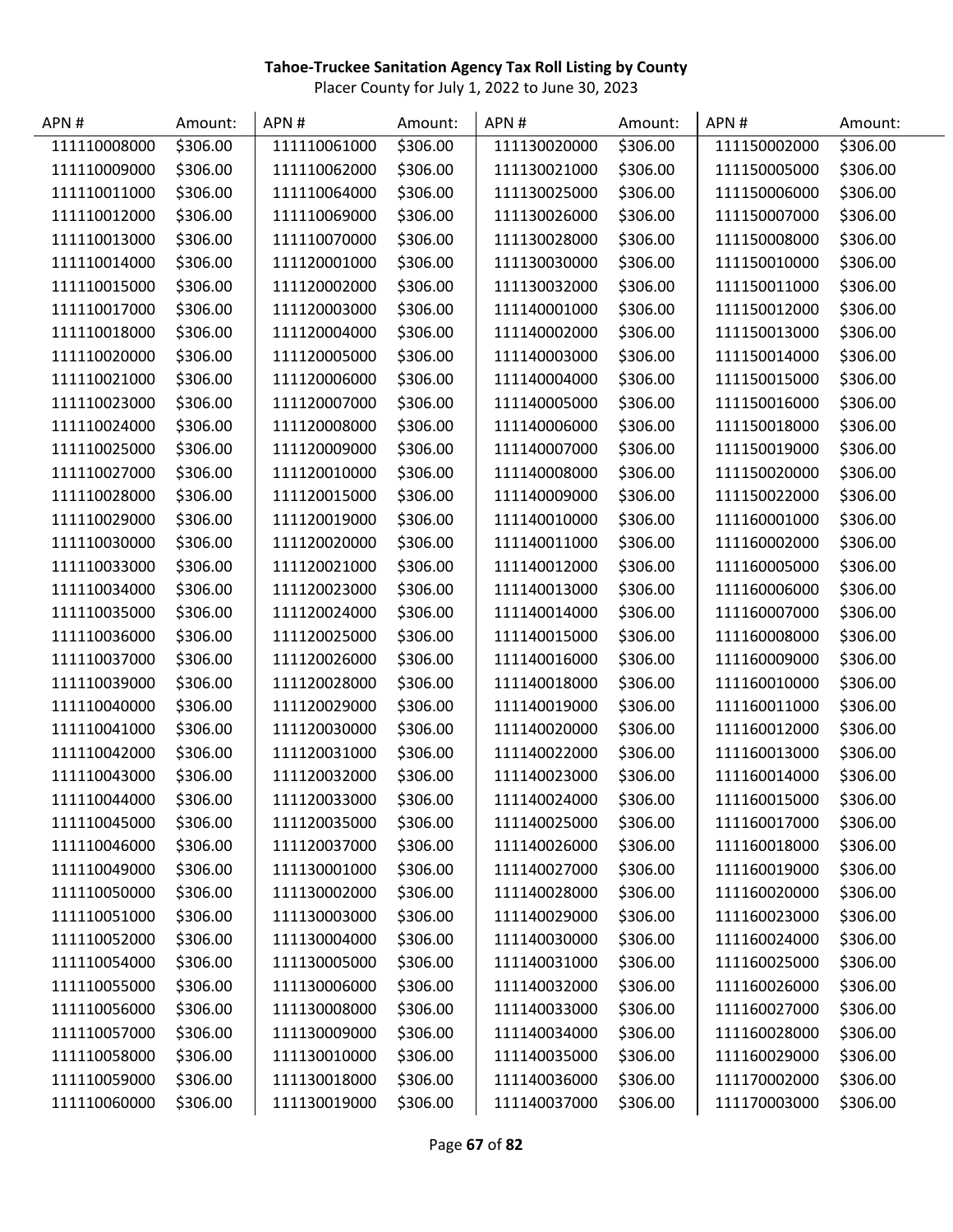| APN#         | Amount:  | APN#         | Amount:  | APN#         | Amount:  | APN#         | Amount:  |
|--------------|----------|--------------|----------|--------------|----------|--------------|----------|
| 111170004000 | \$306.00 | 111190016000 | \$306.00 | 111200023000 | \$306.00 | 111210041000 | \$306.00 |
| 111170006000 | \$306.00 | 111190018000 | \$306.00 | 111200024000 | \$306.00 | 111220001000 | \$306.00 |
| 111170007000 | \$306.00 | 111190020000 | \$306.00 | 111210001000 | \$306.00 | 111220002000 | \$306.00 |
| 111170013000 | \$306.00 | 111190021000 | \$306.00 | 111210002000 | \$306.00 | 111220003000 | \$306.00 |
| 111170014000 | \$306.00 | 111190022000 | \$306.00 | 111210003000 | \$306.00 | 111220005000 | \$306.00 |
| 111170016000 | \$306.00 | 111190023000 | \$306.00 | 111210004000 | \$306.00 | 111220006000 | \$306.00 |
| 111170017000 | \$306.00 | 111190025000 | \$306.00 | 111210005000 | \$306.00 | 111220008000 | \$306.00 |
| 111170020000 | \$351.60 | 111190026000 | \$306.00 | 111210006000 | \$306.00 | 111220009000 | \$306.00 |
| 111180001000 | \$306.00 | 111190027000 | \$306.00 | 111210007000 | \$306.00 | 111220010000 | \$306.00 |
| 111180002000 | \$306.00 | 111190028000 | \$306.00 | 111210008000 | \$306.00 | 111220011000 | \$306.00 |
| 111180005000 | \$306.00 | 111190029000 | \$306.00 | 111210009000 | \$306.00 | 111220012000 | \$306.00 |
| 111180006000 | \$306.00 | 111190030000 | \$306.00 | 111210010000 | \$306.00 | 111220013000 | \$306.00 |
| 111180007000 | \$306.00 | 111190031000 | \$306.00 | 111210011000 | \$306.00 | 111220014000 | \$306.00 |
| 111180008000 | \$306.00 | 111190032000 | \$306.00 | 111210012000 | \$306.00 | 111220015000 | \$306.00 |
| 111180009000 | \$306.00 | 111190033000 | \$306.00 | 111210013000 | \$306.00 | 111220016000 | \$306.00 |
| 111180010000 | \$306.00 | 111190034000 | \$306.00 | 111210014000 | \$306.00 | 111220018000 | \$306.00 |
| 111180011000 | \$306.00 | 111190035000 | \$306.00 | 111210015000 | \$306.00 | 111220019000 | \$306.00 |
| 111180012000 | \$306.00 | 111190036000 | \$306.00 | 111210016000 | \$306.00 | 111220020000 | \$306.00 |
| 111180015000 | \$306.00 | 111190037000 | \$306.00 | 111210017000 | \$306.00 | 111220021000 | \$306.00 |
| 111180017000 | \$306.00 | 111190038000 | \$306.00 | 111210018000 | \$306.00 | 111220022000 | \$306.00 |
| 111180018000 | \$306.00 | 111200001000 | \$306.00 | 111210019000 | \$306.00 | 111220023000 | \$306.00 |
| 111180019000 | \$306.00 | 111200002000 | \$306.00 | 111210020000 | \$306.00 | 111220024000 | \$306.00 |
| 111180020000 | \$306.00 | 111200003000 | \$306.00 | 111210021000 | \$306.00 | 111220025000 | \$306.00 |
| 111180021000 | \$306.00 | 111200004000 | \$306.00 | 111210022000 | \$306.00 | 111220026000 | \$306.00 |
| 111180022000 | \$306.00 | 111200005000 | \$306.00 | 111210023000 | \$306.00 | 111220027000 | \$306.00 |
| 111180023000 | \$306.00 | 111200006000 | \$306.00 | 111210024000 | \$306.00 | 111230001000 | \$306.00 |
| 111180024000 | \$306.00 | 111200007000 | \$306.00 | 111210025000 | \$306.00 | 111230002000 | \$306.00 |
| 111180025000 | \$306.00 | 111200008000 | \$306.00 | 111210026000 | \$306.00 | 111230003000 | \$306.00 |
| 111180026000 | \$306.00 | 111200009000 | \$306.00 | 111210027000 | \$306.00 | 111230004000 | \$306.00 |
| 111180029000 | \$306.00 | 111200010000 | \$306.00 | 111210028000 | \$306.00 | 111230005000 | \$306.00 |
| 111180032000 | \$306.00 | 111200011000 | \$306.00 | 111210029000 | \$306.00 | 111230006000 | \$306.00 |
| 111180033000 | \$306.00 | 111200012000 | \$306.00 | 111210030000 | \$306.00 | 111230007000 | \$306.00 |
| 111190004000 | \$306.00 | 111200013000 | \$306.00 | 111210031000 | \$306.00 | 111230008000 | \$306.00 |
| 111190005000 | \$306.00 | 111200014000 | \$306.00 | 111210032000 | \$306.00 | 111230009000 | \$306.00 |
| 111190007000 | \$306.00 | 111200015000 | \$306.00 | 111210033000 | \$306.00 | 111230010000 | \$306.00 |
| 111190008000 | \$306.00 | 111200016000 | \$306.00 | 111210034000 | \$306.00 | 111230011000 | \$306.00 |
| 111190009000 | \$306.00 | 111200017000 | \$306.00 | 111210035000 | \$306.00 | 111230012000 | \$306.00 |
| 111190010000 | \$306.00 | 111200018000 | \$306.00 | 111210036000 | \$306.00 | 111230013000 | \$306.00 |
| 111190011000 | \$306.00 | 111200019000 | \$306.00 | 111210037000 | \$306.00 | 111230014000 | \$306.00 |
| 111190012000 | \$306.00 | 111200020000 | \$306.00 | 111210038000 | \$306.00 | 111230015000 | \$306.00 |
| 111190014000 | \$306.00 | 111200021000 | \$306.00 | 111210039000 | \$306.00 | 111230016000 | \$306.00 |
| 111190015000 | \$306.00 | 111200022000 | \$306.00 | 111210040000 | \$306.00 | 111230018000 | \$306.00 |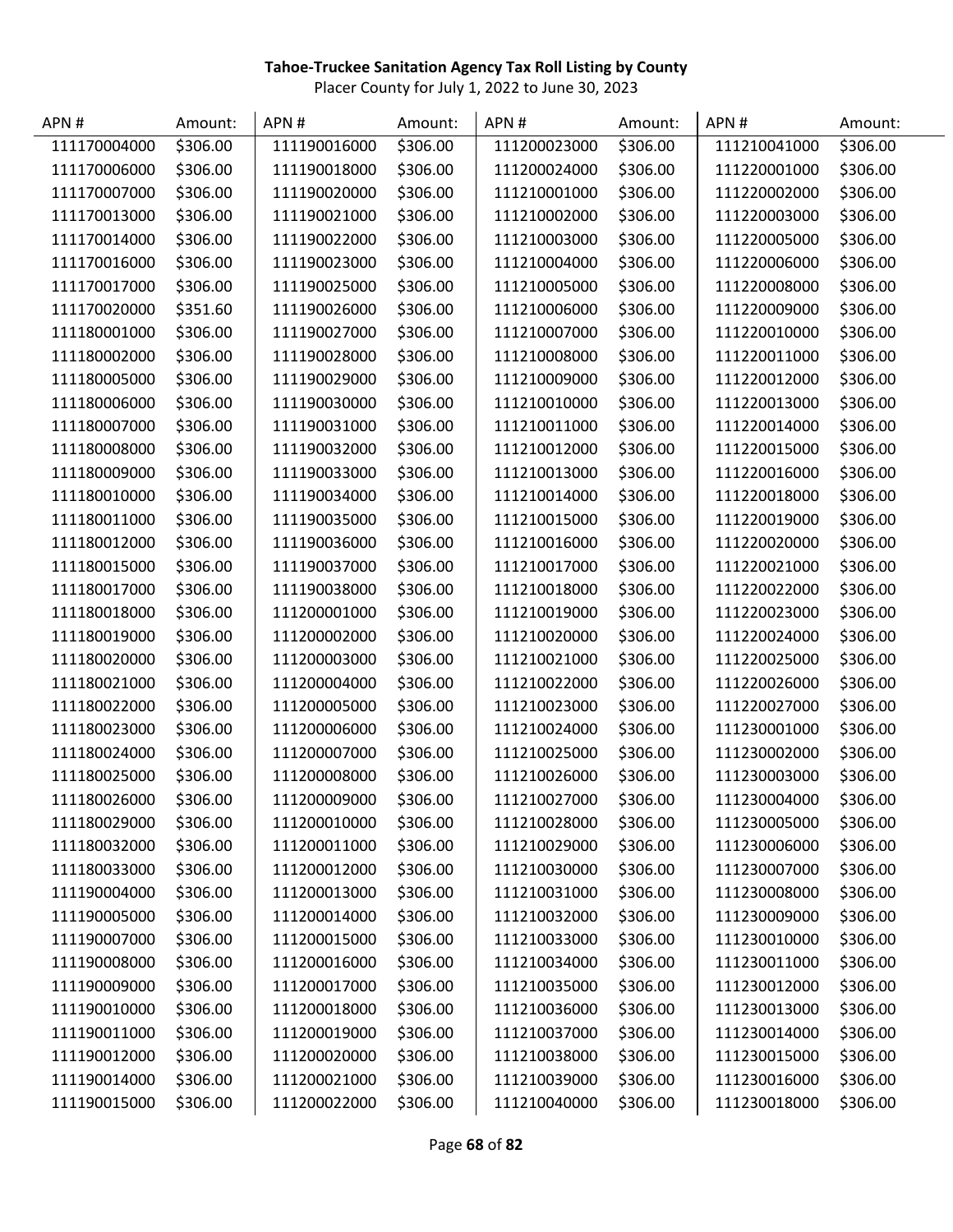| APN#         | Amount:  | APN#         | Amount:  | APN#         | Amount:  | APN#         | Amount:  |
|--------------|----------|--------------|----------|--------------|----------|--------------|----------|
| 111230019000 | \$306.00 | 111240037000 | \$306.00 | 111250031000 | \$306.00 | 111260021000 | \$306.00 |
| 111230020000 | \$306.00 | 111240038000 | \$306.00 | 111250038000 | \$306.00 | 111260022000 | \$306.00 |
| 111230021000 | \$306.00 | 111240039000 | \$306.00 | 111250039000 | \$306.00 | 111260023000 | \$306.00 |
| 111230022000 | \$306.00 | 111240040000 | \$306.00 | 111250040000 | \$306.00 | 111260024000 | \$306.00 |
| 111230023000 | \$306.00 | 111240041000 | \$306.00 | 111250041000 | \$306.00 | 111260025000 | \$306.00 |
| 111230025000 | \$306.00 | 111240042000 | \$306.00 | 111250042000 | \$306.00 | 111260026000 | \$306.00 |
| 111230026000 | \$306.00 | 111240043000 | \$306.00 | 111250043000 | \$306.00 | 111270001000 | \$351.60 |
| 111230027000 | \$306.00 | 111240044000 | \$306.00 | 111250044000 | \$306.00 | 111270002000 | \$351.60 |
| 111230028000 | \$306.00 | 111240045000 | \$306.00 | 111250045000 | \$306.00 | 111270003000 | \$351.60 |
| 111240001000 | \$306.00 | 111240046000 | \$306.00 | 111250046000 | \$306.00 | 111270005000 | \$351.60 |
| 111240002000 | \$306.00 | 111240047000 | \$306.00 | 111250047000 | \$306.00 | 111270006000 | \$351.60 |
| 111240003000 | \$306.00 | 111240048000 | \$306.00 | 111250048000 | \$306.00 | 111270007000 | \$351.60 |
| 111240004000 | \$306.00 | 111240049000 | \$306.00 | 111250049000 | \$306.00 | 111270008000 | \$351.60 |
| 111240005000 | \$306.00 | 111240051000 | \$306.00 | 111250050000 | \$306.00 | 111270009000 | \$351.60 |
| 111240006000 | \$306.00 | 111240052000 | \$306.00 | 111250051000 | \$306.00 | 111270010000 | \$351.60 |
| 111240007000 | \$306.00 | 111240053000 | \$306.00 | 111250052000 | \$306.00 | 111270011000 | \$351.60 |
| 111240008000 | \$306.00 | 111240054000 | \$306.00 | 111250053000 | \$306.00 | 111270012000 | \$351.60 |
| 111240009000 | \$306.00 | 111240055000 | \$306.00 | 111250054000 | \$306.00 | 111270013000 | \$351.60 |
| 111240010000 | \$306.00 | 111240056000 | \$306.00 | 111250055000 | \$306.00 | 111270015000 | \$351.60 |
| 111240013000 | \$306.00 | 111250002000 | \$306.00 | 111250056000 | \$306.00 | 111270016000 | \$351.60 |
| 111240014000 | \$306.00 | 111250003000 | \$306.00 | 111250057000 | \$306.00 | 111270018000 | \$351.60 |
| 111240015000 | \$306.00 | 111250004000 | \$306.00 | 111250058000 | \$306.00 | 111270019000 | \$351.60 |
| 111240016000 | \$306.00 | 111250005000 | \$306.00 | 111250059000 | \$306.00 | 111270020000 | \$351.60 |
| 111240017000 | \$306.00 | 111250006000 | \$306.00 | 111260002000 | \$306.00 | 111270021000 | \$351.60 |
| 111240018000 | \$306.00 | 111250007000 | \$306.00 | 111260003000 | \$306.00 | 111270022000 | \$351.60 |
| 111240019000 | \$306.00 | 111250008000 | \$306.00 | 111260004000 | \$306.00 | 111270023000 | \$351.60 |
| 111240020000 | \$306.00 | 111250009000 | \$306.00 | 111260005000 | \$306.00 | 111270024000 | \$351.60 |
| 111240021000 | \$306.00 | 111250016000 | \$306.00 | 111260006000 | \$306.00 | 111270025000 | \$351.60 |
| 111240022000 | \$306.00 | 111250017000 | \$306.00 | 111260007000 | \$306.00 | 111270026000 | \$351.60 |
| 111240023000 | \$306.00 | 111250018000 | \$306.00 | 111260008000 | \$306.00 | 111270027000 | \$351.60 |
| 111240024000 | \$306.00 | 111250019000 | \$306.00 | 111260009000 | \$306.00 | 111270028000 | \$351.60 |
| 111240025000 | \$306.00 | 111250020000 | \$306.00 | 111260010000 | \$306.00 | 111270029000 | \$351.60 |
| 111240026000 | \$306.00 | 111250021000 | \$306.00 | 111260011000 | \$306.00 | 111270030000 | \$351.60 |
| 111240027000 | \$306.00 | 111250022000 | \$306.00 | 111260012000 | \$306.00 | 111270031000 | \$351.60 |
| 111240028000 | \$306.00 | 111250023000 | \$306.00 | 111260013000 | \$306.00 | 111270033000 | \$351.60 |
| 111240029000 | \$306.00 | 111250024000 | \$306.00 | 111260014000 | \$306.00 | 111270034000 | \$351.60 |
| 111240030000 | \$306.00 | 111250025000 | \$306.00 | 111260015000 | \$306.00 | 111270035000 | \$351.60 |
| 111240031000 | \$306.00 | 111250026000 | \$306.00 | 111260016000 | \$306.00 | 111270036000 | \$351.60 |
| 111240032000 | \$306.00 | 111250027000 | \$306.00 | 111260017000 | \$306.00 | 111270037000 | \$351.60 |
| 111240033000 | \$306.00 | 111250028000 | \$306.00 | 111260018000 | \$306.00 | 111270038000 | \$351.60 |
| 111240034000 | \$306.00 | 111250029000 | \$306.00 | 111260019000 | \$306.00 | 111270039000 | \$351.60 |
| 111240036000 | \$306.00 | 111250030000 | \$306.00 | 111260020000 | \$306.00 | 111270040000 | \$351.60 |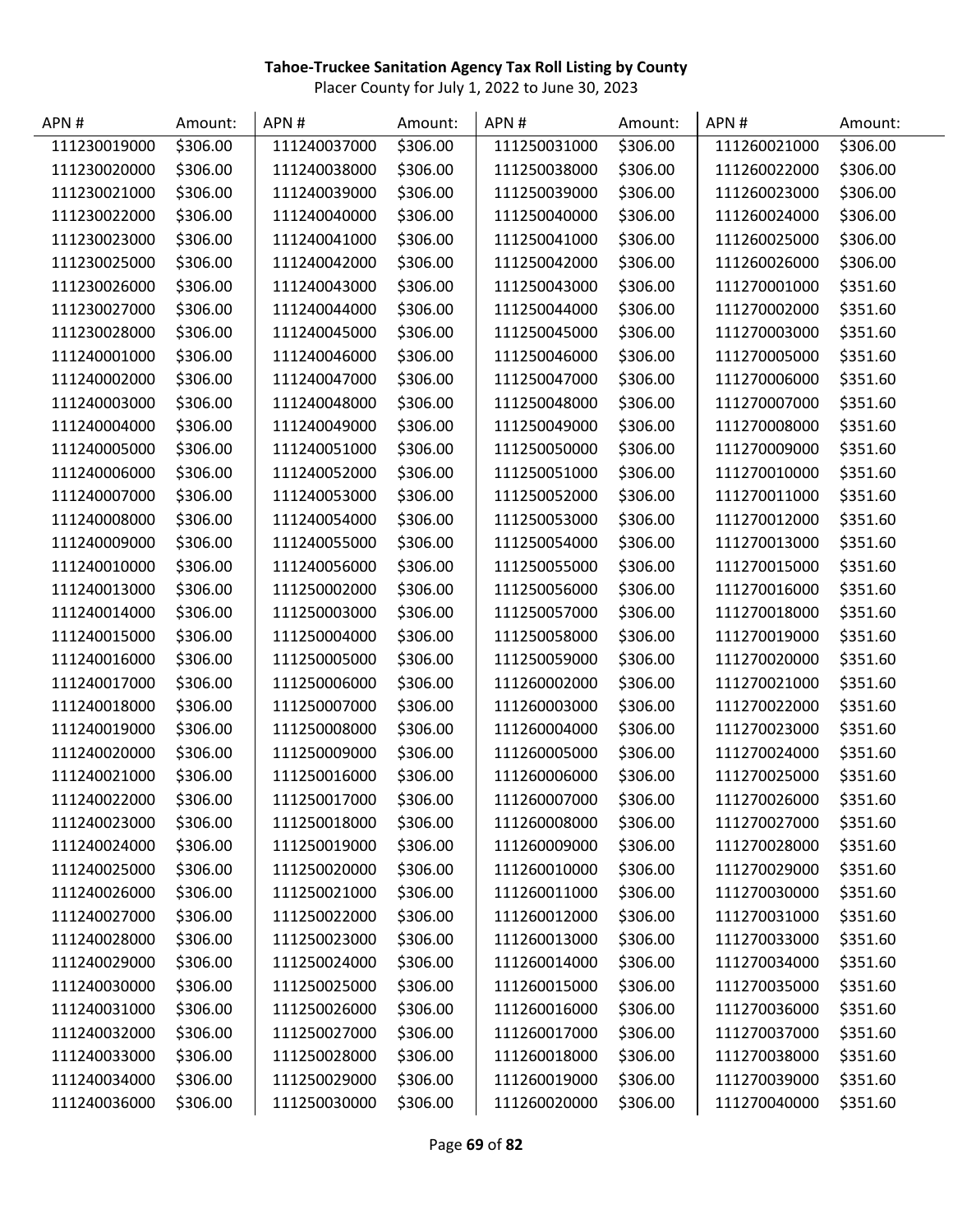| APN#         | Amount:  | APN#         | Amount:     | APN#         | Amount:  | APN#         | Amount:  |
|--------------|----------|--------------|-------------|--------------|----------|--------------|----------|
| 111270041000 | \$351.60 | 111280025000 | \$351.60    | 112060023000 | \$306.00 | 112080022000 | \$306.00 |
| 111270042000 | \$351.60 | 111280027000 | \$351.60    | 112060024000 | \$306.00 | 112080023000 | \$306.00 |
| 111270043000 | \$351.60 | 111280029000 | \$351.60    | 112060025000 | \$306.00 | 112080024000 | \$306.00 |
| 111270044000 | \$351.60 | 111280030000 | \$351.60    | 112060026000 | \$306.00 | 112080025000 | \$306.00 |
| 111270045000 | \$351.60 | 111280031000 | \$351.60    | 112060027000 | \$306.00 | 112080027000 | \$306.00 |
| 111270046000 | \$351.60 | 111280032000 | \$351.60    | 112060028000 | \$306.00 | 112080029000 | \$306.00 |
| 111270047000 | \$351.60 | 111280033000 | \$351.60    | 112060029000 | \$306.00 | 112080031000 | \$306.00 |
| 111270048000 | \$351.60 | 111280034000 | \$351.60    | 112060034000 | \$306.00 | 112080033000 | \$306.00 |
| 111270049000 | \$351.60 | 111280036000 | \$351.60    | 112060035000 | \$306.00 | 112080034000 | \$306.00 |
| 111270050000 | \$351.60 | 111280037000 | \$351.60    | 112070001000 | \$306.00 | 112080035000 | \$306.00 |
| 111270051000 | \$351.60 | 111280038000 | \$351.60    | 112070004000 | \$306.00 | 112080037000 | \$306.00 |
| 111270052000 | \$351.60 | 111280039000 | \$351.60    | 112070006000 | \$306.00 | 112080039000 | \$306.00 |
| 111270053000 | \$351.60 | 111280040000 | \$351.60    | 112070008000 | \$306.00 | 112080040000 | \$306.00 |
| 111270054000 | \$351.60 | 111280043000 | \$351.60    | 112070009000 | \$306.00 | 112080041000 | \$306.00 |
| 111270055000 | \$351.60 | 111280044000 | \$351.60    | 112070010000 | \$306.00 | 112090006000 | \$306.00 |
| 111270056000 | \$351.60 | 111280045000 | \$351.60    | 112070011000 | \$306.00 | 112090007000 | \$306.00 |
| 111270057000 | \$351.60 | 111280046000 | \$351.60    | 112070013000 | \$306.00 | 112090008000 | \$306.00 |
| 111270058000 | \$351.60 | 111280047000 | \$351.60    | 112070015000 | \$306.00 | 112090009000 | \$306.00 |
| 111270059000 | \$351.60 | 111280048000 | \$351.60    | 112070017000 | \$306.00 | 112090010000 | \$306.00 |
| 111270060000 | \$351.60 | 111280049000 | \$351.60    | 112070020000 | \$306.00 | 112090011000 | \$306.00 |
| 111270061000 | \$351.60 | 111280050000 | \$351.60    | 112070022000 | \$306.00 | 112090012000 | \$306.00 |
| 111270062000 | \$351.60 | 112050010000 | \$973.08    | 112070023000 | \$306.00 | 112090013000 | \$306.00 |
| 111270063000 | \$351.60 | 112050011000 | \$510.12    | 112070025000 | \$306.00 | 112090014000 | \$306.00 |
| 111270064000 | \$351.60 | 112050016000 | \$18,972.00 | 112070027000 | \$306.00 | 112090015000 | \$306.00 |
| 111270065000 | \$351.60 | 112050019000 | \$863.28    | 112070030000 | \$306.00 | 112090016000 | \$306.00 |
| 111280001000 | \$351.60 | 112050020000 | \$706.32    | 112070031000 | \$306.00 | 112090017000 | \$306.00 |
| 111280005000 | \$351.60 | 112050022000 | \$549.36    | 112070032000 | \$306.00 | 112100001000 | \$306.00 |
| 111280006000 | \$351.60 | 112060006000 | \$306.00    | 112070034000 | \$306.00 | 112100002000 | \$306.00 |
| 111280007000 | \$351.60 | 112060007000 | \$612.00    | 112080002000 | \$306.00 | 112100003000 | \$306.00 |
| 111280008000 | \$351.60 | 112060008000 | \$612.00    | 112080005000 | \$306.00 | 112100004000 | \$306.00 |
| 111280010000 | \$351.60 | 112060009000 | \$612.00    | 112080006000 | \$306.00 | 112100005000 | \$306.00 |
| 111280011000 | \$351.60 | 112060010000 | \$612.00    | 112080007000 | \$306.00 | 112100006000 | \$306.00 |
| 111280013000 | \$351.60 | 112060011000 | \$612.00    | 112080008000 | \$306.00 | 112100007000 | \$306.00 |
| 111280014000 | \$351.60 | 112060012000 | \$612.00    | 112080011000 | \$306.00 | 112100008000 | \$306.00 |
| 111280015000 | \$351.60 | 112060013000 | \$612.00    | 112080012000 | \$306.00 | 112100009000 | \$306.00 |
| 111280016000 | \$351.60 | 112060014000 | \$612.00    | 112080013000 | \$306.00 | 112100010000 | \$306.00 |
| 111280018000 | \$351.60 | 112060015000 | \$306.00    | 112080014000 | \$306.00 | 112100011000 | \$612.00 |
| 111280020000 | \$351.60 | 112060016000 | \$306.00    | 112080016000 | \$306.00 | 112100012000 | \$306.00 |
| 111280021000 | \$351.60 | 112060018000 | \$612.00    | 112080017000 | \$612.00 | 112100013000 | \$306.00 |
| 111280022000 | \$351.60 | 112060019000 | \$306.00    | 112080018000 | \$306.00 | 112100014000 | \$306.00 |
| 111280023000 | \$351.60 | 112060020000 | \$306.00    | 112080019000 | \$306.00 | 112100015000 | \$306.00 |
| 111280024000 | \$351.60 | 112060022000 | \$306.00    | 112080020000 | \$306.00 | 112100018000 | \$306.00 |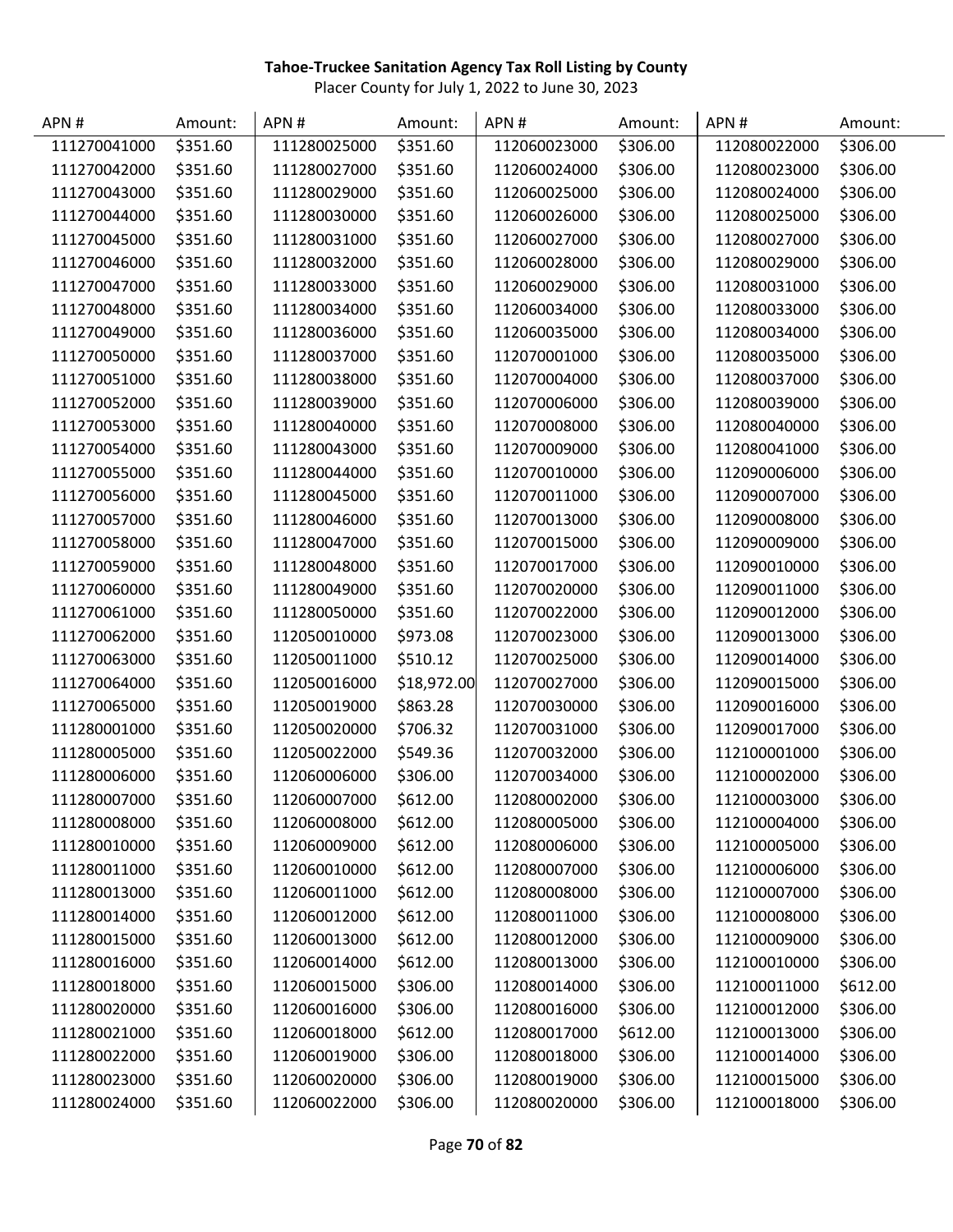| APN#         | Amount:  | APN#         | Amount:  | APN#         | Amount:  | APN#         | Amount:    |
|--------------|----------|--------------|----------|--------------|----------|--------------|------------|
| 112100019000 | \$306.00 | 112171011000 | \$351.60 | 112180045000 | \$351.60 | 112190030000 | \$306.00   |
| 112100020000 | \$306.00 | 112171012000 | \$351.60 | 112180051000 | \$351.60 | 112190031000 | \$612.00   |
| 112100021000 | \$306.00 | 112171013000 | \$351.60 | 112180053000 | \$351.60 | 112190032000 | \$306.00   |
| 112100022000 | \$306.00 | 112171023000 | \$351.60 | 112180059000 | \$351.60 | 112190033000 | \$306.00   |
| 112100023000 | \$306.00 | 112173017000 | \$351.60 | 112180061000 | \$351.60 | 112190034000 | \$306.00   |
| 112100024000 | \$306.00 | 112173019000 | \$351.60 | 112180062000 | \$351.60 | 112190035000 | \$306.00   |
| 112100025000 | \$306.00 | 112174001000 | \$351.60 | 112180066000 | \$351.60 | 112190036000 | \$306.00   |
| 112100027000 | \$306.00 | 112174002000 | \$351.60 | 112180068000 | \$703.20 | 112190037000 | \$306.00   |
| 112100028000 | \$306.00 | 112174003000 | \$351.60 | 112180069000 | \$351.60 | 112190045000 | \$306.00   |
| 112100029000 | \$306.00 | 112174005000 | \$351.60 | 112180072000 | \$351.60 | 112190046000 | \$306.00   |
| 112100033000 | \$306.00 | 112174007000 | \$351.60 | 112180073000 | \$351.60 | 112190047000 | \$306.00   |
| 112100039000 | \$306.00 | 112174008000 | \$351.60 | 112180074000 | \$351.60 | 112190049000 | \$306.00   |
| 112100040000 | \$306.00 | 112174015000 | \$351.60 | 112180075000 | \$306.00 | 112190050000 | \$612.00   |
| 112100041000 | \$306.00 | 112174019000 | \$351.60 | 112180076000 | \$306.00 | 112190051000 | \$306.00   |
| 112100042000 | \$306.00 | 112174020000 | \$703.20 | 112180078000 | \$306.00 | 112190052000 | \$306.00   |
| 112100043000 | \$306.00 | 112175014000 | \$351.60 | 112190001000 | \$612.00 | 112190053000 | \$306.00   |
| 112100045000 | \$306.00 | 112175015000 | \$351.60 | 112190002000 | \$306.00 | 112190055000 | \$306.00   |
| 112100046000 | \$306.00 | 112180004000 | \$351.60 | 112190003000 | \$306.00 | 112190056000 | \$306.00   |
| 112100047000 | \$306.00 | 112180007000 | \$351.60 | 112190004000 | \$306.00 | 112190057000 | \$306.00   |
| 112100048000 | \$306.00 | 112180008000 | \$351.60 | 112190005000 | \$306.00 | 112190063000 | \$306.00   |
| 112100049000 | \$306.00 | 112180012000 | \$351.60 | 112190006000 | \$306.00 | 112190064000 | \$306.00   |
| 112100050000 | \$306.00 | 112180015000 | \$351.60 | 112190007000 | \$306.00 | 112190065000 | \$1,224.00 |
| 112100052000 | \$306.00 | 112180016000 | \$351.60 | 112190008000 | \$306.00 | 112190067000 | \$306.00   |
| 112100053000 | \$306.00 | 112180018000 | \$306.00 | 112190011000 | \$612.00 | 112190068000 | \$306.00   |
| 112100054000 | \$306.00 | 112180019000 | \$306.00 | 112190012000 | \$306.00 | 112220002000 | \$306.00   |
| 112100055000 | \$306.00 | 112180020000 | \$306.00 | 112190013000 | \$306.00 | 112220004000 | \$306.00   |
| 112100056000 | \$306.00 | 112180021000 | \$306.00 | 112190014000 | \$306.00 | 112220006000 | \$306.00   |
| 112100057000 | \$306.00 | 112180022000 | \$306.00 | 112190015000 | \$306.00 | 112220007000 | \$306.00   |
| 112100058000 | \$306.00 | 112180025000 | \$306.00 | 112190016000 | \$306.00 | 112220009000 | \$306.00   |
| 112100059000 | \$306.00 | 112180026000 | \$306.00 | 112190017000 | \$306.00 | 112220011000 | \$306.00   |
| 112100060000 | \$306.00 | 112180027000 | \$306.00 | 112190018000 | \$306.00 | 112220014000 | \$306.00   |
| 112100061000 | \$306.00 | 112180028000 | \$306.00 | 112190019000 | \$306.00 | 112220015000 | \$306.00   |
| 112100062000 | \$306.00 | 112180030000 | \$306.00 | 112190020000 | \$306.00 | 112220018000 | \$306.00   |
| 112100064000 | \$306.00 | 112180031000 | \$306.00 | 112190021000 | \$306.00 | 112220020000 | \$306.00   |
| 112100067000 | \$306.00 | 112180032000 | \$306.00 | 112190022000 | \$306.00 | 112220021000 | \$306.00   |
| 112110032000 | \$196.20 | 112180033000 | \$306.00 | 112190023000 | \$306.00 | 112220022000 | \$306.00   |
| 112120091000 | \$306.00 | 112180034000 | \$306.00 | 112190024000 | \$306.00 | 112220023000 | \$306.00   |
| 112150018000 | \$351.60 | 112180035000 | \$306.00 | 112190025000 | \$306.00 | 112220026000 | \$306.00   |
| 112150019000 | \$351.60 | 112180039000 | \$612.00 | 112190026000 | \$306.00 | 112220027000 | \$306.00   |
| 112171008000 | \$351.60 | 112180040000 | \$306.00 | 112190027000 | \$306.00 | 112220031000 | \$306.00   |
| 112171009000 | \$351.60 | 112180042000 | \$612.00 | 112190028000 | \$306.00 | 112220032000 | \$306.00   |
| 112171010000 | \$351.60 | 112180044000 | \$306.00 | 112190029000 | \$306.00 | 112220034000 | \$306.00   |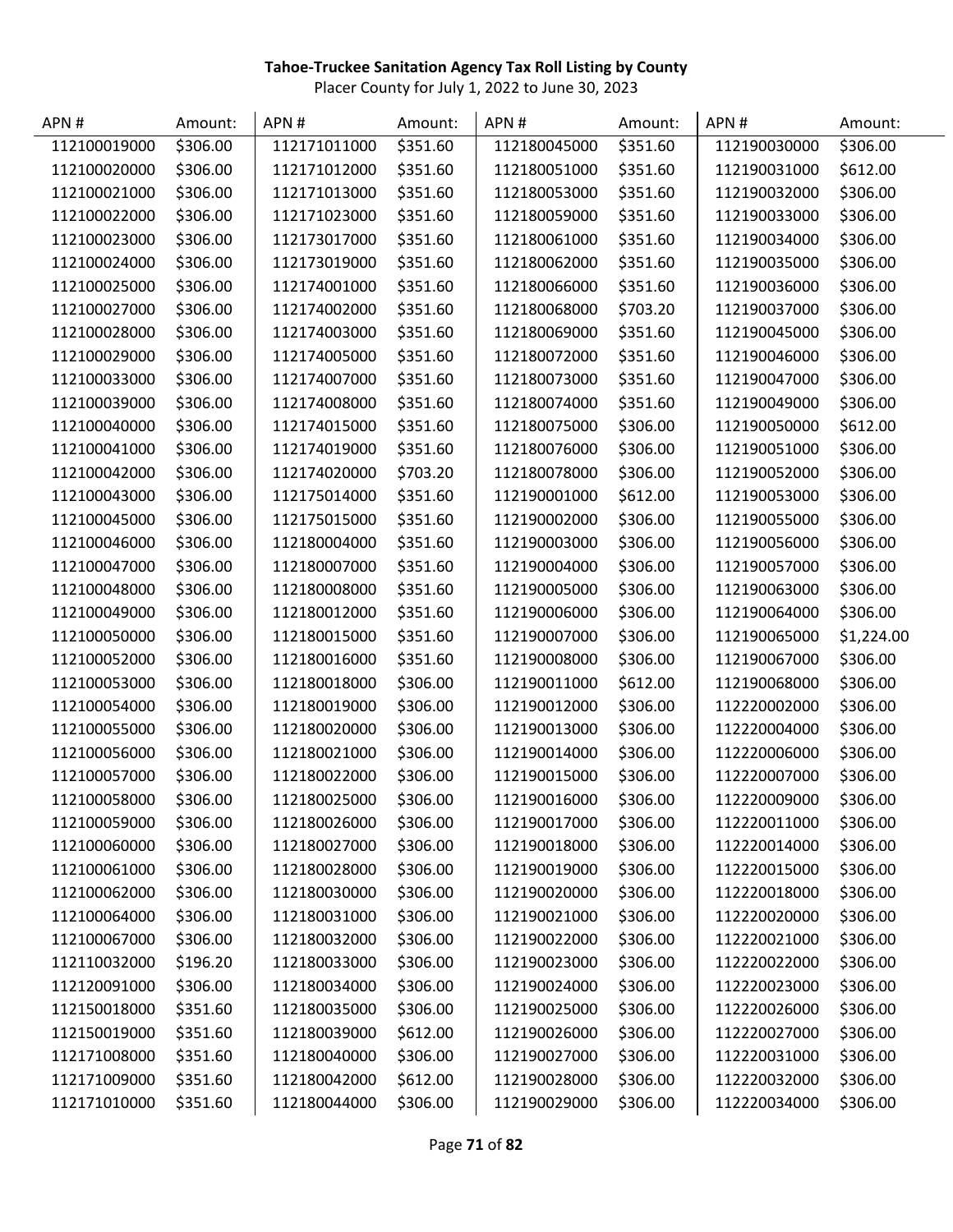| APN#         | Amount:  | APN#         | Amount:  | APN#         | Amount:  | APN#         | Amount:  |
|--------------|----------|--------------|----------|--------------|----------|--------------|----------|
| 112220035000 | \$306.00 | 112240012000 | \$306.00 | 112250031000 | \$306.00 | 112260034000 | \$306.00 |
| 112220036000 | \$306.00 | 112240013000 | \$306.00 | 112250032000 | \$306.00 | 112260035000 | \$306.00 |
| 112220037000 | \$306.00 | 112240014000 | \$306.00 | 112250033000 | \$306.00 | 112260036000 | \$306.00 |
| 112220038000 | \$306.00 | 112240015000 | \$306.00 | 112250034000 | \$306.00 | 112260037000 | \$306.00 |
| 112220039000 | \$306.00 | 112240016000 | \$306.00 | 112250035000 | \$306.00 | 112260038000 | \$306.00 |
| 112220040000 | \$306.00 | 112240017000 | \$306.00 | 112250036000 | \$306.00 | 112260039000 | \$306.00 |
| 112220041000 | \$306.00 | 112240018000 | \$306.00 | 112250037000 | \$306.00 | 112260040000 | \$306.00 |
| 112220043000 | \$306.00 | 112240019000 | \$306.00 | 112250038000 | \$306.00 | 112260041000 | \$306.00 |
| 112220049000 | \$306.00 | 112240020000 | \$306.00 | 112250039000 | \$306.00 | 112260048000 | \$306.00 |
| 112220050000 | \$306.00 | 112240021000 | \$306.00 | 112250040000 | \$306.00 | 112260049000 | \$612.00 |
| 112220051000 | \$306.00 | 112240022000 | \$306.00 | 112250041000 | \$306.00 | 112270001000 | \$306.00 |
| 112220052000 | \$306.00 | 112240023000 | \$306.00 | 112250042000 | \$306.00 | 112270003000 | \$306.00 |
| 112220055000 | \$306.00 | 112240024000 | \$306.00 | 112250043000 | \$306.00 | 112270009000 | \$306.00 |
| 112220058000 | \$306.00 | 112240025000 | \$306.00 | 112250044000 | \$306.00 | 112270010000 | \$306.00 |
| 112220059000 | \$306.00 | 112240026000 | \$306.00 | 112250045000 | \$306.00 | 112270012000 | \$306.00 |
| 112220060000 | \$306.00 | 112240028000 | \$306.00 | 112250046000 | \$306.00 | 112270013000 | \$306.00 |
| 112220065000 | \$306.00 | 112240030000 | \$306.00 | 112250047000 | \$306.00 | 112270014000 | \$306.00 |
| 112230001000 | \$306.00 | 112240031000 | \$306.00 | 112250048000 | \$306.00 | 112270015000 | \$306.00 |
| 112230004000 | \$306.00 | 112240032000 | \$306.00 | 112250049000 | \$306.00 | 112270016000 | \$306.00 |
| 112230005000 | \$306.00 | 112240033000 | \$306.00 | 112250050000 | \$306.00 | 112270022000 | \$306.00 |
| 112230006000 | \$306.00 | 112240034000 | \$306.00 | 112250051000 | \$306.00 | 112270023000 | \$306.00 |
| 112230007000 | \$306.00 | 112240035000 | \$306.00 | 112250052000 | \$306.00 | 112270025000 | \$306.00 |
| 112230013000 | \$306.00 | 112240036000 | \$306.00 | 112260001000 | \$306.00 | 112270026000 | \$306.00 |
| 112230014000 | \$306.00 | 112240042000 | \$306.00 | 112260002000 | \$306.00 | 112270027000 | \$306.00 |
| 112230015000 | \$306.00 | 112240043000 | \$306.00 | 112260003000 | \$306.00 | 112270028000 | \$306.00 |
| 112230016000 | \$306.00 | 112240046000 | \$306.00 | 112260007000 | \$306.00 | 112270029000 | \$306.00 |
| 112230018000 | \$306.00 | 112240052000 | \$306.00 | 112260013000 | \$306.00 | 112270030000 | \$306.00 |
| 112230019000 | \$306.00 | 112240053000 | \$306.00 | 112260016000 | \$306.00 | 112270032000 | \$306.00 |
| 112230020000 | \$306.00 | 112250002000 | \$306.00 | 112260017000 | \$306.00 | 112270033000 | \$306.00 |
| 112230021000 | \$306.00 | 112250004000 | \$306.00 | 112260018000 | \$306.00 | 112270034000 | \$306.00 |
| 112230024000 | \$306.00 | 112250005000 | \$306.00 | 112260020000 | \$306.00 | 112270035000 | \$306.00 |
| 112230025000 | \$306.00 | 112250006000 | \$306.00 | 112260021000 | \$306.00 | 112270036000 | \$306.00 |
| 112230028000 | \$306.00 | 112250008000 | \$306.00 | 112260023000 | \$306.00 | 112270037000 | \$306.00 |
| 112230029000 | \$306.00 | 112250010000 | \$306.00 | 112260024000 | \$306.00 | 112270038000 | \$306.00 |
| 112240002000 | \$306.00 | 112250011000 | \$306.00 | 112260025000 | \$306.00 | 112270039000 | \$306.00 |
| 112240003000 | \$306.00 | 112250012000 | \$306.00 | 112260027000 | \$306.00 | 112270040000 | \$306.00 |
| 112240004000 | \$306.00 | 112250013000 | \$306.00 | 112260028000 | \$306.00 | 112270041000 | \$306.00 |
| 112240005000 | \$306.00 | 112250014000 | \$306.00 | 112260029000 | \$306.00 | 112270042000 | \$306.00 |
| 112240006000 | \$306.00 | 112250023000 | \$306.00 | 112260030000 | \$306.00 | 112270043000 | \$306.00 |
| 112240007000 | \$306.00 | 112250026000 | \$306.00 | 112260031000 | \$306.00 | 112270045000 | \$306.00 |
| 112240008000 | \$306.00 | 112250028000 | \$306.00 | 112260032000 | \$306.00 | 112270046000 | \$306.00 |
| 112240011000 | \$306.00 | 112250030000 | \$306.00 | 112260033000 | \$306.00 | 112270047000 | \$306.00 |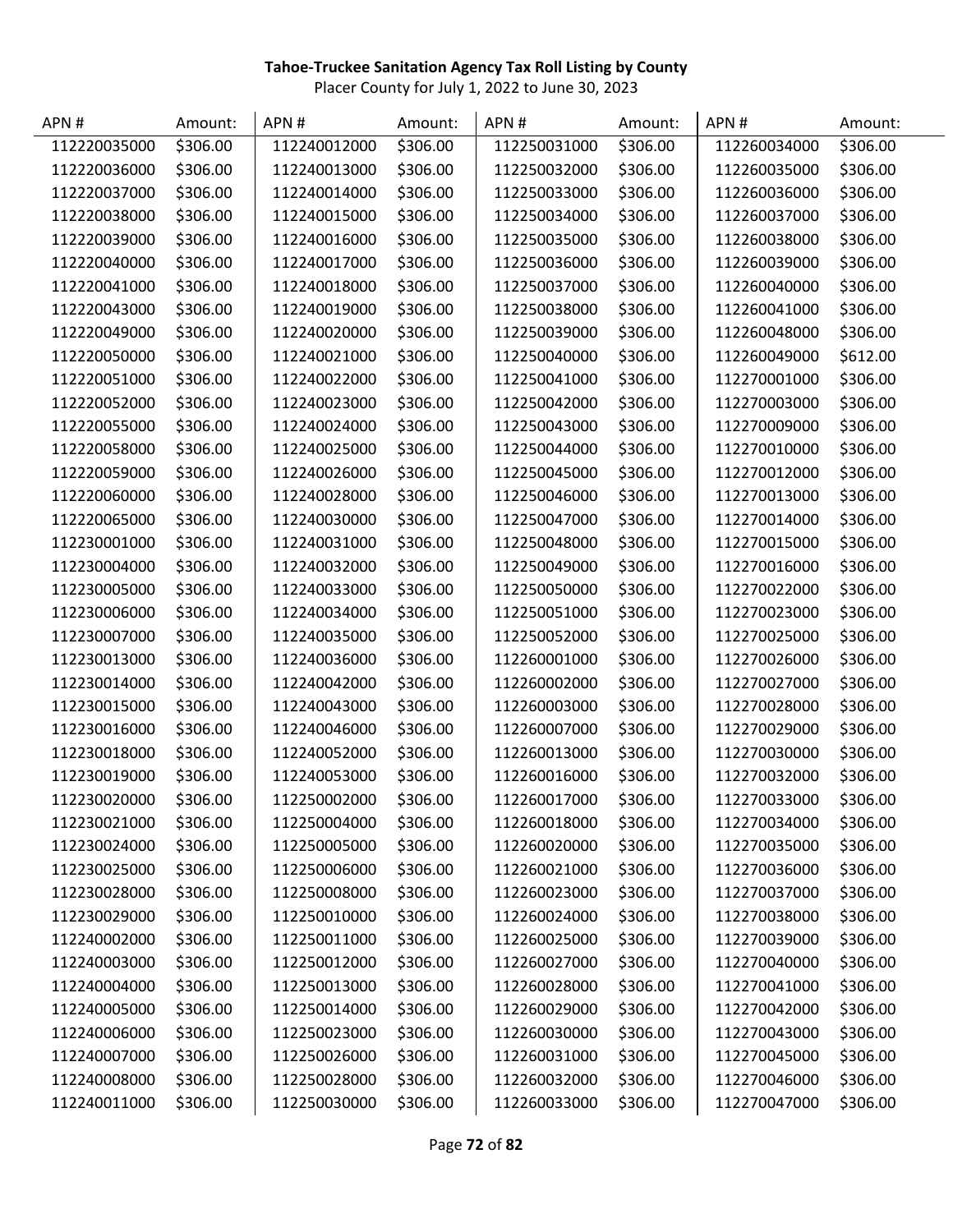| APN#         | Amount:  | APN#         | Amount:  | APN#         | Amount:  | APN#         | Amount:    |
|--------------|----------|--------------|----------|--------------|----------|--------------|------------|
| 112270050000 | \$306.00 | 112290006000 | \$351.60 | 115010001000 | \$306.00 | 115020013000 | \$306.00   |
| 112270054000 | \$306.00 | 112290007000 | \$351.60 | 115010002000 | \$306.00 | 115020014000 | \$306.00   |
| 112270055000 | \$306.00 | 112290009000 | \$351.60 | 115010003000 | \$306.00 | 115020017000 | \$306.00   |
| 112270058000 | \$306.00 | 112290010000 | \$351.60 | 115010004000 | \$306.00 | 115020019000 | \$306.00   |
| 112270062000 | \$306.00 | 112290011000 | \$351.60 | 115010005000 | \$306.00 | 115020020000 | \$306.00   |
| 112270064000 | \$306.00 | 112290015000 | \$351.60 | 115010006000 | \$306.00 | 115020021000 | \$306.00   |
| 112270069000 | \$306.00 | 112290016000 | \$351.60 | 115010007000 | \$306.00 | 115020022000 | \$306.00   |
| 112270070000 | \$306.00 | 112290019000 | \$351.60 | 115010008000 | \$306.00 | 115020023000 | \$306.00   |
| 112270071000 | \$306.00 | 112290020000 | \$351.60 | 115010009000 | \$306.00 | 115020027000 | \$306.00   |
| 112270072000 | \$306.00 | 112290021000 | \$351.60 | 115010010000 | \$306.00 | 115020028000 | \$306.00   |
| 112270073000 | \$306.00 | 112290022000 | \$351.60 | 115010011000 | \$306.00 | 115020029000 | \$306.00   |
| 112270075000 | \$612.00 | 112290023000 | \$351.60 | 115010012000 | \$612.00 | 115020030000 | \$306.00   |
| 112270076000 | \$306.00 | 112290025000 | \$351.60 | 115010013000 | \$306.00 | 115020031000 | \$306.00   |
| 112280003000 | \$306.00 | 112290026000 | \$351.60 | 115010014000 | \$306.00 | 115020034000 | \$612.00   |
| 112280004000 | \$306.00 | 112290027000 | \$351.60 | 115010015000 | \$306.00 | 115020035000 | \$306.00   |
| 112280010000 | \$306.00 | 112290028000 | \$351.60 | 115010016000 | \$306.00 | 115020036000 | \$306.00   |
| 112280012000 | \$306.00 | 112290029000 | \$351.60 | 115010017000 | \$306.00 | 115020038000 | \$306.00   |
| 112280013000 | \$306.00 | 112300001000 | \$351.60 | 115010018000 | \$306.00 | 115020039000 | \$306.00   |
| 112280015000 | \$306.00 | 112300002000 | \$351.60 | 115010019000 | \$306.00 | 115020040000 | \$306.00   |
| 112280017000 | \$306.00 | 112300003000 | \$351.60 | 115010020000 | \$306.00 | 115020041000 | \$306.00   |
| 112280020000 | \$306.00 | 112300004000 | \$351.60 | 115010021000 | \$306.00 | 115020042000 | \$306.00   |
| 112280023000 | \$306.00 | 112300005000 | \$351.60 | 115010022000 | \$306.00 | 115030001000 | \$306.00   |
| 112280024000 | \$306.00 | 112300008000 | \$351.60 | 115010023000 | \$306.00 | 115030002000 | \$306.00   |
| 112280026000 | \$306.00 | 112300010000 | \$351.60 | 115010024000 | \$306.00 | 115030003000 | \$306.00   |
| 112280028000 | \$306.00 | 112300013000 | \$351.60 | 115010025000 | \$306.00 | 115030004000 | \$306.00   |
| 112280029000 | \$306.00 | 112300015000 | \$351.60 | 115010026000 | \$306.00 | 115030005000 | \$306.00   |
| 112280030000 | \$306.00 | 112300016000 | \$351.60 | 115010027000 | \$612.00 | 115030006000 | \$306.00   |
| 112280031000 | \$306.00 | 112300017000 | \$351.60 | 115010029000 | \$306.00 | 115030007000 | \$306.00   |
| 112280032000 | \$612.00 | 112300018000 | \$351.60 | 115010032000 | \$306.00 | 115030008000 | \$306.00   |
| 112280033000 | \$306.00 | 112300019000 | \$351.60 | 115010033000 | \$612.00 | 115030009000 | \$306.00   |
| 112280034000 | \$306.00 | 112300020000 | \$351.60 | 115010035000 | \$306.00 | 115030010000 | \$306.00   |
| 112280036000 | \$306.00 | 112300022000 | \$351.60 | 115020001000 | \$306.00 | 115030014000 | \$306.00   |
| 112280037000 | \$306.00 | 112300023000 | \$351.60 | 115020002000 | \$612.00 | 115030017000 | \$306.00   |
| 112280038000 | \$306.00 | 112300024000 | \$351.60 | 115020004000 | \$612.00 | 115030023000 | \$306.00   |
| 112280039000 | \$306.00 | 112300025000 | \$351.60 | 115020005000 | \$306.00 | 115030025000 | \$588.60   |
| 112280040000 | \$306.00 | 112300026000 | \$351.60 | 115020006000 | \$306.00 | 115030026000 | \$2,244.00 |
| 112280041000 | \$306.00 | 112300027000 | \$351.60 | 115020007000 | \$306.00 | 115030027000 | \$313.92   |
| 112280042000 | \$306.00 | 112300028000 | \$351.60 | 115020008000 | \$306.00 | 115030029000 | \$1,530.36 |
| 112280043000 | \$306.00 | 112300029000 | \$351.60 | 115020009000 | \$306.00 | 115030050000 | \$706.32   |
| 112290003000 | \$351.60 | 112300030000 | \$351.60 | 115020010000 | \$306.00 | 115030054000 | \$156.96   |
| 112290004000 | \$351.60 | 112300031000 | \$351.60 | 115020011000 | \$306.00 | 115030055000 | \$1,451.88 |
| 112290005000 | \$351.60 | 112300032000 | \$351.60 | 115020012000 | \$306.00 | 115030058000 | \$9,261.36 |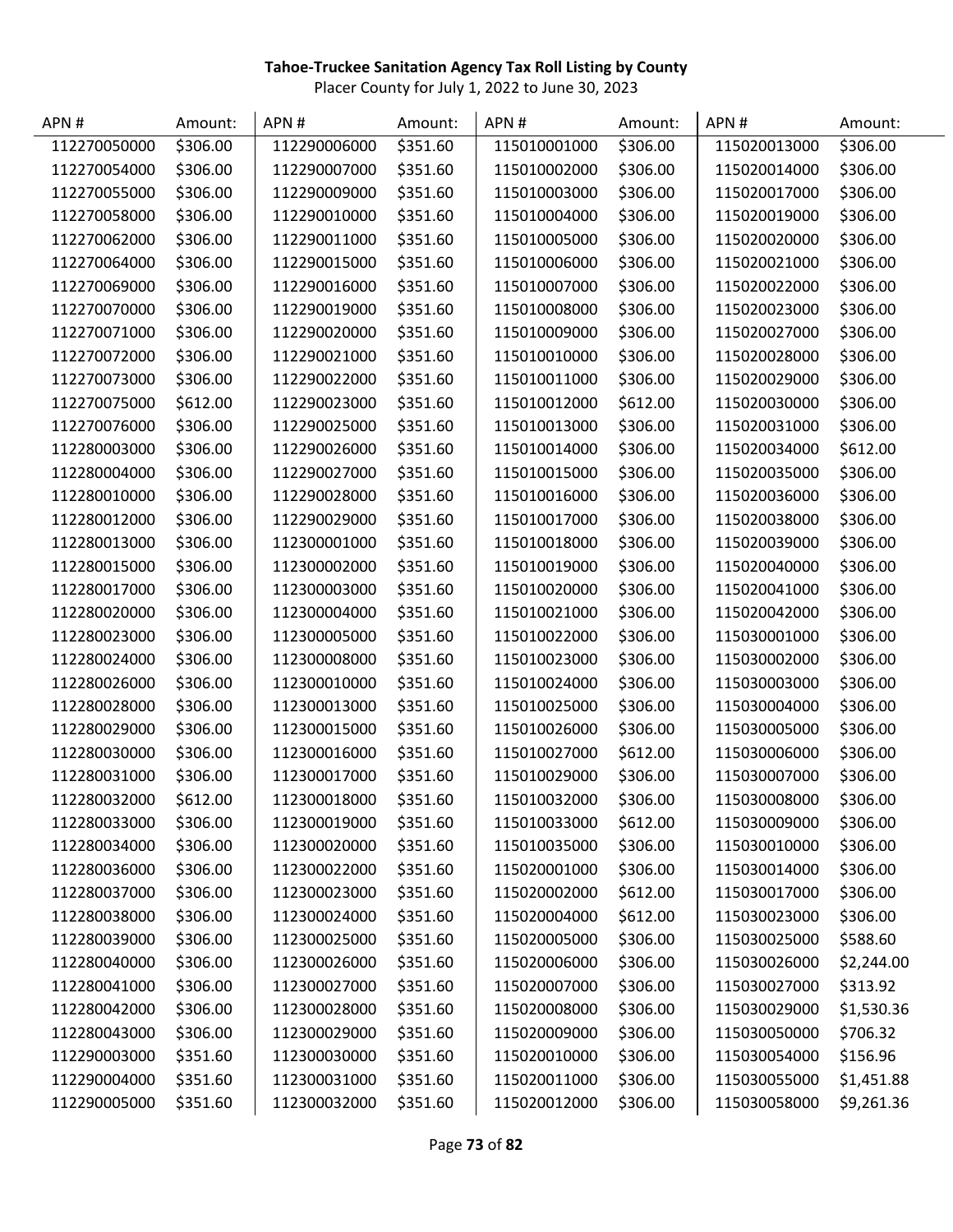| APN #        | Amount:    | APN#         | Amount:    | APN#         | Amount:    | APN#         | Amount:  |
|--------------|------------|--------------|------------|--------------|------------|--------------|----------|
| 115030062000 | \$306.00   | 115040045000 | \$612.00   | 115050035000 | \$306.00   | 116020018000 | \$306.00 |
| 115030073000 | \$2,189.52 | 115040046000 | \$306.00   | 115050036000 | \$306.00   | 116020019000 | \$306.00 |
| 115030081000 | \$306.00   | 115040047000 | \$306.00   | 115050037000 | \$612.00   | 116020020000 | \$306.00 |
| 115030082000 | \$306.00   | 115040048000 | \$306.00   | 115050038000 | \$306.00   | 116020021000 | \$306.00 |
| 115030083000 | \$612.00   | 115040049000 | \$1,334.16 | 115050042000 | \$306.00   | 116020022000 | \$306.00 |
| 115030097000 | \$1,992.96 | 115040050000 | \$1,676.88 | 115050047000 | \$306.00   | 116020023000 | \$306.00 |
| 115030100000 | \$918.00   | 115040055000 | \$612.00   | 115050048000 | \$306.00   | 116020024000 | \$306.00 |
| 115040002000 | \$306.00   | 115040056000 | \$306.00   | 115050049000 | \$627.84   | 116020025000 | \$306.00 |
| 115040003000 | \$306.00   | 115040061000 | \$306.00   | 115050052000 | \$612.00   | 116020028000 | \$306.00 |
| 115040005000 | \$306.00   | 115040062000 | \$306.00   | 115050058000 | \$7,510.80 | 116020030000 | \$306.00 |
| 115040006000 | \$306.00   | 115040063000 | \$306.00   | 115060001000 | \$306.00   | 116020032000 | \$306.00 |
| 115040007000 | \$306.00   | 115040064000 | \$306.00   | 115060004000 | \$306.00   | 116020033000 | \$306.00 |
| 115040009000 | \$306.00   | 115040065000 | \$306.00   | 115060005000 | \$306.00   | 116020034000 | \$306.00 |
| 115040011000 | \$306.00   | 115040067000 | \$306.00   | 115060006000 | \$306.00   | 116020035000 | \$306.00 |
| 115040012000 | \$306.00   | 115040068000 | \$306.00   | 115060007000 | \$306.00   | 116020036000 | \$306.00 |
| 115040013000 | \$306.00   | 115040069000 | \$306.00   | 115060009000 | \$306.00   | 116020037000 | \$306.00 |
| 115040014000 | \$306.00   | 115040070000 | \$306.00   | 115060011000 | \$306.00   | 116020038000 | \$306.00 |
| 115040015000 | \$306.00   | 115040072000 | \$306.00   | 115060012000 | \$306.00   | 116020039000 | \$306.00 |
| 115040016000 | \$612.00   | 115040076000 | \$306.00   | 115060013000 | \$306.00   | 116030001000 | \$306.00 |
| 115040017000 | \$306.00   | 115040077000 | \$306.00   | 115060019000 | \$306.00   | 116030002000 | \$306.00 |
| 115040018000 | \$306.00   | 115040078000 | \$235.44   | 115060020000 | \$306.00   | 116030003000 | \$306.00 |
| 115040019000 | \$612.00   | 115040079000 | \$306.00   | 115060022000 | \$306.00   | 116030004000 | \$306.00 |
| 115040020000 | \$306.00   | 115040081000 | \$306.00   | 115070001000 | \$306.00   | 116030005000 | \$306.00 |
| 115040024000 | \$306.00   | 115050001000 | \$306.00   | 115070002000 | \$612.00   | 116030006000 | \$306.00 |
| 115040025000 | \$918.00   | 115050002000 | \$306.00   | 115070003000 | \$306.00   | 116030008000 | \$306.00 |
| 115040026000 | \$612.00   | 115050006000 | \$306.00   | 115070004000 | \$306.00   | 116030009000 | \$306.00 |
| 115040027000 | \$306.00   | 115050007000 | \$612.00   | 115070005000 | \$306.00   | 116030010000 | \$306.00 |
| 115040028000 | \$306.00   | 115050008000 | \$306.00   | 115070008000 | \$306.00   | 116030011000 | \$306.00 |
| 115040029000 | \$306.00   | 115050011000 | \$306.00   | 115070009000 | \$612.00   | 116030012000 | \$306.00 |
| 115040030000 | \$306.00   | 115050015000 | \$306.00   | 115070010000 | \$306.00   | 116030013000 | \$306.00 |
| 115040031000 | \$306.00   | 115050018000 | \$306.00   | 115070013000 | \$306.00   | 116030014000 | \$306.00 |
| 115040032000 | \$612.00   | 115050019000 | \$306.00   | 116010005000 | \$306.00   | 116030015000 | \$306.00 |
| 115040033000 | \$306.00   | 115050020000 | \$306.00   | 116010006000 | \$306.00   | 116030016000 | \$306.00 |
| 115040034000 | \$306.00   | 115050021000 | \$306.00   | 116020001000 | \$306.00   | 116030017000 | \$306.00 |
| 115040035000 | \$306.00   | 115050022000 | \$306.00   | 116020002000 | \$306.00   | 116030018000 | \$306.00 |
| 115040038000 | \$306.00   | 115050023000 | \$306.00   | 116020005000 | \$306.00   | 116030019000 | \$306.00 |
| 115040039000 | \$306.00   | 115050024000 | \$306.00   | 116020007000 | \$306.00   | 116030021000 | \$306.00 |
| 115040040000 | \$306.00   | 115050025000 | \$306.00   | 116020010000 | \$306.00   | 116030022000 | \$306.00 |
| 115040041000 | \$306.00   | 115050030000 | \$306.00   | 116020012000 | \$306.00   | 116030023000 | \$306.00 |
| 115040042000 | \$918.00   | 115050031000 | \$306.00   | 116020014000 | \$306.00   | 116030024000 | \$306.00 |
| 115040043000 | \$306.00   | 115050032000 | \$306.00   | 116020015000 | \$306.00   | 116030025000 | \$306.00 |
| 115040044000 | \$306.00   | 115050034000 | \$306.00   | 116020017000 | \$306.00   | 116030026000 | \$306.00 |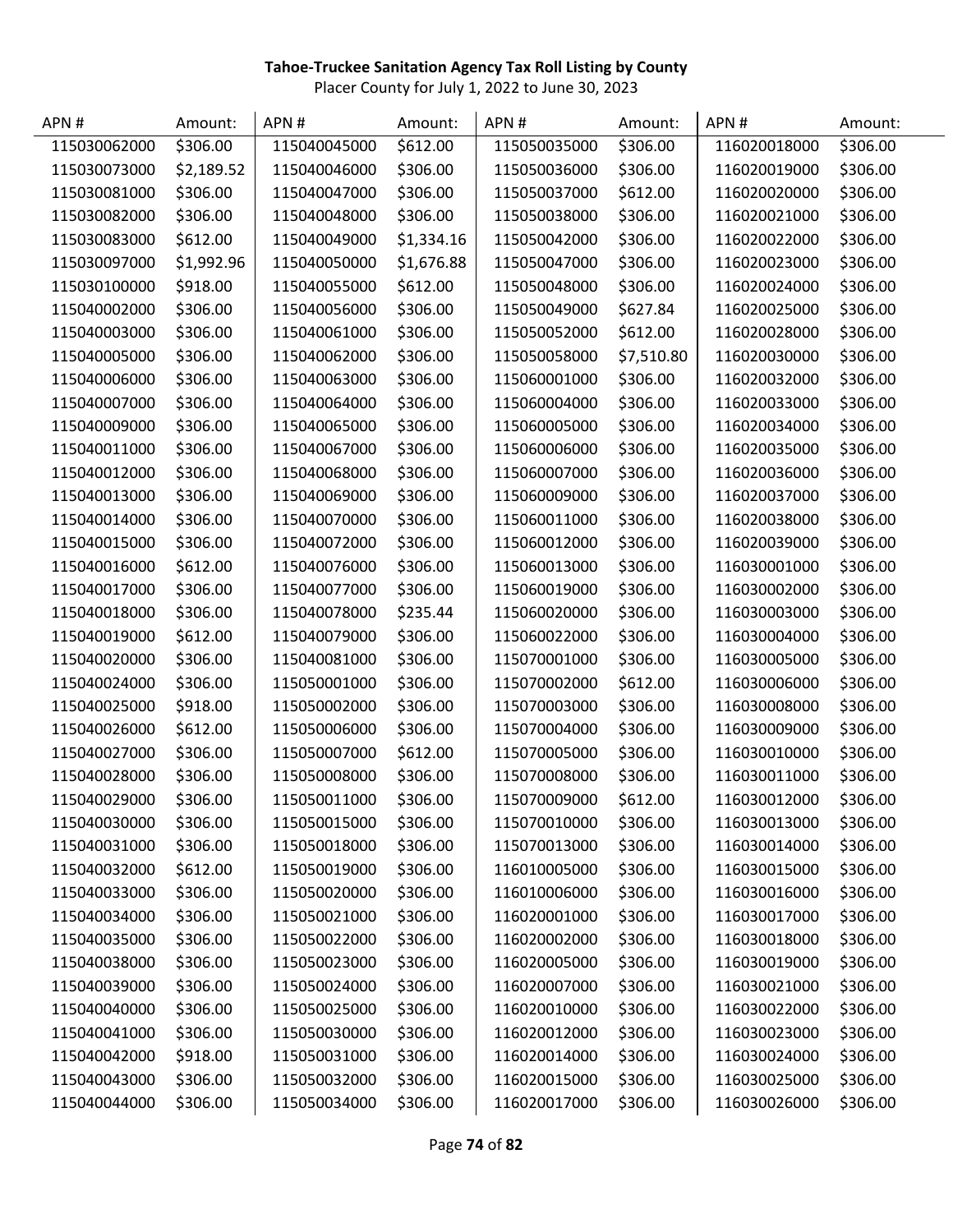| APN#         | Amount:  | APN#         | Amount:  | APN#         | Amount:    | APN#         | Amount:  |
|--------------|----------|--------------|----------|--------------|------------|--------------|----------|
| 116030027000 | \$306.00 | 116040014000 | \$306.00 | 116060004000 | \$306.00   | 116060053000 | \$306.00 |
| 116030028000 | \$306.00 | 116040016000 | \$306.00 | 116060005000 | \$306.00   | 116070001000 | \$306.00 |
| 116030029000 | \$306.00 | 116040017000 | \$306.00 | 116060006000 | \$612.00   | 116070002000 | \$306.00 |
| 116030030000 | \$306.00 | 116040018000 | \$306.00 | 116060007000 | \$306.00   | 116070003000 | \$306.00 |
| 116030031000 | \$306.00 | 116040019000 | \$306.00 | 116060008000 | \$306.00   | 116070004000 | \$306.00 |
| 116030033000 | \$306.00 | 116040020000 | \$306.00 | 116060009000 | \$306.00   | 116070005000 | \$306.00 |
| 116030035000 | \$306.00 | 116040021000 | \$306.00 | 116060010000 | \$306.00   | 116070006000 | \$306.00 |
| 116030036000 | \$306.00 | 116050003000 | \$306.00 | 116060011000 | \$306.00   | 116070007000 | \$306.00 |
| 116030037000 | \$306.00 | 116050004000 | \$306.00 | 116060013000 | \$306.00   | 116070008000 | \$306.00 |
| 116030038000 | \$306.00 | 116050006000 | \$306.00 | 116060014000 | \$306.00   | 116070009000 | \$306.00 |
| 116030039000 | \$306.00 | 116050007000 | \$306.00 | 116060015000 | \$306.00   | 116070010000 | \$306.00 |
| 116030040000 | \$306.00 | 116050008000 | \$306.00 | 116060016000 | \$306.00   | 116070011000 | \$306.00 |
| 116030041000 | \$306.00 | 116050009000 | \$306.00 | 116060018000 | \$306.00   | 116070012000 | \$306.00 |
| 116030042000 | \$306.00 | 116050010000 | \$306.00 | 116060019000 | \$306.00   | 116070013000 | \$306.00 |
| 116030043000 | \$306.00 | 116050011000 | \$306.00 | 116060021000 | \$306.00   | 116070014000 | \$306.00 |
| 116030044000 | \$306.00 | 116050012000 | \$306.00 | 116060022000 | \$306.00   | 116070015000 | \$306.00 |
| 116030046000 | \$306.00 | 116050015000 | \$306.00 | 116060023000 | \$306.00   | 116070016000 | \$306.00 |
| 116030047000 | \$306.00 | 116050016000 | \$306.00 | 116060024000 | \$306.00   | 116070017000 | \$306.00 |
| 116030048000 | \$306.00 | 116050017000 | \$306.00 | 116060025000 | \$306.00   | 116070018000 | \$306.00 |
| 116030049000 | \$306.00 | 116050018000 | \$306.00 | 116060026000 | \$306.00   | 116070019000 | \$306.00 |
| 116030050000 | \$306.00 | 116050019000 | \$306.00 | 116060028000 | \$306.00   | 116070020000 | \$306.00 |
| 116030051000 | \$306.00 | 116050020000 | \$306.00 | 116060029000 | \$306.00   | 116070021000 | \$306.00 |
| 116030052000 | \$306.00 | 116050021000 | \$306.00 | 116060030000 | \$306.00   | 116070022000 | \$306.00 |
| 116030053000 | \$306.00 | 116050022000 | \$306.00 | 116060031000 | \$306.00   | 116070023000 | \$306.00 |
| 116030054000 | \$306.00 | 116050023000 | \$306.00 | 116060032000 | \$306.00   | 116070024000 | \$306.00 |
| 116030055000 | \$306.00 | 116050024000 | \$306.00 | 116060033000 | \$306.00   | 116070025000 | \$306.00 |
| 116030056000 | \$306.00 | 116050025000 | \$306.00 | 116060034000 | \$306.00   | 116070026000 | \$306.00 |
| 116030057000 | \$306.00 | 116050026000 | \$306.00 | 116060035000 | \$306.00   | 116070027000 | \$306.00 |
| 116030058000 | \$306.00 | 116050027000 | \$306.00 | 116060036000 | \$306.00   | 116070028000 | \$306.00 |
| 116040001000 | \$196.20 | 116050028000 | \$306.00 | 116060037000 | \$306.00   | 116070029000 | \$306.00 |
| 116040002000 | \$306.00 | 116050029000 | \$306.00 | 116060039000 | \$306.00   | 116070030000 | \$306.00 |
| 116040003000 | \$306.00 | 116050030000 | \$306.00 | 116060040000 | \$306.00   | 116070031000 | \$306.00 |
| 116040004000 | \$306.00 | 116050034000 | \$306.00 | 116060041000 | \$306.00   | 116070032000 | \$306.00 |
| 116040005000 | \$306.00 | 116050035000 | \$306.00 | 116060043000 | \$306.00   | 116070033000 | \$306.00 |
| 116040006000 | \$306.00 | 116050036000 | \$306.00 | 116060044000 | \$306.00   | 116070034000 | \$306.00 |
| 116040007000 | \$306.00 | 116050037000 | \$612.00 | 116060046000 | \$306.00   | 116070035000 | \$306.00 |
| 116040008000 | \$306.00 | 116050038000 | \$306.00 | 116060047000 | \$306.00   | 116070036000 | \$306.00 |
| 116040009000 | \$306.00 | 116050042000 | \$306.00 | 116060048000 | \$306.00   | 116070037000 | \$306.00 |
| 116040010000 | \$306.00 | 116050044000 | \$306.00 | 116060049000 | \$306.00   | 116070038000 | \$306.00 |
| 116040011000 | \$306.00 | 116060001000 | \$306.00 | 116060050000 | \$306.00   | 116070039000 | \$306.00 |
| 116040012000 | \$306.00 | 116060002000 | \$306.00 | 116060051000 | \$306.00   | 116070040000 | \$306.00 |
| 116040013000 | \$306.00 | 116060003000 | \$306.00 | 116060052000 | \$3,672.00 | 116070041000 | \$306.00 |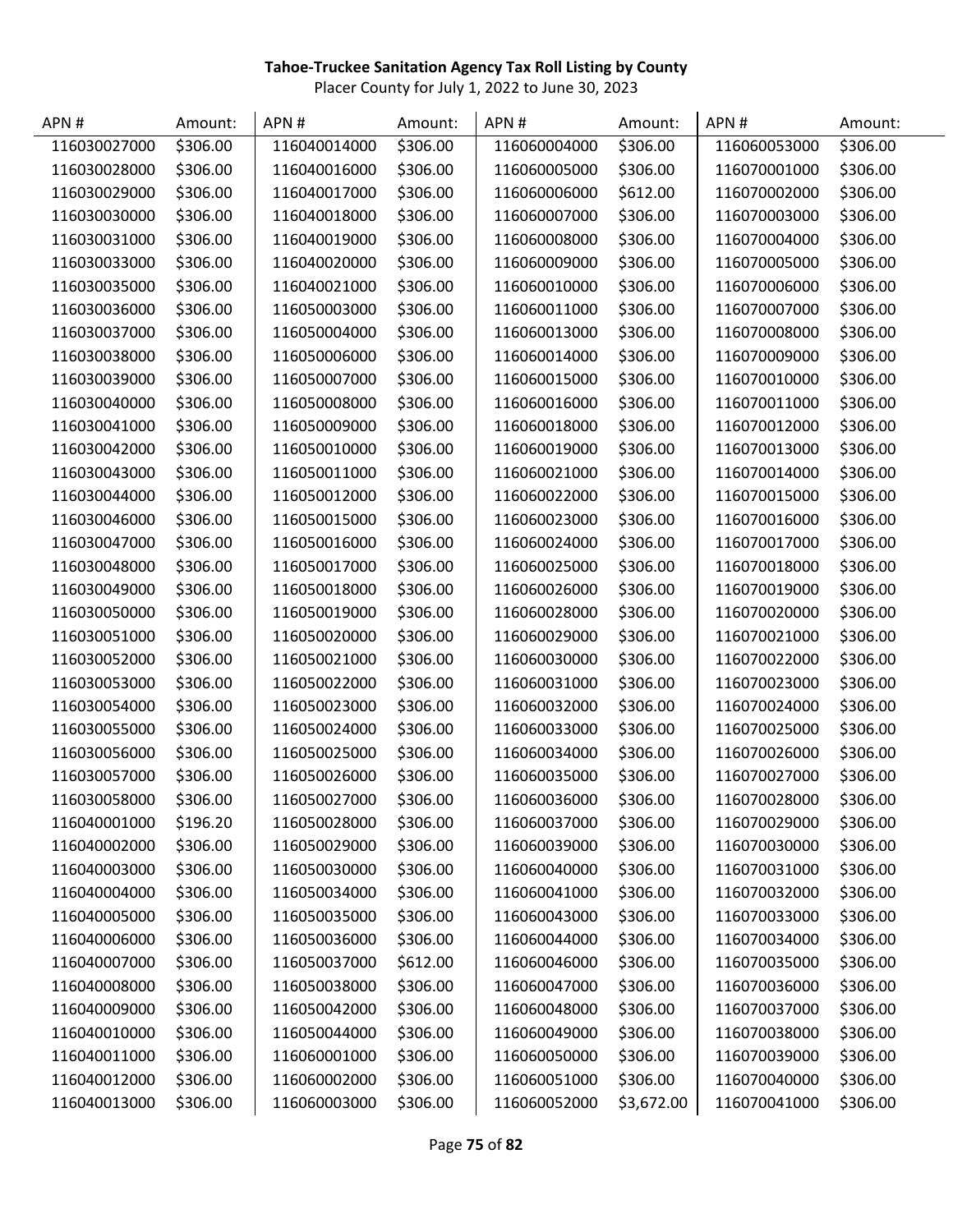| APN#         | Amount:  | APN#         | Amount:  | APN#         | Amount:  | APN#         | Amount:  |
|--------------|----------|--------------|----------|--------------|----------|--------------|----------|
| 116070042000 | \$306.00 | 116080031000 | \$306.00 | 116090008000 | \$306.00 | 116100008000 | \$306.00 |
| 116070043000 | \$306.00 | 116080032000 | \$306.00 | 116090009000 | \$306.00 | 116100009000 | \$306.00 |
| 116070044000 | \$306.00 | 116080033000 | \$306.00 | 116090010000 | \$306.00 | 116100010000 | \$306.00 |
| 116070045000 | \$306.00 | 116080034000 | \$306.00 | 116090011000 | \$306.00 | 116100011000 | \$306.00 |
| 116070046000 | \$306.00 | 116080035000 | \$306.00 | 116090012000 | \$306.00 | 116100013000 | \$612.00 |
| 116070047000 | \$306.00 | 116080036000 | \$306.00 | 116090013000 | \$306.00 | 116100015000 | \$306.00 |
| 116070048000 | \$306.00 | 116080037000 | \$306.00 | 116090014000 | \$306.00 | 116100017000 | \$306.00 |
| 116070049000 | \$306.00 | 116080038000 | \$306.00 | 116090015000 | \$306.00 | 116100019000 | \$306.00 |
| 116070050000 | \$306.00 | 116080041000 | \$306.00 | 116090016000 | \$306.00 | 116100021000 | \$306.00 |
| 116070051000 | \$306.00 | 116080042000 | \$306.00 | 116090018000 | \$306.00 | 116100022000 | \$306.00 |
| 116070052000 | \$306.00 | 116080043000 | \$306.00 | 116090019000 | \$306.00 | 116100023000 | \$306.00 |
| 116070053000 | \$306.00 | 116080044000 | \$306.00 | 116090020000 | \$306.00 | 116100024000 | \$306.00 |
| 116070054000 | \$306.00 | 116080045000 | \$306.00 | 116090021000 | \$306.00 | 116100025000 | \$306.00 |
| 116070055000 | \$306.00 | 116080046000 | \$306.00 | 116090023000 | \$306.00 | 116100026000 | \$306.00 |
| 116070056000 | \$306.00 | 116080047000 | \$306.00 | 116090024000 | \$306.00 | 116100027000 | \$306.00 |
| 116070057000 | \$306.00 | 116080048000 | \$306.00 | 116090025000 | \$306.00 | 116100028000 | \$306.00 |
| 116070058000 | \$306.00 | 116080049000 | \$306.00 | 116090027000 | \$306.00 | 116100029000 | \$306.00 |
| 116070059000 | \$306.00 | 116080050000 | \$306.00 | 116090028000 | \$306.00 | 116100030000 | \$306.00 |
| 116070061000 | \$306.00 | 116080051000 | \$306.00 | 116090031000 | \$306.00 | 116100031000 | \$306.00 |
| 116070062000 | \$306.00 | 116080052000 | \$306.00 | 116090032000 | \$306.00 | 116100032000 | \$306.00 |
| 116070064000 | \$306.00 | 116080053000 | \$306.00 | 116090033000 | \$306.00 | 116100033000 | \$306.00 |
| 116070066000 | \$306.00 | 116080054000 | \$306.00 | 116090035000 | \$306.00 | 116100034000 | \$306.00 |
| 116070067000 | \$306.00 | 116080055000 | \$306.00 | 116090036000 | \$306.00 | 116100035000 | \$306.00 |
| 116080001000 | \$306.00 | 116080056000 | \$306.00 | 116090037000 | \$306.00 | 116100036000 | \$306.00 |
| 116080004000 | \$306.00 | 116080057000 | \$306.00 | 116090038000 | \$306.00 | 116100037000 | \$306.00 |
| 116080005000 | \$306.00 | 116080058000 | \$306.00 | 116090042000 | \$306.00 | 116100038000 | \$306.00 |
| 116080006000 | \$306.00 | 116080059000 | \$306.00 | 116090043000 | \$306.00 | 116100039000 | \$306.00 |
| 116080007000 | \$306.00 | 116080060000 | \$306.00 | 116090044000 | \$306.00 | 116100040000 | \$306.00 |
| 116080009000 | \$306.00 | 116080061000 | \$306.00 | 116090045000 | \$306.00 | 116100042000 | \$306.00 |
| 116080010000 | \$306.00 | 116080062000 | \$306.00 | 116090046000 | \$306.00 | 116100043000 | \$306.00 |
| 116080011000 | \$306.00 | 116080063000 | \$306.00 | 116090047000 | \$306.00 | 116100044000 | \$306.00 |
| 116080013000 | \$306.00 | 116080064000 | \$306.00 | 116090048000 | \$306.00 | 116100045000 | \$306.00 |
| 116080017000 | \$306.00 | 116080065000 | \$306.00 | 116090049000 | \$306.00 | 116100046000 | \$306.00 |
| 116080018000 | \$306.00 | 116080066000 | \$306.00 | 116090050000 | \$306.00 | 116100047000 | \$306.00 |
| 116080019000 | \$306.00 | 116080067000 | \$306.00 | 116090051000 | \$306.00 | 116100048000 | \$306.00 |
| 116080020000 | \$306.00 | 116080068000 | \$306.00 | 116090052000 | \$306.00 | 116100049000 | \$306.00 |
| 116080023000 | \$306.00 | 116090001000 | \$306.00 | 116090055000 | \$306.00 | 116100050000 | \$306.00 |
| 116080024000 | \$306.00 | 116090002000 | \$306.00 | 116100003000 | \$306.00 | 116100051000 | \$306.00 |
| 116080026000 | \$306.00 | 116090004000 | \$306.00 | 116100004000 | \$306.00 | 116100052000 | \$306.00 |
| 116080027000 | \$306.00 | 116090005000 | \$306.00 | 116100005000 | \$306.00 | 116100053000 | \$306.00 |
| 116080029000 | \$306.00 | 116090006000 | \$306.00 | 116100006000 | \$306.00 | 116100054000 | \$306.00 |
| 116080030000 | \$306.00 | 116090007000 | \$306.00 | 116100007000 | \$306.00 | 116100055000 | \$306.00 |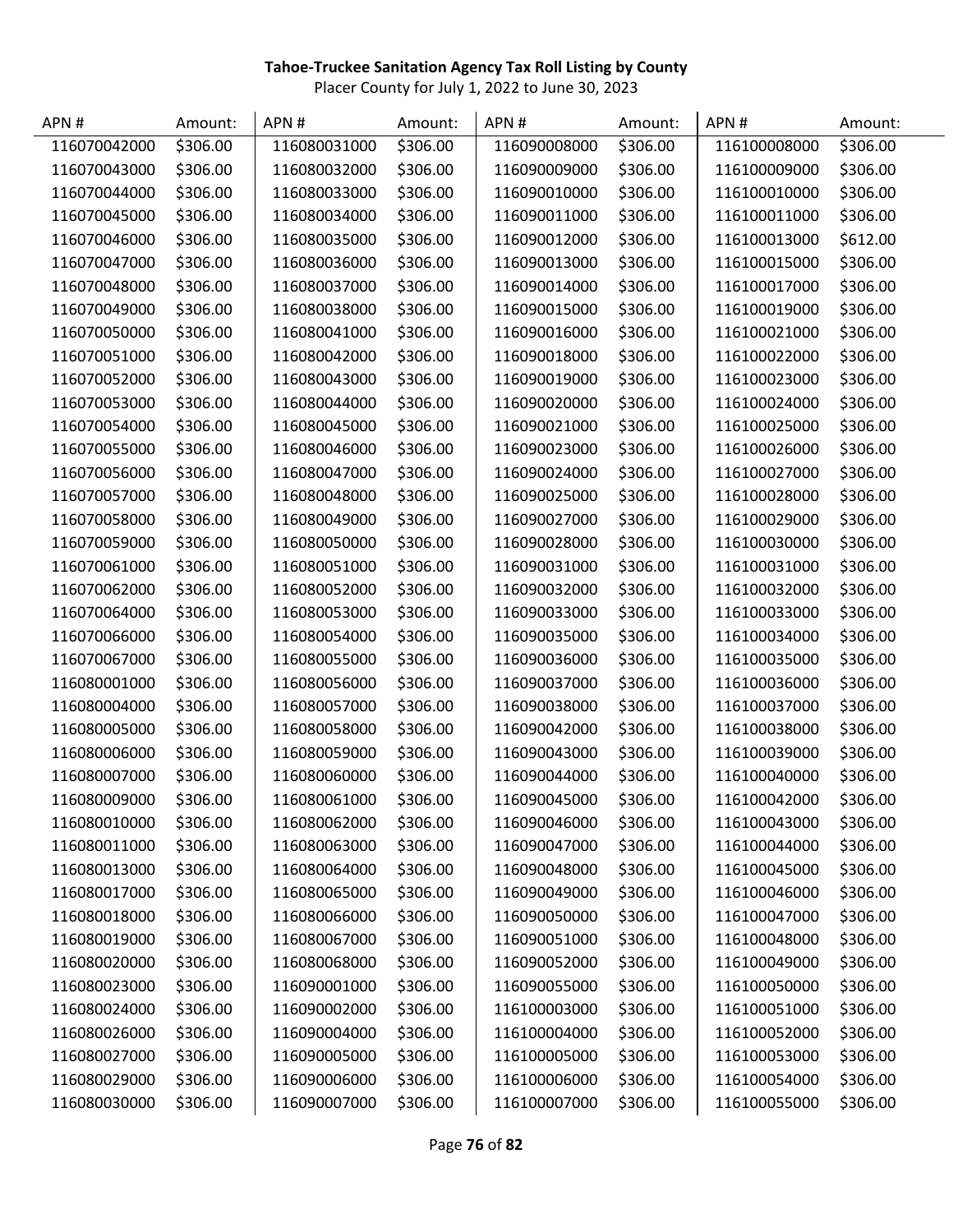| APN#         | Amount:  | APN#         | Amount:  | APN#         | Amount:  | APN#         | Amount:  |
|--------------|----------|--------------|----------|--------------|----------|--------------|----------|
| 116110001000 | \$306.00 | 116110059000 | \$306.00 | 116130013000 | \$306.00 | 116170084000 | \$306.00 |
| 116110002000 | \$306.00 | 116110060000 | \$306.00 | 116130014000 | \$306.00 | 116170085000 | \$306.00 |
| 116110003000 | \$306.00 | 116110061000 | \$306.00 | 116130015000 | \$306.00 | 116170086000 | \$306.00 |
| 116110004000 | \$306.00 | 116110062000 | \$306.00 | 116130016000 | \$306.00 | 116170088000 | \$306.00 |
| 116110006000 | \$306.00 | 116110063000 | \$306.00 | 116130017000 | \$306.00 | 116170090000 | \$306.00 |
| 116110008000 | \$306.00 | 116110064000 | \$306.00 | 116130018000 | \$306.00 | 116170093000 | \$306.00 |
| 116110009000 | \$306.00 | 116110065000 | \$306.00 | 116160030000 | \$306.00 | 116190002000 | \$306.00 |
| 116110010000 | \$306.00 | 116110066000 | \$306.00 | 116160031000 | \$306.00 | 116190003000 | \$306.00 |
| 116110011000 | \$306.00 | 116110067000 | \$306.00 | 116160032000 | \$306.00 | 116190004000 | \$306.00 |
| 116110012000 | \$306.00 | 116110068000 | \$306.00 | 116160033000 | \$306.00 | 116190005000 | \$306.00 |
| 116110013000 | \$306.00 | 116110074000 | \$306.00 | 116160034000 | \$306.00 | 116190006000 | \$306.00 |
| 116110014000 | \$306.00 | 116110075000 | \$306.00 | 116160035000 | \$306.00 | 116190007000 | \$306.00 |
| 116110016000 | \$306.00 | 116120002000 | \$306.00 | 116160039000 | \$306.00 | 116190008000 | \$306.00 |
| 116110017000 | \$306.00 | 116120003000 | \$306.00 | 116170018000 | \$306.00 | 116190009000 | \$306.00 |
| 116110018000 | \$306.00 | 116120004000 | \$306.00 | 116170019000 | \$306.00 | 116190010000 | \$306.00 |
| 116110019000 | \$306.00 | 116120005000 | \$306.00 | 116170020000 | \$306.00 | 116190011000 | \$306.00 |
| 116110020000 | \$306.00 | 116120006000 | \$306.00 | 116170021000 | \$306.00 | 116190012000 | \$306.00 |
| 116110021000 | \$306.00 | 116120007000 | \$306.00 | 116170022000 | \$306.00 | 116190013000 | \$306.00 |
| 116110022000 | \$306.00 | 116120008000 | \$306.00 | 116170054000 | \$306.00 | 116190014000 | \$306.00 |
| 116110024000 | \$306.00 | 116120009000 | \$306.00 | 116170055000 | \$306.00 | 116190015000 | \$306.00 |
| 116110026000 | \$306.00 | 116120010000 | \$306.00 | 116170056000 | \$306.00 | 116190016000 | \$306.00 |
| 116110027000 | \$306.00 | 116120011000 | \$306.00 | 116170057000 | \$306.00 | 116190017000 | \$306.00 |
| 116110033000 | \$306.00 | 116120012000 | \$306.00 | 116170058000 | \$306.00 | 116190018000 | \$306.00 |
| 116110034000 | \$306.00 | 116120013000 | \$306.00 | 116170059000 | \$306.00 | 116190019000 | \$306.00 |
| 116110035000 | \$306.00 | 116120015000 | \$306.00 | 116170060000 | \$306.00 | 116190020000 | \$306.00 |
| 116110036000 | \$306.00 | 116120016000 | \$306.00 | 116170061000 | \$306.00 | 116190021000 | \$306.00 |
| 116110037000 | \$306.00 | 116120017000 | \$306.00 | 116170063000 | \$306.00 | 116200001000 | \$306.00 |
| 116110038000 | \$306.00 | 116120018000 | \$306.00 | 116170064000 | \$306.00 | 116200002000 | \$306.00 |
| 116110039000 | \$306.00 | 116120021000 | \$306.00 | 116170067000 | \$306.00 | 116200003000 | \$306.00 |
| 116110040000 | \$306.00 | 116120024000 | \$306.00 | 116170068000 | \$306.00 | 116200004000 | \$306.00 |
| 116110041000 | \$306.00 | 116130001000 | \$306.00 | 116170069000 | \$306.00 | 116200005000 | \$306.00 |
| 116110042000 | \$306.00 | 116130002000 | \$306.00 | 116170070000 | \$306.00 | 116200006000 | \$306.00 |
| 116110045000 | \$306.00 | 116130003000 | \$306.00 | 116170071000 | \$306.00 | 116200008000 | \$306.00 |
| 116110046000 | \$306.00 | 116130004000 | \$306.00 | 116170072000 | \$306.00 | 116200009000 | \$306.00 |
| 116110047000 | \$306.00 | 116130005000 | \$306.00 | 116170073000 | \$306.00 | 116200010000 | \$306.00 |
| 116110050000 | \$306.00 | 116130006000 | \$306.00 | 116170074000 | \$306.00 | 116200012000 | \$306.00 |
| 116110052000 | \$306.00 | 116130007000 | \$306.00 | 116170075000 | \$306.00 | 116200013000 | \$306.00 |
| 116110053000 | \$306.00 | 116130008000 | \$306.00 | 116170076000 | \$306.00 | 116200014000 | \$306.00 |
| 116110054000 | \$306.00 | 116130009000 | \$306.00 | 116170077000 | \$306.00 | 116200015000 | \$306.00 |
| 116110056000 | \$306.00 | 116130010000 | \$306.00 | 116170078000 | \$306.00 | 116200016000 | \$306.00 |
| 116110057000 | \$306.00 | 116130011000 | \$306.00 | 116170079000 | \$306.00 | 116200017000 | \$306.00 |
| 116110058000 | \$306.00 | 116130012000 | \$306.00 | 116170080000 | \$306.00 | 116200018000 | \$306.00 |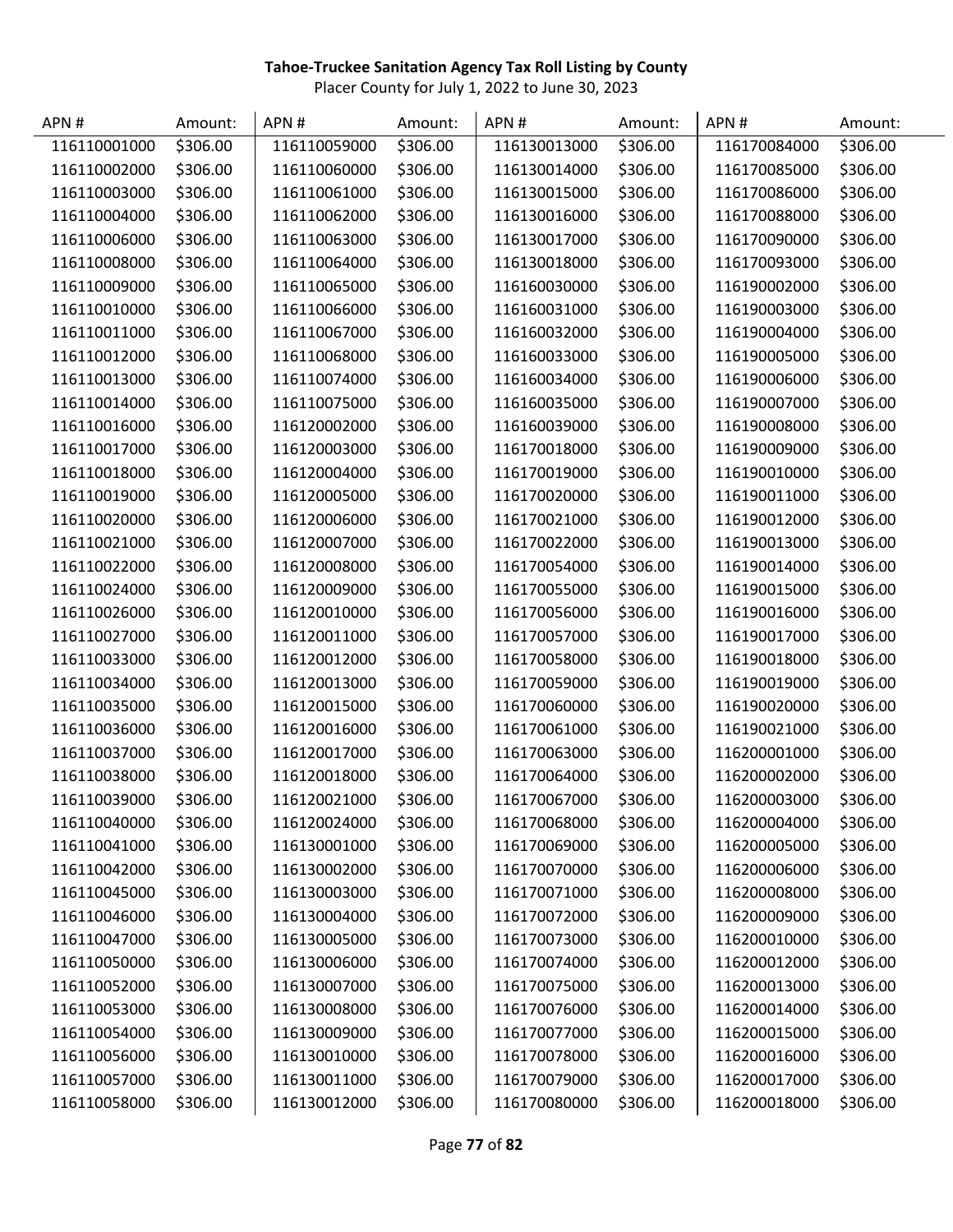| APN#         | Amount:  | APN#         | Amount:  | APN#         | Amount:  | APN#         | Amount:  |
|--------------|----------|--------------|----------|--------------|----------|--------------|----------|
| 116200019000 | \$306.00 | 116210042000 | \$306.00 | 116220006000 | \$306.00 | 117010013000 | \$306.00 |
| 116200020000 | \$306.00 | 116210043000 | \$306.00 | 116220007000 | \$306.00 | 117010016000 | \$306.00 |
| 116200023000 | \$306.00 | 116210044000 | \$306.00 | 116220008000 | \$306.00 | 117020001000 | \$306.00 |
| 116200026000 | \$306.00 | 116210045000 | \$306.00 | 116220009000 | \$306.00 | 117020002000 | \$306.00 |
| 116200027000 | \$306.00 | 116210046000 | \$306.00 | 116220010000 | \$306.00 | 117020003000 | \$306.00 |
| 116210001000 | \$306.00 | 116210047000 | \$306.00 | 116220011000 | \$306.00 | 117020004000 | \$306.00 |
| 116210002000 | \$306.00 | 116210048000 | \$306.00 | 116220012000 | \$306.00 | 117020005000 | \$306.00 |
| 116210003000 | \$306.00 | 116210049000 | \$306.00 | 116220013000 | \$306.00 | 117020006000 | \$306.00 |
| 116210004000 | \$306.00 | 116210050000 | \$306.00 | 116220015000 | \$306.00 | 117020007000 | \$306.00 |
| 116210005000 | \$306.00 | 116210051000 | \$306.00 | 116220016000 | \$306.00 | 117020013000 | \$306.00 |
| 116210006000 | \$306.00 | 116210052000 | \$306.00 | 116220017000 | \$306.00 | 117020014000 | \$306.00 |
| 116210007000 | \$306.00 | 116210053000 | \$306.00 | 116220018000 | \$306.00 | 117020017000 | \$306.00 |
| 116210010000 | \$306.00 | 116210054000 | \$306.00 | 116220020000 | \$306.00 | 117020019000 | \$306.00 |
| 116210011000 | \$306.00 | 116210056000 | \$306.00 | 116220021000 | \$306.00 | 117020020000 | \$306.00 |
| 116210012000 | \$306.00 | 116210057000 | \$306.00 | 116220022000 | \$306.00 | 117020021000 | \$306.00 |
| 116210013000 | \$306.00 | 116210058000 | \$306.00 | 116220023000 | \$306.00 | 117020022000 | \$306.00 |
| 116210014000 | \$306.00 | 116210059000 | \$306.00 | 116220024000 | \$306.00 | 117020024000 | \$306.00 |
| 116210015000 | \$306.00 | 116210060000 | \$306.00 | 116220025000 | \$306.00 | 117020025000 | \$306.00 |
| 116210016000 | \$306.00 | 116210062000 | \$306.00 | 116220026000 | \$306.00 | 117030001000 | \$306.00 |
| 116210017000 | \$306.00 | 116210063000 | \$306.00 | 116220027000 | \$306.00 | 117030002000 | \$306.00 |
| 116210018000 | \$306.00 | 116210064000 | \$306.00 | 116220028000 | \$306.00 | 117030003000 | \$306.00 |
| 116210019000 | \$306.00 | 116210065000 | \$306.00 | 116220029000 | \$306.00 | 117030004000 | \$306.00 |
| 116210020000 | \$306.00 | 116210066000 | \$306.00 | 116220030000 | \$306.00 | 117030005000 | \$306.00 |
| 116210021000 | \$306.00 | 116210067000 | \$306.00 | 116220031000 | \$306.00 | 117030006000 | \$306.00 |
| 116210022000 | \$306.00 | 116210068000 | \$306.00 | 116220032000 | \$306.00 | 117030007000 | \$306.00 |
| 116210023000 | \$306.00 | 116210069000 | \$306.00 | 116220033000 | \$306.00 | 117030009000 | \$306.00 |
| 116210024000 | \$306.00 | 116210070000 | \$306.00 | 116220035000 | \$306.00 | 117030010000 | \$306.00 |
| 116210025000 | \$306.00 | 116210071000 | \$306.00 | 116220042000 | \$306.00 | 117030011000 | \$306.00 |
| 116210026000 | \$306.00 | 116210072000 | \$306.00 | 116220044000 | \$306.00 | 117030012000 | \$306.00 |
| 116210027000 | \$306.00 | 116210073000 | \$306.00 | 116220046000 | \$306.00 | 117030013000 | \$306.00 |
| 116210028000 | \$306.00 | 116210074000 | \$306.00 | 116220047000 | \$306.00 | 117030014000 | \$306.00 |
| 116210029000 | \$306.00 | 116210075000 | \$306.00 | 116220048000 | \$306.00 | 117030015000 | \$306.00 |
| 116210030000 | \$306.00 | 116210076000 | \$306.00 | 116220049000 | \$306.00 | 117030016000 | \$306.00 |
| 116210031000 | \$306.00 | 116210077000 | \$306.00 | 116220051000 | \$612.00 | 117030017000 | \$306.00 |
| 116210032000 | \$306.00 | 116210078000 | \$306.00 | 116220052000 | \$612.00 | 117030018000 | \$306.00 |
| 116210034000 | \$306.00 | 116210079000 | \$306.00 | 116220058000 | \$306.00 | 117030019000 | \$306.00 |
| 116210035000 | \$306.00 | 116210085000 | \$306.00 | 116220061000 | \$612.00 | 117030024000 | \$306.00 |
| 116210037000 | \$306.00 | 116210086000 | \$306.00 | 116220062000 | \$306.00 | 117030025000 | \$306.00 |
| 116210038000 | \$306.00 | 116220002000 | \$306.00 | 117010002000 | \$306.00 | 117040001000 | \$612.00 |
| 116210039000 | \$306.00 | 116220003000 | \$306.00 | 117010006000 | \$306.00 | 117040002000 | \$306.00 |
| 116210040000 | \$306.00 | 116220004000 | \$306.00 | 117010010000 | \$306.00 | 117040003000 | \$306.00 |
| 116210041000 | \$306.00 | 116220005000 | \$306.00 | 117010012000 | \$612.00 | 117040004000 | \$306.00 |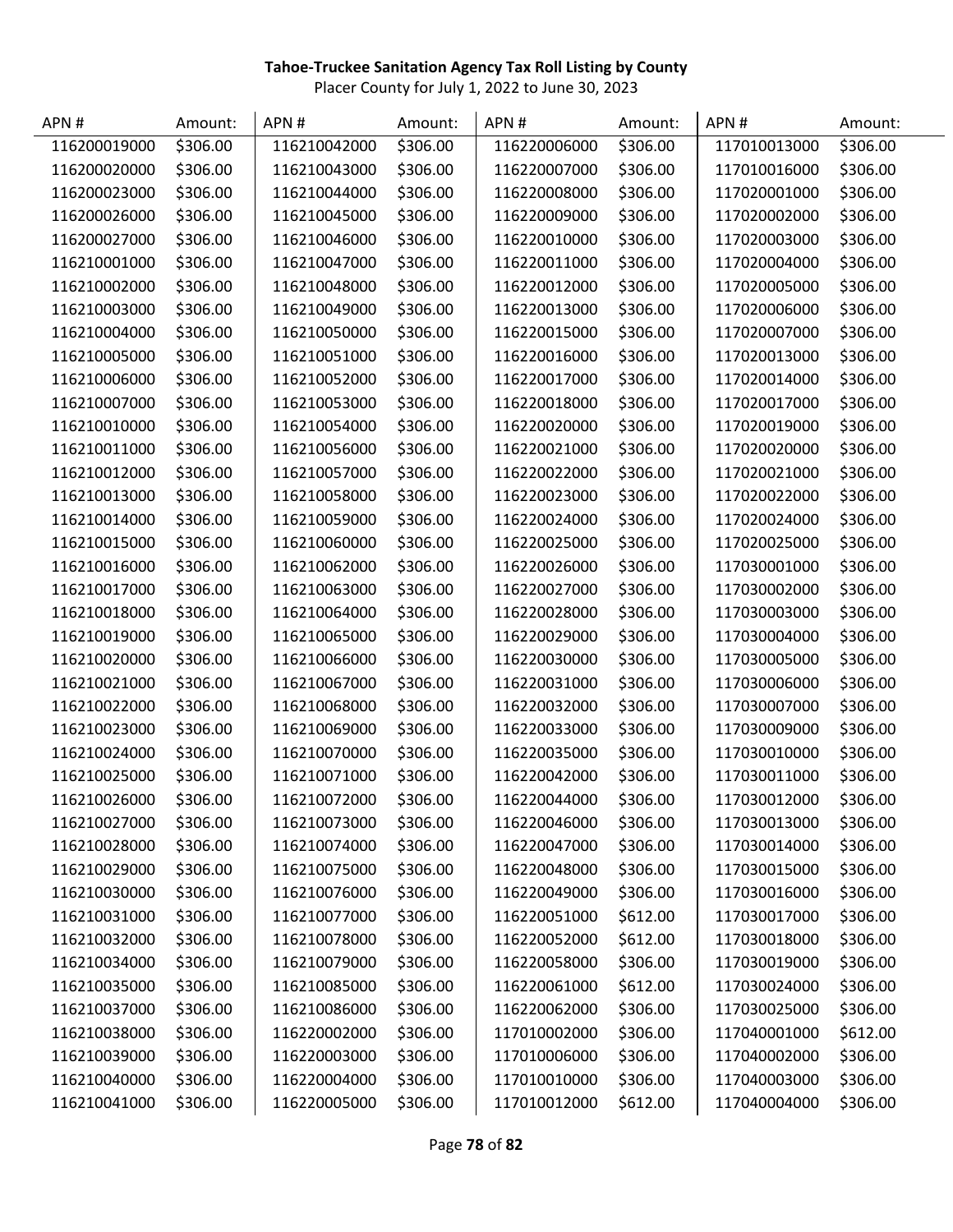| APN#         | Amount:  | APN#         | Amount:  | APN#         | Amount:    | APN#         | Amount:  |
|--------------|----------|--------------|----------|--------------|------------|--------------|----------|
| 117040005000 | \$306.00 | 117050026000 | \$306.00 | 117071002000 | \$306.00   | 117090003000 | \$306.00 |
| 117040007000 | \$306.00 | 117050027000 | \$306.00 | 117071004000 | \$4,008.60 | 117090004000 | \$306.00 |
| 117040008000 | \$306.00 | 117050029000 | \$306.00 | 117071005000 | \$4,590.00 | 117090005000 | \$612.00 |
| 117040013000 | \$306.00 | 117050030000 | \$306.00 | 117071006000 | \$8,574.96 | 117090006000 | \$306.00 |
| 117040014000 | \$306.00 | 117050031000 | \$306.00 | 117071008000 | \$1,731.96 | 117090007000 | \$306.00 |
| 117040015000 | \$306.00 | 117050032000 | \$306.00 | 117071009000 | \$306.00   | 117090008000 | \$306.00 |
| 117040016000 | \$306.00 | 117050034000 | \$306.00 | 117071011000 | \$306.00   | 117090010000 | \$306.00 |
| 117040017000 | \$306.00 | 117050035000 | \$306.00 | 117071013000 | \$6,122.08 | 117090014000 | \$306.00 |
| 117040018000 | \$306.00 | 117050038000 | \$306.00 | 117071015000 | \$6,150.00 | 117090015000 | \$306.00 |
| 117040019000 | \$306.00 | 117050040000 | \$306.00 | 117071019000 | \$612.00   | 117090017000 | \$306.00 |
| 117040020000 | \$306.00 | 117050041000 | \$306.00 | 117071020000 | \$612.00   | 117090018000 | \$306.00 |
| 117040021000 | \$306.00 | 117050042000 | \$306.00 | 117071021000 | \$1,224.00 | 117090019000 | \$306.00 |
| 117040022000 | \$306.00 | 117050043000 | \$306.00 | 117071022000 | \$306.00   | 117090020000 | \$306.00 |
| 117040023000 | \$306.00 | 117050044000 | \$306.00 | 117071023000 | \$306.00   | 117090021000 | \$306.00 |
| 117040024000 | \$306.00 | 117050046000 | \$306.00 | 117071028000 | \$7,031.76 | 117090022000 | \$306.00 |
| 117040026000 | \$306.00 | 117050047000 | \$306.00 | 117071030000 | \$1,038.24 | 117090024000 | \$306.00 |
| 117040027000 | \$306.00 | 117050048000 | \$306.00 | 117071031000 | \$784.80   | 117090025000 | \$306.00 |
| 117040028000 | \$306.00 | 117050050000 | \$306.00 | 117071032000 | \$612.00   | 117090026000 | \$306.00 |
| 117040029000 | \$306.00 | 117050051000 | \$306.00 | 117071033000 | \$306.00   | 117090028000 | \$306.00 |
| 117040030000 | \$306.00 | 117050052000 | \$306.00 | 117071034000 | \$306.00   | 117090029000 | \$306.00 |
| 117040033000 | \$306.00 | 117050053000 | \$306.00 | 117071035000 | \$306.00   | 117090030000 | \$306.00 |
| 117040034000 | \$306.00 | 117050054000 | \$306.00 | 117071036000 | \$306.00   | 117090031000 | \$306.00 |
| 117040035000 | \$306.00 | 117050055000 | \$306.00 | 117071037000 | \$306.00   | 117090035000 | \$306.00 |
| 117040036000 | \$306.00 | 117050057000 | \$306.00 | 117071038000 | \$306.00   | 117090036000 | \$306.00 |
| 117050001000 | \$306.00 | 117050060000 | \$306.00 | 117071040000 | \$306.00   | 117090037000 | \$306.00 |
| 117050002000 | \$306.00 | 117060003000 | \$306.00 | 117071042000 | \$306.00   | 117090038000 | \$306.00 |
| 117050003000 | \$306.00 | 117060004000 | \$306.00 | 117071044000 | \$306.00   | 117090039000 | \$306.00 |
| 117050004000 | \$306.00 | 117060006000 | \$306.00 | 117071051000 | \$306.00   | 117090040000 | \$306.00 |
| 117050008000 | \$306.00 | 117060007000 | \$306.00 | 117072004000 | \$3,366.00 | 117090041000 | \$306.00 |
| 117050010000 | \$306.00 | 117060010000 | \$306.00 | 117072005000 | \$612.00   | 117090042000 | \$306.00 |
| 117050011000 | \$306.00 | 117060011000 | \$306.00 | 117072006000 | \$306.00   | 117090043000 | \$612.00 |
| 117050012000 | \$306.00 | 117060012000 | \$306.00 | 117072007000 | \$2,025.72 | 117090046000 | \$306.00 |
| 117050013000 | \$306.00 | 117060013000 | \$306.00 | 117072010000 | \$306.00   | 117090047000 | \$306.00 |
| 117050015000 | \$306.00 | 117060015000 | \$306.00 | 117072012000 | \$306.00   | 117090050000 | \$306.00 |
| 117050016000 | \$306.00 | 117060017000 | \$306.00 | 117072013000 | \$7,123.68 | 117090051000 | \$306.00 |
| 117050018000 | \$612.00 | 117060018000 | \$306.00 | 117072015000 | \$306.00   | 117090053000 | \$306.00 |
| 117050019000 | \$306.00 | 117060019000 | \$306.00 | 117072016000 | \$306.00   | 117090054000 | \$306.00 |
| 117050020000 | \$306.00 | 117060020000 | \$612.00 | 117072019000 | \$306.00   | 117090056000 | \$306.00 |
| 117050021000 | \$306.00 | 117060021000 | \$612.00 | 117072026000 | \$306.00   | 117090057000 | \$306.00 |
| 117050022000 | \$306.00 | 117060023000 | \$306.00 | 117072027000 | \$306.00   | 117090059000 | \$306.00 |
| 117050023000 | \$306.00 | 117060025000 | \$306.00 | 117090001000 | \$306.00   | 117090060000 | \$306.00 |
| 117050024000 | \$306.00 | 117071001000 | \$306.00 | 117090002000 | \$306.00   | 117090061000 | \$306.00 |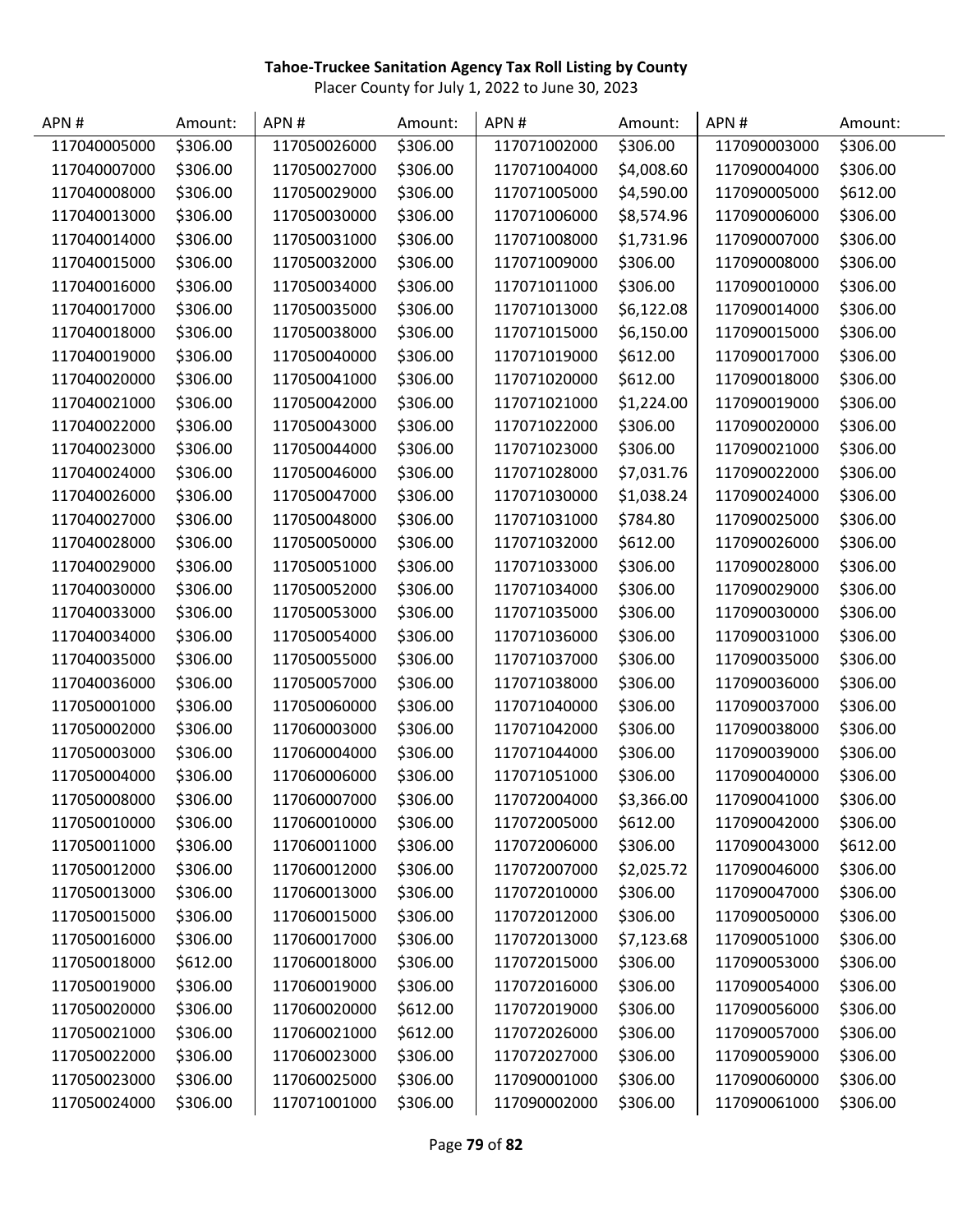| APN#         | Amount:    | APN#         | Amount:    | APN#         | Amount:    | APN#         | Amount:    |
|--------------|------------|--------------|------------|--------------|------------|--------------|------------|
| 117090062000 | \$306.00   | 117100054000 | \$306.00   | 117110050000 | \$306.00   | 117130009000 | \$306.00   |
| 117090063000 | \$306.00   | 117100055000 | \$306.00   | 117110052000 | \$306.00   | 117130011000 | \$459.00   |
| 117090064000 | \$306.00   | 117100056000 | \$306.00   | 117110060000 | \$6,829.80 | 117130014000 | \$1,224.00 |
| 117090067000 | \$306.00   | 117100057000 | \$306.00   | 117110062000 | \$306.00   | 117130016000 | \$4,378.68 |
| 117090068000 | \$306.00   | 117100058000 | \$306.00   | 117110070000 | \$6,930.00 | 117130024000 | \$156.96   |
| 117090069000 | \$306.00   | 117100059000 | \$306.00   | 117110072000 | \$3,997.56 | 117130029000 | \$306.00   |
| 117090070000 | \$306.00   | 117100061000 | \$306.00   | 117110074000 | \$600.00   | 117130030000 | \$306.00   |
| 117090071000 | \$612.00   | 117100062000 | \$306.00   | 117110075000 | \$306.00   | 117130032000 | \$306.00   |
| 117090073000 | \$306.00   | 117100063000 | \$306.00   | 117120001000 | \$306.00   | 117130033000 | \$1,836.00 |
| 117090076000 | \$306.00   | 117100064000 | \$306.00   | 117120003000 | \$612.00   | 117130035000 | \$306.00   |
| 117090079000 | \$306.00   | 117100065000 | \$306.00   | 117120004000 | \$306.00   | 117130036000 | \$306.00   |
| 117090080000 | \$306.00   | 117100066000 | \$306.00   | 117120005000 | \$306.00   | 117130037000 | \$306.00   |
| 117090081000 | \$306.00   | 117100067000 | \$306.00   | 117120006000 | \$306.00   | 117130040000 | \$612.00   |
| 117100002000 | \$306.00   | 117100068000 | \$306.00   | 117120007000 | \$306.00   | 117130041000 | \$306.00   |
| 117100005000 | \$306.00   | 117100069000 | \$306.00   | 117120008000 | \$306.00   | 117130053000 | \$1,890.84 |
| 117100006000 | \$306.00   | 117100070000 | \$306.00   | 117120009000 | \$306.00   | 117130056000 | \$306.00   |
| 117100007000 | \$306.00   | 117100071000 | \$306.00   | 117120010000 | \$306.00   | 117130059000 | \$306.00   |
| 117100008000 | \$306.00   | 117100072000 | \$306.00   | 117120011000 | \$306.00   | 117130060000 | \$306.00   |
| 117100012000 | \$306.00   | 117100073000 | \$306.00   | 117120012000 | \$612.00   | 117130061000 | \$306.00   |
| 117100013000 | \$306.00   | 117100074000 | \$918.00   | 117120013000 | \$1,224.00 | 117130062000 | \$306.00   |
| 117100021000 | \$306.00   | 117100075000 | \$612.00   | 117120014000 | \$612.00   | 117130063000 | \$306.00   |
| 117100022000 | \$2,466.00 | 117100083000 | \$306.00   | 117120017000 | \$306.00   | 117130064000 | \$306.00   |
| 117100023000 | \$5,977.32 | 117100088000 | \$306.00   | 117120018000 | \$306.00   | 117130065000 | \$306.00   |
| 117100024000 | \$392.40   | 117100089000 | \$306.00   | 117120019000 | \$306.00   | 117130066000 | \$306.00   |
| 117100026000 | \$2,935.20 | 117100091000 | \$306.00   | 117120020000 | \$306.00   | 117130069000 | \$1,704.84 |
| 117100027000 | \$612.00   | 117110006000 | \$306.00   | 117120021000 | \$306.00   | 117130070000 | \$306.00   |
| 117100028000 | \$306.00   | 117110007000 | \$306.00   | 117120023000 | \$306.00   | 117130071000 | \$306.00   |
| 117100030000 | \$612.00   | 117110010000 | \$306.00   | 117120024000 | \$306.00   | 117140003000 | \$306.00   |
| 117100031000 | \$306.00   | 117110013000 | \$966.96   | 117120026000 | \$918.00   | 117140004000 | \$306.00   |
| 117100032000 | \$612.00   | 117110017000 | \$1,247.76 | 117120029000 | \$306.00   | 117140015000 | \$306.00   |
| 117100034000 | \$306.00   | 117110019000 | \$4,515.36 | 117120030000 | \$306.00   | 117140016000 | \$306.00   |
| 117100035000 | \$306.00   | 117110025000 | \$612.00   | 117120033000 | \$306.00   | 117150004000 | \$306.00   |
| 117100043000 | \$306.00   | 117110026000 | \$306.00   | 117120034000 | \$612.00   | 117150005000 | \$306.00   |
| 117100044000 | \$306.00   | 117110027000 | \$306.00   | 117120036000 | \$306.00   | 117150006000 | \$306.00   |
| 117100046000 | \$306.00   | 117110037000 | \$306.00   | 117120038000 | \$306.00   | 117150007000 | \$306.00   |
| 117100047000 | \$306.00   | 117110038000 | \$2,142.00 | 117120039000 | \$306.00   | 117150009000 | \$306.00   |
| 117100048000 | \$306.00   | 117110041000 | \$306.00   | 117120041000 | \$306.00   | 117150010000 | \$306.00   |
| 117100049000 | \$306.00   | 117110042000 | \$306.00   | 117130001000 | \$306.00   | 117150013000 | \$306.00   |
| 117100050000 | \$306.00   | 117110044000 | \$306.00   | 117130002000 | \$306.00   | 117150015000 | \$306.00   |
| 117100051000 | \$306.00   | 117110046000 | \$306.00   | 117130003000 | \$306.00   | 117150016000 | \$306.00   |
| 117100052000 | \$306.00   | 117110047000 | \$306.00   | 117130004000 | \$612.00   | 117150018000 | \$612.00   |
| 117100053000 | \$306.00   | 117110049000 | \$1,836.00 | 117130005000 | \$306.00   | 117150020000 | \$306.00   |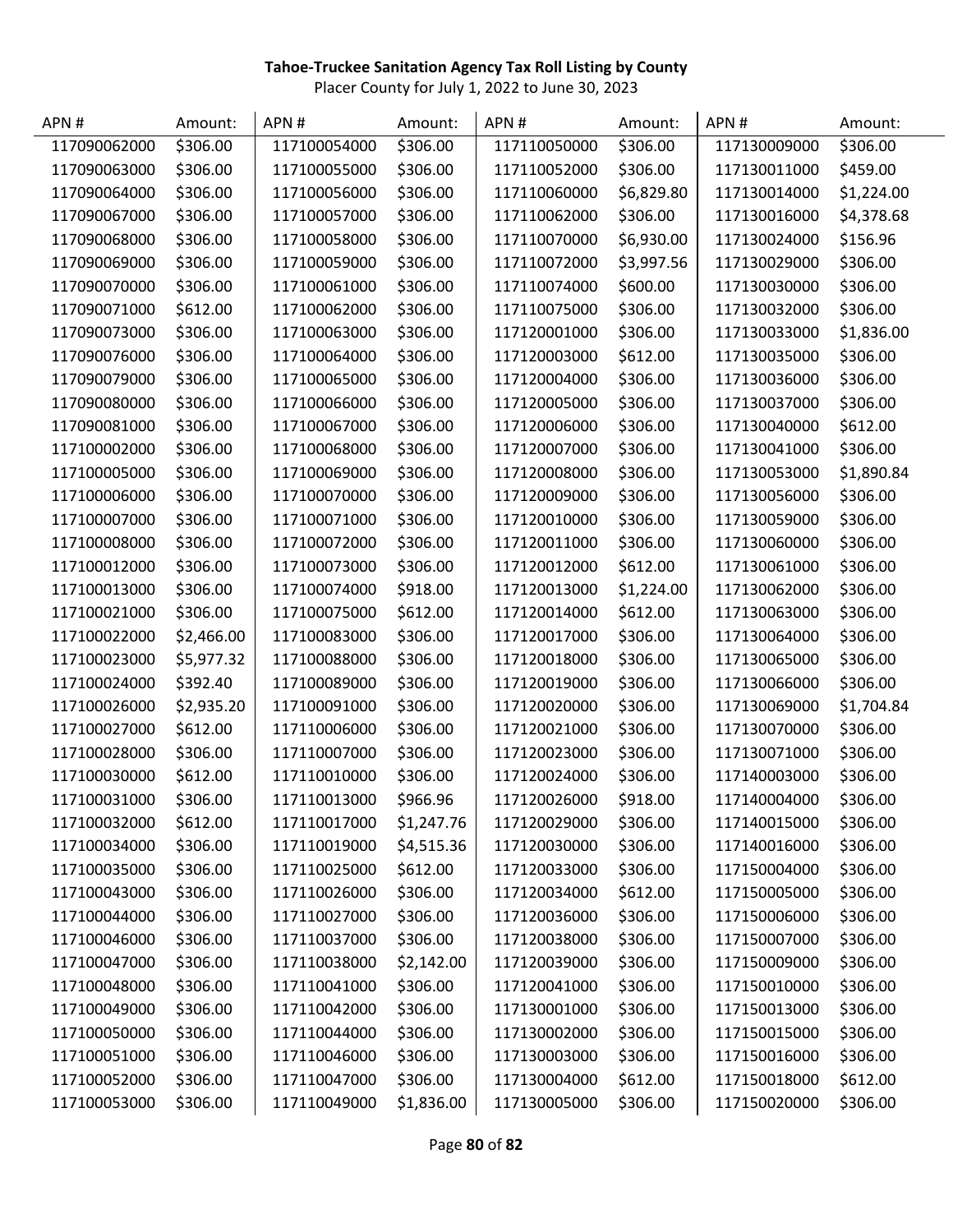| APN#         | Amount:     | APN#         | Amount:  | APN#         | Amount:    | APN#         | Amount:  |
|--------------|-------------|--------------|----------|--------------|------------|--------------|----------|
| 117150021000 | \$306.00    | 117190018000 | \$306.00 | 117200019000 | \$306.00   | 117210025000 | \$306.00 |
| 117150022000 | \$306.00    | 117190022000 | \$306.00 | 117200020000 | \$306.00   | 117210026000 | \$306.00 |
| 117150024000 | \$306.00    | 117190023000 | \$306.00 | 117200021000 | \$306.00   | 117210027000 | \$306.00 |
| 117150039000 | \$5,033.28  | 117190027000 | \$306.00 | 117200022000 | \$306.00   | 117210028000 | \$306.00 |
| 117150041000 | \$306.00    | 117190028000 | \$306.00 | 117200024000 | \$306.00   | 117210029000 | \$306.00 |
| 117150042000 | \$306.00    | 117190029000 | \$306.00 | 117200025000 | \$306.00   | 117210030000 | \$306.00 |
| 117150043000 | \$306.00    | 117190030000 | \$306.00 | 117200026000 | \$306.00   | 117210031000 | \$306.00 |
| 117150044000 | \$306.00    | 117190031000 | \$306.00 | 117200027000 | \$306.00   | 117210032000 | \$306.00 |
| 117150045000 | \$306.00    | 117190032000 | \$306.00 | 117200028000 | \$306.00   | 117210033000 | \$306.00 |
| 117150046000 | \$306.00    | 117190033000 | \$306.00 | 117200030000 | \$306.00   | 117210034000 | \$306.00 |
| 117150047000 | \$306.00    | 117190034000 | \$306.00 | 117200031000 | \$306.00   | 117210035000 | \$306.00 |
| 117150049000 | \$351.60    | 117190035000 | \$306.00 | 117200032000 | \$306.00   | 117210036000 | \$306.00 |
| 117160020000 | \$306.00    | 117190036000 | \$306.00 | 117200033000 | \$306.00   | 117210037000 | \$306.00 |
| 117160021000 | \$10,786.80 | 117190037000 | \$306.00 | 117200036000 | \$306.00   | 117210038000 | \$306.00 |
| 117180012000 | \$588.60    | 117190039000 | \$306.00 | 117200037000 | \$306.00   | 117210039000 | \$306.00 |
| 117180015000 | \$612.00    | 117190040000 | \$306.00 | 117200042000 | \$306.00   | 117210040000 | \$306.00 |
| 117180016000 | \$918.00    | 117190042000 | \$306.00 | 117200048000 | \$306.00   | 117210041000 | \$306.00 |
| 117180017000 | \$306.00    | 117190043000 | \$612.00 | 117200049000 | \$612.00   | 117210042000 | \$306.00 |
| 117180018000 | \$306.00    | 117190044000 | \$306.00 | 117200050000 | \$306.00   | 117210043000 | \$306.00 |
| 117180019000 | \$918.00    | 117190045000 | \$612.00 | 117200051000 | \$306.00   | 117210044000 | \$306.00 |
| 117180022000 | \$306.00    | 117190046000 | \$306.00 | 117200054000 | \$3,230.52 | 117210045000 | \$306.00 |
| 117180029000 | \$306.00    | 117190050000 | \$612.00 | 117210004000 | \$306.00   | 117210046000 | \$306.00 |
| 117180043000 | \$306.00    | 117190051000 | \$306.00 | 117210005000 | \$306.00   | 117210047000 | \$306.00 |
| 117180059000 | \$156.96    | 117190052000 | \$612.00 | 117210006000 | \$306.00   | 117210048000 | \$306.00 |
| 117180062000 | \$313.92    | 117190056000 | \$306.00 | 117210007000 | \$306.00   | 117210049000 | \$306.00 |
| 117180065000 | \$918.00    | 117190058000 | \$306.00 | 117210008000 | \$306.00   | 117210050000 | \$306.00 |
| 117190001000 | \$306.00    | 117190060000 | \$306.00 | 117210009000 | \$306.00   | 117210051000 | \$306.00 |
| 117190002000 | \$306.00    | 117200002000 | \$306.00 | 117210010000 | \$306.00   | 117210052000 | \$306.00 |
| 117190003000 | \$306.00    | 117200003000 | \$306.00 | 117210011000 | \$306.00   | 117210053000 | \$306.00 |
| 117190004000 | \$306.00    | 117200004000 | \$306.00 | 117210012000 | \$306.00   | 117210054000 | \$306.00 |
| 117190005000 | \$306.00    | 117200005000 | \$612.00 | 117210013000 | \$306.00   | 117210055000 | \$306.00 |
| 117190006000 | \$306.00    | 117200006000 | \$306.00 | 117210014000 | \$306.00   | 117210056000 | \$306.00 |
| 117190007000 | \$306.00    | 117200007000 | \$612.00 | 117210015000 | \$306.00   | 117210057000 | \$306.00 |
| 117190008000 | \$306.00    | 117200008000 | \$306.00 | 117210016000 | \$306.00   | 117210058000 | \$306.00 |
| 117190009000 | \$306.00    | 117200009000 | \$306.00 | 117210017000 | \$306.00   | 117210059000 | \$306.00 |
| 117190010000 | \$306.00    | 117200010000 | \$306.00 | 117210018000 | \$306.00   | 117210060000 | \$306.00 |
| 117190011000 | \$306.00    | 117200012000 | \$306.00 | 117210019000 | \$306.00   | 117210061000 | \$306.00 |
| 117190012000 | \$306.00    | 117200013000 | \$306.00 | 117210020000 | \$306.00   | 117210062000 | \$306.00 |
| 117190013000 | \$306.00    | 117200015000 | \$306.00 | 117210021000 | \$306.00   | 117210063000 | \$306.00 |
| 117190015000 | \$306.00    | 117200016000 | \$306.00 | 117210022000 | \$306.00   | 117210064000 | \$306.00 |
| 117190016000 | \$306.00    | 117200017000 | \$306.00 | 117210023000 | \$306.00   | 117210065000 | \$306.00 |
| 117190017000 | \$306.00    | 117200018000 | \$306.00 | 117210024000 | \$306.00   | 117210066000 | \$306.00 |